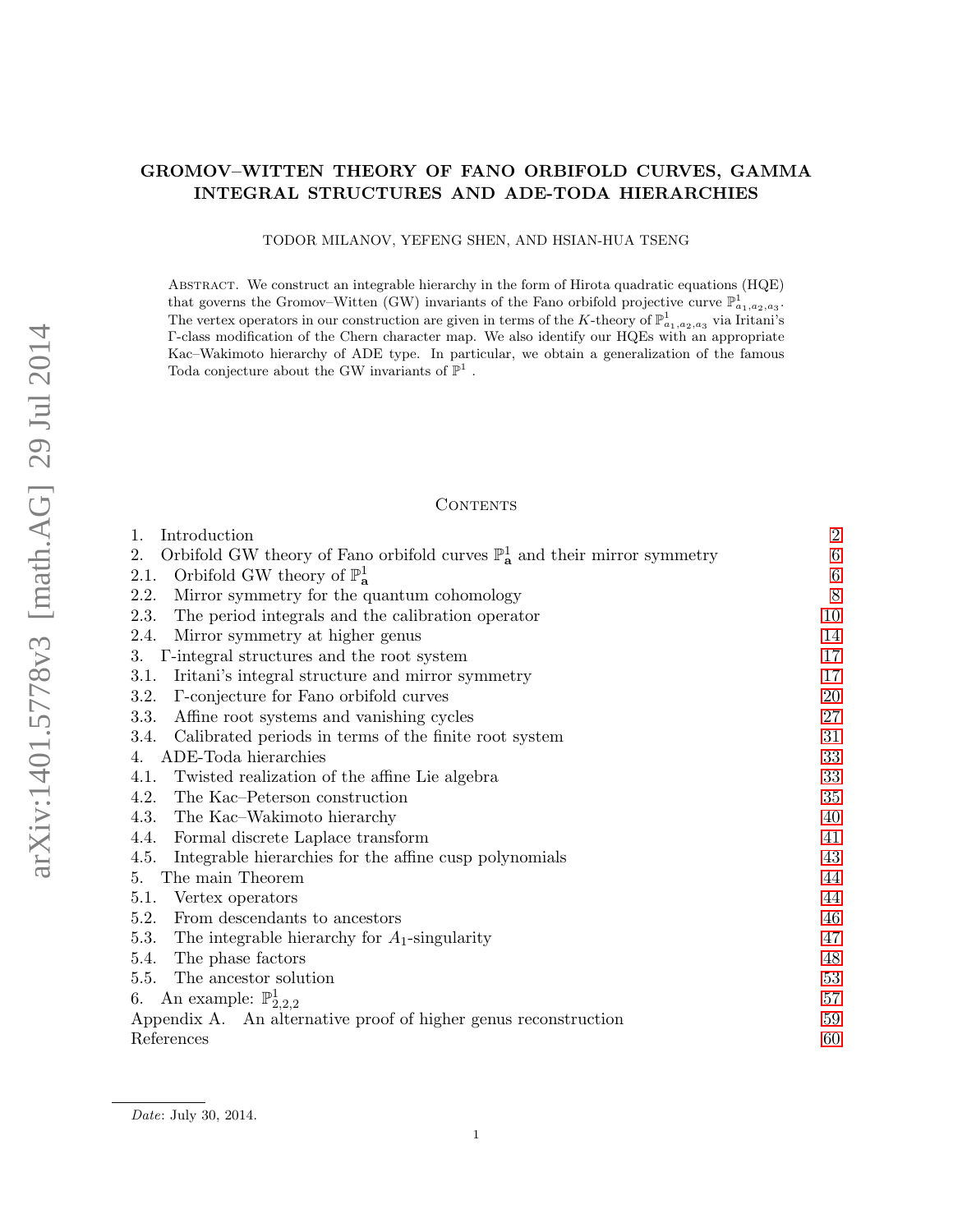#### 1. INTRODUCTION

<span id="page-1-0"></span>Witten's conjecture [\[64\]](#page-61-0), proven by Kontsevich [\[48\]](#page-61-1) states that the GW theory of  $X = pt$  is governed by the KdV hierarchy. Although Witten was cautious in proposing that there should be an integrable hierarchy for every target  $X$ , several groups of physicists and mathematicians, including Witten himself [\[65\]](#page-61-2), have tried to find a generalization of Witten's conjecture. The next important discovery was the Toda conjecture [\[20,](#page-60-0) [29,](#page-60-1) [66\]](#page-61-3), proven by [\[29,](#page-60-1) [19,](#page-60-2) [51\]](#page-61-4). It states that the GW theory of  $X = \mathbb{P}^1$  is governed by the extended Toda hierarchy (see [\[11\]](#page-59-1) for the definition in terms of a Lax operator and [\[29,](#page-60-1) [66\]](#page-61-3) for the bi-Hamiltonian definition). The Toda conjecture was further generalized by Milanov and Tseng [\[53\]](#page-61-5) (see also [\[43,](#page-60-3) [12\]](#page-59-2)) by allowing the target X to be a projective line with two orbifold points. The corresponding integrable hierarchy is the extended bigraded Toda hierarchy, which was introduced and studied by Carlet [\[10\]](#page-59-3). The relationship between topological field theories and integrable hierarchies is studied in other examples, such as [\[31,](#page-60-4) [34,](#page-60-5) [22,](#page-60-6) [23,](#page-60-7) [24,](#page-60-8) [50\]](#page-61-6).

Motivated by GW theory, Dubrovin–Zhang [\[17\]](#page-60-9) proposed a general construction based on the theory of semi-simple Frobenius manifolds. While their construction produces flows that are rational functions on the jet variables, it was expected that for the important classes of semi-simple Frobenius manifold, such as quantum cohomology, the flows are in fact polynomial and that the hierarchy can be used to compute uniquely the higher genus invariants. The polynomiality of the flows for a semi-simple Frobenius manifold associated with a cohomological field theory (this includes the case of GW theory) was proved recently by Buryak–Posthuma–Shadrin [\[7,](#page-59-4) [8\]](#page-59-5) using the higher genus reconstruction of Givental. In particular, Witten's conjecture generalizes for all targets  $X$  that have semi-simple quantum cohomology. The discovery of this new class of integrable hierarchies is a major breakthrough in the theory of integrable systems. It is natural to study further their properties and to look for applications to other areas of Mathematics and even beyond.

The higher genus reconstruction of Givental which was mentioned above is one of the major achievements in GW theory. The reconstruction was discovered and proved by Givental in the equivariant settings when X is equipped with a torus action with isolated fixed points  $[32]$ . Based on his work [\[32\]](#page-60-10), Givental conjectured a certain higher genus reconstruction formula for the total ancestor potential of X with semi-simple quantum cohomology. Givental's conjecture was proved in various cases in [\[33,](#page-60-11) [42,](#page-60-12) [38,](#page-60-13) [5\]](#page-59-6), and in full generality by C. Teleman [\[61\]](#page-61-7). Givental's reconstruction inspires an approach to study the relation between GW theory, representation theory of vertex algebras, and integrable systems. In this approach one aims at constructing an integrable hierarchy in the form of *Hirota quadratic equations*  $(HQE)^{1}$  $(HQE)^{1}$  $(HQE)^{1}$  and show that the generating function of GW invariants is a tau-function of the hierarchy (i.e. it satisfies the HQEs). This approach has been successfully worked out for GW theory of X when  $X = \mathbb{P}^1$  [\[51,](#page-61-4) [52\]](#page-61-8) and  $X = \mathbb{P}^1_{a,b}$  [\[53\]](#page-61-5). See also [\[31,](#page-60-4) [34,](#page-60-5) [25\]](#page-60-14) for instances of this approach in the setting of singularity theory.

While the construction of Dubrovin and Zhang is general, the approach with HQEs is not so easy to generalize. The main difficulty is that we have to deal with vanishing cycles and period integrals whose properties are still not very well understood. This is probably one of the main motivation to pursue the HQEs approach. It gives us a new motivation and a new view point in the theory of vanishing cycles and period integrals. Let us point out that there are no examples of targets X of dimension  $> 1$  for which the HQEs are known to exist, although there are some indications that such examples exists (see  $[6]$ ). Even for orbifolds of dimension 1 (with semi-simple quantum cohomology) the HQEs are not known in general. In this paper, we would like to solve this problem for Fano orbifolds of dimension 1, i.e.,  $\mathbb{P}^1$ -orbifolds  $\mathbb{P}^1_{a_1,a_2,a_3}$  (with 3 orbifold points), s.t.,  $1/a_1 + 1/a_2 + 1/a_3 > 1$ . It was already noticed in [\[11\]](#page-59-1) that the extended Toda hierarchy is equivalent to an extended Kac–Wakimoto hierarchy of type  $A_1$ . While KdV is the so called principal

<span id="page-1-1"></span><sup>&</sup>lt;sup>1</sup>The word "quadratic" in HQE was used by Givental in [\[31\]](#page-60-4). The equations are also known as "Hirota bilinear equations."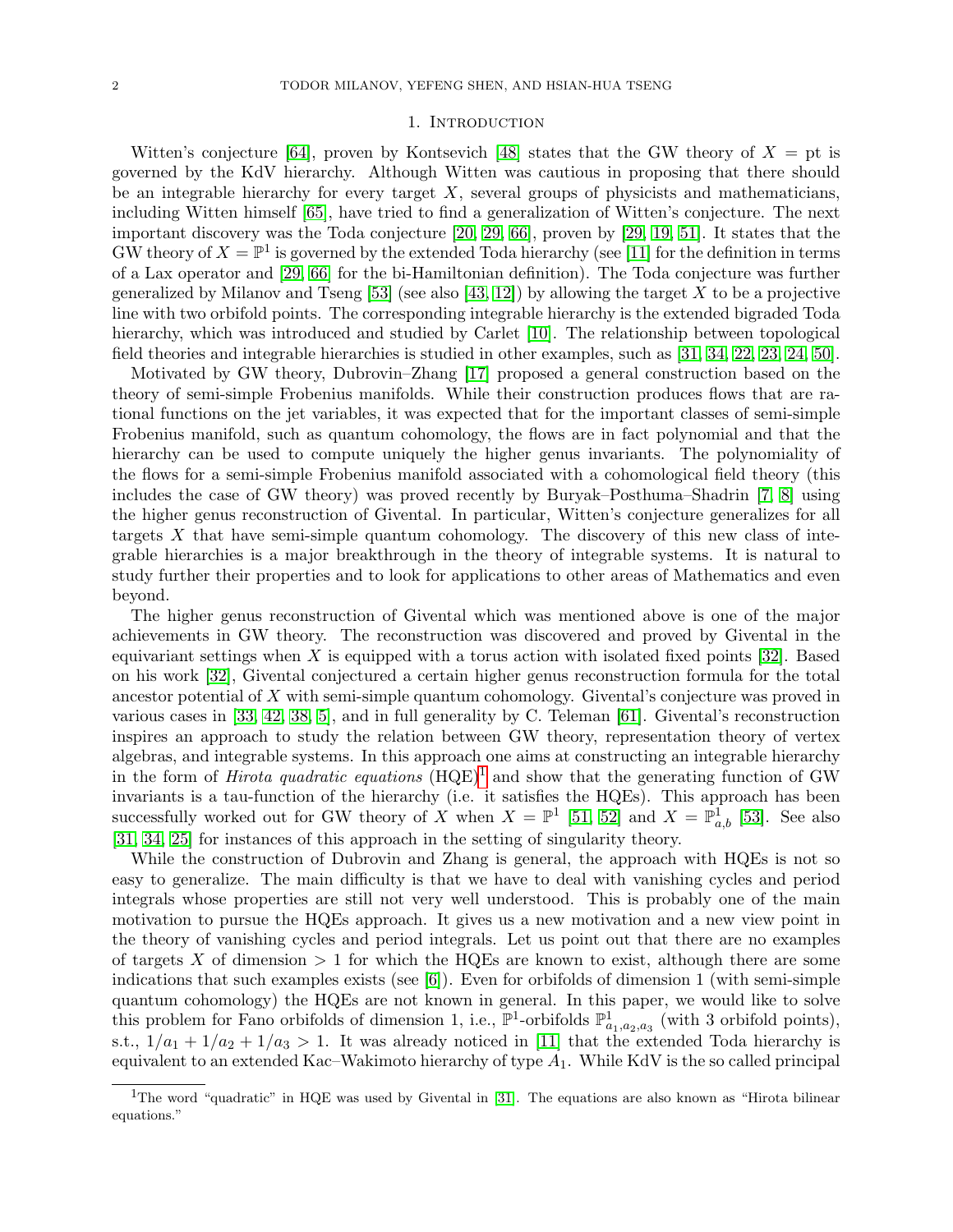Kac–Wakimoto hierarchy of type  $A_1$ , the extended Toda hierarchy is obtained by extending the homogeneous Kac–Wakimoto hierarchy of type  $A_1$ . Our main result is that for the remaining Fano  $\mathbb{P}^1_{a_1,a_2,a_3}$ -orbifolds the corresponding integrable hierarchy is an extension of a Kac–Wakimoto hierarchy as well, but this time it is neither the homogeneous, nor the principal realization, but something in between.

1.0.1. GW theory of Fano orbifold curves. Let

$$
\mathbf{a} = \{a_1, a_2, a_3\}, \quad a_1 \le a_2 \le a_3,
$$

be a triple of positive integers. Let  $\mathbb{P}^1_{\mathbf{a}}$  be the orbifold projective line obtained from  $\mathbb{P}^1$  by adding<sup>[2](#page-2-0)</sup>  $\mathbb{Z}_{a_1}$ ,  $\mathbb{Z}_{a_2}$ , and  $\mathbb{Z}_{a_3}$ -orbifold points. The nature of the problem of constructing HQEs depends on the orbifold Euler characteristic of  $\mathbb{P}^1_{\mathbf{a}}$ :

$$
\chi := \frac{1}{a_1} + \frac{1}{a_2} + \frac{1}{a_3} - 1.
$$

In this paper we will study the Fano case  $\chi > 0$ , leaving the other two cases  $\chi = 0$  (elliptic) and  $\chi$  < 0 (hyperbolic) for a future investigation.

We consider the Chen-Ruan orbifold cohomology of  $\mathbb{P}^1_{\mathbf{a}}$ ,

$$
H := H_{\mathrm{CR}}(\mathbb{P}^1_{\mathbf{a}}, \mathbb{C}).
$$

As a vector space H is just  $H^*(\mathbb{IP}_a^1,\mathbb{C})$ , where  $\mathbb{IP}_a^1$  is the *inertia orbifold* of  $\mathbb{P}_a^1$ ,

$$
\mathcal{IP}_{\mathbf{a}}^1 = \{ (x, g) \mid x \in \mathbb{P}_{\mathbf{a}}^1, g \in \text{Aut}(x) \}.
$$

We can fix a homogeneous basis  $\{\phi_i\}_{i\in\mathfrak{I}}$  of H, where the index set is defined by

<span id="page-2-2"></span>(1) 
$$
\mathfrak{I} := \mathfrak{I}_{\text{tw}} \cup \{(01), (02)\} := \{(k, p) \mid 1 \leq k \leq 3, 1 \leq p \leq a_k - 1\} \cup \{(01), (02)\}.
$$

The index set  $\mathfrak I$  reflects the structure of the forgetful map  $\mathbb{IP}^1_{\mathbf{a}} \to \mathbb{P}^1_{\mathbf{a}}$ ,  $(x, g) \mapsto x$ . The connected components of  $\mathbb{P}^1_{\mathbf{a}}$  split into several types depending on their fate under the forgetful map. The entry  $k$  enumerates the different types, while  $p$  enumerates the cohomology classes supported on the connected components of type k. Motivated by GW theory, Chen and Ruan (see [\[13\]](#page-59-8)) have introduced a new product, called *Chen–Ruan* or *orbifold cup product*. It is defined as the degree-0 component of the quantum cup product. It is graded homogeneous with respect to a new grading denote by deg<sub>CR</sub>. In our notation,  $\phi_{01} = 1$  is the unit, deg<sub>CR</sub>  $\phi_{02} = 1$ , and deg<sub>CR</sub>  $\phi_{k,p} = p/a_k$ .

The main objects in the orbifold GW theory of  $\mathbb{P}^1_{\mathbf{a}}$  are the moduli spaces  $\overline{\mathcal{M}}_{g,n}(\mathbb{P}^1_{\mathbf{a}},d)$  of orbifold stable maps f from a domain orbifold genus g curve  $\Sigma$  with n marked points, to the target orbifold  $\mathbb{P}^1_{\mathbf{a}}$ , such that the homology class of the image of f is d times the fundamental class of the underlying curve of  $\mathbb{P}^1_{\mathbf{a}}$ . The descendant GW invariants (see [\(7\)](#page-6-0)) are intersection numbers on the moduli space of stable maps, denoted by

<span id="page-2-1"></span>
$$
\langle \phi_1 \,\psi_1^{k_1}, \ldots, \phi_n \psi_n^{k_n} \rangle_{g,n,d},
$$

where  $\phi_j \in H$  and  $\psi_j$  is the j-th  $\psi$ -class on the moduli space of stable maps.

Our main interest is in the so-called total descendant potential, defined by the following generating series of GW invariants:

(2) 
$$
\mathcal{D}_{\mathbf{a}}(\hbar; \mathbf{t}) = \exp\Big(\sum_{g,n,d} \hbar^{g-1} \frac{Q^d}{n!} \langle \mathbf{t}(\psi_1), \ldots, \mathbf{t}(\psi_n) \rangle_{g,n,d}\Big),
$$

where Q is a non-zero complex number called the Novikov variable,  $\mathbf{t}(z) := t_0 + t_1 z + t_2 z^2 + \cdots$ , with  $t_0, t_1, \ldots \in H$  and  $\hbar$  are formal variables. Using the so called *dilaton shift*  $q_m = t_m - \delta_{m,1} \mathbf{1}$  we denote  $\mathcal{D}_a(\hbar; t)$  by  $\mathcal{D}_a(\hbar; q)$  and identify it with a vector in a certain Fock space (see [\(33\)](#page-14-0)).

The construction of the HQEs is given in Section [4.5.](#page-42-0) It relies on the theory of vanishing cycles and period integrals associated to a Landau-Ginzburg (LG) mirror model of  $\mathbb{P}^1_{\mathbf{a}}$ . An appropriate

<span id="page-2-0"></span> ${}^{2}$ For example, by root constructions [\[2\]](#page-59-9), [\[9\]](#page-59-10).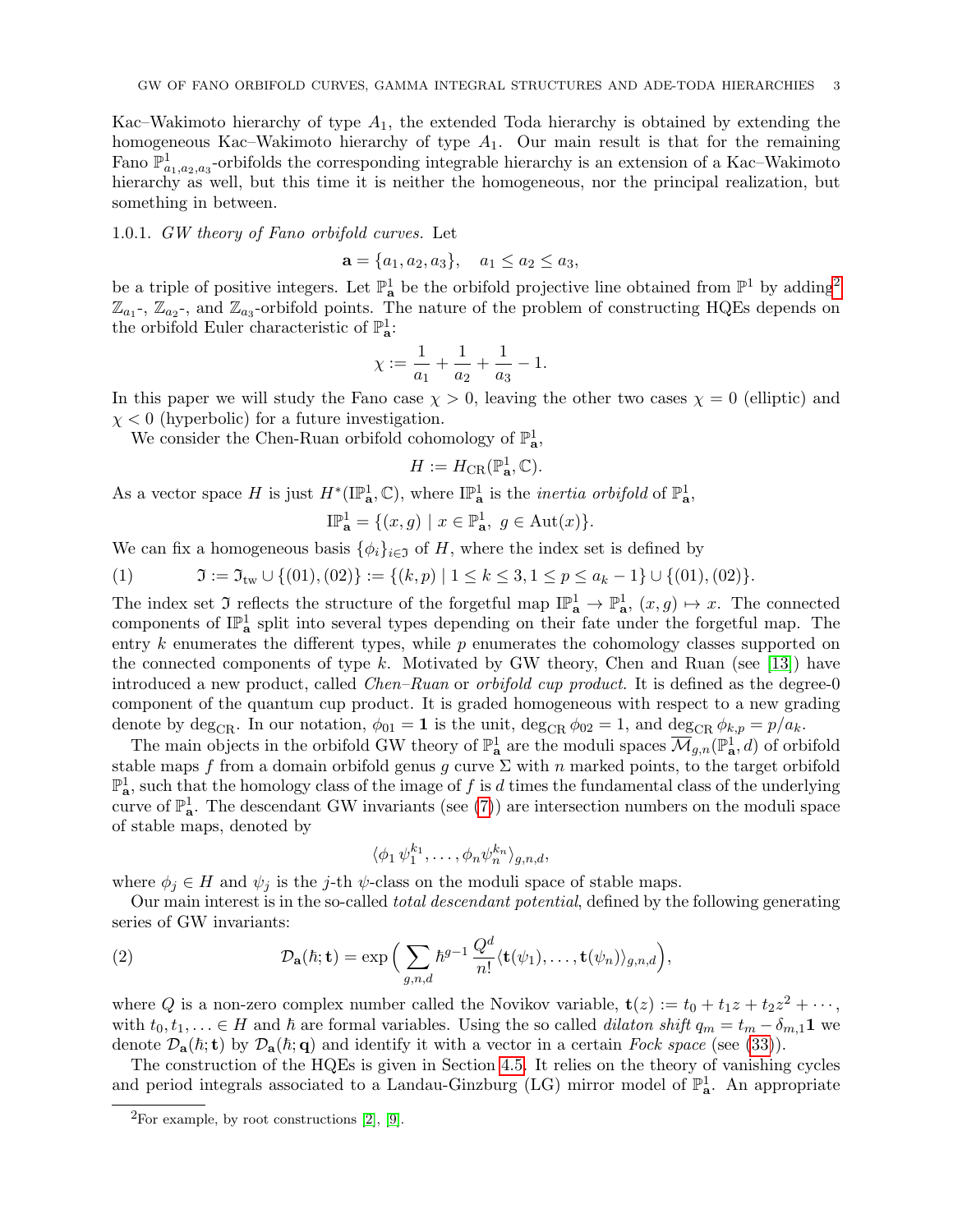mirror was constructed in [\[53\]](#page-61-5) in the case  $a_1 = 1$  and in general by P. Rossi [\[55\]](#page-61-9), who managed to compute the quantum cohomology of  $\mathbb{P}^1_{\bf a}$ . We also need to know how to solve the quantum differential equations in terms of period integrals. This was achieved recently by Ishibashi–Shiraishi–Takahashi [\[41\]](#page-60-15), where the mirror model was constructed from the miniversal deformation space M of the affine cusp polynomial

$$
f_{\mathbf{a}}(x_1, x_2, x_3) := x_1^{a_1} + x_2^{a_2} + x_3^{a_3} - \frac{1}{Q} x_1 x_2 x_3.
$$

With such a mirror model at hands we can pursue the same idea as in [\[31,](#page-60-4) [25,](#page-60-14) [34,](#page-60-5) [51,](#page-61-4) [53\]](#page-61-5) to construct HQEs for GW theory of  $\mathbb{P}^1_{\mathbf{a}}$  by studying periods of the mirror model  $f_{\mathbf{a}}$ .

1.0.2. Γ-conjecture for the Milnor lattice. Compared to the earlier works, one novelty of this paper is that we made use of Iritani's integral structure [\[39\]](#page-60-16) (see also [\[47\]](#page-60-17)), which allows us to express the vertex operators in our construction in terms of K-theory. This observation seems to be quite general, so we formulated a conjecture for the general case (see Conjecture [11](#page-17-0) below), which we refer to as the  $\Gamma$ -conjecture for the Milnor lattice.

The homology space h of the Milnor fiber at a reference point  $(0, 1) \in M \times \mathbb{C}$  has a lattice structure on the vanishing cycles, called *the Milnor lattice*. Conjecture [11](#page-17-0) in the case of  $\mathbb{P}^1_{\mathbf{a}}$  says that for each element of the K-group  $K(\mathbb{P}^1_{\mathbf{a}})$ , there exists a corresponding integral cycle in the Milnor lattice of the mirror model, such that both integrals structures match. We will give a proof of this conjecture for the Fano orbifold curves  $\mathbb{P}^1_{\mathbf{a}}$ , based on Iritani's proof for the Γ-conjecture of toric orbifolds  $\mathbb{P}^2_{\mathbf{a}}$ . After inverse Laplace transformations, this allows us to get explicit formulas for the calibrated periods over the Milnor lattice, in terms of integral structures in the A-model quantum cohomology, see formula [\(45\)](#page-26-1). Then we can embed the root system of vanishing cycles into the quantum cohomology via period maps. The vanishing cycles form an affine root system of type  $A, D$ , or  $E$ , and we can identify the classical monodromy of the Milnor lattice with an affine Coxeter transformation, see Proposition [16.](#page-26-2) The calibrated periods over the vanishing cycles are very important for the construction of the vertex operators later.

<span id="page-3-2"></span>1.0.3. The Kac–Wakimoto hierarchy. The triplets  $\mathbf{a} = \{a_1, a_2, a_3\}$  with  $\chi > 0$  are classified by the Dynkin diagrams of type  $ADE$  together with a choice of a *branching node*. In the  $D$  and  $E$  cases there is a unique choice of a branching node, while in the A-case any node can be chosen. By removing the branching node we obtain [3](#page-3-0) diagrams of type<sup>3</sup>  $A_{a_k-1}$ ,  $k = 1, 2, 3$ . Let us denote by  $\mathfrak{h}^{(0)}$  the Cartan subalgebra of the corresponding simple Lie algebra  $\mathfrak{g}^{(0)}$  and define (cf. eqn. [\(50\)](#page-29-0))

(3) 
$$
\sigma_b = \prod_{k=1}^3 \left( s_{k,a_k-1}^{(0)} \cdots s_{k,2}^{(0)} s_{k,1}^{(0)} \right),
$$

where  $s_{k,p}^{(0)}: \mathfrak{h}^{(0)} \to \mathfrak{h}^{(0)}$  is the reflection through the hyperplanes orthogonal to  $\gamma_{k,p}^{(0)}$ , which is the pth simple root on the k-th branch of the Dynkin diagram. The automorphism  $\sigma_b$  can be extended to a Lie algebra automorphism of  $\mathfrak{g}^{(0)}$ . Let us denote by  $\kappa$  the order of  $\sigma_b$  as an automorphism of  $\mathfrak{g}^{(0)}$ . Due to a mirror symmetry phenomenon the spectrum of  $\sigma_b$  is given by the degrees of the cohomology classes  $\phi_i$ . More precisely, there exists a  $\sigma_b$ -eigenbasis  $\{H_i\}_{i\in\mathfrak{I}}$  of  $\mathfrak{h}^{(0)}$ , s.t.,  $\sigma_b(H_i) = e^{-2\pi\sqrt{-1}d_i}H_i$ , where  $d_i = 1 - \deg_{CR}(\phi_i)$ . The index set  $\mathfrak J$  admits a natural involution  $*$  compatible with the Poincaré pairing:

<span id="page-3-1"></span>
$$
d_i + d_{i^*} = 1.
$$

The  $\sigma_b$ -eigenbasis can be normalized so that  $(H_i|H_{j^*}) = \kappa \delta_{i,j}$ .

The Kac-Wakimoto hierarchy corresponding to the conjugacy class of  $\sigma_b$  in the Weyl group can be described as follows. Let  $\mathbb{C}[y]$  be the algebra of polynomials on  $y = (y_{i,\ell}), i \in \mathfrak{I}\setminus\{(01)\}\)$  and

<span id="page-3-0"></span><sup>&</sup>lt;sup>3</sup>if  $a_k = 1$  then the corresponding diagram is empty.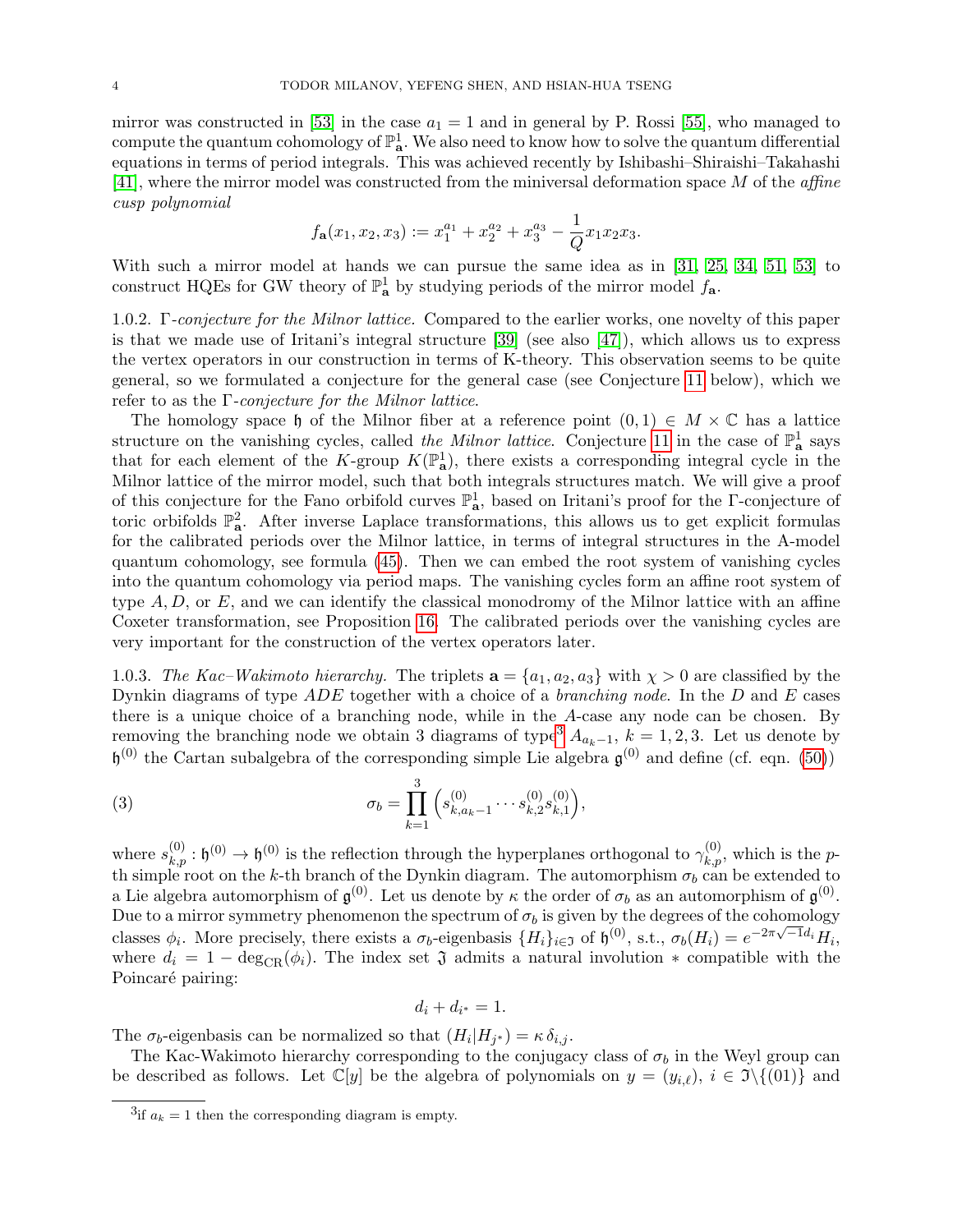$\ell \geq 0$ . The vector space<sup>[4](#page-4-0)</sup>  $\mathbb{C}[y]^{\mathbb{Z}}$  is equipped with the structure of a module over the algebra of differential operators in  $e^{\omega}$  by setting

$$
(e^{\omega} \cdot \tau)_n = \tau_{n-1}, \quad (\partial_{\omega} \cdot \tau)_n = n\tau_n, \quad \tau = (\tau_n)_{n \in \mathbb{Z}} \in \mathbb{C}[y]^{\mathbb{Z}}.
$$

For every root  $\alpha \in \Delta^{(0)}$  of  $\mathfrak{g}^{(0)}$  we define vertex operators  $E_{\alpha}^{(0)}(\zeta)$  (see [\(77\)](#page-38-0)) and  $E_{\alpha}^*(\zeta)$  (see [\(63\)](#page-35-0)) in Section [4.2,](#page-34-0) both acting on  $\mathbb{C}[y]^{\mathbb{Z}}$ . Let  $E_{\alpha}(\zeta) = E_{\alpha}^{(0)}(\zeta)E_{\alpha}^{*}(\zeta)$ . The HQE of the  $\sigma_{b}$ -twisted Kac–Wakimoto hierarchy are given by the following bilinear equation for  $\tau = (\tau_n(y))_{n \in \mathbb{Z}}$ :

<span id="page-4-1"></span>(4)  
\n
$$
\operatorname{Res}_{\zeta=0} \frac{d\zeta}{\zeta} \Big( \sum_{\alpha \in \Delta^{(0)}} a_{\alpha}(\zeta) E_{\alpha}(\zeta) \otimes E_{-\alpha}(\zeta) \Big) \tau \otimes \tau = \Big( \frac{1}{12} \sum_{k=1}^{3} \frac{a_k^2 - 1}{a_k} + \frac{\chi}{2} \left( \partial_{\omega} \otimes 1 - 1 \otimes \partial_{\omega} \right)^2 + \\ + \sum_{i \in \mathfrak{I} \setminus \{ (01) \}} \sum_{\ell \geq 0}^{\infty} (d_{i^*} + \ell) (y_{i,\ell} \otimes 1 - 1 \otimes y_{i,\ell}) (\partial_{y_{i,\ell}} \otimes 1 - 1 \otimes \partial_{y_{i,\ell}}) \Big) \tau \otimes \tau,
$$

with the coefficients  $a_{\alpha}(\zeta)$  defined by [\(78\)](#page-39-1) in Section [4.3.](#page-39-0)

1.0.4. The main result. We can write the Kac–Wakimoto HQE in terms of the descendant variables  ${q_m}_{m\geq 0}$ , using the change of variables between  $y_{i,\ell}$  and  $q_\ell^i$  (see [\(79\)](#page-40-1)–[\(80\)](#page-40-1)). Our main result can be stated as follows.

<span id="page-4-2"></span>**Theorem 1.** Let  $\mathcal{D}_a(h; q)$  (with  $a = \{a_1, a_2, a_3\}$ ) be the total descendant potential [\(2\)](#page-2-1) of an orbifold projective line  $\mathbb{P}^1_{\mathbf{a}}$  with a positive orbifold Euler characteristic, then the sequence  $(\tau_n(\hbar; \mathbf{q}))_{n \in \mathbb{Z}}$  of formal power series defined by

$$
\tau_n(\hbar;{\bf q})=(\kappa^{\chi}Q)^{\frac{1}{2}n^2}\mathcal{D}_{{\bf a}}(\hbar;{\bf q}+n\sqrt{\hbar}{\bf 1}),\quad n\in\mathbb{Z}.
$$

is a solution to the  $\sigma_b$ -twisted Kac–Wakimoto HQE [\(4\)](#page-4-1), where  $\sigma_b$  is the element [\(3\)](#page-3-1) of the Weyl group of the corresponding finite root system.

In other words, Theorem [1](#page-4-2) shows that the GW theory of  $\mathbb{P}^1_{\mathbf{a}}$  is governed by the Kac-Wakimoto hierarchy associated to the triple **a**. Let us emphasize that the variables  $q_1^{01}, q_2^{01}, \ldots$  appear as parameters in the differential equations for  $\tau$ . It is natural to expect that the  $\sigma_b$ -twisted Kac– Wakimoto HQE can be extended in order to include differential equations in  $q_1^{01}, q_2^{01}, \ldots$  as well. We hope that our work will motivate the specialists in integrable systems and representation theory to investigate more systematically the possibility of extending the Kac–Wakimoto hierarchies. For example, in the case of Dynkin diagrams of type A, our hierarchy should agree with a certain reduction of the 2D Toda hierarchy and the required extension was constructed by G. Carlet [\[10\]](#page-59-3) based on the ideas of [\[11\]](#page-59-1). For the type D and E cases, the extension can be constructed with the same idea as in [\[52\]](#page-61-8) with a slight necessary modification. The details will be presented elsewhere. We suggest to call the  $\sigma_b$ -twisted Kac–Wakimoto hierarchy appearing in Theorem [1](#page-4-2) the ADE-Toda hierarchy, and call the corresponding extension the Extended ADE-Toda hierarchy.

Our approach to Theorem [1](#page-4-2) systematically explores representation theoretic properties of the Landau-Ginzburg mirror of  $\mathbb{P}^1_{\bf{a}}$  and realizes these properties in quantum cohomology of  $\mathbb{P}^1_{\bf{a}}$  using the period maps. A new observation is that we can also use K-theory to obtain explicit formulas for the leading terms of the period mapping. In particular, this simplifies the analysis of the monodromy representation. Such an approach should be helpful for more general target spaces as well.

To our knowledge, Theorem [1](#page-4-2) is the first case where the problem of constructing HQEs governing GW theory of a target X is solved for a *non-toric* X.

Finally, it is very interesting also to investigate the relation between the integrable hierarchies obtained by applying Dubrovin and Zhang's construction [\[18\]](#page-60-18) to the quantum cohomology of  $\mathbb{P}^1_{\mathbf{a}}$ and the integrable hierarchies in Theorem [1.](#page-4-2) It is natural to expect that the two approaches yield the same integrable hierarchy. We hope to return to this problem in the near future.

<span id="page-4-0"></span><sup>&</sup>lt;sup>4</sup>This is a direct product of copies of  $\mathbb{C}[y]$  indexed by  $n \in \mathbb{Z}$ .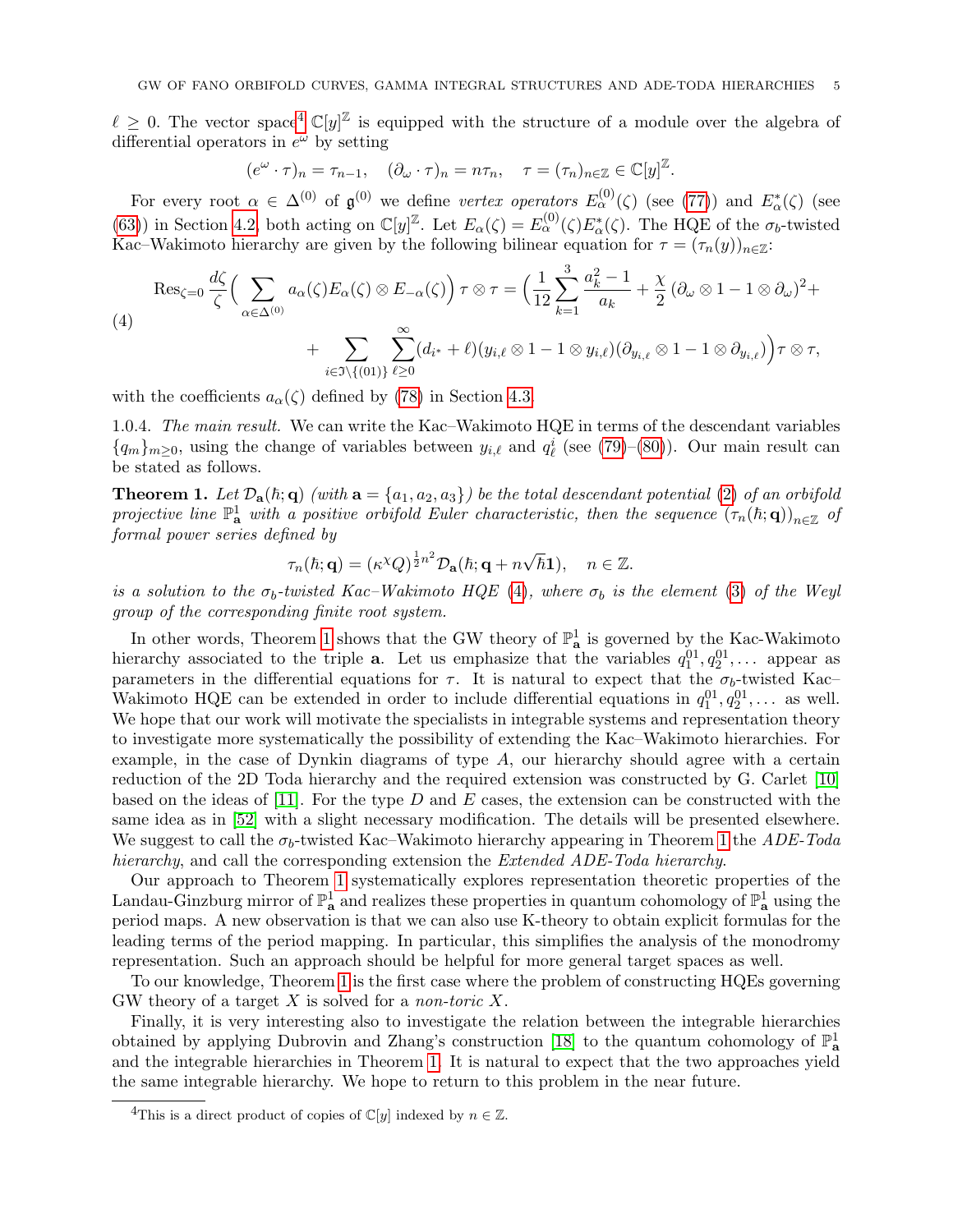1.0.5. Outline of the proof of Theorem [1.](#page-4-2) First, the hierarchy [\(4\)](#page-4-1) is shown to be equivalent (via a Laplace transform) to another hierarchy [\(88\)](#page-42-1) defined for affine cusp polynomials, see Theorem [31.](#page-43-2) Then by Proposition [34,](#page-46-1) the descendant potential  $\mathcal{D}_a$  satisfies the hierarchy [\(88\)](#page-42-1) if and only if the ancestor potential  $\mathcal{A}_t$  (see equation [\(35\)](#page-14-1)) satisfies another hierarchy [\(100\)](#page-45-1). Finally, the most difficult step is to prove (Theorem [42\)](#page-52-1) that  $\mathcal{A}_t$  indeed satisfies [\(100\)](#page-45-1).

Let us point out that although our proof of Theorem [42](#page-52-1) follows closely the argument of [\[34\]](#page-60-5), we managed to simplify one of the crucial steps in [\[34\]](#page-60-5). Namely, there is a certain analyticity property (c.f. Section [5.4\)](#page-47-0) of the so called phase factors that was previously established via the theory of finite reflection groups and their relation to Artin groups. This is one of the main obstacles to generalize the result of [\[34\]](#page-60-5) to other singularities. Our argument now seems to apply in much more general settings, since it relies only on the fact that the Gauss–Manin connection has regular singularities and that the vertex operators are local to each other (in the sense of the theory of vertex operator algebras).

The rest of this paper is organized as follows. In Section [2,](#page-5-0) we recall the orbifold GW theory for Fano projective curves  $\mathbb{P}^1_{\mathbf{a}}$  and the corresponding LG mirror model. In Section [3](#page-16-0) we recall Iritani's integral structure (see [\[39\]](#page-60-16)) in the quantum cohomology of a smooth projective orbifold X. Furthermore, we prove that for  $X = \mathbb{P}^1_{\mathbf{a}}$  the integral structure corresponds to the Milnor lattice under mirror symmetry. Finally, using the period mapping we identify the root system arising from the set of vanishing cycles with an affine root system in the quantum cohomology of  $\mathbb{P}^1_{\mathbf{a}}$ . The integral structures allows us to obtain an explicit description of the leading order terms of the period mapping in terms of finite root systems. In Section [4,](#page-32-0) using the results from Section [3,](#page-16-0) we give a Fock-space realization of the basic representations of the affine Lie algebras of ADE type. Then we recall the Kac-Wakimoto hierarchies and construct integrable hierarchies for affine cusp polynomials and show that these hierarchies are related by a Laplace transform (Theorem [31\)](#page-43-2). In Section [5](#page-43-0) we construct another hierarchy [\(100\)](#page-45-1) and describe its relation with the hierarchies from previous sections, see Proposition [34.](#page-46-1) Then we show that the ancestor potential of  $\mathbb{P}^1_{\mathbf{a}}$  satisfies the integrable hierarchy [\(100\)](#page-45-1) and deduce Theorem [1.](#page-4-2) In Section [6](#page-56-0) we consider the example  $\mathbf{a} = \{2, 2, 2\}$ . In the appendix, we give an alternative proof for the higher genus reconstruction of total ancestor potential.

Acknowledgments. We thank Yongbin Ruan for his interests in this work, and for his comments and suggestions. T. M. would like to thank Tadashi Ishibe for useful discussions on the affine Artin group, Atsushi Takahashi and Yuuki Shiraishi for useful discussion on mirror symmetry for affine cusp polynomials, and especially to S. Galkin and H. Iritani for very useful discussions on the Γ-conjecture. Y. S. would like to thank Shifra Reif for helpful discussions on affine Kac–Moody algebras. H.-H. T. thanks H. Iritani for discussions on mirror symmetry.

T. M. and Y. S. acknowledge the World Premiere International Research Center Initiative (WPI Initiative), Mext, Japan. H.-H. T. thanks the hospitality and support for his visits to IPMU.

T. M. is supported in part by JSPS Grant-in-Aid 26800003. H.-H. T. is supported in part by Simons Foundation Collaboration Grant.

<span id="page-5-0"></span>2. Orbifold GW theory of Fano orbifold curves  $\mathbb{P}^1_{\mathbf{a}}$  and their mirror symmetry

<span id="page-5-1"></span>2.1. Orbifold GW theory of  $\mathbb{P}^1_{\mathbf{a}}$ . Fano orbifold curves are closed orbifold curves with positive orbifold Euler characteristics. They are classified by triplets of positive integers  $\mathbf{a} = \{a_1, a_2, a_3\}$ where  $a_1 \le a_2 \le a_3$  and  $\chi := \frac{1}{a_1} + \frac{1}{a_2}$  $\frac{1}{a_2} + \frac{1}{a_3}$  $\frac{1}{a_3} - 1 > 0$ . Each Fano orbifold curve is an orbifold curve with an underlying curve  $\mathbb{P}^1$  and has at most three orbifold points  $p_k$   $(k = 1, 2, 3)$  with local isotropy groups  $\mathbb{Z}_{a_k}$ . We denote such an Fano orbifold curve by  $\mathbb{P}^1_{\mathbf{a}}$ . Note that such notation also includes the smooth curve  $\mathbb{P}^1$  with  $a_1 = a_2 = a_3 = 1$ . It is easy to see that  $\chi$  is the orbifold Euler characteristic of  $\mathbb{P}^1_{\mathbf{a}}$ .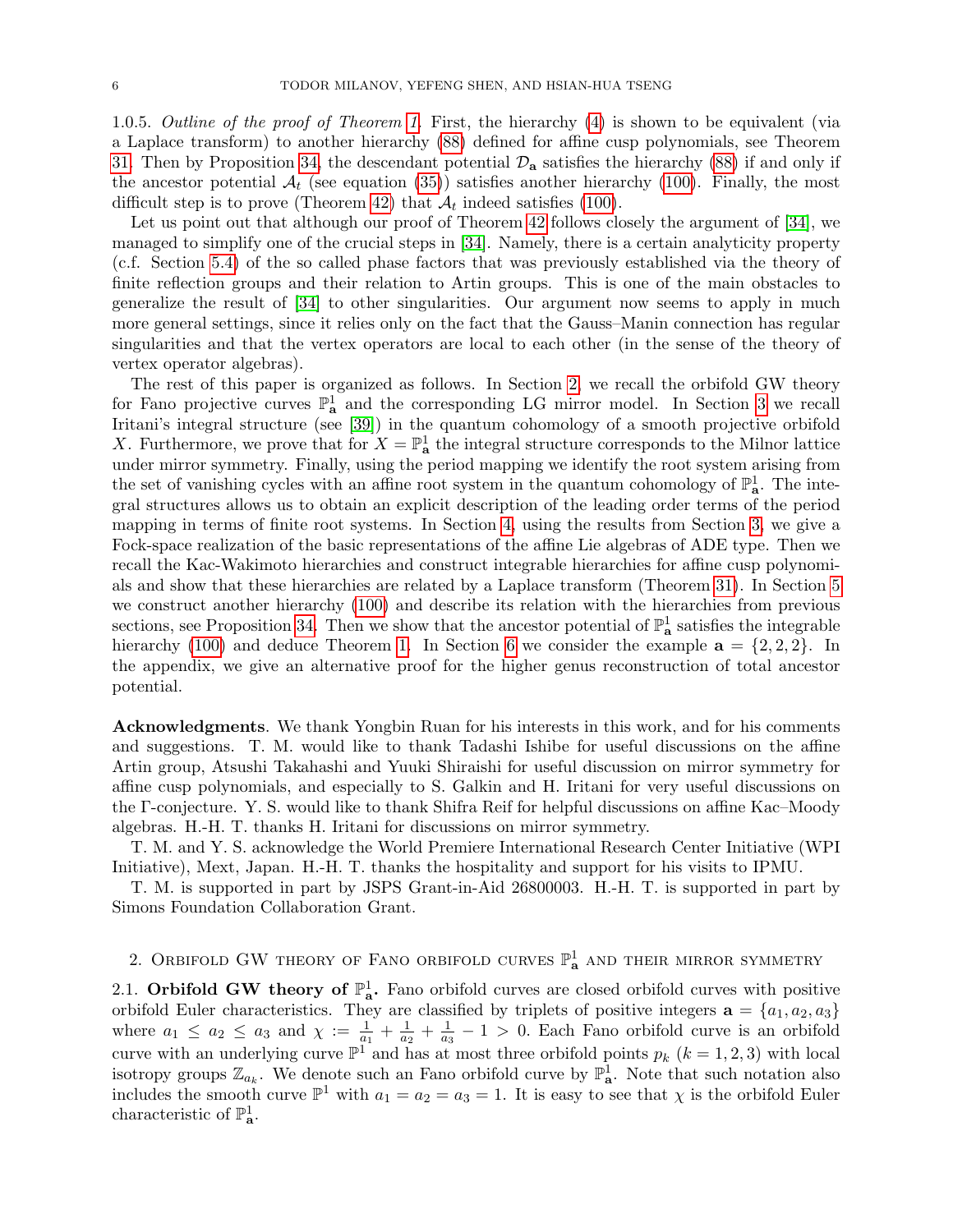We use the index set  $\Im$  (see [\(1\)](#page-2-2)) to label a fixed basis of the Chen-Ruan orbifold cohomology  $H := H_{\text{CR}}(\mathbb{P}^1_{\mathbf{a}};\mathbb{C})$  as follows:

$$
\phi_{01} = 1, \quad \phi_{02} = P
$$

are the unit and the hyperplane class of the underlying  $\mathbb{P}^1$  respectively and

$$
\phi_i = \phi_{k,p}, \quad i := (k, p) \in \mathfrak{I}_{\mathrm{tw}}.
$$

are the units of the corresponding twisted sectors of  $\mathbb{P}^1_{\mathbf{a}}$ . The cohomology degrees of the classes are:

$$
\deg_{\mathrm{CR}} \phi_{01} = 0, \quad \deg_{\mathrm{CR}} \phi_{02} = 1, \quad \deg_{\mathrm{CR}} \phi_i = \frac{p}{a_k}, \quad i = (k, p) \in \mathfrak{I}_{\mathrm{tw}},
$$

where slightly violating the standard conventions we work with complex degree, i.e., half of the usual real degrees. There is a natural involution  $*$  on  $\mathfrak I$  induced by orbifold Poincaré duality

(5) 
$$
(01)^* = (02), \quad (k, p)^* = (k, a_k - p).
$$

The orbifold Poincaré pairing  $(-, -)$  on H is non-zero only for the following cases:

$$
(\phi_{01}, \phi_{02}) = 1, \quad (\phi_i, \phi_j) = \frac{1}{a_i} \delta_{i,j^*},
$$

where  $i, j \in \mathfrak{I}_{\text{tw}}$  correspond to twisted classes, and we set  $a_i := a_k$  for  $i = (k, p) \in \mathfrak{I}_{\text{tw}}$ .

GW theory studies integrals over moduli spaces of stable maps. In this paper, we will use both the descendant invariants and the ancestor invariants. Let us introduce their definitions for Fano orbifold curves  $\mathbb{P}^1_{\bf a}$ . For more details on orbifold GW theory we refer to [\[13\]](#page-59-8) for the analytic approach and to [\[2\]](#page-59-9) for the algebraic geometry approach. Let  $d \in \text{Eff}(\mathbb{P}^1_a) \subset H_2(\mathbb{P}^1_a; \mathbb{Z}) \cong \mathbb{Z}$  be an effective curve class. By choosing the homology class  $[\mathbb{P}^1_\mathbf{a}]$  as a Z-basis of  $H_2(\mathbb{P}^1_\mathbf{a}; \mathbb{Z})$  we may identify d with a non-negative integer. Let  $\overline{\mathcal{M}}_{g,n}(\mathbb{P}_{\mathbf{a}}^1,d)$  be the moduli space of stable orbifold maps f from a genus-g nodal orbifold Riemann surface  $\Sigma$  to  $\mathbb{P}^1_{\mathbf{a}}$ , such that  $f_*[\Sigma] = d$ . In addition,  $\Sigma$  is equipped with n marked points  $z_1, \ldots, z_n$  that are pairwise distinct and not nodal and the orbifold structure of  $\Sigma$  is non-trivial only at the marked points and the nodes. The moduli space  $\overline{\mathcal{M}}_{g,n}(\mathbb{P}^1_{\mathbf{a}},d)$  has a virtual fundamental cycle  $[\overline{\mathcal{M}}_{g,n}(\mathbb{P}^1_{\mathbf{a}},d)]^{\text{virt}}$ . Its homology degree is

(6) 
$$
2 ((3 - \dim \mathbb{P}_{\mathbf{a}}^1)(g-1) + \chi \cdot d + n).
$$

The moduli space is naturally equipped with line bundles  $\mathcal{L}_j$  formed by the cotangent lines<sup>[5](#page-6-1)</sup>  $T_{\bar{z}_j}^* \bar{\Sigma}/\text{Aut}(\Sigma, z_1, \ldots, z_n; f)$  and with evaluation map

<span id="page-6-2"></span>
$$
\text{ev}: \overline{\mathcal{M}}_{g,n}(\mathbb{P}^1_{\mathbf{a}},d) \to \underbrace{\mathbf{I} \mathbb{P}^1_{\mathbf{a}} \times \cdots \times \mathbf{I} \mathbb{P}^1_{\mathbf{a}}}_{n},
$$

obtained by evaluating f at the (orbifold) marked points  $z_1, ..., z_n$  and landing at the connected component of the inertia orbifold  $I\mathbb{P}^1_{\mathbf{a}}$  corresponding to the generator of the automorphism group of the orbifold point  $z_j$  (c.f. [\[13\]](#page-59-8)).

<span id="page-6-0"></span>The *descendant orbifold GW invariants* of  $\mathbb{P}^1_{\mathbf{a}}$  are intersection numbers

(7) 
$$
\langle \phi_1 \psi_1^{k_1}, \dots, \phi_n \psi_n^{k_n} \rangle_{g,n,d} := \int_{\left[\overline{\mathcal{M}}_{g,n}(\mathbb{P}^1_{\mathbf{a}},d)\right]^{\text{virt}}} \mathrm{ev}^*(\phi_1 \otimes \cdots \otimes \phi_n) \psi_1^{k_1} \cdots \psi_n^{k_n},
$$

where  $\phi_j \in H := H_{CR}(\mathbb{P}^1_{\mathbf{a}};\mathbb{C}), \psi_j = c_1(\mathcal{L}_j)$ . The total descendant potential is

$$
\mathcal{D}_\mathbf{a}(\hbar; \mathbf{t}) = \exp\Big(\sum_{g,n,d}\hbar^{g-1}\,\frac{Q^d}{n!}\langle \mathbf{t}(\psi_1),\ldots,\mathbf{t}(\psi_n)\rangle_{g,n,d}\Big),
$$

where Q is a non-zero complex number called the Novikov variable,  $\hbar$ ,  $t_0, t_1, \ldots \in H$  are formal variables and  $\mathbf{t}(z) := t_0 + t_1 z + t_2 z^2 + \cdots$ .

<span id="page-6-1"></span><sup>&</sup>lt;sup>5</sup>Here  $\bar{\Sigma}$  is the nodal Riemann surface underlying  $\Sigma$  and  $\bar{z}_i \in \bar{\Sigma}$  is the *i*-th marked point on  $\bar{\Sigma}$ .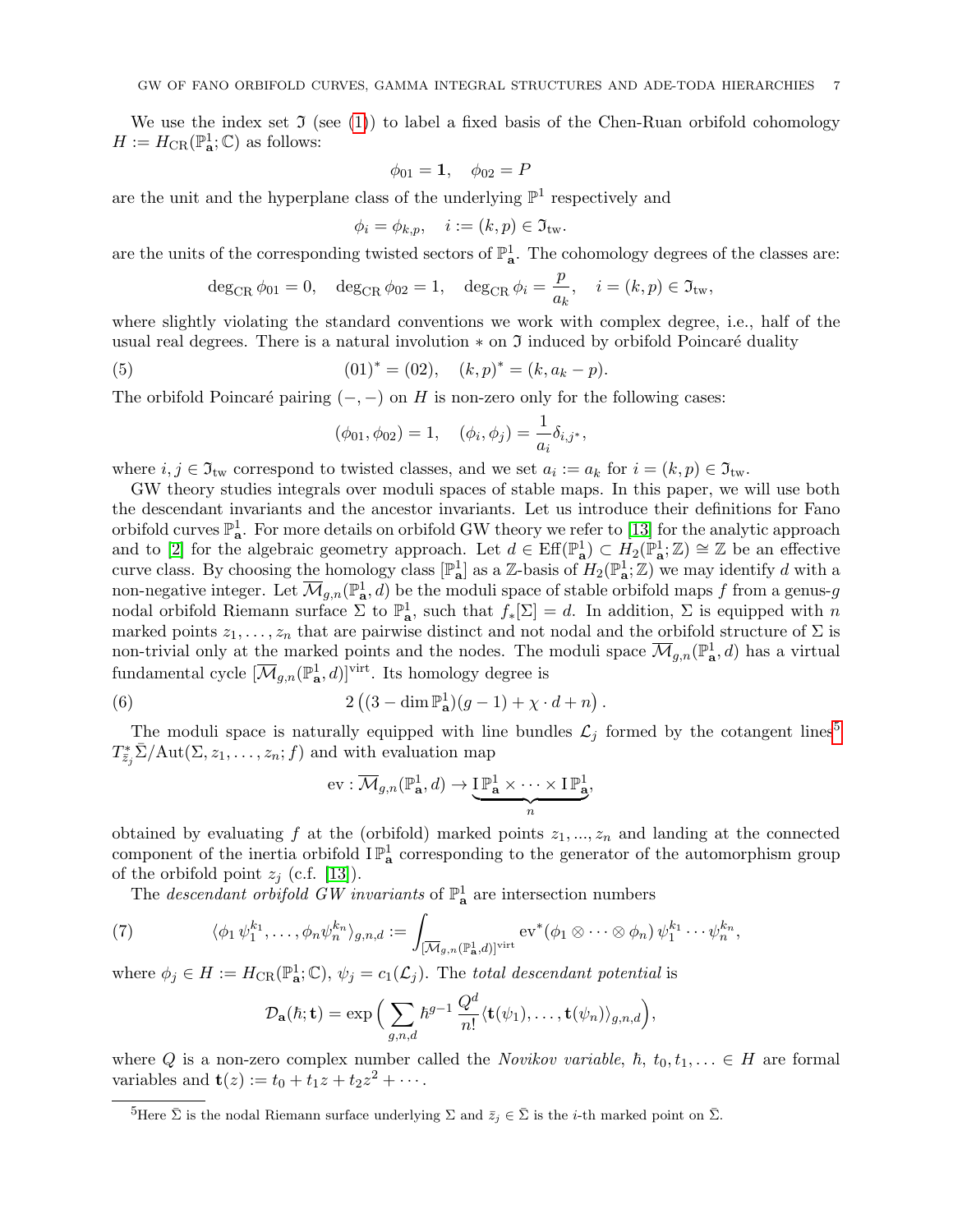Let  $\pi : \overline{\mathcal{M}}_{g,n}(\mathbb{P}^1_{\bf{a}},d) \to \overline{\mathcal{M}}_{g,n}$  be the forgetful morphism and

<span id="page-7-2"></span>
$$
\Lambda_{g,n,d}(\phi_1,\cdots,\phi_n):=\pi_*\left([\overline{\mathcal{M}}_{g,n}(\mathbb{P}_{\mathbf{a}}^1,d)]^{\mathrm{virt}}\cap \mathrm{ev}^*(\phi_1\otimes\cdots\otimes\phi_n)\right).
$$

The ancestor orbifold GW invariants of  $\mathbb{P}^1_{\mathbf{a}}$  are intersections numbers over the moduli space of stable curves  $\overline{\mathcal{M}}_{q,n}$   $(2g - 2 + n > 0)$ :

(8) 
$$
\langle \phi_1 \,\overline{\psi}_1^{k_1}, \ldots, \phi_n \,\overline{\psi}_n^{k_n} \rangle_{g,n,d} := \int_{\overline{\mathcal{M}}_{g,n}} \Lambda_{g,n,d}(\phi_1, \cdots, \phi_n) \,\overline{\psi}_1^{k_1} \cdots \overline{\psi}_n^{k_n},
$$

where  $\bar{\psi}_j$  is the j-th  $\psi$ -class over  $\overline{\mathcal{M}}_{g,n}$ . We define the total ancestor potential of  $\mathbb{P}^1_{\mathbf{a}}$  as follows

(9) 
$$
\mathcal{A}_{\mathbf{a}}(\hbar; \mathbf{t}) := \exp\Big(\sum_{g,n,d} \hbar^{g-1} \frac{Q^d}{n!} \langle \mathbf{t}(\bar{\psi}_1), \ldots, \mathbf{t}(\bar{\psi}_n) \rangle_{g,n,d}\Big).
$$

For each element  $t \in H$ , it is useful to introduce the double bracket notation:

<span id="page-7-1"></span>
$$
\langle \langle \phi_1 \,\overline{\psi}_1^{k_1}, \ldots, \phi_n \overline{\psi}_n^{k_n} \rangle \rangle_{g,n}(t) := \sum_{k,d} \frac{Q^d}{k!} \langle \phi_1 \,\overline{\psi}_1^{k_1}, \ldots, \phi_n \overline{\psi}_n^{k_n}, t, \ldots, t \rangle_{g,n+k,d}
$$

We define a total ancestor potential that depends on the choice of  $t$ ,

(10) 
$$
\mathcal{A}_t(\hbar; \mathbf{t}) = \exp\Big(\sum_{g,n} \hbar^{g-1} \frac{1}{n!} \langle \langle \mathbf{t}(\bar{\psi}_1), \ldots, \mathbf{t}(\bar{\psi}_n) \rangle \rangle_{g,n}(t)\Big).
$$

According to [\[33\]](#page-60-11) the total ancestor potential  $A_t(h; t)$  and the total descendant potential  $\mathcal{D}_a(h; t)$ are related by the quantization of a calibration operator  $S_t(z)$  in Section [2.3.2.](#page-12-0) We will explain the details of the quantization in Section [2.4.](#page-13-0)

The quantum cup product is a family of associative commutative multiplications  $\bullet_t$  (or just  $\bullet$  if the reference point t is mentioned) in H defined for each  $t \in H$  via the correlators

$$
(\phi_i \bullet_t \phi_j, \phi_k) = \langle \langle \phi_i, \phi_j, \phi_k \rangle \rangle (t).
$$

The degree-0 part of  $\bullet_t$  at  $t = 0$  is called the *Chen-Ruan cup product*. We denote it by

$$
\cup_{\mathrm{CR}} = \bullet_{t=0}|_{Q=0}
$$

Let  $t_i$ ,  $i \in \mathfrak{I}$  be the corresponding coordinates of  $\phi_i$ . The quantum cup product induces on H a Frobenius structure of conformal dimension 1 with respect to the Euler vector field

$$
E = \sum_{i \in \mathfrak{I}} d_i t_i \frac{\partial}{\partial t_i} + \chi \frac{\partial}{\partial t_{02}}
$$

where  $d_i = 1 - \deg_{CR}(\phi_i)$ , i.e.,

$$
d_{01} = 1
$$
,  $d_{02} = 0$ ,  $d_i = 1 - \frac{p}{a_k}$ ,  $i = (k, p) \in \mathfrak{I}_{\text{tw}}$ .

<span id="page-7-0"></span>2.2. Mirror symmetry for the quantum cohomology. The Frobenius structure on  $H$  arising from quantum cohomology can be identified with the Frobenius structure on a certain deformation space of the affine cusp polynomial

(11) 
$$
f_{\mathbf{a}}(x) = x_1^{a_1} + x_2^{a_2} + x_3^{a_3} - \frac{1}{Q} x_1 x_2 x_3, \quad x = (x_1, x_2, x_3).
$$

where  $Q \in \mathbb{C}^*$  is the Novikov variable. The isomorphism in the case  $a_1 = 1$  was established in [\[53\]](#page-61-5) and the general case can be found in [\[55\]](#page-61-9). According to Ishibashi–Shiraishi–Takahashi (see [\[41\]](#page-60-15)), the Frobenius structure can be described also in the general framework of K. Saito's theory of primitive forms. This is precisely the point of view suitable for our purposes.

Denote the Milnor number of  $f_a$  (i.e., the number of critical points of a Morsification of  $f_a$ ) by

$$
N + 1 = a_1 + a_2 + a_3 - 1.
$$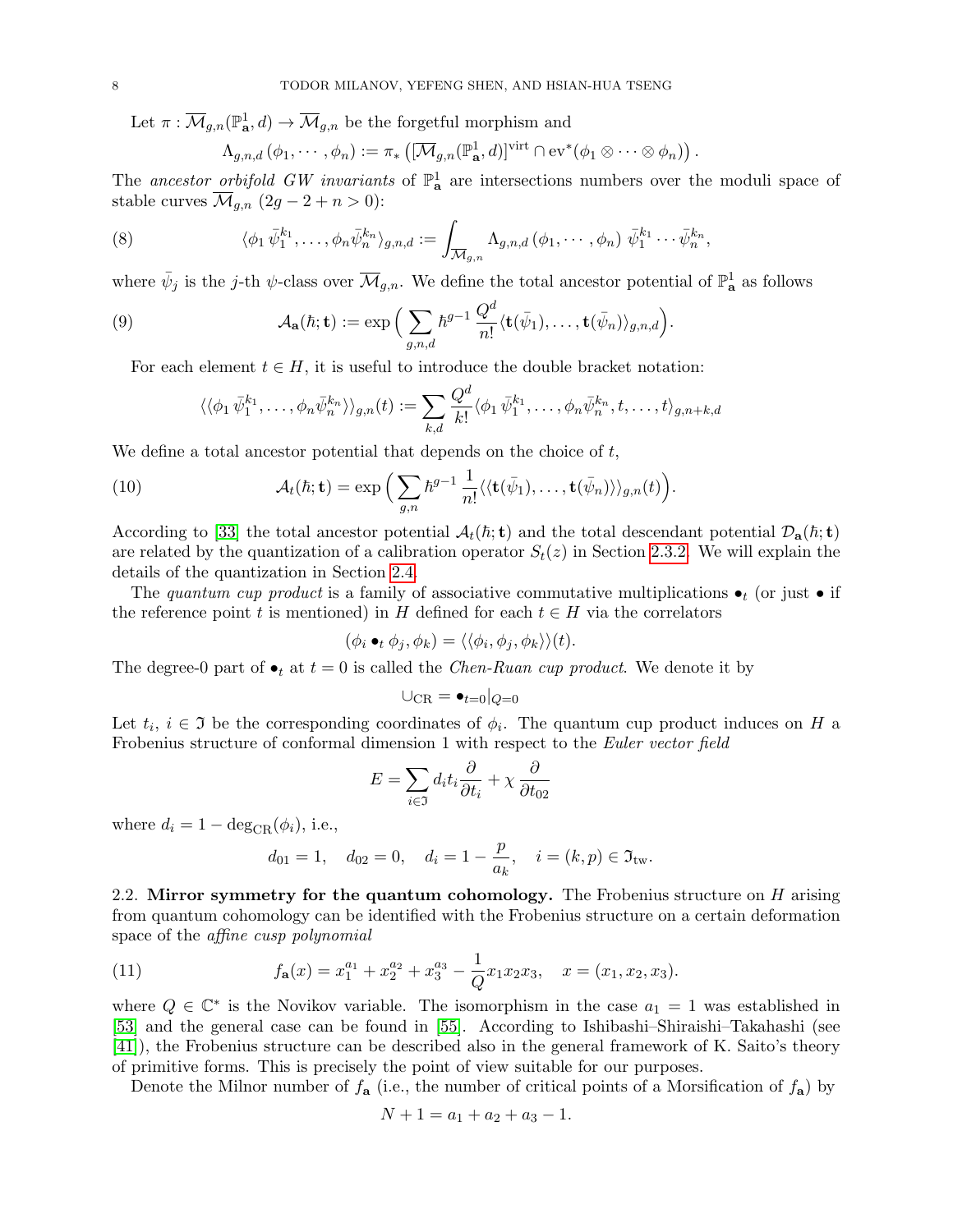Denote the space of a miniversal deformation of the polynomial  $f_{\mathbf{a}}$  by

$$
M=\mathbb{C}^{N+1}.
$$

Note that the cardinality of the set  $\mathfrak I$  is  $N+1$ , so we can enumerate the coordinates on M via  $s = (s_i)_{i \in \mathfrak{I}}$ . Recall  $\mathfrak{I}_{\text{tw}} = \mathfrak{I} \setminus \{(01), (02)\}$ . Given  $s \in M$ , we put

$$
F(x,s) = x_1^{a_1} + x_2^{a_2} + x_3^{a_3} - \frac{1}{Qe^{s_{02}}} x_1 x_2 x_3 + s_{01} + \sum_{i=(k,p)\in\mathfrak{I}_{\text{tw}}} s_i x_k^p.
$$

Let  $C \subset M \times \mathbb{C}^3$  be the analytic subvariety with structure sheaf

<span id="page-8-0"></span>
$$
\mathcal{O}_C=\mathcal{O}_{M\times\mathbb{C}^3}/(\partial_{x_1}F,\partial_{x_2}F,\partial_{x_3}F);
$$

then the Kodaira-Spencer map

(12) 
$$
\mathcal{T}_M \to p_*\mathcal{O}_C, \quad \frac{\partial}{\partial s_i} \mapsto \frac{\partial F}{\partial s_i} \text{ mod } (\partial_{x_1} F, \partial_{x_2} F, \partial_{x_3} F),
$$

where  $p: M \times \mathbb{C}^3 \to M$  is the projection onto the first factor, is an isomorphism which allows us to define an associative, commutative multiplication  $\bullet$  on  $\mathcal{T}_M$ . The main result in [\[41\]](#page-60-15) is that

$$
\omega = \frac{\sqrt{-1}}{Qe^{s_{02}}} dx_1 \wedge dx_2 \wedge dx_3
$$

is a primitive form in the sense of K. Saito (see [\[56\]](#page-61-10)), which allows us to construct a Frobenius structure on M (see [\[57\]](#page-61-11)). More precisely, the form  $\omega$  gives rise to a residue pairing on  $\mathcal{O}_C$ 

,

$$
(\phi_1, \phi_2) = -\frac{1}{Q^2 e^{2s_{02}}} \operatorname{Res}_{M \times \mathbb{C}^3/M} \frac{\phi_1 \phi_2 dx_1 \wedge dx_2 \wedge dx_3}{\partial_{x_1} F \partial_{x_2} F \partial_{x_3} F}
$$

which via the Kodaira–Spencer isomorphism [\(12\)](#page-8-0) induces a non-degenerate bilinear form on  $\mathcal{T}_M$ . Let us form the following family of connections on  $\mathcal{T}_M$ 

$$
\nabla = \nabla^{\mathcal{L}.\mathcal{C}} - \frac{1}{z} \sum_{i \in \mathfrak{I}} (\partial_{s_i} \bullet) ds_i,
$$

where  $\nabla^{\text{L.C.}}$  is the Levi-Cevita connection associated with the residue pairing and  $\partial_{s_i}$  is the operator of multiplication by the vector field  $\partial/\partial s_i$ . Let us also introduce the *oscillatory integrals* 

$$
J_{\mathcal{A}}(s,z) = (-2\pi z)^{-3/2} z d_M \int_{\mathcal{A}_{s,z}} e^{F(x,s)/z} \, \omega \in T_s^* M,
$$

where  $d_M$  is the de Rham differential on M, and A is a flat section of the bundle on  $M \times \mathbb{C}^*$ , whose fiber over a point  $(s, z)$  is given by the space of semi-infinite homology cycles

$$
H_3(\mathbb{C}^3, \{x | \text{Re}(F(x, s)/z) \ll 0\}; \mathbb{C}) \cong \mathbb{C}^{N+1}.
$$

The fact that  $\omega$  is primitive means that the connection  $\nabla$  is flat for all  $z \neq 0$  and that after identifying  $\mathcal{T}_M \cong \mathcal{T}_M^*$  via the residue pairing, the oscillatory integrals  $J_A$  give rise to flat sections of ∇. Moreover, since the oscillatory integrals are weighted-homogeneous functions if one assigns weights  $d_i$   $(i \in \mathcal{I})$ ,  $1/a_j$   $(1 \leq j \leq 3)$ , and  $\chi$  to  $s_i$ ,  $x_j$ , and  $Q$  respectively, they satisfy an additional differential equation with respect to z. Let  $E \in \mathcal{T}_M$  be the Euler vector field

<span id="page-8-1"></span>
$$
E = \sum_{i \in \mathfrak{I}} d_i s_i \frac{\partial}{\partial s_i} + \chi \frac{\partial}{\partial s_{02}}.
$$

Note that under the Kodaira–Spencer isomorphism  $E$  corresponds to the equivalence class of  $F$  in  $p_*\mathcal{O}_C$ . The oscillatory integrals satisfy the following differential equation:

(13) 
$$
(z\partial_z + E) J_A(t, z) = \theta J_A(t, z),
$$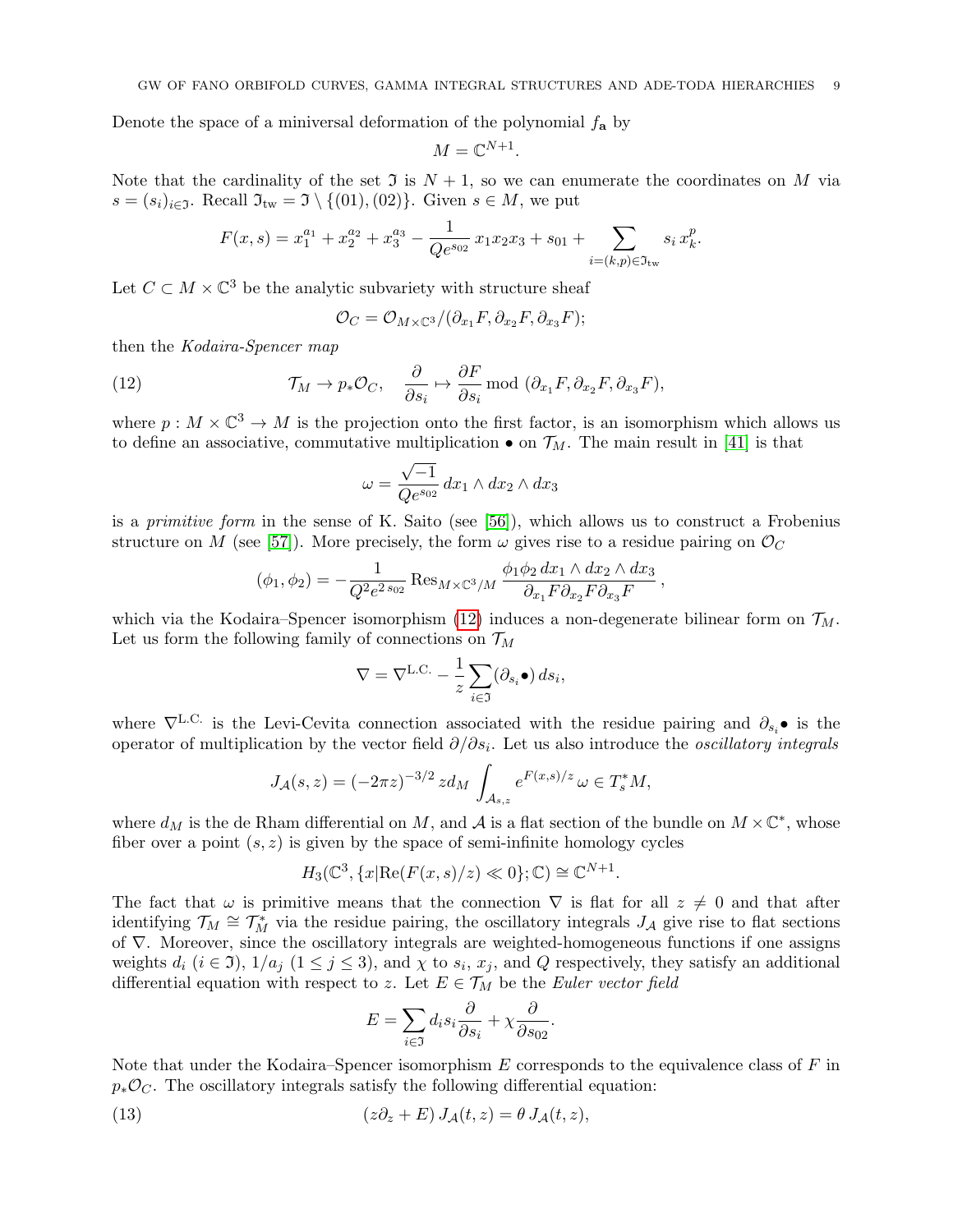where  $\theta : \mathcal{T}_M \to \mathcal{T}_M$  is the *Hodge grading operator* defined via

(14) 
$$
\theta(X) = \nabla_X^{L.C.}(E) - \frac{1}{2}X
$$

where the constant  $\frac{1}{2}$  is chosen in such a way that  $\theta$  is *anti-symmetric* with respect to the residue pairing:  $(\theta(X), Y) = -(X, \theta(Y)).$ 

The quantum cohomology computed at  $t = 0$  is isomorphic as a Frobenius algebra with  $T_0M$ (see [\[41,](#page-60-15) [55\]](#page-61-9)). The identification has the following form

<span id="page-9-3"></span>
$$
\phi_i = x_k^p + \cdots
$$
,  $\phi_{01} = 1$ ,  $\phi_{02} = \frac{1}{Q} x_1 x_2 x_3 + \cdots$ .

where  $i = (k, p)$  is the index of a twisted class and the dots stand for some polynomials that involve higher-order powers of Q. More precisely, using the Kodaira-Spencer isomorphism we have

$$
\phi_i = \partial_{s_i} + \cdots, \quad \phi_{01} = \partial_{s_{01}}, \quad \phi_{02} = \partial_{s_{02}} + \cdots,
$$

where the dots stand for some vector fields depending holomorphically on  $Q$  near  $Q = 0$  and vanishing at  $Q = 0$ . These additional terms are uniquely fixed by the requirement that the vector fields  $\phi_i$  ( $i \in \mathfrak{I}$ ) are flat, i.e., the residue pairing is constant independent of Q. On the other hand the flatness of  $\nabla$  implies that the residue pairing is flat, therefore we can extend uniquely the isomorphism  $H \cong T_0M$  to an isomorphism

 $TH \cong TM$ 

such that the residue pairing coincides with the Poincaré pairing. In other words, the linear coordinates  $t_i, i \in \mathfrak{I}$  on H are functions on M such that  $t_i(0) = 0$ , the vector field  $\partial/\partial t_i$  is flat with respect to the Levi–Civita connection, and at  $s = 0$  it coincides with  $\phi_i$ . The mirror symmetry for quantum cohomology can be stated as follows.

<span id="page-9-1"></span>**Theorem 2** ([\[41\]](#page-60-15), Theorem 4.1). The isomorphism  $M \cong H$ ,  $s \mapsto t(s)$  is an isomorphism of Frobenius manifolds, i.e.,  $T_sM \cong T_{t(s)}H$  as Frobenius algebras.

**Remark 3.** Theorem [2](#page-9-1) can be proved also by using the extended J-function of  $\mathbb{P}^1_{\mathbf{a}}$  (see Section [3.2.3\)](#page-21-0). Namely, it is not hard to derive an identification between the quantum cohomology D-module of  $\mathbb{P}^1_{\mathbf{a}}$ and the D-module defined by  $f_{\mathbf{a}}(x)$ .

From now on we will make use of the residue pairing to identify  $T^*M \cong TM$ . Also the flat Levi–Civita connection  $\nabla^{\text{L.C.}}$  allows us to construct a trivialization

<span id="page-9-2"></span>
$$
TM \cong M \times T_0M,
$$

and finally, the Kodaira–Spencer map [\(12\)](#page-8-0) together with the mirror symmetry isomorphism gives  $T_0M \cong H$ . In other words, we have natural trivializations

(15) 
$$
T^*M \cong TM \cong M \times H.
$$

<span id="page-9-0"></span>2.3. The period integrals and the calibration operator. Givental noticed that certain period integrals (c.f. formula [\(16\)](#page-10-0) below) in singularity theory play a crucial role in the theory of integrable systems. In this section, we recall Givental's construction as well as some of its basic properties. See [\[31\]](#page-60-4) for more details.

Put  $X = M \times \mathbb{C}^3$  and let

$$
\varphi: X \to M \times \mathbb{C}, \quad (s, x) \mapsto (s, F(x, s)).
$$

Let

$$
X_{s,\lambda} = \varphi^{-1}(s,\lambda)
$$

be the fibers of  $\varphi$ . The set of all  $(s, \lambda) \in M \times \mathbb{C}$  such that the fiber  $X_{s,\lambda}$  is singular is an analytic hypersurface, called *discriminant*. Its complement in  $M \times \mathbb{C}$  will be denoted by  $(M \times \mathbb{C})'$ . The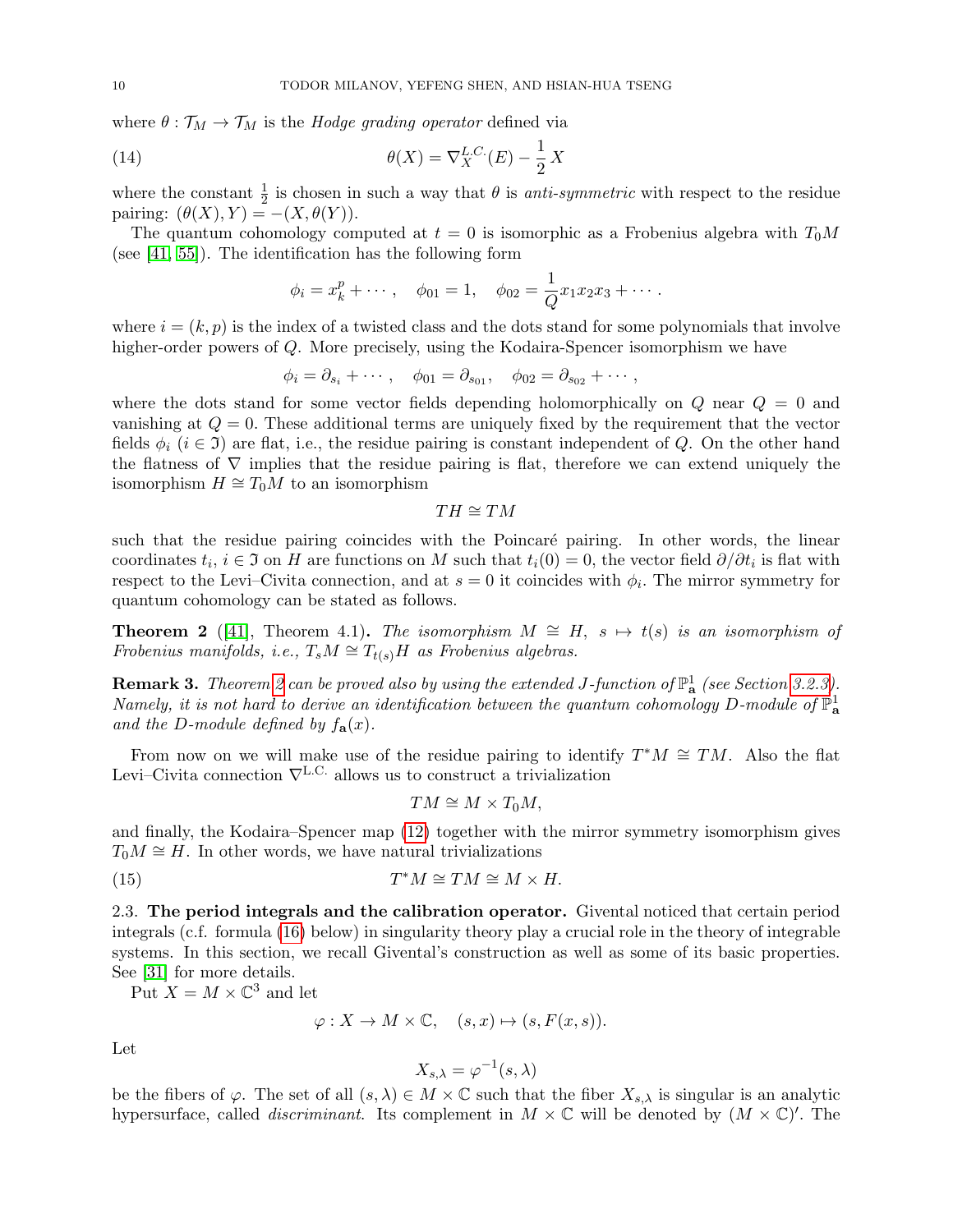homology and cohomology groups  $H_2(X_{s,\lambda}; \mathbb{C})$  and  $H^2(X_{s,\lambda}; \mathbb{C})$ ,  $(s, \lambda) \in (M \times \mathbb{C})'$  form vector bundles over the base  $(M \times \mathbb{C})'$ . Moreover, the integral structure in the fibers allows us to define a flat connection known as the Gauss–Manin connection.

Let us fix the point  $(0,1) \in (M \times \mathbb{C})'$  (for  $Q \ll 1$ ) to be our reference point. The vector space

$$
\mathfrak{h}=H_2(X_{0,1};\mathbb{C})
$$

has a very rich structure, which we would like to recall. Let

$$
\Delta\subset\mathfrak{h}
$$

be the set of vanishing cycles, and  $(\cdot|\cdot)$  be the negative of the intersection pairing. The negative sign is chosen so that  $(\alpha|\alpha) = 2$  for all  $\alpha \in \Delta$ . The parallel transport with respect to the Gauss–Manin connection induces a monodromy representation

$$
\pi_1((M\times\mathbb{C})')\to\mathrm{GL}(\mathfrak{h}).
$$

The image

## $W \subset GL(\mathfrak{h})$

of the fundamental group under this representation is a subgroup of the group of linear transformations of h that preserve the intersection form. The Picard–Lefschetz theory can be applied in our setting as well and  $W$  is in fact a reflection group generated by the reflections

<span id="page-10-0"></span>
$$
s_{\alpha}(x) = x - (\alpha|x)\alpha, \quad \alpha \in \Delta.
$$

The reflection  $s_{\alpha}$  is the monodromy transformation along a simple loop that goes around a generic point on the discriminant over which the cycle  $\alpha$  vanishes. Finally, recall that the *classical* monodromy  $\sigma \in W$  is the monodromy transformation along a big loop around the discriminant. For more details on vanishing homology and cohomology and the Picard–Lefschetz theory we refer to the book [\[3\]](#page-59-11). We will see in Proposition [16](#page-26-2) below that  $\Delta$  is an affine root system.

The main objects in our construction are the following multi-valued analytic functions:

(16) 
$$
I_{\alpha}^{(n)}(t,\lambda) = -\frac{1}{2\pi} \partial_{\lambda}^{n+1} d_M \int_{\alpha_{t,\lambda}} d^{-1}\omega,
$$

where the value of the RHS depends on the choice of a path avoiding the discriminant, connecting the reference point with  $(t, \lambda)$ . The cycle  $\alpha_{t,\lambda}$  is obtained from  $\alpha \in \mathfrak{h}$  via a parallel transport (along the chosen path),  $d^{-1}\omega$  is any holomorphic 2-form  $\eta$  on  $\mathbb{C}^3$  such that  $\omega = d\eta$ , and  $d_M$  is the de Rham differential on M. The RHS in [\(16\)](#page-10-0) defines naturally a cotangent vector in  $T_t^*M$ , which via the trivialization  $(15)$  is identified with a vector in  $H$ .

The period vectors [\(16\)](#page-10-0) are uniquely defined for all  $n \ge -1$ . For  $n \le -2$  there is an ambiguity in choosing integration constants, which can be removed by means of the following differential equations:

(17) 
$$
\partial_{t_i} I_{\alpha}^{(n)}(t,\lambda) = -\phi_i \bullet I_{\alpha}^{(n+1)}(t,\lambda), \quad i \in \mathfrak{I},
$$

(18) 
$$
\partial_{\lambda} I_{\alpha}^{(n)}(t,\lambda) = I_{\alpha}^{(n+1)}(t,\lambda),
$$

(19) 
$$
(\lambda - E\bullet)\partial_{\lambda}I_{\alpha}^{(n)}(t,\lambda) = \left(\theta - n - 1/2\right)I_{\alpha}^{(n)}(t,\lambda).
$$

Finally, note that the unit vector  $\mathbf{1} \in H \cong M$  has coordinates  $t_{01} = 1$ ,  $t_i = 0$  for  $i \neq (01)$  and that the period vectors have the following translation symmetry:

<span id="page-10-1"></span>
$$
I_{\alpha}^{(n)}(t,\lambda) = I_{\alpha}^{(n)}(t-\lambda \mathbf{1},0), \quad \forall n \in \mathbb{Z}, \quad \forall \alpha \in \mathfrak{h}.
$$

The oscillatory integrals are related to the period integrals via a Laplace transform along an appropriately chosen path:

(20) 
$$
J_{\mathcal{A}}(t,z) = (-2\pi z)^{-1/2} \int_{u_j}^{\infty} e^{\lambda/z} I_{\alpha}^{(0)}(t,\lambda) d\lambda,
$$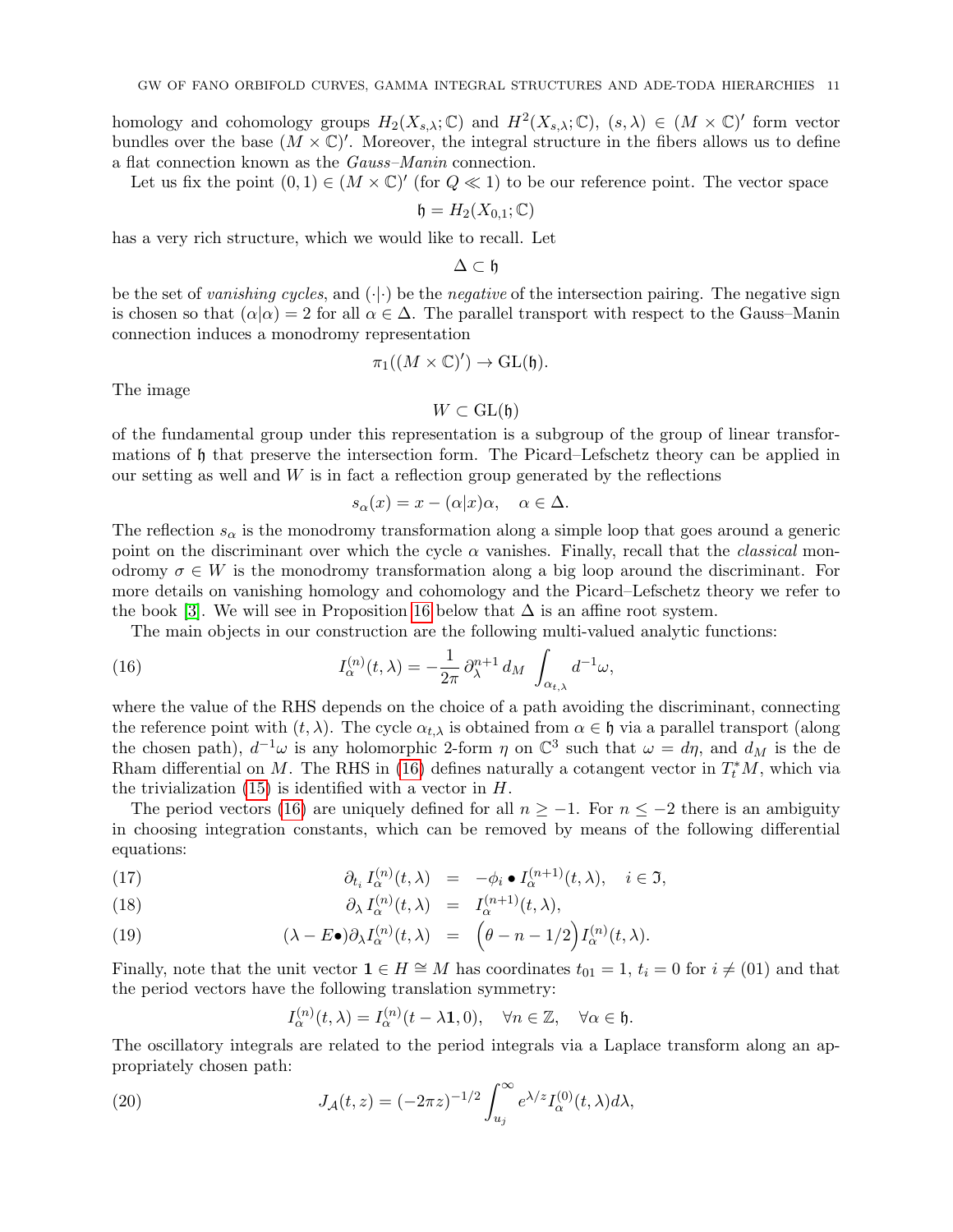where  $u_i(t)$  is such that  $(t, u_i(t))$  is a point on the discriminant over which the cycle  $\alpha$  vanishes. The differential equations [\(17\)](#page-10-1) are the Laplace transform of  $\nabla J_A = 0$ , while the equation [\(19\)](#page-10-1) is the Laplace transform of the differential equation [\(13\)](#page-8-1). Using equations [\(18\)](#page-10-1) and [\(19\)](#page-10-1) we can express  $I^{(n)}$  in terms of  $I^{(n+1)}$  as long as the operator  $\theta - n - 1/2$  is invertible. This is the case for  $n \leq -2$ , which allows us to extend the definition of  $I^{(n)}$  to all  $n \in \mathbb{Z}$ .

<span id="page-11-2"></span>2.3.1. Stationary phase asymptotic. Let  $u_j(t)$ ,  $1 \leq j \leq N+1$  be the critical values of  $F(x, t)$ . The set

 $M_{ss} \subset M$ 

of all points  $t \in M$  such that the critical values  $u_i(t)$  form locally near t a coordinate system is open and dense. Let us fix some  $t_0 \in M_{ss}$ ; then in a neighborhood of  $t_0$  the critical values give rise to a coordinate system in which the pairing and the product • are diagonal, i.e.,

$$
\partial/\partial u_j \bullet \partial/\partial u_{j'} = \delta_{j,j'}\partial/\partial u_j, \quad (\partial/\partial u_j, \partial/\partial u_{j'}) = \delta_{j,j'}/\Delta_j,
$$

where  $\Delta_j$  are some multi-valued analytic functions on  $M_{ss}$ . Following Dubrovin's terminology (see [\[16\]](#page-60-19)), we refer to  $u_j$  as *canonical coordinates*.

**Remark 4.** It is easy to see that the critical variety  $C$  of the function  $F$  is non-singular, i.e., it is a manifold. It can be proved that the projection map  $p: C \subset M \times \mathbb{C}^3 \to M$  is a finite branched covering of degree  $N + 1$ . The branching points are precisely  $M \setminus M_{ss}$ .

Using the canonical coordinates we can construct a trivialization of the tangent bundle

$$
\Psi: M_0 \times \mathbb{C}^{N+1} \cong TM_0, \quad (t, e_j) \mapsto (t, \sqrt{\Delta_j} \frac{\partial}{\partial u_j}).
$$

Here  $M_0 \subset M_{ss}$  is an open contractible neighborhood of  $t_0$  and  $\{e_j\}$  is the standard basis of  $\mathbb{C}^{N+1}$ , where the j-th component of  $e_i$  is 1, while the remaining ones are 0. According to Givental (see [\[32\]](#page-60-10)), there exists a unique formal asymptotic series  $\Psi_t R_t(z) e^{U_t/z}$  that satisfies the same differential equations as the oscillatory integrals  $J_A$ , where

(21) 
$$
R_t(z) = 1 + \sum_{\ell=1}^{\infty} R_{\ell}(t) z^{\ell}, \quad R_{\ell}(t) \in \text{End}(\mathbb{C}^{N+1}).
$$

We will make use of the following formal series

(22) 
$$
\mathbf{f}_{\alpha}(t,\lambda;z) = \sum_{n\in\mathbb{Z}} I_{\alpha}^{(n)}(t,\lambda) (-z)^{n}, \alpha \in \mathfrak{h}.
$$

**Example 5.** Note that for  $A_1$ -singularity  $F(t, x) = x^2/2 + t$  we have  $u := u_1(t) = t$ . Up to a sign there is a unique vanishing cycle. The series [\(22\)](#page-11-0) will be denoted simply by  $f_{A_1}(t, \lambda; z)$ . The corresponding period vectors can be computed explicitly:

<span id="page-11-0"></span>
$$
I_{A_1}^{(n)}(u,\lambda) = (-1)^n \frac{(2n-1)!!}{2^{n-1/2}} (\lambda - u)^{-n-1/2}, \quad n \ge 0
$$
  

$$
I_{A_1}^{(-n-1)}(u,\lambda) = 2 \frac{2^{n+1/2}}{(2n+1)!!} (\lambda - u)^{n+1/2}, \quad n \ge 0.
$$

The key lemma (see [\[31\]](#page-60-4)) is the following.

<span id="page-11-1"></span>**Lemma 6.** Let  $t \in M_{ss}$  and  $\beta$  be a vanishing cycle vanishing over the point  $(t, u_i(t))$ . Then for all  $\lambda$  near  $u_j := u_j(t)$ , we have

$$
\mathbf{f}_{\beta}(t,\lambda;z)=\Psi_t R_t(z) \, e_j \, \mathbf{f}_{A_1}(u_j,\lambda;z) \, .
$$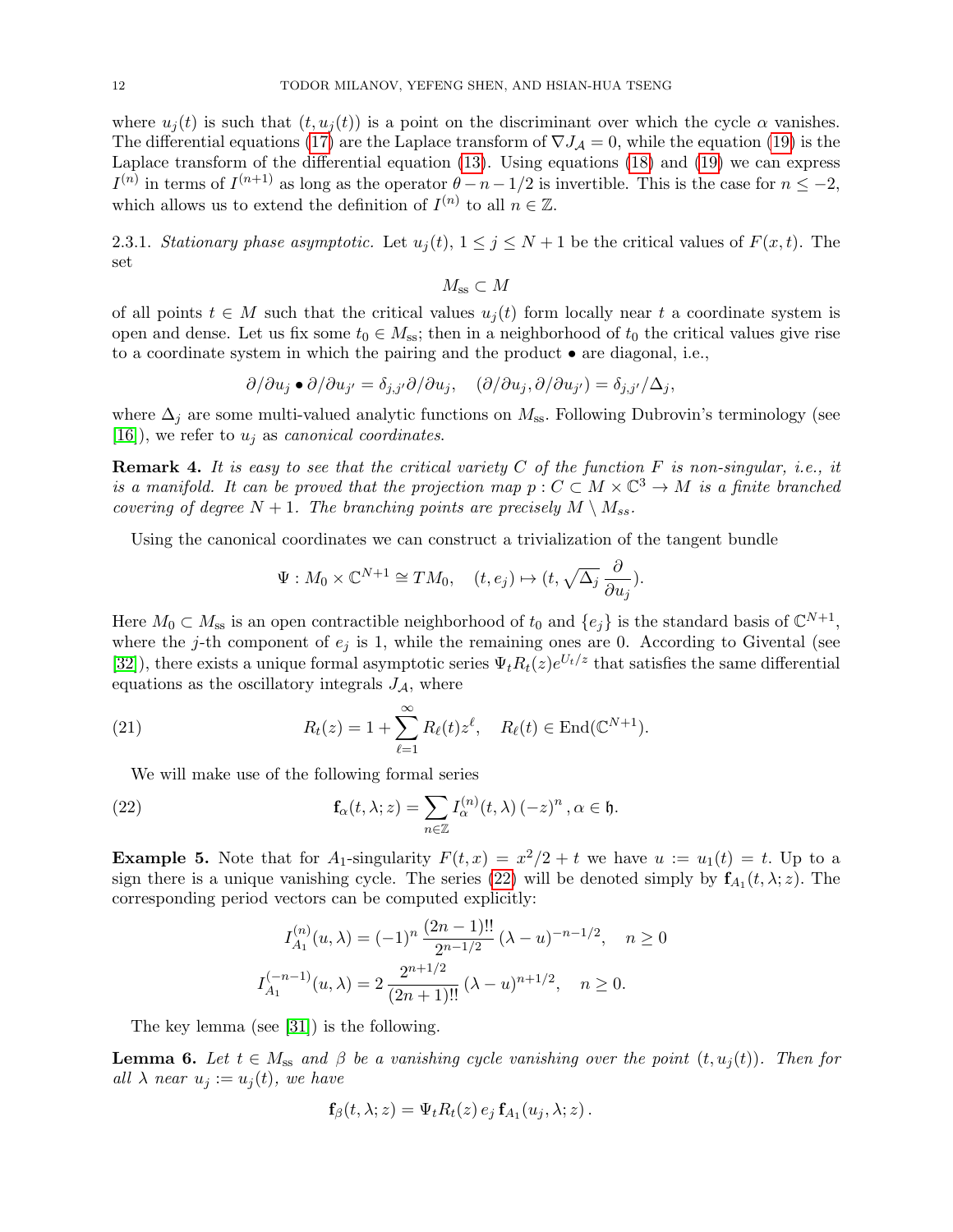An important corollary of Lemma [6](#page-11-1) is the following remarkable formula due to K. Saito([\[56\]](#page-61-10)):

(23) 
$$
(\alpha|\beta) = (I_{\alpha}^{(0)}(t,\lambda), (\lambda - E\bullet)I_{\beta}^{(0)}(t,\lambda)).
$$

To prove this formula, first note that the the differential equations  $(17)$ – $(19)$  imply that the RHS is independent of t and  $\lambda$ . In order to compute the RHS, let us fix  $t \in M_{ss}$  and let  $\lambda$  approach one of the critical values  $u_i(t)$  in such a way that the cycle  $\beta$  vanishes over  $(t, u_j(t))$ . According to Lemma [6](#page-11-1) we have

<span id="page-12-1"></span>
$$
I_{\beta}^{(0)}(t,\lambda) = 2(2(\lambda - u_j))^{-1/2}e_j + O((\lambda - u_j)^{1/2}).
$$

Similarly, decomposing  $\alpha = \alpha' + (\alpha|\beta)\beta/2$ , where  $\alpha'$  is invariant with respect to the local monodromy, we get

<span id="page-12-3"></span>
$$
I_{\alpha}^{(0)}(t,\lambda) = (\alpha|\beta) (2(\lambda - u_j))^{-1/2} e_j + O((\lambda - u_j)^{1/2}).
$$

 $\sum u_j \partial_{u_j}$ . Now it is easy to see that the RHS of [\(23\)](#page-12-1), up to higher order terms in  $(\lambda - u_j)$  is  $(\alpha | \beta)$ It is well known (see [\[16\]](#page-60-19)) that in canonical coordinates the Euler vector field has the form  $E =$ and since the latter must be independent of  $\lambda$  the higher-order terms must vanish.

<span id="page-12-0"></span>2.3.2. The calibration operator. The calibration of the Frobenius structure on  $H$  is by definition a gauge transformation S of the form

(24) 
$$
S_t(z) = 1 + \sum_{\ell=1}^{\infty} S_{\ell}(t) z^{-\ell}, \quad S_{\ell}(t) \in \text{End}(H),
$$

such that  $\nabla = S dS^{-1}$ . In GW theory there is a canonical choice of calibration given by genus-0 descendant invariants as follows (see [\[33\]](#page-60-11)):

(25) 
$$
(S_t(z)\phi_i,\phi_j)=(\phi_i,\phi_j)+\sum_{\ell=0}^{\infty}\langle\langle\phi_i\psi^{\ell},\phi_j\rangle\rangle_{0,2}(t)z^{-\ell-1}.
$$

Here

<span id="page-12-5"></span><span id="page-12-4"></span><span id="page-12-2"></span>
$$
\langle \langle \phi_i \psi^\ell, \phi_j \rangle \rangle_{0,2}(t) = \sum_{m \ge 0} \sum_{d \ge 0} \frac{Q^d}{m!} \langle \phi_i \psi^\ell, \phi_j, t, ..., t \rangle_{0,2+m,d}.
$$

It is a general fact in GW theory (see [\[33\]](#page-60-11)) that

(26) 
$$
S_t(z)^{-1} \left( \partial_z - z^{-1} \theta + z^{-2} E \bullet \right) S_t(z) = \partial_z - z^{-1} \theta + z^{-2} \rho,
$$

where  $\rho = \chi P \cup_{\text{CR}}$ . By definition the operator  $\rho$  acts on H as follows

(27) 
$$
\rho(\phi_{01}) = \chi \phi_{02}, \quad \rho(\phi_i) = 0, \quad \text{for } i \in \mathfrak{I} \setminus \{(01)\}.
$$

We define a new series

(28) 
$$
\widetilde{\mathbf{f}}_{\alpha}(\lambda; z) := S_t(z)^{-1} \mathbf{f}_{\alpha}(t, \lambda; z).
$$

Note that the RHS is independent of  $t$ . Put

(29) 
$$
\widetilde{\mathbf{f}}_{\alpha}(\lambda; z) = \sum_{n \in \mathbb{Z}} \widetilde{I}_{\alpha}^{(n)}(\lambda) (-z)^{n}.
$$

We will refer to  $\tilde{I}_{\alpha}^{(n)}(\lambda)$  as the *calibrated* limit of the period vector  $I_{\alpha}^{(n)}(t,\lambda)$ .

In our general set up the Novikov variable Q is a fixed non-zero constant. However, it will be useful also to allow Q to vary in a small contractible neighborhood and to study the dependence of the periods and their calibrated limits on Q. By definition  $I_{\alpha}^{(n)}(t,\lambda)$  depend on  $Qe^{t_{02}}$ , so we simply have

<span id="page-12-6"></span>
$$
Q\partial_Q I_{\alpha}^{(n)}(t,\lambda) = \partial_{t_{02}} I_{\alpha}^{(n)}(t,\lambda).
$$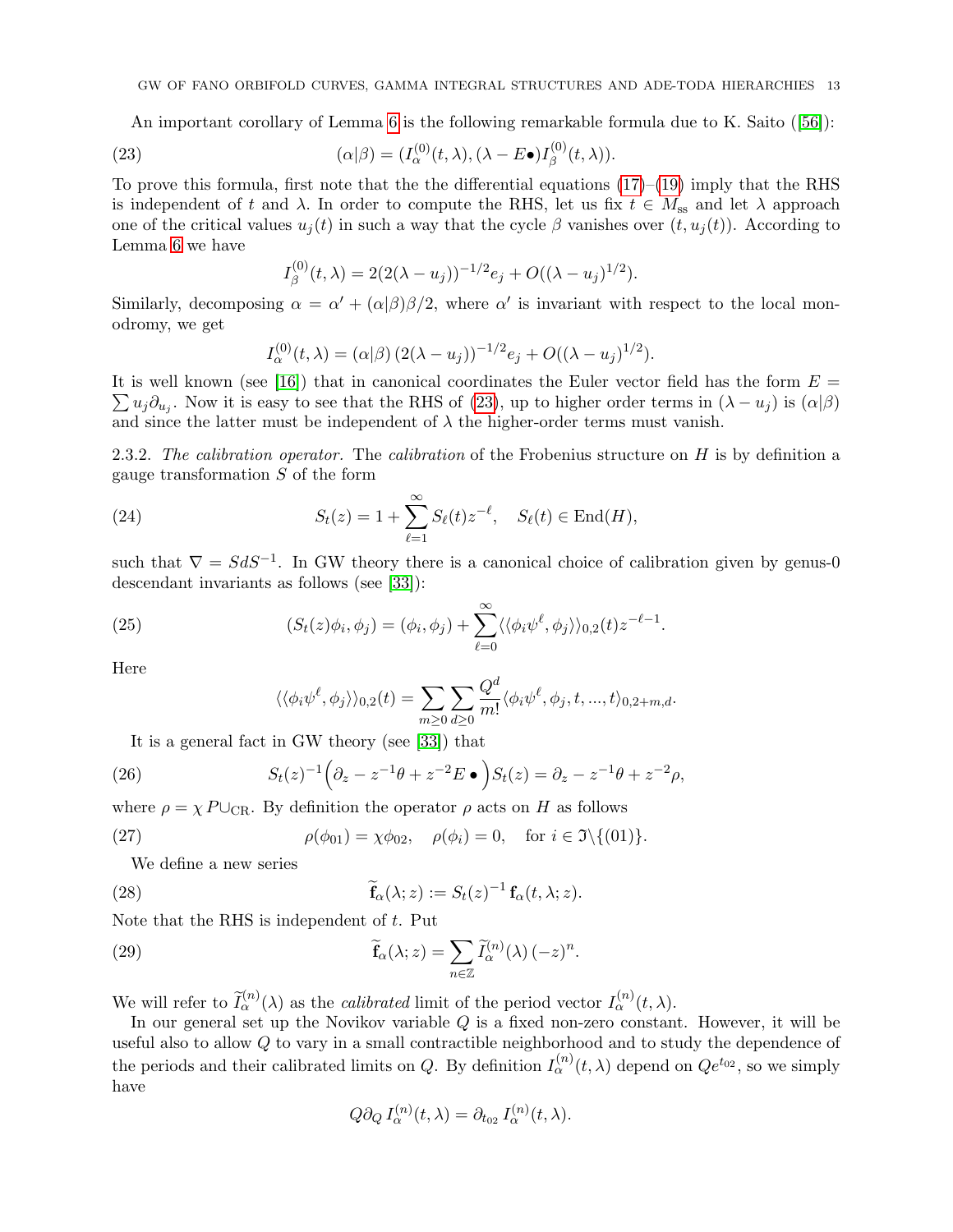Using the *divisor equation* in GW theory, it is easy to prove (c.f. [\[33\]](#page-60-11)) that the gauge transformation  $S_t(z)$  satisfies the following differential equation:

<span id="page-13-1"></span>
$$
zQ\partial_Q S_t(z) = z\partial_{t_{02}} S_t(z) - S_t(z) (P \cup_{\text{CR}}).
$$

Finally, the gauge identity  $\nabla = S dS^{-1}$  and the differential equations [\(17\)](#page-10-1)–[\(19\)](#page-10-1) imply that the calibrated limit of the period vectors satisfy the following system of differential equations:

(30) 
$$
Q\partial_Q \tilde{I}_{\alpha}^{(n)}(\lambda) = -P \cup_{\text{CR}} \tilde{I}_{\alpha}^{(n+1)}(\lambda)
$$

(31) 
$$
\partial_{\lambda} \widetilde{I}_{\alpha}^{(n)}(\lambda) = \widetilde{I}_{\alpha}^{(n+1)}(\lambda),
$$

(32) 
$$
(\lambda - \rho)\partial_{\lambda}\widetilde{I}_{\alpha}^{(n)}(\lambda) = \left(\theta - n - 1/2\right)\widetilde{I}_{\alpha}^{(n)}(\lambda).
$$

<span id="page-13-2"></span>**Lemma 7.** a) Let  ${B_i}_{i \in \mathfrak{I}}$  be a basis of  $\mathfrak{h}^{\vee} := H^2(X_{0,1}; \mathbb{C})$ , then the following formula holds

$$
\widetilde{I}_{\alpha}^{(-1)}(\lambda) = \langle B_{01}, \alpha \rangle \left( \lambda \mathbf{1} + (\chi \log \lambda - \log Q) P \right) + \langle B_{02}, \alpha \rangle P + \sum_{i \in \mathfrak{I}_{\text{tw}}} \langle B_i, \alpha \rangle \lambda^{d_i} \phi_i
$$

b) The analytic continuation of  $\tilde{I}_{\alpha}^{(n)}(\lambda)$  along a closed loop around 0 is  $\tilde{I}_{\sigma(\alpha)}^{(n)}(\lambda)$ , where  $\sigma$  is the classical monodromy.

*Proof.* a) Recall  $\rho$  acts on H by [\(27\)](#page-12-2), while the operator  $\theta$  defined in [\(14\)](#page-9-3) has the form (via [\(15\)](#page-9-2))

$$
\theta(\phi_i) = (d_i - 1/2) \phi_i, \quad i \in \mathfrak{I}.
$$

Note that the H-valued functions that follow the pairings  $\langle B_i, \alpha \rangle$  are solutions to the system [\(30\)](#page-13-1)– [\(32\)](#page-13-1) with  $n = -1$ . These solutions are linearly independent, therefore they must give a basis in the space of all solutions.

b) Now the statement follows, because it is true for  $I_{\alpha}^{(n)}(t,\lambda)$ , for  $|\lambda| \gg 1$ , where

$$
I_{\alpha}^{(n)}(t,\lambda) = \widetilde{I}_{\alpha}^{(n)}(\lambda) + \sum_{\ell=1}^{\infty} (-1)^{\ell} S_{\ell}(t) \widetilde{I}_{\alpha}^{(n+\ell)}(\lambda).
$$

,

<span id="page-13-0"></span>2.4. Mirror symmetry at higher genus. A Frobenius manifold is called *semi-simple* if the multiplication has a semi-simple basis. The Frobenius manifold  $(H, ( , ), \bullet_t, \phi_{01}, E)$  is isomorphic to the Frobenius manifold constructed from the mirror model of  $\mathbb{P}^1_{a}$  [\[53,](#page-61-5) [55,](#page-61-9) [41\]](#page-60-15), see Theorem [2.](#page-9-1) Using the mirror model, it is easy to see that  $\bullet_t$  is semi-simple for generic t.

For any semi-simple Frobenius manifold, Givental introduced a higher genus reconstruction formula [\[32\]](#page-60-10) using the symplectic loop space formalism [\[33\]](#page-60-11). Furthermore, he conjectured that the higher genus GW ancestor invariants are uniquely determined from its semi-simple quantum cohomology. Teleman [\[61\]](#page-61-7) has proved this conjecture. Let us recall the construction.

<span id="page-13-3"></span>2.4.1. Canonical quantization. Equip the space

$$
\mathcal{H}:=H(\!(z^{-1})\!)
$$

of formal Laurent series in  $z^{-1}$  with coefficients in H with the following symplectic form:

$$
\Omega(\phi_1(z), \phi_2(z)) := \text{Res}_z (\phi_1(-z), \phi_2(z)), \quad \phi_1(z), \phi_2(z) \in \mathcal{H},
$$

where, as before, (,) denotes the residue pairing on H and the formal residue Res<sub>z</sub> gives the coefficient in front of  $z^{-1}$ .

Let  $\{\phi_i\}_{i\in\mathfrak{I}}$  and  $\{\phi^i\}_{i\in\mathfrak{I}}$  be dual bases of H with respect to the residue pairing. Then

$$
\Omega(\phi^i(-z)^{-\ell-1}, \phi_j z^m) = \delta_{ij}\delta_{\ell m}.
$$

Hence, a Darboux coordinate system is provided by the linear functions  $q_{\ell}^{i}$ ,  $p_{\ell,i}$  on  $\mathcal{H}$  given by:

$$
q_{\ell}^{i} = \Omega(\phi^{i}(-z)^{-\ell-1}, \cdot), \qquad p_{\ell,i} = \Omega(\cdot, \phi_{i} z^{\ell}).
$$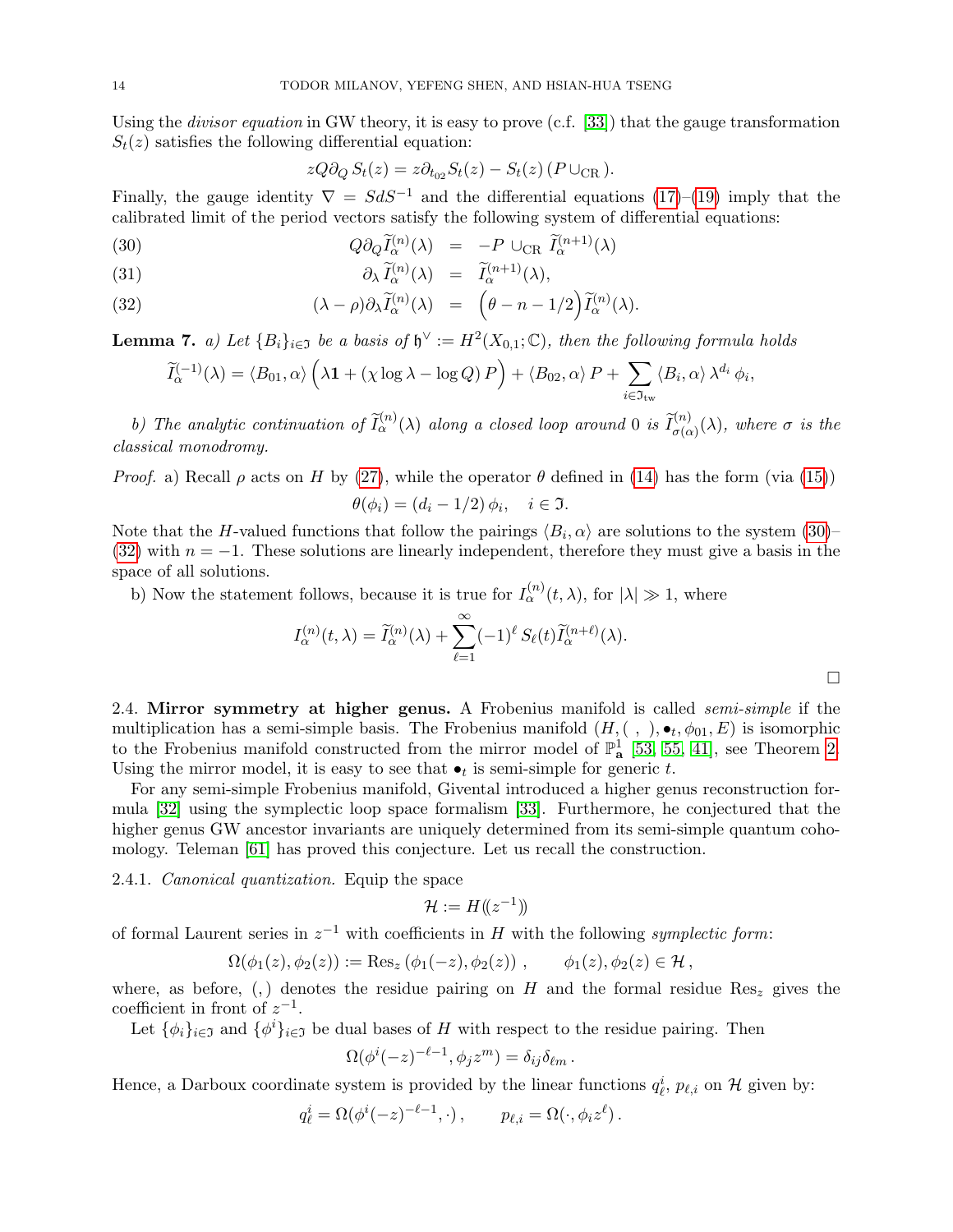In other words,

$$
\phi(z) = \sum_{\ell=0}^{\infty} \sum_{i \in \mathfrak{I}} q_{\ell}^{i}(\phi(z)) \phi_{i} z^{\ell} + \sum_{\ell=0}^{\infty} \sum_{i \in \mathfrak{I}} p_{\ell,i}(\phi(z)) \phi^{i}(-z)^{-\ell-1}, \qquad \phi(z) \in \mathcal{H}.
$$

The first of the above sums will be denoted by  $\phi(z)_+$  and the second by  $\phi(z)_-$ .

The quantization of linear functions on  $\mathcal H$  is given by the rules

$$
\widehat{q}_{\ell}^{\,i}=\hbar^{-1/2}q_{\ell}^{\,i}\,,\qquad \widehat{p}_{\ell,i}=\hbar^{1/2}\frac{\partial}{\partial q_{\ell}^{\,i}}\,,
$$

where the RHSs of the above definitions are operators acting on the Fock space

<span id="page-14-0"></span>(33) 
$$
\mathbb{C}_{\hbar}[\mathbf{q}] := \mathbb{C}_{\hbar}[q_0, q_1 + \mathbf{1}, q_2, \cdots], \text{ where } \mathbb{C}_{\hbar} := \mathbb{C}((\hbar)) \quad q_{\ell} := (q_{\ell}^{i})_{i \in \mathfrak{I}}.
$$

Every  $\phi(z) \in \mathcal{H}$  gives rise to the linear function  $\Omega(\phi(z), \cdot)$  on  $\mathcal{H}$ , so we can define the quantization  $\phi(z)$ . Explicitly,

(34) 
$$
(\phi_i z^{\ell})^{\widehat{}} = -\hbar^{1/2} \frac{\partial}{\partial q_{\ell}^i}, \quad (\phi^i (-z)^{-\ell-1})^{\widehat{}} = \hbar^{-1/2} q_{\ell}^i.
$$

The quantization also makes sense for  $\phi(z) \in H[[z, z^{-1}]]$  if we interpret  $\phi(z)$  as a formal differential operator in the variables  $q_{\ell}^{i}$  with coefficients in  $\mathbb{C}_{\hbar}$ .

**Lemma 8.** For all  $\phi_1(z), \phi_2(z) \in \mathcal{H}$ , we have  $[\widehat{\phi_1(z)}, \widehat{\phi_2(z)}] = \Omega(\phi_1(z), \phi_2(z)).$ 

*Proof.* It is enough to check this for the basis vectors  $\phi^{i}(-z)^{-\ell-1}$ ,  $\phi_i z^{\ell}$ , in which case it is true by definition.

2.4.2. Quantization of symplectic transformations. It is known that both series  $S_t(z)$  and  $R_t(z)$ described in Sections [2.3.1](#page-11-2) and [2.3.2](#page-12-0) are symplectic transformations on  $(\mathcal{H}, \Omega)$ . Moreover, they both have the form  $e^{A(z)}$ , where  $A(z)$  is an infinitesimal symplectic transformation.

A linear operator  $A(z)$  on  $\mathcal{H} := H((z^{-1}))$  is infinitesimal symplectic if and only if the map  $\mathcal{H} \ni \phi(z) \mapsto A(\phi(z)) \in \mathcal{H}$  is a Hamiltonian vector field with a Hamiltonian given by the quadratic function

$$
h_A(\phi(z)) = \frac{1}{2}\Omega(A(\phi(z)), \phi(z)).
$$

By definition, the *quantization* of  $e^{A(z)}$  is given by the differential operator  $e^{h_A}$ , where the quadratic Hamiltonians are quantized according to the following rules:

$$
(p_{\ell,i}p_{m,j})\hat{} = \hbar \frac{\partial^2}{\partial q_{\ell}^i \partial q_m^j}, \quad (p_{\ell,i}q_m^j)\hat{} = (q_m^jp_{\ell,i})\hat{} = q_m^j\frac{\partial}{\partial q_{\ell}^i}, \quad (q_{\ell}^iq_m^j)\hat{} = \frac{1}{\hbar}q_{\ell}^iq_m^j.
$$

In the case of the orbifold  $\mathbb{P}^1_{\mathbf{a}}$ , the Frobenius manifold is semi-simple at a generic point  $t \in H$ . Teleman's higher genus reconstruction theorem [\[61\]](#page-61-7) implies that the total ancestor potential defined in [\(10\)](#page-7-1) can be identified with Givental's higher genus reconstruction formula [\[33\]](#page-60-11)

<span id="page-14-1"></span>(35) 
$$
\mathcal{A}_t(\hbar; \mathbf{q}(z)) = \widehat{\Psi_t R_t \Psi_t^{-1}} \prod_{j=1}^{N+1} \mathcal{D}_{\mathrm{pt}}(\hbar \Delta_j; {}^j \mathbf{q}(z) \sqrt{\Delta_j}) \in \mathbb{C}_{\hbar, Q}[[q_0, q_1 + 1, q_2 \dots]]
$$

and the total descendant potentials defined in [\(2\)](#page-2-1) can be identified with

(36) 
$$
\mathcal{D}_{\mathbf{a}}(\hbar; \mathbf{q}(z)) = e^{F^{(1)}(t)} \widehat{S}_t^{-1} \mathcal{A}_t(\hbar; \mathbf{q}(z)),
$$

where  ${}^{j}$ **q**(*z*) :=  $\sum_{\ell=0}^{\infty} {}^{j}q_{\ell}z^{\ell}$  and the coefficents  ${}^{j}q_{\ell}$  are defined by

<span id="page-14-2"></span>
$$
\sum_{j=1}^{N+1} {}^{j}q_{\ell}\Psi(e_j) = \sum_{i\in\Im} q_{\ell}^{i}\phi_i.
$$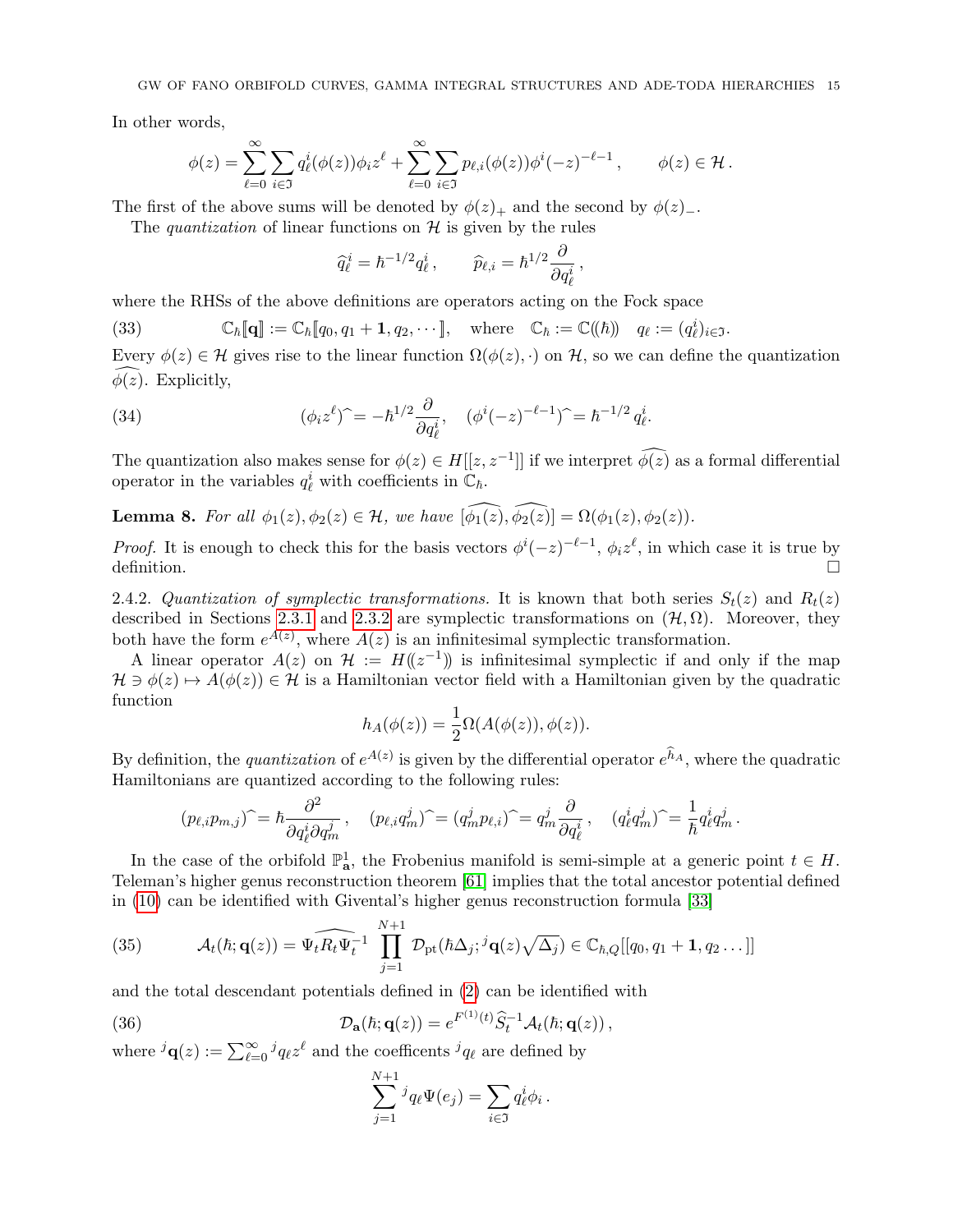Recall that  $\mathcal{D}_{\text{pt}}$  is the total descendant potential of a point and the factor

$$
F^{(1)}(t) = \sum_{d,n=0}^{\infty} \frac{Q^d}{n!} \langle t, \ldots, t \rangle_{1,n,d}
$$

is the genus-1 primary (i.e. no descendants) potential. Let us examine more carefully the quantized action of the operators in formula [\(35\)](#page-14-1) and [\(36\)](#page-14-2).

2.4.3. The action of the asymptotical operator. The operator  $\widehat{U_t/z}$  is known to annihilate the Witten–Kontsevich tau-function. Therefore,  $e^{\widehat{U_t/z}}$  is redundant and it can be dropped from the formula. The action of the operator  $\widehat{R}_t$  on formal functions, whenever it makes sense, is given as follows.

<span id="page-15-0"></span>**Lemma 9** (Givental  $[32]$ ). We have

$$
\widehat{R}_t^{-1} F(\mathbf{q}) = \left. \left( e^{\frac{\hbar}{2} V_t(\partial,\partial)} F(\mathbf{q}) \right) \right|_{\mathbf{q} \mapsto R_t \mathbf{q}},
$$

where  $V_t(\partial, \partial)$  is the quadratic differential operator

$$
V_t(\partial, \partial) = \sum_{\ell,m=0}^{\infty} \sum_{i,j \in \mathfrak{I}} (\phi^i, V_{\ell m}(t) \phi^j) \frac{\partial^2}{\partial q_{\ell}^i \partial q_m^j}
$$

whose coefficients  $V_{\ell m}(t)$  are given by

$$
\sum_{\ell,m=0}^{\infty} V_{\ell m}(t) z^{\ell} w^m = \frac{1 - R_t(z) ({}^T R_t(w))}{z + w}
$$

and  ${}^{T}R_{t}(w)$  denotes the transpose of  $R_{t}(w)$  with respect to the Poincare pairing.

The substitution  $\mathbf{q} \mapsto R_t \mathbf{q}$  can be written more explicitly as follows:

$$
q_0 \mapsto q_0
$$
,  $q_1 \mapsto R_1(t)q_0 + q_1$ ,  $q_2 \mapsto R_2(t)q_0 + R_1(t)q_1 + q_2$ ,....

The above substitution is not a well-defined operation on the space of formal functions. This complication, however, is offset by a certain property of the Witten–Kontsevich tau-function, which we now explain. By definition, an *asymptotical function* is a formal function of the type:

$$
\mathcal{A}(\mathbf{q}) = \exp\left(\sum_{g=0}^{\infty} \hbar^{g-1} F^{(g)}(\mathbf{q})\right).
$$

Such a function is called *tame* if the following  $(3g - 3 + n)$ -jet constraints are satisfied:

$$
\left. \frac{\partial^n F^{(g)}}{\partial q_{k_1}^{i_1} \cdots \partial q_{k_n}^{i_n}} \right|_{\mathbf{q} = 0} = 0 \quad \text{if} \quad k_1 + \cdots + k_n > 3g - 3 + n \, .
$$

The Witten–Kontsevich tau-function (up to the shift  $q_1 \mapsto q_1 + 1$ ) is tame for dimensional reasons:  $\dim M_{g,n} = 3g - 3 + n$ . The total ancestor potential  $A_t$  is also tame, as it can be seen from its geometric definition (cf. [\[33\]](#page-60-11)) or by using the fact that the action of the operator  $\hat{R}_t$  on tame functions is well defined and it preserves the tameness property([\[31\]](#page-60-4)).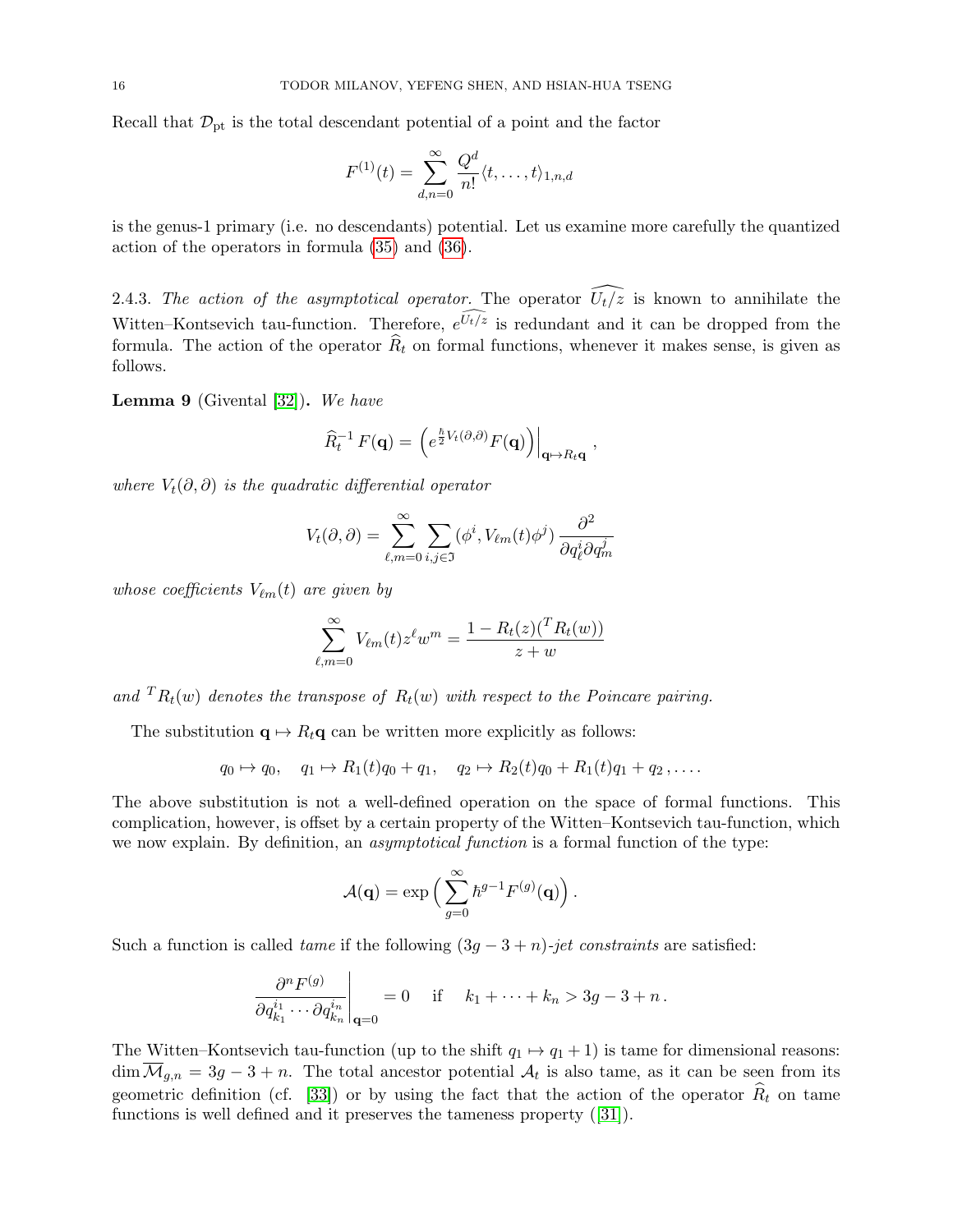2.4.4. The action of the calibration. The quantized symplectic transformation  $\hat{S}_t^{-1}$  acts on formal functions as follows.

<span id="page-16-3"></span>**Lemma 10** (Givental  $[32]$ ). We have

(37) 
$$
\widehat{S}_t^{-1} F(\mathbf{q}) = e^{\frac{1}{2\hbar}W_t(\mathbf{q},\mathbf{q})} F\big((S_t\mathbf{q})_+\big) ,
$$

where  $W_t(\mathbf{q}, \mathbf{q})$  is the quadratic form

<span id="page-16-2"></span>
$$
W_t(\mathbf{q},\mathbf{q}) = \sum_{\ell,m=0}^{\infty} (W_{\ell m}(t)q_m,q_\ell)
$$

whose coefficients are defined by

$$
\sum_{\ell,m=0}^{\infty} W_{\ell m}(t) z^{-\ell} w^{-m} = \frac{^{T} S_{t}(z) S_{t}(w) - 1}{z^{-1} + w^{-1}}.
$$

The subscript  $+$  in [\(37\)](#page-16-2) means truncation of all negative powers of z, i.e., in  $F(q)$  we have to substitute (cf. [\(24\)](#page-12-3)):

$$
q_{\ell} \mapsto q_{\ell} + S_1(t)q_{\ell+1} + S_2(t)q_{\ell+2} + \cdots, \quad \ell = 0, 1, 2, \ldots
$$

This operation is well-defined on the space of formal power series.

#### 3. Γ-integral structures and the root system

<span id="page-16-0"></span>If X is a compact complex orbifold, then using the K-ring  $K(X)$  of orbifold vector bundles on X and a certain Γ-modification of the Chern character map, Iritani has introduced an integral lattice in the Chen-Ruan cohomology group  $H_{CR}(X;\mathbb{C})$  (see [\[39\]](#page-60-16) and also [\[47\]](#page-60-17)). If X has semisimple quantum cohomology, then it is expected that  $X$  has a LG mirror model and it is natural to conjecture that Iritani's embedding of the K-theoretic lattice coincide with the image of the Milnor lattice via an appropriate period map. In our case, when  $X = \mathbb{P}^1_{\mathbf{a}}$ , we prove the above conjecture by using the same argument as in [\[39\]](#page-60-16), where the toric case was proved. Moreover, we obtain an explicit identification of the set of vanishing cycles with a certain K-theoretic affine root system.

<span id="page-16-1"></span>3.1. Iritani's integral structure and mirror symmetry. Let us recall Iritani's construction in the most general case when  $X$  is a compact complex orbifold. Let  $IX$  be the *inertia orbifold* of  $X$ , i.e., as a groupoid the points of  $IX$  are

$$
(IX)_0 = \{(x, g) \mid x \in X_0, g \in Aut(x)\}
$$

while the arrows from  $(x', g')$  to  $(x'', g'')$  consists of all arrows  $g \in X_1$  from  $x'$  to  $x'',$  s.t.,  $g'' \circ g = g \circ g'$ . It is known that IX is an orbifold consisting of several connected components  $X_v$ ,  $v \in T :=$  $\pi_0(|IX|)$ . Following Iritani, we define a linear map

$$
\Psi: K(X) \to H^*(IX; \mathbb{C}) = \bigoplus_{v \in T} H^*(X_v; \mathbb{C})
$$

via

(38) 
$$
\Psi(V) = (2\pi)^{-\dim_{\mathbb{C}} X/2} \widehat{\Gamma}(X) \cup (2\pi\sqrt{-1})^{\text{deg}} \text{inv}^* \widetilde{\text{ch}}(V).
$$

Here  $\cup$  is the usual cup product in  $H^*(IX;\mathbb{C})$ . Let us recall the notation. The linear operator

$$
\deg: H^*(IX; \mathbb{C}) \to H^*(IX; \mathbb{C})
$$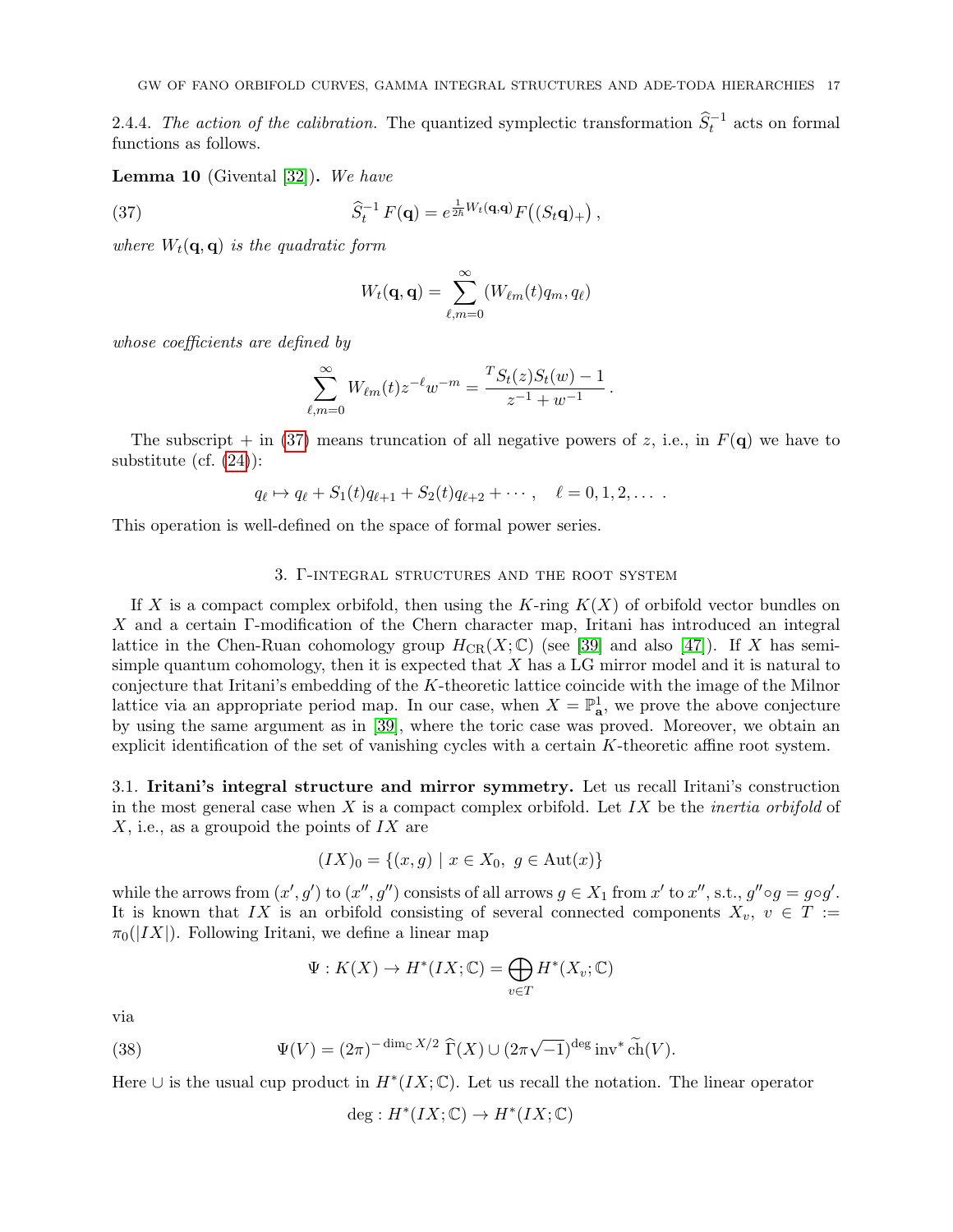is defined by  $deg(\phi) = r\phi$  if  $\phi \in H^{2r}(IX;\mathbb{C})$ . The involution inv :  $IX \to IX$  inverts all arrows while on the points it acts as  $(x, g) \mapsto (x, g^{-1})$ . If V is an orbifold vector bundle, then we have an eigenbasis decomposition

$$
\mathrm{pr}^*(V) = \bigoplus_{v \in T} V_v = \bigoplus_{v \in T} \bigoplus_{0 \le f < 1} V_{v,f},
$$

where  $pr: IX \to X$  is the forgetful map  $(x, g) \mapsto x$  and  $V_{v,f}$  is the subbundle of  $V_v := pr^*(V)|_{X_v}$ whose fiber over a point  $(x, g) \in (IX)_0$  is the eigenspace of g corresponding to the eigenvalue  $e^{2\pi\sqrt{-1}f}$ . Let us denote by  $\delta_{v,f,j}$   $(1 \leq j \leq l_{v,f} := \text{rk}(V_{v,f})$  the Chern roots of  $V_{v,f}$ , then the Chern character and the  $\Gamma$ -class of  $V$  are defined by

$$
\widetilde{\text{ch}}(V) = \sum_{v \in T} \sum_{0 \le f < 1} e^{2\pi\sqrt{-1}f} \operatorname{ch}(V_{v,f}),
$$
\n
$$
\widehat{\Gamma}(V) = \sum_{v \in T} \prod_{0 \le f < 1} \prod_{j=1}^{l_{v,f}} \Gamma(1 - f + \delta_{v,f,j}),
$$

where the value of the Γ-function  $\Gamma(1-f+y)$  at  $y = \delta_{v,f,j}$  is obtained by first expanding in Taylor's series at  $y = 0$  and then formally substituting  $y = \delta_{v,f,j}$ . By definition  $\widehat{\Gamma}(X) := \widehat{\Gamma}(TX)$ .

3.1.1. The  $\Gamma$ -conjecture for the Milnor lattice. We denote by  $H_{CR}(X;\mathbb{C})$  the vector space  $H^*(IX;\mathbb{C})$ equipped with the Chen–Ruan cup product ∪<sub>CR</sub>. We define a shift function  $\iota : T \to \mathbb{Q}$  by

$$
\iota(v) = \sum_{0 \le f < 1} f \dim_{\mathbb{C}} (TX)_{v,f}.
$$

The Chen–Ruan product is graded homogeneous with respect to the following grading

$$
deg_{CR}(\phi) = (r + \iota(v))\phi, \quad \phi \in H^{2r}(X_v; \mathbb{C}).
$$

The vector space  $H^*(IX;\mathbb{C})$  is equipped with a Poincaré pairing, i.e.

$$
(\phi_1, \phi_2) = \int_{IX} \phi_1 \cup inv^*(\phi_2).
$$

This pairing turns both algebras  $H^*(IX;\mathbb{C})$  and  $H_{CR}(X;\mathbb{C})$  into Frobenius algebras. Let us point out also that by using the Kawasaki Riemann–Roch formula we can also prove that the map  $\Psi$  is compatible (up to a sign) with the natural pairing on  $K(X)$  and the Poincaré pairing

(39) 
$$
\chi(V_1 \otimes V_2^{\vee}) = (e^{\pi \sqrt{-1} \theta_X} e^{\pi \sqrt{-1} \rho_X} \Psi(V_1), \Psi(V_2)),
$$

where  $\rho_X = c_1(TX) \cup_{\text{CR}}$  and  $\theta_X$  is the Hodge grading operator of X,

<span id="page-17-1"></span>
$$
\theta_X = \frac{1}{2} \dim_{\mathbb{C}} X - \deg_{\mathrm{CR}}.
$$

On the other hand, if X has a LG-mirror model, then we can define the calibrated periods  $\tilde{I}_{\alpha}^{(-\ell)}(\lambda)$ in the same way as in formulas [\(16\)](#page-10-0) and [\(28\)](#page-12-4). The main motivation for the above construction is the following conjecture, which is motivated by Iritani's mirror symmetry theorem in [\[39\]](#page-60-16). To simplify the formulation we set all Novikov variables to be 1. Using the divisor equation one can recover easily the Novikov variables.

<span id="page-17-0"></span>**Conjecture 11** (Γ-Conjecture for the Milnor lattice). Given an integral cycle  $\alpha$  there exists a class  $V_{\alpha} \in K(X)$  in the K-theory of vector bundles, s.t. for all  $\ell \gg 0$ ,

$$
\frac{1}{\sqrt{2\pi}}\int_0^\infty e^{-\lambda s}\widetilde{I}_{\alpha}^{(-\ell)}(\lambda)d\lambda = s^{-\theta_X-\ell-1/2}s^{-\rho_X}\Psi(V_\alpha).
$$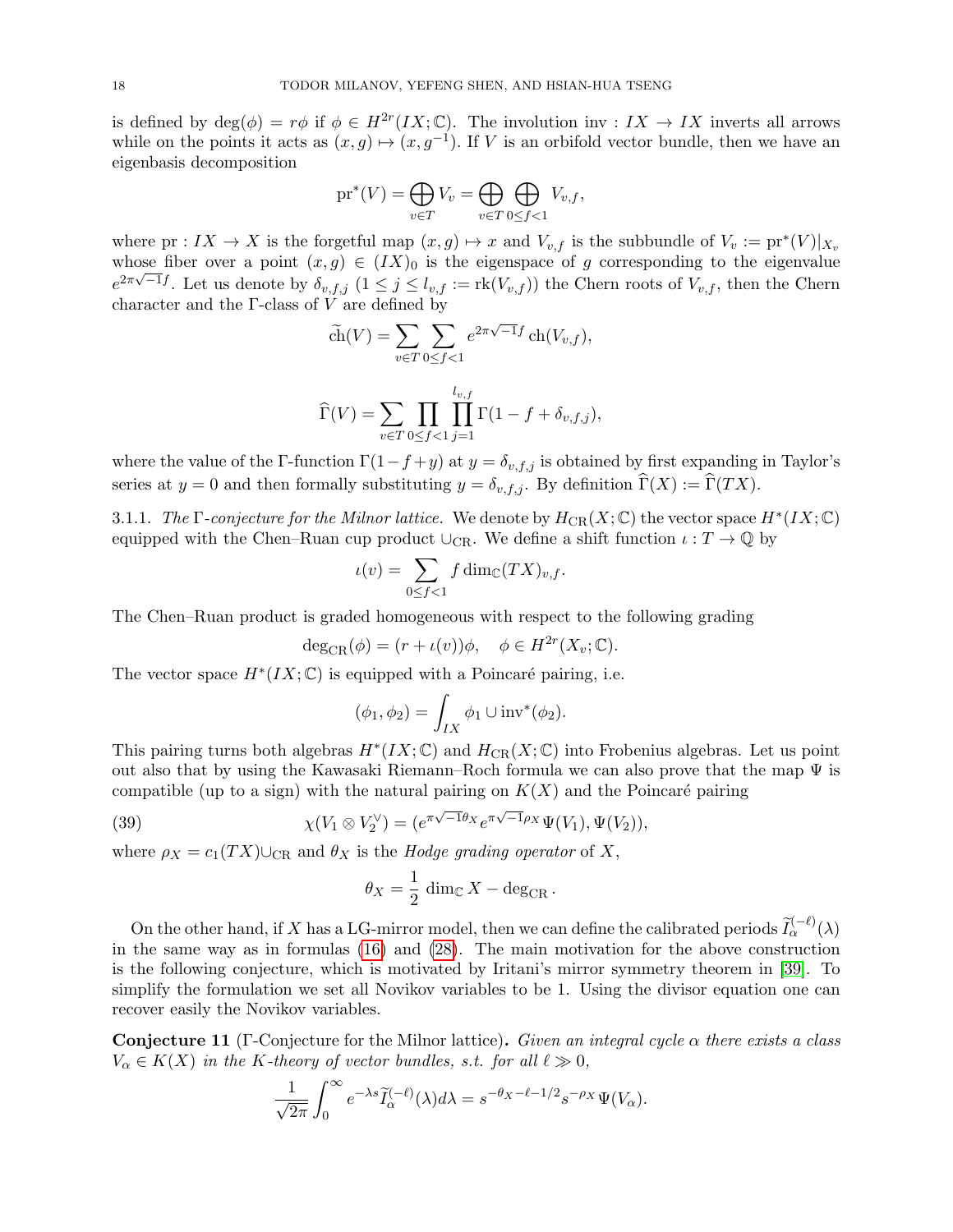The conjecture can be refined even further, by saying that if  $\alpha$  is a vanishing cycle then  $V_{\alpha}$  can be represented by an exceptional object in the derived category  $\mathcal{D}^b(X)$  and that the monodromy transformations of  $\alpha$  correspond to certain mutation operations in  $\mathcal{D}^b(X)$ . See [\[27\]](#page-60-20) for more discussions. Now we describe Conjecture [11](#page-17-0) in the case of  $\mathbb{P}^1_{\mathbf{a}}$ .

3.1.2. The K-ring of  $\mathbb{P}^1_{\mathbf{a}}$ . Let  $\mathbf{a} = (a_1, a_2, a_3)$  be a triple of non-negative integers and put  $X = \mathbb{P}^1_{\mathbf{a}}$ . The orbifold  $\mathbb{P}^1_{\mathbf{a}}$  can be constructed as follows. Put

$$
G = \{ t = (t_1, t_2, t_3) \in (\mathbb{C}^*)^3 \mid t_1^{a_1} = t_2^{a_2} = t_3^{a_3} \}.
$$

We have

$$
\mathbb{P}_{\mathbf{a}}^1 = [Y_{\mathbf{a}}/G], \quad Y_{\mathbf{a}} = \{ y = (y_1, y_2, y_3) \in \mathbb{C}^3 \setminus \{0\} \mid y_1^{a_1} + y_2^{a_2} + y_3^{a_3} = 0 \},
$$

where the quotient is taken in the category of orbifolds, i.e., it should be viewed as an orbifold groupoid. The K-ring of orbifold vector bundles on  $\mathbb{P}^1_{\mathbf{a}}$  can be presented as a quotient of the polynomial ring  $\mathbb{C}[L_1, L_2, L_3]$  by the following relations

$$
L = L_1^{a_1} = L_2^{a_2} = L_3^{a_3}, \quad (1 - L_k)(1 - L_{k'}) = 0 \ (1 \le k < k' \le 3).
$$

Here L is the pullback of  $\mathcal{O}_{\mathbb{P}^1}(1)$  under the natural map  $\mathbb{P}^1_{\mathbf{a}} \to \mathbb{P}^1$ , and the product is given by tensor product of vector bundles. The orbifold vector bundle  $L_k$  is the trivial line bundle  $Y_a \times \mathbb{C}$ equipped with the following G-action

$$
G \times L_k \to L_k, \quad (t, y, v) \mapsto (ty, t_k v).
$$

It is easy to see that the K-ring is generated by  $L_1, L_2, L_3, L$ . The first set of relations follows from the definition of G. To see the remaining ones, note that the coordinate function  $y_k$  on  $Y_a$  gives rise to a section of  $L_k$ . The Koszul complex associated with the sections  $(y_k, y_{k'})$  is G-equivariaint and it gives rise to the exact sequence

$$
0 \to L_k^\vee \otimes L_{k'}^\vee \to L_k^\vee \oplus L_{k'}^\vee \to \mathcal{O}_{\mathbb{P}^1_\mathbf{a}} \to 0.
$$

This proves that  $(1 - L_k)(1 - L_{k'}) = 0$ .

3.1.3. The image of  $K(X)$ . The connected components of  $\mathbb{P}^1_{\mathbf{a}}$  are indexed by  $\{(0,0)\}\cup \mathfrak{I}_{\text{tw}}$ . Let us denote by  $P = c_1(L)$ , then  $c_1(L_k) = P/a_k$ . By the adjunction formula  $TX = L_1L_2L_3L^{-1}$ , we get

$$
c_1(TX) = \chi P, \quad \chi = \frac{1}{a_1} + \frac{1}{a_2} + \frac{1}{a_3} - 1.
$$

Furthermore, note that

$$
(L_k)_{k',p,f} = \begin{cases} 0 & \text{if } k \neq k' \text{ and } f \neq 0\\ 0 & \text{if } k = k' \text{ and } f \neq p/a_{k'}\\ \mathbb{C} & \text{otherwise.} \end{cases}
$$

From here we get that the eigenspace decomposition of  $TX$  is

$$
(TX)_{k,p,f} = \begin{cases} TX & \text{if } k = 0, \quad f = 0, \\ \mathbb{C} & \text{if } k \neq 0, \quad f = p/a_k, \\ 0 & \text{otherwise} \end{cases}
$$

Recall that for  $i = (k, p) \in \mathfrak{I}_{tw}$ ,  $d_i = d_{k, p} = 1 - p/a_k$ , we get the following formulas

$$
\widehat{\Gamma}(X) = \Gamma(1 + \chi P) + \sum_{i \in \mathfrak{I}_{\text{tw}}} \Gamma(d_i) \phi_i,
$$
\n
$$
\widetilde{\text{ch}}(L_k^m) = 1 + \frac{m}{a_k} P + \sum_{(j,p) \in \mathfrak{I}_{\text{tw}}} \zeta_j^{mp\delta_{k,j}} \phi_{j,p}, \quad \zeta_j := e^{2\pi\sqrt{-1}/a_j}.
$$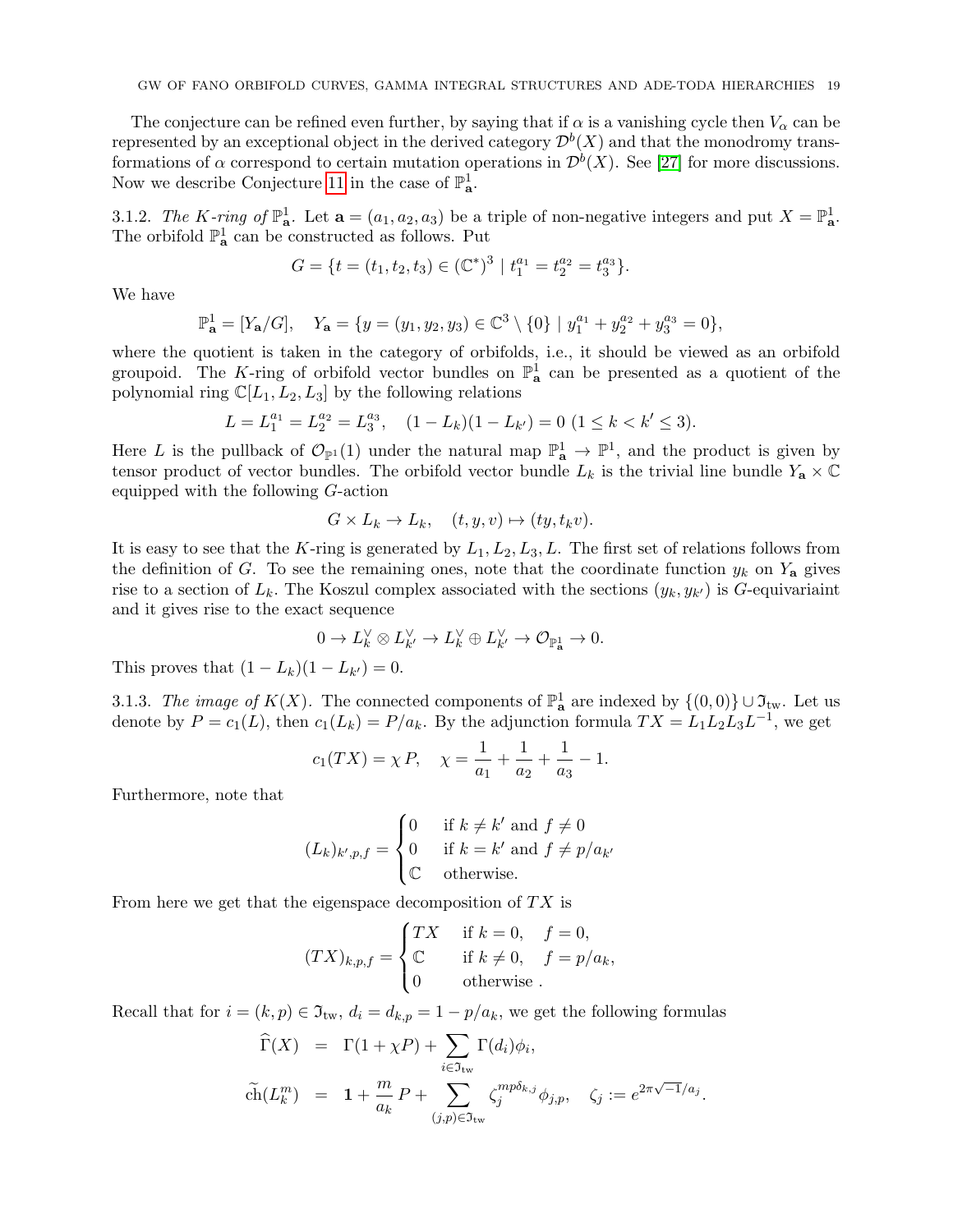Let us point out that in the above formulas  $1, P \in H^*(X_{0,0})$ , while  $\phi_{k,p} \in H^0(X_{k,p})$  is the standard generator for the twisted sector. Note that the unit of the algebra  $(H^*(IX;\mathbb{C}), \cup)$  is

$$
\widetilde{\text{ch}}(\mathcal{O}) = 1 + \sum_{i \in \mathfrak{I}_{\text{tw}}} \phi_i.
$$

Finally, since

<span id="page-19-2"></span>
$$
(2\pi\sqrt{-1})^{\deg_{\text{inv}}} \widetilde{\text{ch}}(L_k^m) = 1 + \frac{2\pi\sqrt{-1}m}{a_k} P + \sum_{(j,p)\in\mathfrak{I}_{\text{tw}}} \zeta_j^{-mp\delta_{k,j}} \phi_{j,p},
$$

we get the following formula

(40) 
$$
(2\pi)^{1/2}\Psi(L_k^m) = \mathbf{1} + \left(-\gamma \chi + \frac{2\pi \sqrt{-1}m}{a_k}\right)P + \sum_{(j,p)\in\mathfrak{I}_{\text{tw}}}\frac{\Gamma(d_{j,p})}{\zeta_j^{mp\delta_{k,j}}}\phi_{j,p}.
$$

<span id="page-19-0"></span>3.2. **Γ-conjecture for Fano orbifold curves.** Now we give a proof of the  $\Gamma$ -conjecture for the Milnor lattice for  $\mathbb{P}^1_{\mathbf{a}}$ . The proof is obtained by applying Iritani's argument of the proof of [\[40,](#page-60-21) Theorem 4.11] and [\[40,](#page-60-21) Theorem 5.7] and relies on the Γ-conjecture for the Milnor lattice for the Fano toric orbifold (proven in [\[39\]](#page-60-16))

$$
Y := \mathbb{P}_{\mathbf{a}}^2 = [(\mathbb{C}^3 \setminus \{0\})/G]
$$

and the explicit formulas for the J-functions of  $X := \mathbb{P}^1_{\mathbf{a}}$  and Y. Note that X is a suborbifold of Y.

**Remark 12.** There is a natural map  $p : \mathbb{P}^2_{\mathbf{a}} \to \mathbb{P}^2$ . The above description of  $X = \mathbb{P}^1_{\mathbf{a}}$  realizes X as the locus of zero of a section of the line bundle  $p^*\mathcal{O}_{\mathbb{P}^2}(1)$  on  $\mathbb{P}^2_{\mathbf{a}}$ . Applying the recipe of constructing mirrors of complete intersections in [\[30\]](#page-60-22), we obtain  $f_{\mathbf{a}}$  as the mirror of X.

Notice that the line bundles  $L_k$  are restrictions of line bundles on Y and the K-ring of Y is the quotient of the polynomial ring  $\mathbb{C}[L_1, L_2, L_3]$  by the following relations

$$
L = L_1^{a_1} = L_2^{a_2} = L_3^{a_3}, \quad (1 - L_1)(1 - L_2)(1 - L_3) = 0.
$$

Put  $L = p^* \mathcal{O}_{\mathbb{P}^2}(1)$  and  $P = c_1(L)$ . We have isomorphisms

$$
\mathbb{Q} \cong H_2(X; \mathbb{Q}) \cong H_2(Y; \mathbb{Q}), \quad d \mapsto d[\mathbb{P}_a^1]
$$

and

$$
H^{2}(Y; \mathbb{Q}) \cong H^{2}(X; \mathbb{Q}) \cong \mathbb{Q}, \quad \alpha \mapsto \langle \alpha, [\mathbb{P}^{1}_{a}]\rangle.
$$

The J-function of an orbifold X used by Iritani is

$$
J_X(\tau,z) = L(\tau,z)^{-1} \mathbf{1},
$$

where  $\tau \in H_{CR}(X)$ ,

$$
L(\tau, z) := S_{\tau}(-z)e^{-P \log Q/z}
$$

and  $S$  is the calibration operator [\(25\)](#page-12-5). Note that this definition differs from Givental's one by a sign and by the exponential factor.

<span id="page-19-1"></span><sup>&</sup>lt;sup>6</sup>Note that  $\mathbb{P}_{a}^{1}$  is not covered by results in [\[39,](#page-60-16) [40\]](#page-60-21).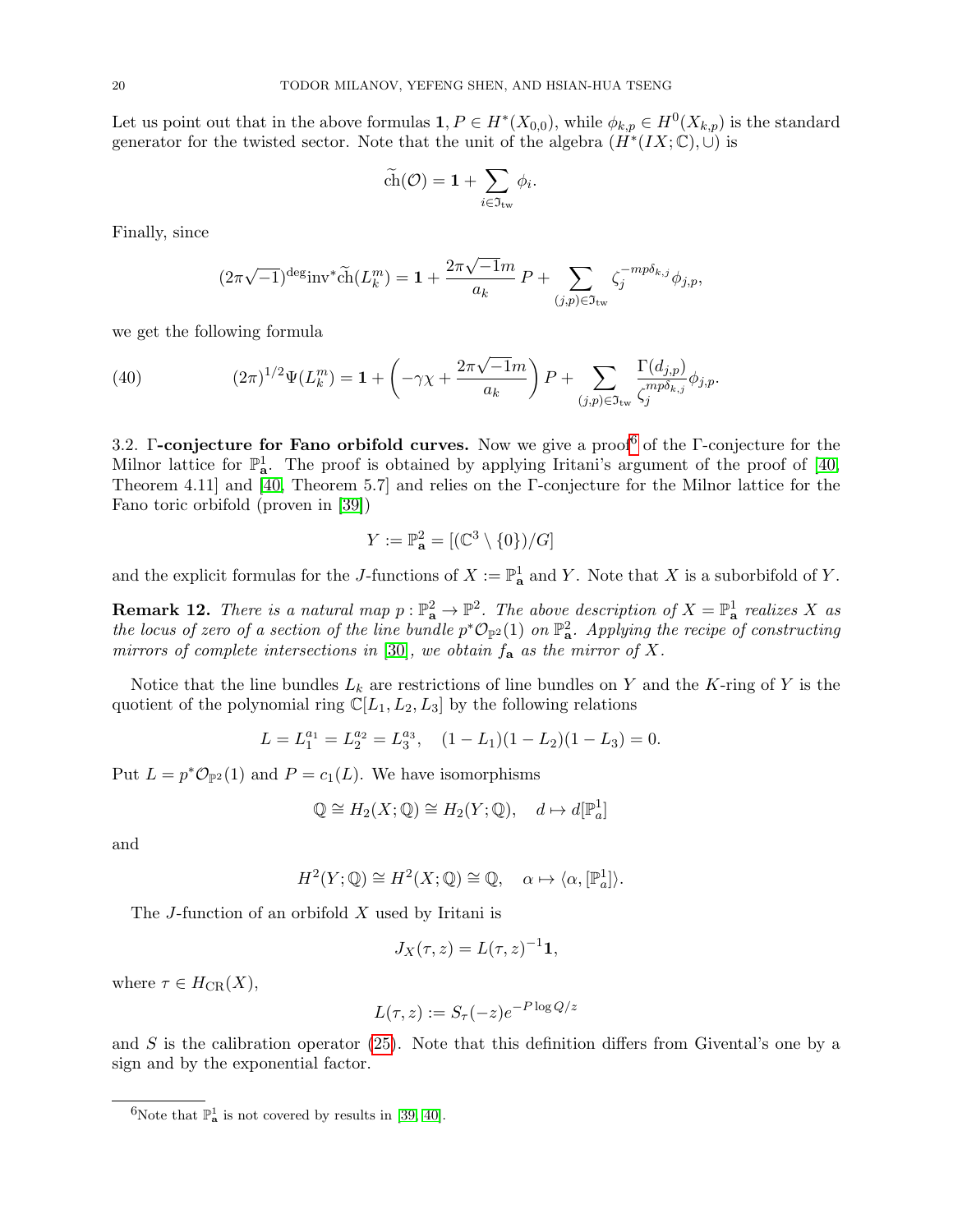3.2.1. Combinatorics of the inertia orbifolds. The orbifold  $Y$  is toric. We describe its stacky fan as follows. Put

$$
b_1 = (a_1, 0), \quad b_2 = (0, a_2), \quad b_3 = (-a_3, -a_3) \in \mathbb{Z}^2.
$$

The fan of Y is

$$
\Sigma \cong \{\emptyset, \{k\}, \{k, k'\} \mid 1 \le k, k' \le 3\}
$$

where each set I on the RHS determines a cone in  $\mathbb{R}^2$  spanned by  $b_k$ ,  $k \in I$ . Note that  $\Sigma$  is the fan for  $\mathbb{P}^2$ . The fan map for Y sends the standard basis  $\{e_1, e_2, e_3\}$  of  $\mathbb{Z}^3$  to  $\mathbb{Z}^2$  by

$$
\mathbb{Z}^3 \to \mathbb{Z}^2, \quad e_k \mapsto b_k.
$$

The connected components of IY are parametrized by

$$
Box(\Sigma) = \{ (c_1, c_2, c_3) \mid 0 \le c_k < 1, \quad \sum_k c_k b_k \in \mathbb{Z}^2 \cap \sigma \text{ for some cones } \sigma \in \Sigma \},
$$

where  $c \in Box(\Sigma)$  determines the twisted sector

$$
Y_c = [\{ y \in \mathbb{C}^3 \mid y_k = 0 \text{ if } c_k \neq 0 \}/G]
$$

which has a generic stabilizer given by the cyclic subgroup of  $G$  generated by

$$
(e^{2\pi\sqrt{-1}c_1}, e^{2\pi\sqrt{-1}c_2}, e^{2\pi\sqrt{-1}c_3}) \in G.
$$

The inertia orbifold  $IX$  is a suborbifold of  $IY$  and the twisted sectors of  $IX$  are parametrized by those  $c \in Box(\Sigma)$  for which  $dim(Y_c) > 0$ , i.e., at most one component of c is non-zero.

3.2.2. The J-function of Y. Let  $\mathbf{1}_c \in H^0(Y_c)$  be the dual of the fundamental class for  $c \in Box(\Sigma)$ and

$$
\tau = \tau_1 \mathbf{1}_{(1/a_1, 0, 0)} + \tau_2 \mathbf{1}_{(0, 1/a_2, 0)} + \tau_3 \mathbf{1}_{(0, 0, 1/a_3)}.
$$

According to the mirror theorem of [\[15\]](#page-60-23), the J-function  $J_Y(\tau, z)$  depending on  $\tau$  is equal to the S-extended I-function [\[15,](#page-60-23) Definition 28] with  $S = \{(1,0), (0,1), (-1,-1)\}$ . This gives

$$
J_Y(\tau, z) = e^{P \log Q/z} \Big( \sum_{d=0}^{\infty} \sum_{n_1, n_2, n_3=0}^{\infty} \frac{Q^d}{z^{\deg_Y(Q^d)}} \frac{t^n}{n! z^{\deg_Y(t^n)}} J_{d,n}^Y(\tau, z) \Big),
$$

where we introduced homogeneous parameters  $t = (t_1, t_2, t_3)$ , whose dependance on  $\tau$  and  $Q$  can be determined from the expansion  $J_Y = 1 + \tau/z + \cdots$ , the degrees of Q and t are

$$
\deg_Y(Q^d) := \int_d c_1(TY) = d\Big(\frac{1}{a_1} + \frac{1}{a_2} + \frac{1}{a_3}\Big), \quad \deg_Y(t_k) := \deg_Y(\tau_k) = 1 - 1/a_k.
$$

Finally, we denoted  $n = (n_1, n_2, n_3)$  and we used the standard multi-index notations

$$
t^n=t_1^{n_1}t_2^{n_2}t_3^{n_3}, \quad n!=n_1!n_2!n_3!.
$$

In order to define the component  $J_{d,n}^Y$  let us define  $m_k \in \mathbb{Z}$  and  $c_k \in \mathbb{Q}$  by

$$
\frac{n_k - d}{a_k} = -m_k + c_k, \quad 0 \le c_k < 1.
$$

Then we have

$$
J_{d,n}^Y(\tau,z) = \frac{1_c}{z^{\deg_Y(1_c)}} \prod_{k=1}^3 \frac{\Gamma(1 - c_k + (P/a_k)z^{-1})}{\Gamma(1 - c_k + m_k + (P/a_k)z^{-1})},
$$

where if  $c \notin Box(\Sigma)$  then we set  $\mathbf{1}_c = 0$ . In other words we sum over all  $(d, n)$ , s.t., at least one of the numbers  $c_k$  is 0.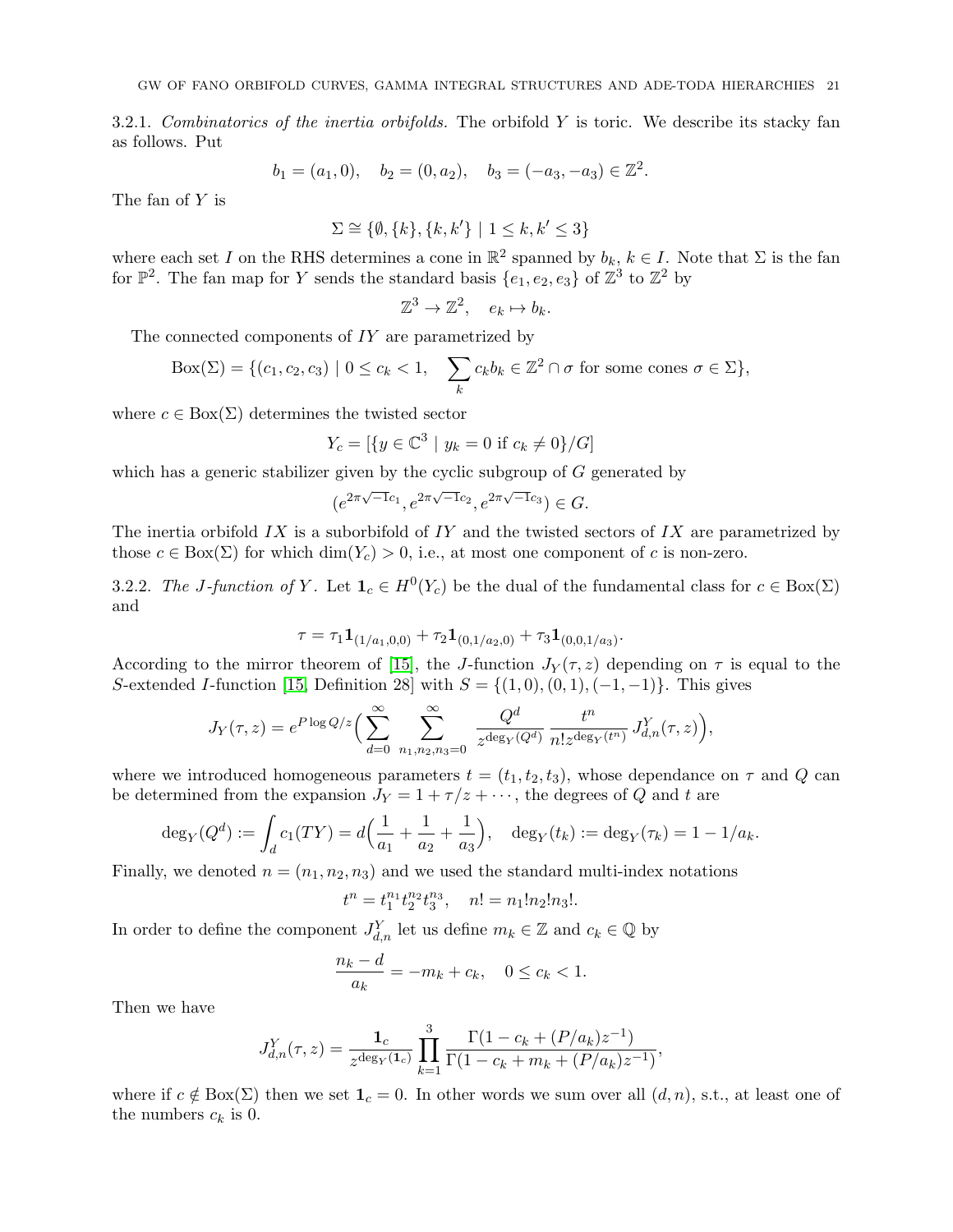<span id="page-21-0"></span>3.2.3. The J-function of X. Since  $p^*\mathcal{O}_{\mathbb{P}^2}(1)$  is a convex line bundle in the sense of [\[14,](#page-60-24) Example B, the J-function of  $\mathbb{P}^1_{\mathbf{a}}$  can be computed from that of  $\mathbb{P}^2_{\mathbf{a}}$  using the quantum Lefschetz theorem of [\[62\]](#page-61-12) and [\[14\]](#page-60-24).

Using the embedding  $j: IX \to IY$  we restrict  $\tau$  and  $\mathbf{1}_c$  to  $H^*(IX)$ . Slightly abusing the notation we use the same notation for the restrictions. Note that now  $\mathbf{1}_c = 0$  if c has more than one non-zero component. The formula for  $J_X$  has the same form

$$
J_X(\tau, z) = e^{P \log Q/z} \Big( \sum_{d=0}^{\infty} \sum_{n_1, n_2, n_3 = 0}^{\infty} \frac{Q^d}{z^{\deg_X(Q^d)}} \frac{t^n}{n! z^{\deg_X(t^n)}} J_{d,n}^X(\tau, z) \Big),
$$

where

$$
J_{d,n}^X(\tau,z) = \frac{\mathbf{1}_c}{z^{\deg_X(\mathbf{1}_c)}} \frac{\Gamma(1+d+Pz^{-1})}{\Gamma(1+Pz^{-1})} \prod_{k=1}^3 \frac{\Gamma(1-c_k+(P/a_k)z^{-1})}{\Gamma(1-c_k+m_k+(P/a_k)z^{-1})}
$$

Note that the grading takes the form

$$
\deg_X(Q^d) := \int_d c_1(TX) = d\left(\frac{1}{a_1} + \frac{1}{a_2} + \frac{1}{a_3} - 1\right)
$$

while the degrees of t and  $\mathbf{1}_c$  do not change, because the restriction map preserves the grading.

3.2.4. The Galois action. The Picard group  $Pic(X)$  of isomorphism classes of (topological) orbifold line bundles on  $X$  can be presented as a quotient

$$
\mathbb{Z}^3 \to \text{Pic}(X), \quad (r_1, r_2, r_3) \mapsto L_1^{r_1} L_2^{r_2} L_3^{r_3}
$$

with kernel given by the relations

$$
a_1e_1 = a_2e_2 = a_3e_3,
$$

where  $\{e_1, e_2, e_3\}$  is the standard basis of  $\mathbb{Z}^3$ . The group Pic(X) acts naturally on the Milnor fibration via

$$
\nu \cdot (x, t) = (\nu \cdot x, \nu \cdot t), \quad \nu = (r_1, r_2, r_3) \in Pic(X),
$$

where

$$
(\nu \cdot x)_k = e^{2\pi \sqrt{-1}r_k/a_k}x_k,
$$

and the action on the remaining components is defined in such a way that

$$
F(\nu \cdot x, \nu \cdot t) = F(x, t),
$$

i.e.,

$$
(\nu \cdot t)_{k,p} = e^{-2\pi\sqrt{-1}r_k p/a_k} t_{k,p}, \quad 1 \le k \le 3, \quad 1 \le p \le a_k - 1,
$$
  

$$
(\nu \cdot t)_{02} = t_{02} + 2\pi\sqrt{-1} \sum_{k=1}^3 \frac{r_k}{a_k},
$$
  

$$
(\nu \cdot t)_{01} = t_{01}.
$$

Let us fix some  $(t, \lambda) \in M \times \mathbb{C}$  with  $\lambda$  sufficiently large, then for every  $\nu = (r_1, r_2, r_3)$  we can construct a path from  $(t, \lambda)$  to  $(\nu \cdot t, \lambda)$  as follows. Using the above formulas we let  $c \in \mathbb{R}^3$  act on M. As c varies along the straight segment from 0 to  $(r_1, r_2, r_3) \in \mathbb{Z}^3 \subset \mathbb{R}^3$  we get a path in M connecting t and  $\nu \cdot t$ . The parallel transport along this path with respect to the Gauss-Manin connection gives an identification  $H_2(X_{\nu \cdot t,\lambda}; \mathbb{Z}) \cong H_2(X_{t,\lambda}; \mathbb{Z})$ . Combined with the Pic(X)-action on  $\mathbb{C}^3$  we get an action

$$
Pic(X) \times H_2(X_{t,\lambda}; \mathbb{Z}) \to H_2(X_{t,\lambda}; \mathbb{Z}), \quad (\nu, \alpha) \mapsto \nu(\alpha).
$$

Following Iritani, we refer to the above action as Galois action of  $Pic(X)$  on the Milnor lattice.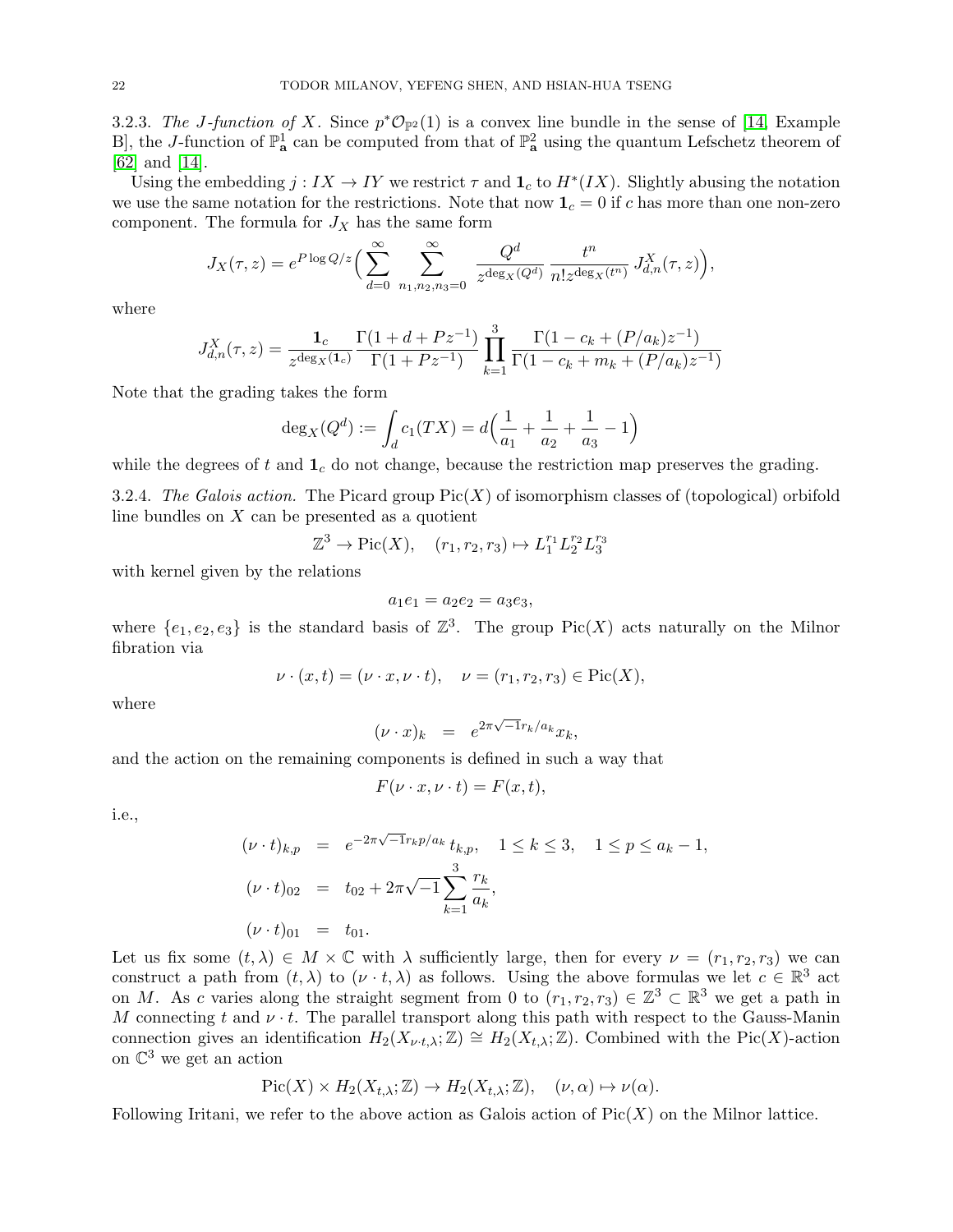<span id="page-22-0"></span>**Lemma 13.** If the Γ-conjecture for the Milnor lattice is true for some cycle  $\alpha$  and  $V_{\alpha} \in K(X)$  is the corresponding K-theoretic vector bundle, then the conjecture is true for all  $\nu(\alpha)$ ,  $\nu = (r_1, r_2, r_3) \in$  $Pic(X)$ . Moreover,

$$
V_{\nu(\alpha)} = V_{\alpha} \otimes L_{\nu}, \quad L_{\nu} = L_1^{r_1} L_2^{r_2} L_3^{r_3}.
$$

Proof. Using the vector space decomposition

$$
H_{\text{CR}}(X) = H^*(X) \bigoplus \left( \bigoplus_{(k,p)\in \mathfrak{I}_{\text{tw}}} H_{\text{CR}}^{p/a_k}(X) \right),
$$

we define a linear operator

$$
\theta_{\nu}: H_{\text{CR}}(X) \to H_{\text{CR}}(X), \quad \theta_{\nu} = \sum_{k=1}^{3} \sum_{p=1}^{a_k-1} \frac{r_k p}{a_k} \text{pr}_{k,p},
$$

where  ${\rm pr}_{k,p}$  is the projection onto the subspace  $H_{\rm CR}^{p/a_k}(X)$ . By changing the variables  $y = \nu \cdot x$  in the period integrals we get

$$
I_{\nu(\alpha)}^{(\ell)}(t,\lambda) = e^{-2\pi\sqrt{-1}\theta_{\nu}} I_{\alpha}^{(\ell)}(\nu^{-1} \cdot t, \lambda), \quad \forall \ell \in \mathbb{Z}.
$$

On the other hand the calibration operator satisfies

$$
S_{\nu^{-1}(t)}(z) = e^{2\pi\sqrt{-1}\theta_{\nu}} S_t(z) e^{-2\pi\sqrt{-1}\theta_{\nu}} e^{-2\pi\sqrt{-1}c_1(L_{\nu})/z},
$$

which can be seen easily by using that if the correlator

$$
\langle \alpha_1 \psi_1^{k_1}, \dots, \alpha_n \psi_n^{k_n} \rangle_{0,n,d}
$$

is non-zero then, since we have at least one stable map  $f: C \to X$ , we have

$$
\chi(f^*L_{\nu}) = \int_d c_1(L_{\nu}) - \sum_{j=1}^n \theta_{\nu}(\alpha_j) \in \mathbb{Z}.
$$

Since by definition

$$
I_{\alpha}^{(\ell)}(t,\lambda) = S_t(-\partial_{\lambda}^{-1})\widetilde{I}_{\alpha}^{\ell}(\lambda),
$$

the above formulas imply that

$$
\widetilde{I}_{\nu(\alpha)}^{(\ell)}(\lambda) = e^{-2\pi\sqrt{-1}\theta_{\nu}}e^{2\pi\sqrt{-1}c_1(L_{\nu})\partial_{\lambda}}\widetilde{I}_{\alpha}^{\ell}(\lambda).
$$

In particular, after taking a Laplace transform, we get

$$
\frac{1}{\sqrt{2\pi}}\int_0^\infty e^{-\lambda s} \widetilde{I}_{\nu(\alpha)}^{(-\ell)}(\lambda) = e^{-2\pi\sqrt{-1}\theta_\nu} e^{2\pi\sqrt{-1}c_1(L_\nu)s} \frac{1}{\sqrt{2\pi}}\int_0^\infty e^{-\lambda s} \widetilde{I}_{\alpha}^{(-\ell)}(\lambda).
$$

On the other hand, using the definition of  $\Psi$  we get

$$
\Psi(V \otimes L_{\nu}) = e^{-2\pi\sqrt{-1}\theta_{\nu}} e^{2\pi\sqrt{-1}c_1(L_{\nu})} \Psi(V).
$$

It remains only to notice that  $s^{-\theta}P = (Ps)s^{-\theta}$  and that  $\theta_{\nu}$  commutes with both  $\theta$  and the Chen-Ruan product multiplication operators.

The Milnor lattice is known to be unimodular with respect to the K-theoretic bilinear form

$$
(\ ,\ ) : K(X) \otimes_{\mathbb{Z}} K(X) \to \mathbb{Z}, \quad (L_1, L_2) = \chi(L_1 \otimes L_2^{\vee})
$$

(see [\[40\]](#page-60-21), Section 2). The above Lemma implies that it is enough to prove that the Γ-conjecture holds for the structure sheaf. Indeed, if this is true, then since  $K(X)$  is generated by Pic $(X)$ , the Γ conjecture correspondence will embed  $K(X)$  into a sublattice of the Milnor lattice. Since both lattices are unimodular, they must coincide.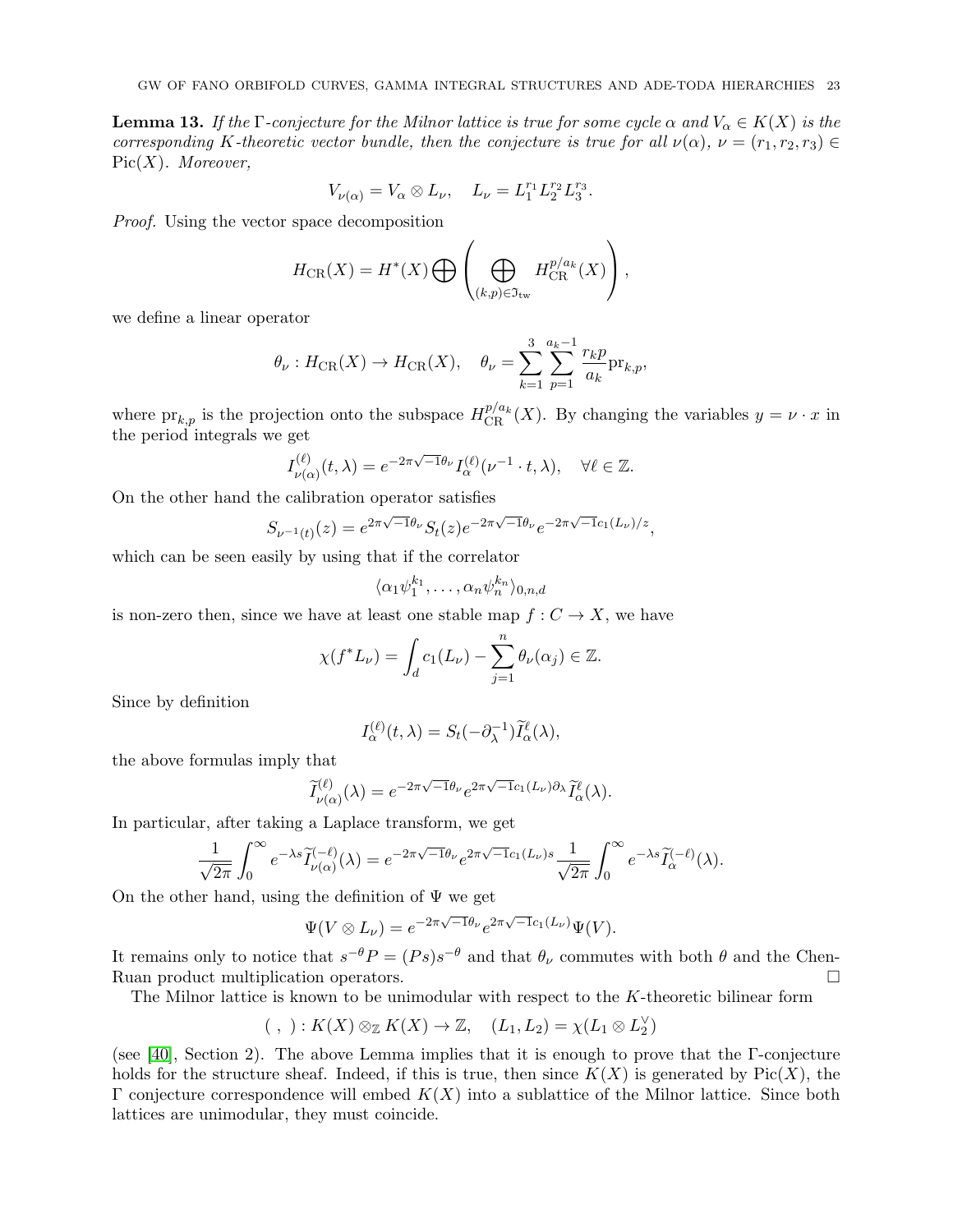3.2.5. The central charge. Iritani's Γ-conjecture for the Milnor lattice looks different since he works with Lefschetz thimbles. Nevertheless, our formulation is completely equivalent. The reason is the following. Let us take a Lefschetz thimble A corresponding to a vanishing cycle  $\alpha$ , i.e., for fixed  $(t, z) \in M \times \mathbb{C}^*$  we fix a path C in  $\mathbb C$  from  $u_j$  to  $\infty$ , s.t.,  $\text{Re}(\lambda/z) > 0$  for all  $\lambda \in C$  and the cycle  $\alpha_{t,\lambda}$  vanishes when  $\lambda$  approaches  $u_j$ . In this way we can identify the Milnor lattice with a lattice of Lefschetz thimbles.

We claim that

$$
L(t,z)^{-1} \int_{u_j}^{\infty} e^{-\lambda/z} I_{\alpha}^{(-\ell)}(t,\lambda) d\lambda = e^{z^{-1}P \log Q} \int_0^{\infty} e^{-\lambda/z} \widetilde{I}_{\alpha}^{(-\ell)}(\lambda) d\lambda,
$$

where  $L(t, z) = S_t(-z)e^{-z^{-1}P \log Q}$ . Indeed, one can check easily using the quantum differential equations that the LHS is independent of  $t$  and  $Q$ . On the other hand we have

$$
L(t,z) = 1 - z^{-1}P \log Q + \cdots, \quad u_j = 0 + \cdots \quad \text{and} \quad I_{\alpha}^{(-\ell)}(t,\lambda) = \widetilde{I}_{\alpha}^{(-\ell)}(\lambda) + \cdots,
$$

where the dots stand for terms that vanish at  $t = Q = 0$ . So modulo terms that vanish at  $t = Q = 0$ the LHS coincides with the RHS. Our claim follows.

We define the *central charge* of  $V_\alpha \in K(X)$  by

$$
Z^{(0)}_X(V_\alpha)(t,z) := \left( L(t,z) z^{\theta} z^{\rho} \Psi(V_\alpha), \mathbf{1} \right).
$$

Since we will use the result of Iritani, let us clarify the relation between our notations. In Iritani's notation, the central charge is defined to be

$$
Z_X^{(n)}(V)(t,z) := (2\pi z)^{n/2} (2\pi \sqrt{-1})^{-n} \Big( L(t,z) z^{\theta} z^{\rho} \Psi(V_{\alpha}), \mathbf{1} \Big), \quad n = \dim_{\mathbb{C}}(X).
$$

For the LG models studied in [\[39\]](#page-60-16) the Γ-conjecture for the central charge is stated as

$$
(2\pi\sqrt{-1})^{-n} \int_{\mathcal{A}} e^{-F(x,t)/z} \omega = Z_X^{(n)}(V_\alpha)(t,z).
$$

As we see from the LG model that we use in general one should choose n to be the number of variables in the LG potentials. For the LG models in [\[39\]](#page-60-16) the number of variables coincides with the dimension of the orbifold, so this difference does not matter.

The identity in the Γ-conjecture for the Milnor lattice is equivalent to

(41) 
$$
\frac{1}{\sqrt{2\pi}} \int_{u_j}^{\infty} e^{-\lambda/z} I_{\alpha}^{(-\ell)}(t,\lambda) d\lambda = L(t,z) z^{\theta + \ell + 1/2} z^{\rho} \Psi(V_{\alpha}).
$$

The number  $\ell$  must be chosen sufficiently large. We will see that in our case  $\ell = 1$  works. In general  $\ell$  can be chosen, s.t., the number of variables in the LG potential is  $2\ell+1$ . Recalling the definition of the period integrals, we transform the LHS into

<span id="page-23-1"></span>
$$
(-zd_M)(2\pi)^{-3/2} \int_{\mathcal{A}} e^{-F(x,t)/z} \omega,
$$

where  $d_M$  is the de Rham differential on M. In particular, since the Poincaré pairing of the RHS with 1 corresponds to contracting the LHS with  $\partial_{01}$  we get

(42) 
$$
(2\pi z)^{-3/2} \int_{\mathcal{A}} e^{-F(x,t)/z} \omega = Z_X^{(0)}(V_\alpha)(t,z).
$$

In order to prove the Γ-conjecture for the Milnor lattice it is enough to prove that if  $V = \mathcal{O}_X$ , then we can find an integral cycle  $A$ , s.t., the identity [\(42\)](#page-23-0) holds for all parameters t of the form

<span id="page-23-0"></span>
$$
t = t_{1,1} \mathbf{1}_{1,1} + t_{2,1} \mathbf{1}_{2,1} + t_{3,1} \mathbf{1}_{3,1}.
$$

One can check that the partial derivatives of the LHS and the RHS of [\(42\)](#page-23-0) with respect to any other parameter  $t_{k,p}$  can be expressed in terms the same differential operator involving only  $t_{k,1}$ ,  $1 \leq k \leq 3$ . Therefore if [\(42\)](#page-23-0) holds for all t of the above form, then [\(41\)](#page-23-1) holds also for all such t.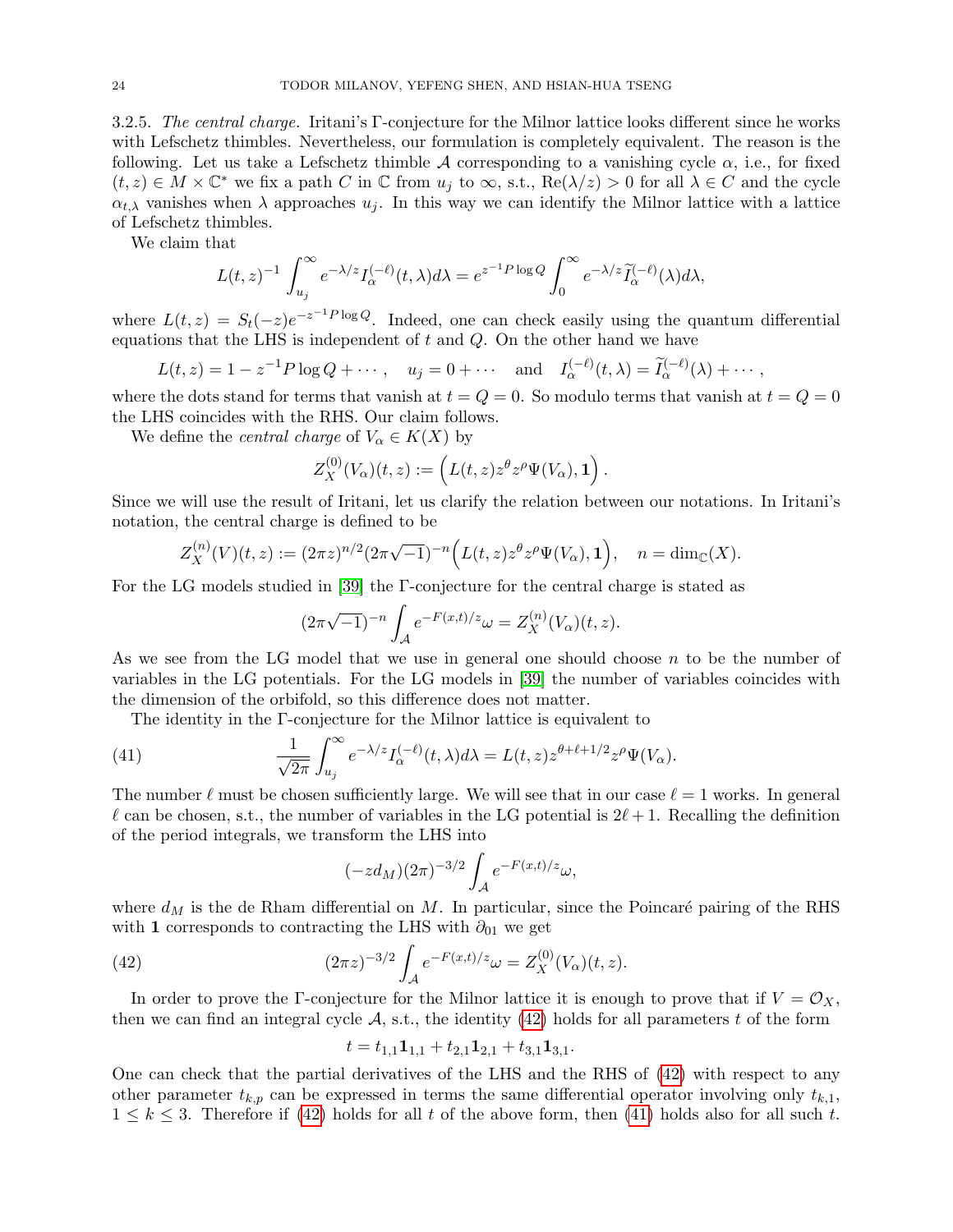As it was explained above if the identity [\(41\)](#page-23-1) holds for a single point  $t = t_0$  then it holds for all t and it is equivalent to the identity in our Γ-conjecture. In other words, the Γ-conjecture holds for the structure sheaf. Recalling Lemma [13](#page-22-0) we get that the Γ-conjecture holds for the entire Milnor lattice.

3.2.6. The central charge as an oscillatory integral. It remains only to prove [\(42\)](#page-23-0). Following Iritani, it is convenient to rewrite the RHS of  $(42)$  in terms of the so-called H-function

$$
H_X^{(0)}(t,z) = \tilde{\text{ch}}(H_K^{(0)}(t,z)),
$$

where the  $K(X)$ -valued function

$$
H_K^{(0)} : M \times \mathbb{C}^* \to K(X)
$$

is defined by the equation

$$
\mathbf{1} = L(t, z)z^{\theta}z^{\rho}\Psi(H_K^{(0)}(t, z)).
$$

For the central charge  $Z_X^{(0)}(V)$  we have

$$
(L(t,z)z^{\theta}z^{\rho}\Psi(V), L(t,-z)(-z)^{\theta}(-z)^{\rho}\Psi(H_K^{(0)}(t,-z))) = (\Psi(V), e^{\pi\sqrt{-1}\theta}e^{\pi\sqrt{-1}\rho}\Psi(H_K^{(0)})),
$$

where we define  $(-1)^R := (e^{\pi\sqrt{-1}R})$  for all linear operators R. Recalling [\(39\)](#page-17-1) and the Kawasaki Riemann–Roch formula we get

$$
Z_X^{(0)}(V) = \chi(H_K^{(0)} \otimes V^{\vee}) = \int_{IX} H_X^{(0)}(t, -z) \cup \widetilde{\text{ch}}(V^{\vee}) \cup \widetilde{\text{Td}}(TX),
$$

where in the notation of Section [3.1](#page-16-1) the Todd class of an orbifold vector bundle is a multiplicative characteristic class defined by

$$
\widetilde{\mathrm{Td}}(V) = \sum_{v \in T} \prod_{j=1}^{l_{v,0}} \frac{\delta_{v,0,j}}{1 - e^{-\delta_{v,0,j}}} \prod_{0 < f < 1} \prod_{j=1}^{l_{v,f}} \frac{1}{1 - e^{-2\pi\sqrt{-1}f}e^{-\delta_{v,f,j}}}.
$$

The proof of formula [\(42\)](#page-23-0) requires a simple lemma. The main ingredient is a slight modification of the usual Laplace transform defined as follows. Let  $f(t, Q; z)$  be any function, then we define

$$
\mathfrak{L}(f)(t,Q;z) = \int_0^\infty e^{-\eta} f(t, -\eta z Q; z) d\eta.
$$

The integral is convergent if for example f depends polynomially on  $Q$  and  $log Q$ , which is the case that we have. Note that this Laplace transform does not commute with the involution  $z \mapsto -z$ .

<span id="page-24-1"></span>**Lemma 14.** Let  $j: I X \rightarrow I Y$  be the natural embedding, then

<span id="page-24-0"></span>
$$
j_* H_X^{(0)}(t, Q; -z) = (-z/2\pi)^{1/2} \widetilde{e}(L) \cup \mathfrak{L}(H_Y^{(0)})(t, Q; -z),
$$

where  $\widetilde{e}(L) = \sum_{v \in T} e(L_v)$  is the orbifold Euler class of L.

*Proof.* Since  $j_*(j^*\alpha) = \tilde{e}(L) \cup \alpha$  for every  $\alpha \in H^*(IY)$ , it is enough to prove that

(43) 
$$
\mathfrak{L}\left(j^*H_Y^{(0)}\right)(t,Q;-z) = (-z/2\pi)^{-1/2} H_X^{(0)}(t,Q;-z).
$$

We have

$$
(2\pi)^{-1/2} \widehat{\Gamma}(X) \cup (2\pi\sqrt{-1})^{\text{deg}} \text{inv}^* H_X^{(0)}(t, Q, z) = z^{-\rho_X} z^{-\theta_X} J_X(t, Q; z)
$$

and

$$
(2\pi)^{-1}\widehat{\Gamma}(Y) \cup (2\pi\sqrt{-1})^{\text{deg}} \text{inv}^* H_Y^{(0)}(t, Q, z) = z^{-\rho_Y} z^{-\theta_Y} J_Y(t, Q; z)
$$

On the other hand, using the explicit formulas for the J-functions it is easy to check that

$$
\mathfrak{L}(j^*J_Y)(t,Q;-z) = (-z)^{-P/z} \Gamma(1-P/z) \cup J_X(t,Q;-z).
$$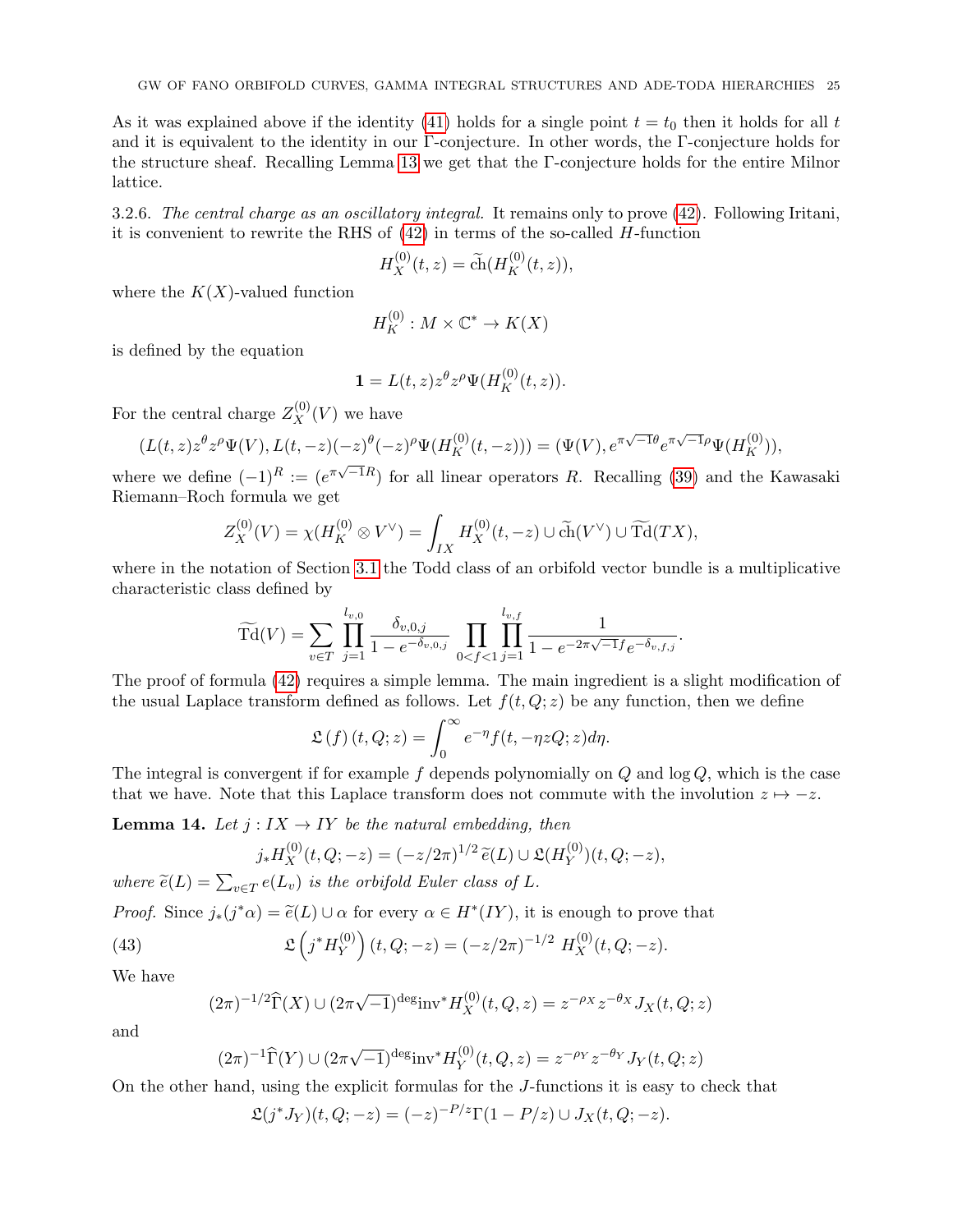In order to prove formula [\(43\)](#page-24-0), it is enough only to recall the following identities

$$
j^*(-z)^{-\rho_Y}(-z)^{-\theta_Y} = (-z)^{-P-1/2}(-z)^{-\rho_X}(-z)^{-\theta_X} j^*,
$$
  

$$
(-z)^{-\rho_X}(-z)^{-\theta_X}(-z)^{-P/z} \Gamma(1-P/z) = (-z)^P \Gamma(1+P)(-z)^{-\rho_X}(-z)^{-\theta_X},
$$

and

$$
j^*\widehat{\Gamma}(Y) = \widehat{\Gamma}(L)\widehat{\Gamma}(X).
$$

Lemma [14](#page-24-1) yields the following relation between the central charges of sheaves on  $X$  and  $Y$ . Let  $V \in K(Y)$ , then

 $\Box$ 

.

<span id="page-25-0"></span>
$$
Z_X^{(0)}(j^*V) = (-z/2\pi)^{1/2} \mathfrak{L}\left( Z_Y^{(0)}(V - V \otimes L) \right).
$$

In particular

(44) 
$$
Z_X^{(0)}(1) = (-z/2\pi)^{1/2} \mathfrak{L} \left( Z_Y^{(0)}(1-L) \right).
$$

<span id="page-25-1"></span>**Theorem 15.** For a Fano orbifold curve  $X = \mathbb{P}^1_{\mathbf{a}}$ , given a class  $L_k^m \in K(X)$  in the K-theory of vector bundles, there exists an integral cycle  $\alpha_{k,m} \in \mathfrak{h}$ , s.t. for all  $\ell \gg 0$ ,

$$
\frac{1}{\sqrt{2\pi}}\int_0^\infty e^{-\lambda s}\widetilde{I}_{\alpha_{k,m}}^{(-\ell)}(\lambda)d\lambda = s^{-\theta_X-\ell-1/2}s^{-\rho_X}\Psi(L_k^m).
$$

Proof. It is enough to prove [\(42\)](#page-23-0). Let us look at the corresponding oscillatory integrals. Recall that the LG model of Y is given by the restriction of

$$
F_{\mathbb{P}^2}(x,t) = \sum_{k=1}^3 (x_k^{a_k} + t_{k,1}x_k),
$$

to the complex torus  $x_1x_2x_3 = Q$ , while the corresponding primitive form is

$$
\omega_{\mathbb{P}^2} = \frac{dx_1 dx_2 dx_3}{d(x_1 x_2 x_3)}.
$$

Let us assume now that z and Q are real numbers, s.t.,  $z > 0$  and  $Q < 0$ . Let  $C \subset \mathbb{C}^3$  be the chain

$$
\mathcal{C} = \{x \in \mathbb{R}^3 \mid x_k \ge 0, k = 1, 2, 3\}.
$$

The oscillatory integral

$$
(2\pi z)^{-3/2} \int_{\mathcal{C}} e^{-F(x,t)/z} \omega = (2\pi z)^{-3/2} (-1)^{1/2} \int_0^{\infty} e^{-\eta} \int_{\Gamma_{-z}Q_{\eta}} e^{-F_{\mathbb{P}^2}(x,t)/z} \frac{dx_1 dx_2 dx_3}{d(x_1 x_2 x_3)}(-z) d\eta,
$$

where we presented the chain  $\mathcal C$  as a family of cycles

$$
\Gamma_{-z\eta Q} = \{ x \in \mathcal{C} \mid x_1 x_2 x_3 = -z\eta Q \}.
$$

and used the Fubini theorem. The Γ-conjecture for Y was proved by Iritani [\[39\]](#page-60-16). Moreover, the real cycle  $\Gamma_{-znQ}$  corresponds to the structure sheaf  $\mathcal{O}_Y$ , so the above integral coincides with

$$
(-1)^{3/2}z(2\pi z)^{-3/2}\int_0^\infty e^{-\eta}(2\pi z)Z_Y^{(0)}(1)(t,-z\eta Q;z)d\eta=(-1)^{3/2}(z/2\pi)^{1/2}\mathfrak{L}\left(Z_Y^{(0)}(1)\right)
$$

Recalling the argument in Lemma [13](#page-22-0) it is easy to see that the analytic continuation around  $Q = 0$ in clockwise direction of  $\mathfrak{L}\left( \frac{Z^{(0)}}{Y} \right)$  $\mathcal{L}\left(\begin{matrix} (0) \\ Y \end{matrix}\right)$  is  $\mathfrak{L}\left(\begin{matrix} Z_{Y}^{(0)} \end{matrix}\right)$  $Y(Y^{(0)}(L))$ , therefore the cycle that we are looking for is  $\tilde{\mathcal{C}}-\mathcal{C}$ , where  $\tilde{\mathcal{C}}$  is the chain obtained from  $\mathcal{C}$  via the monodromy transformation around  $Q=0$  in the clockwise direction. More precisely,  $\tilde{C}$  is the family of cycles  $\Gamma_{-z\eta Q}$  obtained from  $\Gamma_{-z\eta Q}$  by the monodromy transformation around  $Q = 0$ . It remains only to notice that the boundaries of  $\mathcal{C}$  and  $\mathcal{C}$  are the same. Together with (44), this proves (42).  $\mathcal C$  are the same. Together with [\(44\)](#page-25-0), this proves [\(42\)](#page-23-0).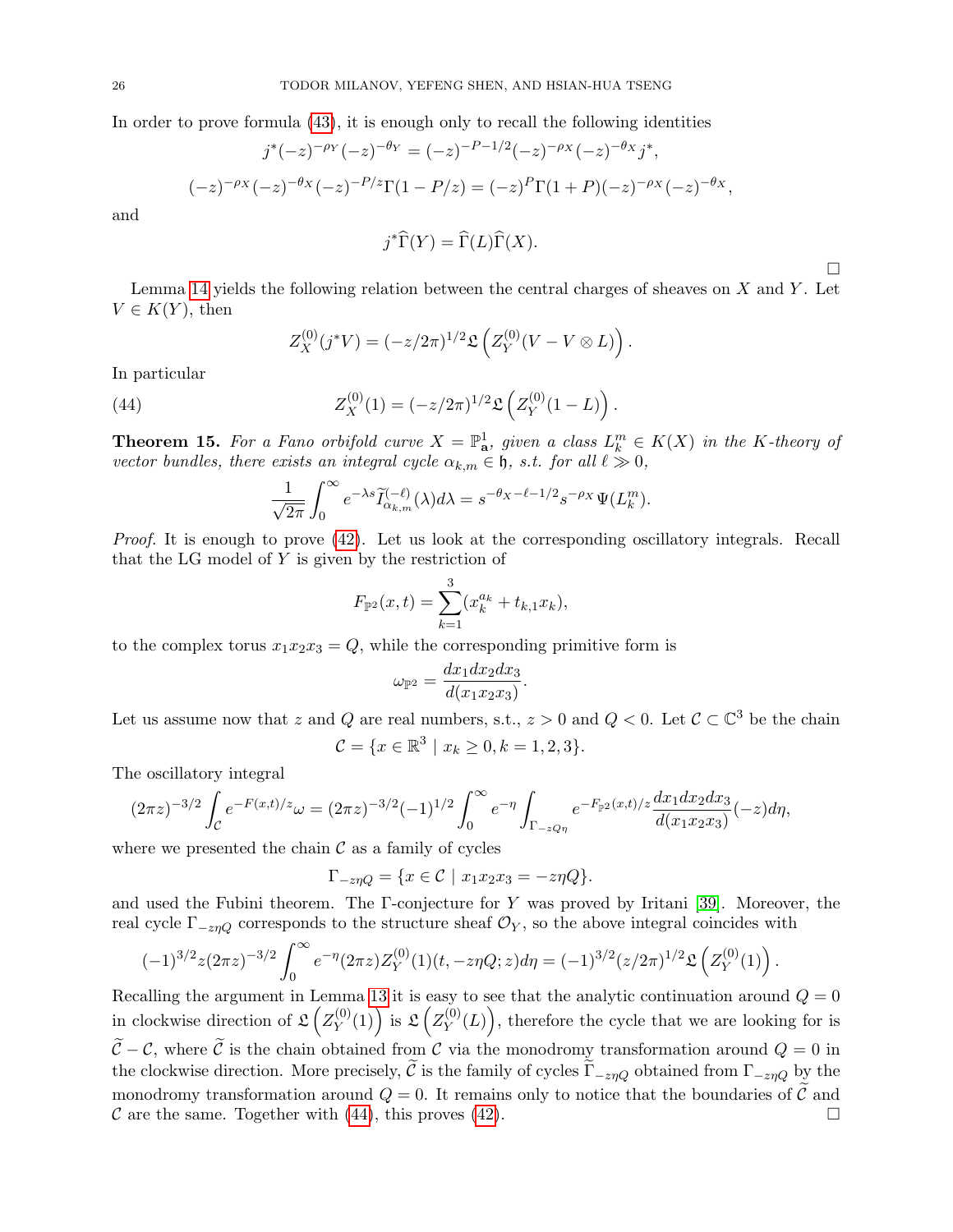<span id="page-26-0"></span>3.3. Affine root systems and vanishing cycles. According to Theorem [15](#page-25-1) (recall that we have to put  $Q = 1$ ) and formula [\(40\)](#page-19-2), we have

$$
\int_0^\infty e^{-\lambda s} \widetilde{I}_{\alpha_{k,m}}^{(-\ell)}(\lambda) d\lambda = \frac{1}{s^{\ell+1}} + \Big(\frac{2\pi\sqrt{-1}m}{a_k} - \gamma\chi - \chi\log s\Big) \frac{P}{s^\ell} + \sum_{(j,p)\in\mathfrak{I}_{\mathrm{tw}}} \frac{\Gamma(d_j)}{e^{2\pi\sqrt{-1}mp\delta_{k,j}/a_j}} \frac{\phi_{j,p}}{s^{\ell+d_{j,p}}}.
$$

where  $d_{j,p} = 1 - p/a_j$ ,  $\gamma$  is the Euler's gamma constant defined by

$$
\gamma = \lim_{m \to \infty} H_m - \ln m, \quad H_m := 1 + \frac{1}{2} + \dots + \frac{1}{m},
$$

If  $\ell \geq 1$ , then we can recall the inverse Laplace transform and also the divisor equation [\(30\)](#page-13-1) to get

(45)  

$$
\widetilde{I}_{\alpha_{k,m}}^{(-\ell)}(\lambda) = \frac{\lambda^{\ell}}{\ell!} \mathbf{1} + \frac{\lambda^{\ell-1}}{(\ell-1)!} \left( \frac{2\pi\sqrt{-1}m}{a_k} + \chi(\log \lambda - C_{\ell-1}) \right) P + \n+ \sum_{(j,p)\in\mathfrak{I}_{\text{tw}}} \frac{\lambda^{d_{j,p}+\ell-1}e^{2\pi\sqrt{-1}m\delta_{k,j}d_{j,p}}}{(d_{j,p}+\ell-1)\cdots(d_{j,p})} \phi_{j,p},
$$

<span id="page-26-1"></span>where if  $\ell = 1$  we set  $C_0 := \frac{1}{\chi} \log Q$  and if  $\ell > 1$  then  $C_{\ell} = C_{\ell-1} + \frac{1}{\ell}$  $\frac{1}{\ell}$ .

### <span id="page-26-2"></span>Proposition 16.

(1) The set of vanishing cycles  $\Delta \subset \mathfrak{h} = H_2(X_{0,1}; \mathbb{C})$  is an affine root system of type  $X_N^{(1)}$  $\frac{1}{N}$ , where  $N = a_1 + a_2 + a_3 - 2$  and

$$
X = \begin{cases} A & \text{if } a_1 = 1, \\ D & \text{if } a_1 = a_2 = 2, \\ E & \text{otherwise.} \end{cases}
$$

(2) There exists a basis of simple roots such that the classical monodromy  $\sigma$  is an affine Coxeter transformation.

Part (1) of Proposition [16](#page-26-2) is due to A. Takahashi (see [\[60\]](#page-61-13)). The proof is based on a standard method developed by Gusein-Zade and A'Campo. We give a proof of Proposition [16](#page-26-2) based on Iritani's integral structure.

We will be interested in the two maps from the sequence

(46) 
$$
\widetilde{I}^{(n)}(1) : \mathfrak{h} \to H, \quad \alpha \mapsto \widetilde{I}_{\alpha}^{(n)}(1)
$$

corresponding to  $n = -1$  and  $n = 0$ . According to Lemma [7](#page-13-2) we have

<span id="page-26-3"></span>
$$
\widetilde{I}^{(-1)}(1) = B_{01} (1 - (\log Q)P) + B_{02} P + \sum_{i \in \mathfrak{I}_{\text{tw}}} B_i \phi_i,
$$

which proves that the map for  $n = -1$  is an isomorphism. Using  $\tilde{I}^{(-1)}(1)$  we equip H with an intersection pairing  $(\cdot | \cdot)$ , i.e.,

$$
(\phi'|\phi'') := (\alpha'|\alpha''), \text{ for } \phi' = \tilde{I}_{\alpha'}^{(-1)}(1), \phi'' = \tilde{I}_{\alpha''}^{(-1)}(1).
$$

The period map [\(46\)](#page-26-3) with  $n = 0$  has a 1-dimensional kernel because (using [\(32\)](#page-13-1))

$$
\widetilde{I}^{(0)}(1) = (1 - \rho)^{-1} (\theta + 1/2) \widetilde{I}^{(-1)}(1) = (1 + \rho)(1 - \deg_{CR}) \widetilde{I}^{(-1)}(1),
$$

so the kernel is  $\mathbb{C} P$ . We denote the image of  $\tilde{I}^{(0)}(1)$  by  $H^{(0)}$ . Let us denote by  $r : H \to H^{(0)}$  the map defined by  $\widetilde{I}^{(0)}(1) = r \circ \widetilde{I}^{(-1)}(1)$ , i.e.,

<span id="page-26-4"></span>
$$
r(b) = (1 + \rho)(1 - \deg_{CR})(b).
$$

According to Saito's formula  $(23)$  the intersection pairing on H takes the form

 $(47)$  $\psi'|\phi''\rangle = (r(\phi'),(1-\rho)r(\phi'')), \phi', \phi'' \in H.$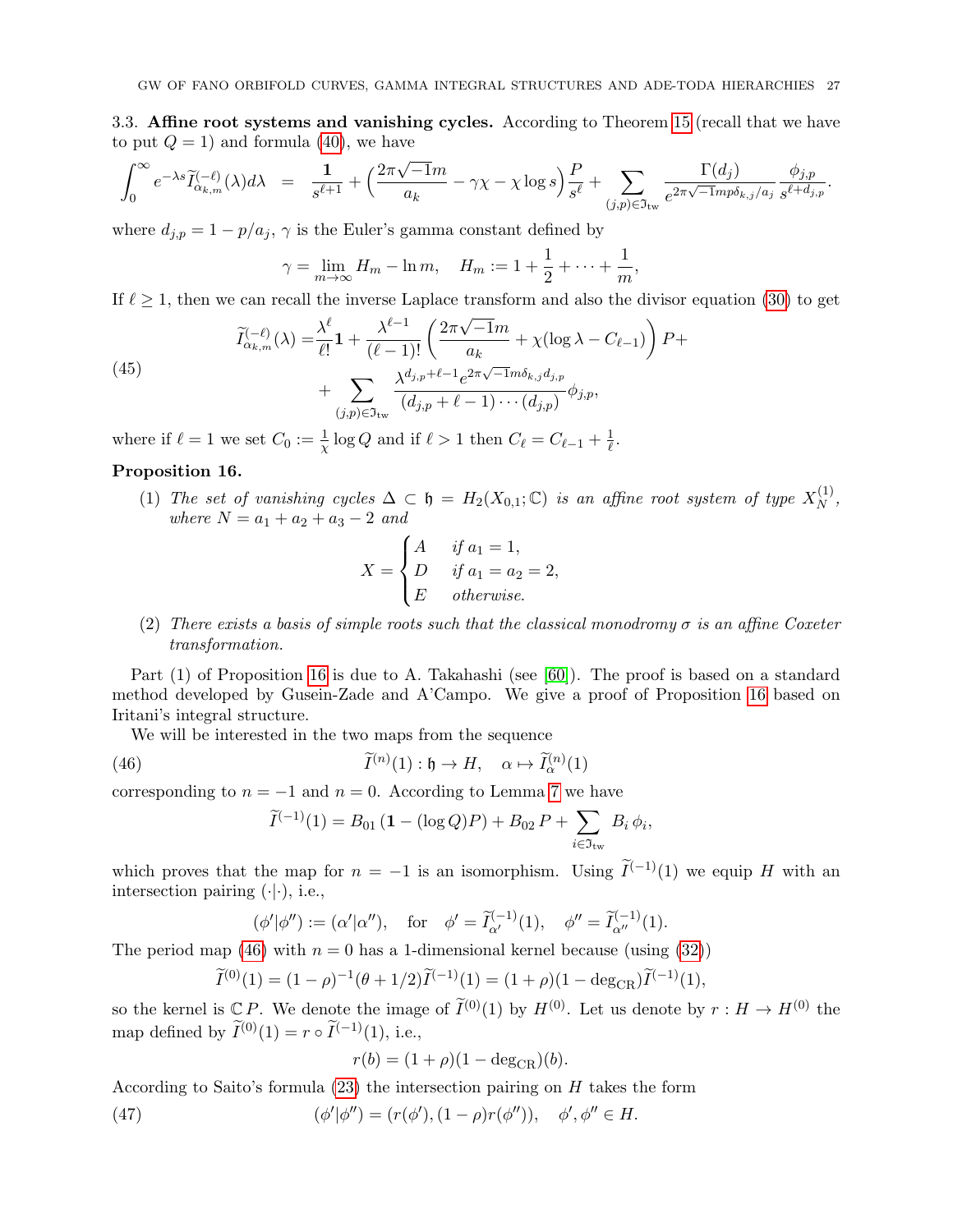It follows that we can pushforward the intersection form to a non-degenerate bilinear pairing on  $H^{(0)}$ , which we denote again by ( $\cdot | \cdot$ ). More precisely we define

$$
(\phi'|\phi'') = (\phi', (1-\rho)\phi''), \quad \phi', \phi'' \in H^{(0)}.
$$

Let us denote by  $\Delta^{(-1)} \subset H$  and  $\Delta^{(0)} \subset H^{(0)}$  the images of the set of vanishing cycles, i.e.,

$$
\Delta^{(-1)} = \{ \tilde{I}_{\alpha}^{(-1)}(1) \mid \alpha \in \Delta \}, \quad \Delta^{(0)} = \{ \tilde{I}_{\alpha}^{(0)}(1) \mid \alpha \in \Delta \}.
$$

A straightforward computation with formula [\(47\)](#page-26-4) implies

**Lemma 17.** Consider  $\alpha_{k,m}$  as in [\(45\)](#page-26-1). Then the cycles  $\alpha_{k,m}$  ( $1 \leq k \leq 3$ ,  $m \in \mathbb{Z}$ ) satisfy

$$
(\alpha_{k,m}|\alpha_{k,n}) = \begin{cases} 2 & \text{if } m = n \text{(mod } a_k), \\ 1 & \text{if } m \neq n \text{(mod } a_k), \end{cases}
$$

and for  $k \neq k'$ 

$$
(\alpha_{k,m}|\alpha_{k',n}) = \begin{cases} 2 & \text{if } m = 0 \text{ (mod } a_k) \text{ and } n = 0 \text{ (mod } a_{k'}), \\ 0 & \text{if } m \neq 0 \text{ (mod } a_k) \text{ and } n \neq 0 \text{ (mod } a_{k'}), \\ 1 & \text{otherwise.} \end{cases}
$$

<span id="page-27-3"></span>3.3.1. The toroidal cycle. Let  $\Gamma_{\varepsilon} \subset \mathbb{C}^3$  be the torus

$$
\Gamma_{\epsilon} := \{ |x_1| = |x_2| = 1, |x_3| = \varepsilon \}.
$$

If  $\varepsilon$  is sufficiently large,  $\Gamma_{\varepsilon}$  does not intersect the Milnor fiber  $X_{0,1}$ . Hence we have a well-defined cycle

$$
[\Gamma_{\varepsilon}] \in H_3(\mathbb{C}^3 \setminus X_{0,1}; \mathbb{Z}) \cong H_2(X_{0,1}; \mathbb{Z}),
$$

where the isomorphism is given by the so called *tube mapping* (for more details see [\[35\]](#page-60-25)). Let us denote by  $\varphi$  the image of  $[\Gamma_{\varepsilon}]$  under the above isomorphism.

# <span id="page-27-2"></span>**Proposition 18.** We have  $I_{\varphi}^{(-1)}(t,\lambda) = 2\pi\sqrt{-1} P$ .

*Proof.* Increasing  $\varepsilon$  does not change the homology class  $[\Gamma_{\varepsilon}]$ , therefore by choosing  $\varepsilon \gg 0$  we may arrange that  $\Gamma_{\varepsilon}$  does not intersect the Milnor fiber  $X_{t,\lambda}$  for all  $(t,\lambda)$  sufficiently close to  $(0,1)$ . In particular, the cycle  $\varphi_{t,\lambda}$  obtained from  $\varphi$  via a parallel transport with respect to the Gauss–Manin connection coincides with the image of  $[\Gamma_{\varepsilon}]$  via the tube mapping. We have (c.f. [\[35\]](#page-60-25))

<span id="page-27-1"></span>(48) 
$$
I(t,\lambda,Q) := \int_{[\Gamma_{\varepsilon}]} \frac{\omega}{F(t,x) - \lambda} = 2\pi \sqrt{-1} \int_{\varphi_{t,\lambda}} \frac{\omega}{dF} = 2\pi \sqrt{-1} \partial_{\lambda} \int d^{-1}\omega.
$$

Comparing with the definition [\(16\)](#page-10-0) we get

<span id="page-27-0"></span>
$$
I(t, \lambda, Q) = -(2\pi)^2 \sqrt{-1} \left( I_{\varphi}^{(-1)}(t, \lambda), \mathbf{1} \right).
$$

Using the differential equation [\(19\)](#page-10-1), we get

(49) 
$$
(\lambda \partial_{\lambda} + E)I(t, \lambda, Q) = 0.
$$

The integral  $I(t, \lambda, Q)$  is analytic at  $(t, \lambda, Q) = (0, 0, 0)$  because it has the form

$$
\sqrt{-1}\,\int_{\left[\Gamma_{\varepsilon}\right]}\frac{dx_1dx_2dx_3}{\sqrt{Q}e^{t_{02}\left(G(t,x)-\lambda\right)-x_1x_2x_3}}\,,
$$

where  $G(t, x)$  is a holomorphic function in t and x. However, equation [\(49\)](#page-27-0) means that  $I(t, \lambda, Q)$ is homogeneous of degree 0 and since the weights of all variables are positive, the integral must be a constant. In particular, we may set  $t = Q = \lambda = 0$ , which gives

$$
I(t, \lambda, Q) = -\sqrt{-1} \int_{[\Gamma_{\varepsilon}]} \frac{dx_1 dx_2 dx_3}{x_1 x_2 x_3} = (2\pi)^3.
$$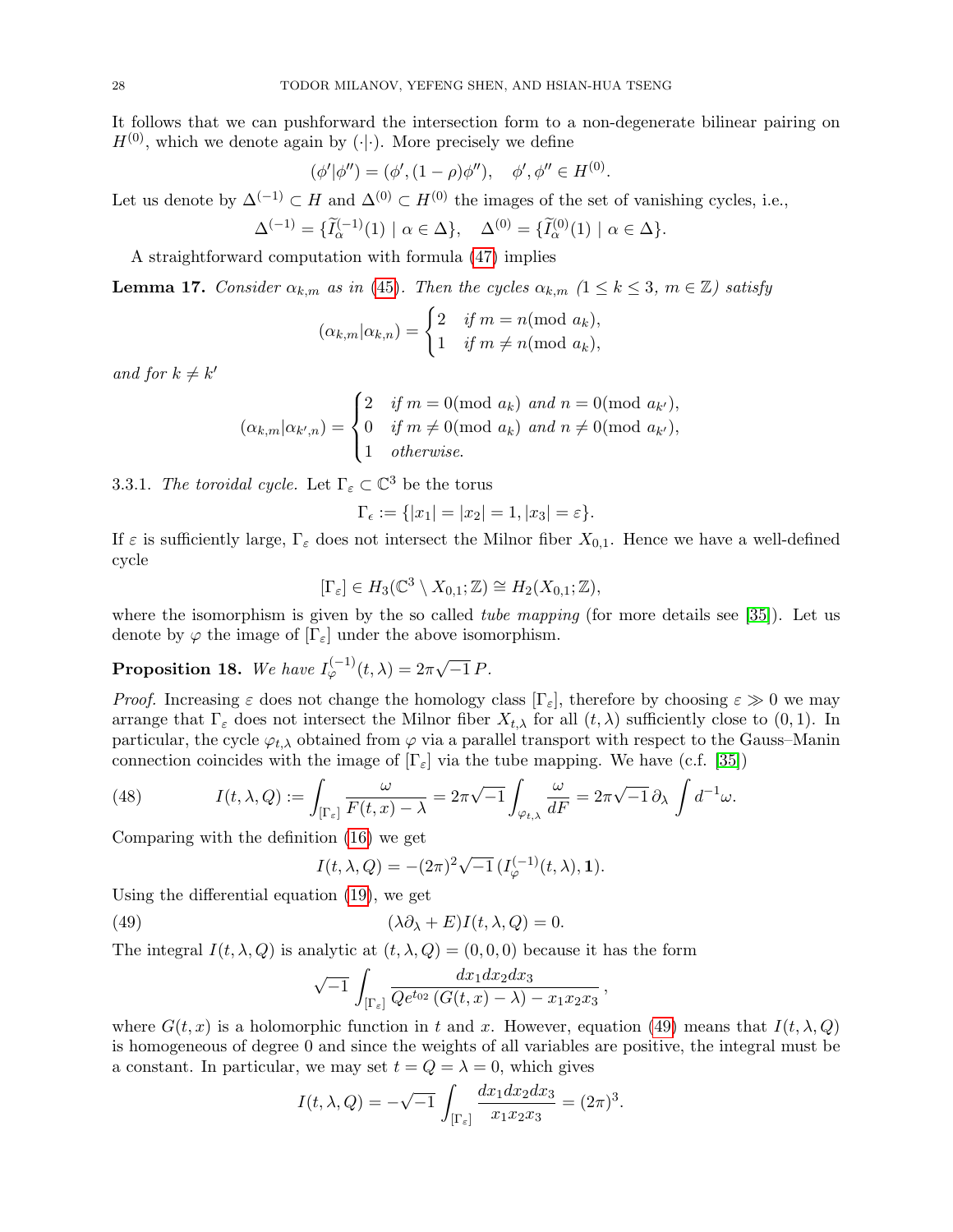Note that equation [\(48\)](#page-27-1) implies that  $I_{\varphi}^{(0)}(t,\lambda) = 0$ . Recalling again the differential equation [\(19\)](#page-10-1), we get

$$
I_{\varphi}^{(-1)}(t,\lambda) = (I_{\varphi}^{(-1)}(t,\lambda), \mathbf{1}) P = (2\pi)^{-2} \sqrt{-1} I(t,\lambda,Q) P = 2\pi \sqrt{-1} P.
$$

We immidiately have a corollary

Corollary 19. The cycle  $\varphi$  corresponds to the skyscraper sheaf  $\mathcal{O}_{pt} := L - \mathcal{O}$ , i.e.,

$$
\delta := \widetilde{I}_{\alpha_{k,a_k}}^{(-1)}(1) - \widetilde{I}_{\alpha_{k,0}}^{(-1)}(1) = 2\pi\sqrt{-1}P.
$$

*Proof of Proposition [16](#page-26-2) (1).* The image of the Milnor lattice in H has a  $\mathbb{Z}$ -basis given by

$$
\delta, \quad \gamma_b^{(-1)}, \quad \gamma_i^{(-1)}, \quad i \in \mathfrak{I}_{\mathrm{tw}},
$$

where for  $n = 0$  or  $-1$ , and  $i = (k, p)$ , we get

$$
\gamma_b^{(n)} := \widetilde{I}_{\alpha_{k,0}}^{(n)}(1) \quad \text{(corresponds to } \mathcal{O}\text{)}
$$
\n
$$
\gamma_{k,p}^{(n)} := \widetilde{I}_{\alpha_{k,-p}}^{(n)}(1) - \widetilde{I}_{\alpha_{k,-p+1}}^{(n)}(1).
$$

It is easy to check that the intersection diagram of the set of cycles  $\gamma_b^{(-1)}, \gamma_i^{(-1)}, i \in \mathfrak{I}_{\text{tw}}$  is given by the Dynkin diagram on Figure [1.](#page-29-1) As usual, each node has self-intersection 2, each edge means that the intersection of the cycles corresponding to the nodes of the edge is −1, and no edge means that the intersection is 0. It follows that the intersection form of the Milnor lattice is semi-positive definite with 1 dimensional kernel. This is possible only if  $\Delta^{(-1)}$  is an affine root system.

In particular we get also that  $\delta$  is a Z-basis for the imaginary roots and that  $\Delta^{(0)} = r(\Delta^{(-1)})$  is a finite root system.

3.3.2. Splitting of the affine root system. It is convenient to enumerate the roots  $\gamma_h^{(n)}$  $\gamma_b^{(n)}, \gamma_i^{(n)}$  $a_i^{(n)}, i \in \mathfrak{I}_{\mathrm{tw}}$ also by  $\gamma_i^{(n)}$  $j^{(n)}(1 \leq j \leq N)$ . The Dynkin diagram on Figure [1](#page-29-1) is of type  $X_N$ ,  $X = ADE$ . Let us denote by  $\gamma_0^{(-1)}$  the *affine vertex*, i.e., the extra node that we have to attach to  $X_N$  in order to obtain the corresponding affine Dynkin diagram  $X_N^{(1)}$  $\frac{1}{N}$ .

Vectors  $\gamma_i^{(0)}$  $j^{(0)}$ ,  $1 \leq j \leq N$ , form a basis of simple roots of  $\Delta^{(0)}$ . Let  $W^{(0)}$  be the reflection group generated by  $\gamma_i^{(0)}$  $j^{(0)}$ . It is well known that there exists a group embedding  $W^{(0)} \to W$  which is induced by the map

$$
s_j^{(0)}:=s_{\gamma_j^{(0)}}\mapsto s_j^{(-1)}:=s_{\gamma_j^{(-1)}},\quad 1\leq j\leq N
$$

Given  $\alpha \in \Delta^{(0)}$ , let us define a *lift*  $\tilde{\alpha} \in \Delta^{(-1)}$  as follows

$$
\alpha = \sum_{j=1}^{N} b_j \gamma_j^{(0)} \quad \mapsto \quad \tilde{\alpha} := \sum_{j=1}^{N} b_j \gamma_j^{(-1)}.
$$

Then the root system  $\Delta^{(-1)}$  coincides with the set

$$
\left\{ \tilde{\alpha} + n \delta \mid \alpha \in \Delta^{(0)}, \ n \in \mathbb{Z} \right\},\
$$

where  $\delta = \gamma_0^{(-1)} + \theta^{(-1)}$  and  $\theta \in \Delta^{(0)}$  is the highest root with respect to the basis  $\{\gamma_j^{(0)}\}$  $\{e_j^{(0)}\}_{j=1}^N$  (see [\[44\]](#page-60-26)). Following Kac, we will refer to  $n \delta$  ( $n \in \mathbb{Z}$ ) as *imaginary roots*. Finally, let us denote by

$$
\Lambda^{(-1)} := H_2(X_{0,1};\mathbb{Z})
$$

 $\Box$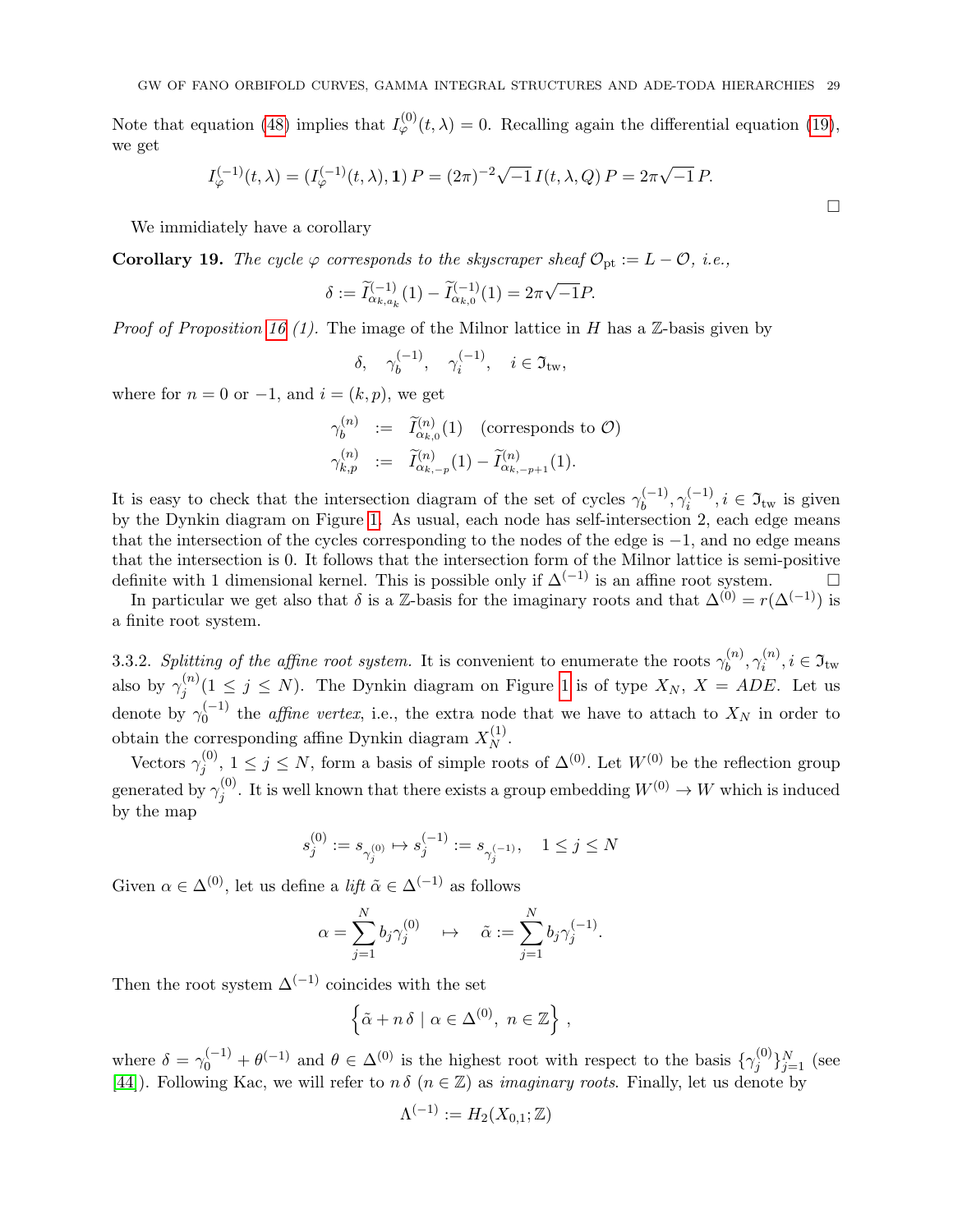

<span id="page-29-1"></span>Figure 1. The branching node

the root lattice of  $\Delta^{(-1)}$ . Given  $\alpha \in \Lambda^{(-1)}$  such that  $|\alpha|^2 := (\alpha|\alpha) \neq 0$ , recall that the reflection with respect to  $\alpha$  is defined by

$$
s_{\alpha}(x) = x - 2 \frac{(\alpha|x)}{(\alpha|\alpha)} \alpha.
$$

We also define the following translation:

$$
T_{\alpha}(x) := s_{\alpha + \delta} s_{\alpha}(x) = x + 2 \frac{(\alpha | x)}{(\alpha | \alpha)} \delta.
$$

This definition induces a group embedding  $T : \Lambda^{(0)} \to W$ . Recall that  $w s_{\alpha} w^{-1} = s_{w(\alpha)}$  for all  $w \in W$  and  $\alpha \in \Lambda^{(-1)}$  such that  $|\alpha|^2 \neq 0$ . Therefore,  $\Lambda^{(0)}$  is a normal subgroup of W and we have an isomorphism

$$
W \cong \Lambda^{(0)} \rtimes W^{(0)}.
$$

Let us emphasize that the above isomorphism is not canonical – it depends on the choice of a basis of simple roots of  $\Delta^{(-1)}$ .

3.3.3. The Coxeter transformation. Put  $\sigma_b := \sigma_b^{(0)}$  $b^{(0)}$ , where

<span id="page-29-0"></span>(50) 
$$
\sigma_b^{(\ell)} = \prod_{k=1}^3 \left( s_{k,a_k-1}^{(\ell)} \cdots s_{k,2}^{(\ell)} s_{k,1}^{(\ell)} \right) \in \text{Aut}(\Delta^{(\ell)}), \quad \ell = -1, 0.
$$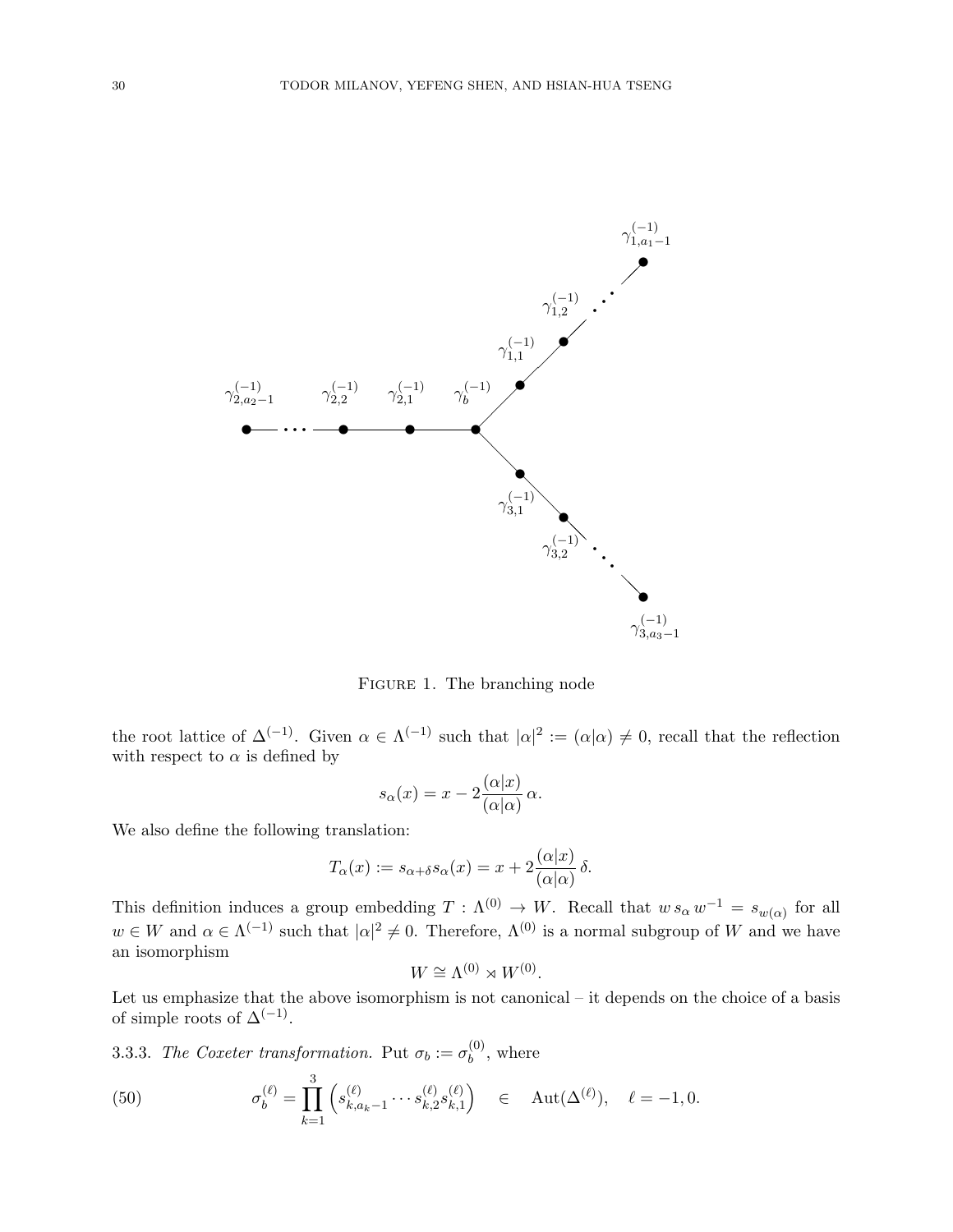Note that while the order of the reflections that enter each factor of the above product is important, the order in which the 3 factors are arranged is irrelevant since they pairwise commute.

<span id="page-30-1"></span>**Proposition 20.** The automorphism of  $\Delta^{(0)}$  induced by the action of the classical monodromy  $\sigma$ coincides with  $\sigma_b$ .

*Proof.* The analytic continuation in  $\lambda$  around  $\lambda = 0$  of the period  $\tilde{I}_{\alpha_{k,m}}^{(-1)}(\lambda)$  is equivalent to tensoring the line bundle  $L_k^m$  by  $TX = L_1 L_2 L_3 L^{-1}$  and then taking the corresponding periods. Using

$$
(L_k - 1)L_{k'} = L_k - 1, \quad \text{for} \quad k \neq k'
$$

it is easy to check that

$$
(L_k^{-m} - L_k^{-m+1})TX = L_k^{-m+1} - L_k^{-m+2} \quad \forall m \in \mathbb{Z},
$$
  
\n
$$
TX^{-1} = 1 + L_1^{-1} - 1 + L_2^{-1} - 1 + L_3^{-1} - 1 + L - 1,
$$
  
\n
$$
(L_k^{-1} - 1)TX = 1 - L_k^{-(a_k - 1)} + 1 - L.
$$

According to the above remark, the classical monodromy acts as follows

$$
\begin{array}{rcl}\n\sigma(\gamma_{k,p}) & = & \gamma_{k,p-1}, \quad (k,p) \in \mathfrak{I}_{\text{tw}}, \\
\sigma^{-1}(\gamma_b) & = & \gamma_b + \gamma_{1,1} + \gamma_{2,1} + \gamma_{3,1} + \delta, \\
\sigma(\gamma_{k,1}) & = & -\gamma_{1,1} - \cdots - \gamma_{k,a_k-1} - \delta.\n\end{array}
$$

It remains only to check that the action of  $\sigma_b^{(-1)}$  is given by the same formulas modulo the imaginary  $\cot \delta$ .

It is known that up to a translation the affine Coxeter transformation coincides with  $\sigma_b$  (see [\[58,](#page-61-14) [59\]](#page-61-15)), so part (2) of Proposition [16](#page-26-2) follows from Proposition [20.](#page-30-1)

<span id="page-30-0"></span>3.4. Calibrated periods in terms of the finite root system. Let  $\omega_j^{(-1)} \in H^\vee\ (0\leq j\leq N)$  be the fundamental weights of  $\Delta^{(-1)}$ , i.e.,

$$
\langle \omega_j^{(-1)}, \gamma_m^{(-1)} \rangle = \delta_{j,m}.
$$

Using the intersection form we identify  $H^{(0)}$  and its dual. Let  $\omega_j^{(0)} \in H^{(0)}$   $(1 \le j \le N)$  be the fundamental weights of  $\Delta^{(0)}$ , i.e.,

$$
(\omega_j^{(0)} | \gamma_m^{(0)}) = \delta_{j,m}, \quad 1 \le j, m \le N.
$$

We have the following relation

$$
\langle \omega_j^{(-1)}, \tilde{\alpha} \rangle = (\omega_j^{(0)} | r(\tilde{\alpha})) - k_j \langle \omega_0^{(-1)}, \tilde{\alpha} \rangle, \quad \tilde{\alpha} \in \Delta,
$$

where  $k_j$   $(1 \leq j \leq N)$  are the Kac labels defined by

$$
\delta = \gamma_0^{(-1)} + \sum_{j=1}^N k_j \gamma_j^{(-1)}.
$$

In terms of the fundamental weights, the splitting of the affine root system from the previous section can be stated also as the following isomorphism

$$
\Delta^{(-1)} \cong \Delta^{(0)} \times \mathbb{Z}, \quad \tilde{\alpha} \mapsto (\alpha, n), \quad \alpha = r(\tilde{\alpha}), \quad n = \langle \omega_0^{(-1)}, \tilde{\alpha} \rangle.
$$

<span id="page-30-2"></span>Lemma 21. The following identity holds

$$
\omega_b^{(0)} + \sum_{m=1}^{a_k - 1} (\zeta_k^{mp} - \zeta_k^{(m-1)p}) \omega_{k,m}^{(0)} = a_k \phi_{k,p^*}, \quad 1 \le k \le 3.
$$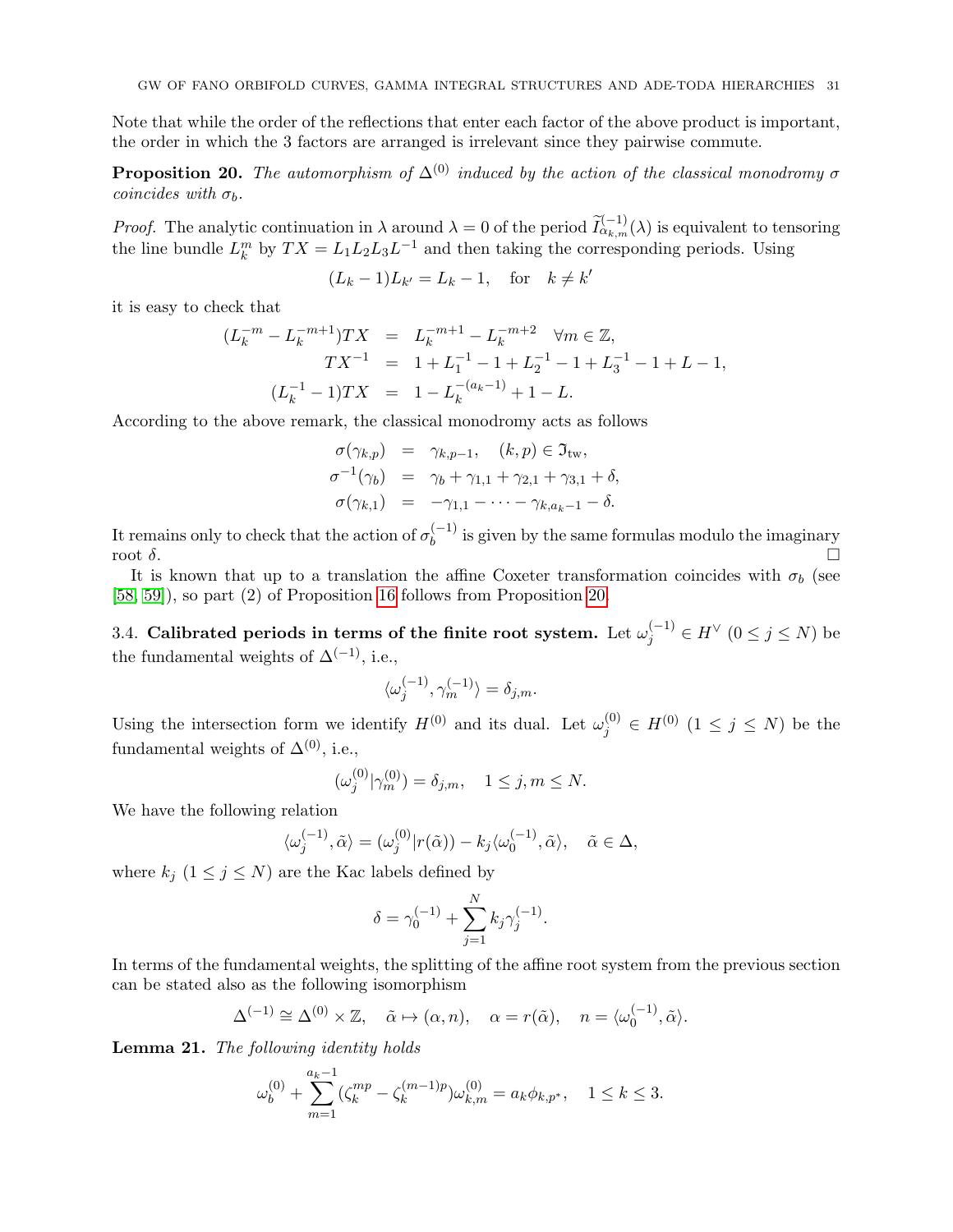Proof. We have explicit formulas for the simple roots

$$
\gamma_b^{(0)} = 1 + \chi P + \sum_{k=1}^3 \sum_{p=1}^{a_k - 1} \phi_{k,p}
$$
  

$$
\gamma_{k,m}^{(0)} = \sum_{p=1}^{a_k - 1} (\zeta_k^{mp} - \zeta_k^{(m-1)p}) \phi_{k,p}.
$$

It remains only to check that the LHS and the RHS have the same intersection pairing with the above set of simple roots of  $\Delta^{(0)}$ . . В последните последните последните последните последните последните последните последните последните последн<br>В 1990 година от селото на селото на селото на селото на селото на селото на селото на селото на селото на сел

Let  $\kappa$  be a positive constant whose value will be specified later on. Put

(51) 
$$
H_0 := H_{01} := H_{02} := (\kappa \chi)^{\frac{1}{2}} \omega_b^{(0)}, \quad H_i := (\kappa a_i)^{\frac{1}{2}} \phi_i, \quad i \in \mathfrak{I}_{\text{tw}}.
$$

Note that according to Lemma [7](#page-13-2)  $\{H_i\}_{i\in\mathfrak{I}}$  is a  $\sigma_b$ -eigenbasis of  $H^{(0)}$  with  $\sigma_b(H_i) = e^{-2\pi\sqrt{-1}d_i}H_i$  in which the intersection form takes the form

(52) 
$$
(H_i|H_j) = \kappa \, \delta_{i,j^*}, \quad i, j \in \mathfrak{I},
$$

where for  $i = j = 01 \in \mathfrak{I}$  we used that  $\omega_b^{(0)} = \chi^{-1} \mathbf{1} + P$ . Finally, put

<span id="page-31-0"></span>
$$
\rho_b = -\sum_{(k,p)\in\mathfrak{I}_{\mathrm{tw}}} \frac{1}{a_k} \omega_{k,p}^{(0)}.
$$

**Proposition 22.** Let  $\tilde{\alpha} = (\alpha, n) \in \Delta^{(0)} \times \mathbb{Z} \cong \Delta$ , be a vanishing cycle, then the corresponding calibrated periods are given by the following formulas:

$$
\widetilde{I}_{\tilde{\alpha}}^{(\ell)}(\lambda) = (-1)^{\ell} \ell! (\alpha | \omega_b^{(0)}) \chi \lambda^{-\ell-1} P + \sum_{i \in \mathfrak{I}_{\text{tw}}} (\alpha | H_{i^*}) (d_i - 1) \cdots (d_i - \ell) \lambda^{d_i - \ell-1} \sqrt{a_i / \kappa} \phi_i,
$$
\n
$$
\widetilde{I}_{\tilde{\alpha}}^{(0)}(\lambda) = (\alpha | \omega_b^{(0)}) \mathbf{1} + (\alpha | \omega_b^{(0)}) \chi \lambda^{-1} P + \sum_{i \in \mathfrak{I}_{\text{tw}}} (\alpha | H_{i^*}) \lambda^{d_i - 1} \sqrt{a_i / \kappa} \phi_i,
$$
\n
$$
\widetilde{I}_{\tilde{\alpha}}^{(-1-\ell)}(\lambda) = (\alpha | \omega_b^{(0)}) \frac{\lambda^{\ell+1}}{(\ell+1)!} \mathbf{1} + ((\alpha | \omega_b^{(0)}) \chi \frac{\lambda^{\ell}}{\ell!} (\log \lambda - C_{\ell}) + 2\pi \sqrt{-1} (n + (\rho_b | \alpha)) \frac{\lambda^{\ell}}{\ell!} \mathbf{1} P + \sum_{i \in \mathfrak{I}_{\text{tw}}} (\alpha | H_{i^*}) \sqrt{a_i / \kappa} \frac{\lambda^{d_i + \ell}}{d_i (d_i + 1) \cdots (d_i + \ell)} \phi_i,
$$

where  $\ell \geq 1$  and  $C_{\ell}$   $(\ell \geq 1)$  are constants defined recursively by

$$
C_{\ell} = C_{\ell-1} + \frac{1}{\ell}, \quad C_0 = \frac{1}{\chi} \log Q.
$$

Proof. It is enough to check the statement for the following basis of the Milnor lattice

$$
\gamma_b^{(-1)}, \quad \delta, \quad \gamma_i^{(-1)}, \quad i = (k, p) \in \mathfrak{I}_{\mathrm{tw}}.
$$

Let us check the last identity for  $\tilde{\alpha} = \gamma_{k,p}^{(-1)}$ , i.e.,  $n = 0$  and  $\alpha = \gamma_{k,p}^{(0)}$ . Recalling the explicit formulas for  $\widetilde{I}_{\alpha_{k,p}}^{(-1-\ell)}(\lambda)$  and  $\gamma_{k,p} = \alpha_{k,-p} - \alpha_{k,-p+1}$ , we get (recall that  $d_{k,m} = 1 - m/a_k$ )

$$
\widetilde{I}_{\gamma_{k,p}}^{(-1-\ell)}(\lambda) = -\frac{2\pi\sqrt{-1}}{a_k} \frac{\lambda^{\ell}}{\ell!} P + \sum_{m=1}^{a_k-1} \frac{\zeta_k^{mp} - \zeta_i^{m(p-1)}}{(\ell+d_{k,m})\cdots(1+d_{k,m})} \lambda^{\ell+d_{k,m}} \phi_{k,m}.
$$

On the other hand, by definition  $H_{i*} \sqrt{a_i/\kappa} = a_i \phi_{i*}$ , so the identity follows from Lemma [21.](#page-30-2) The remaining two cases are proved in the same way.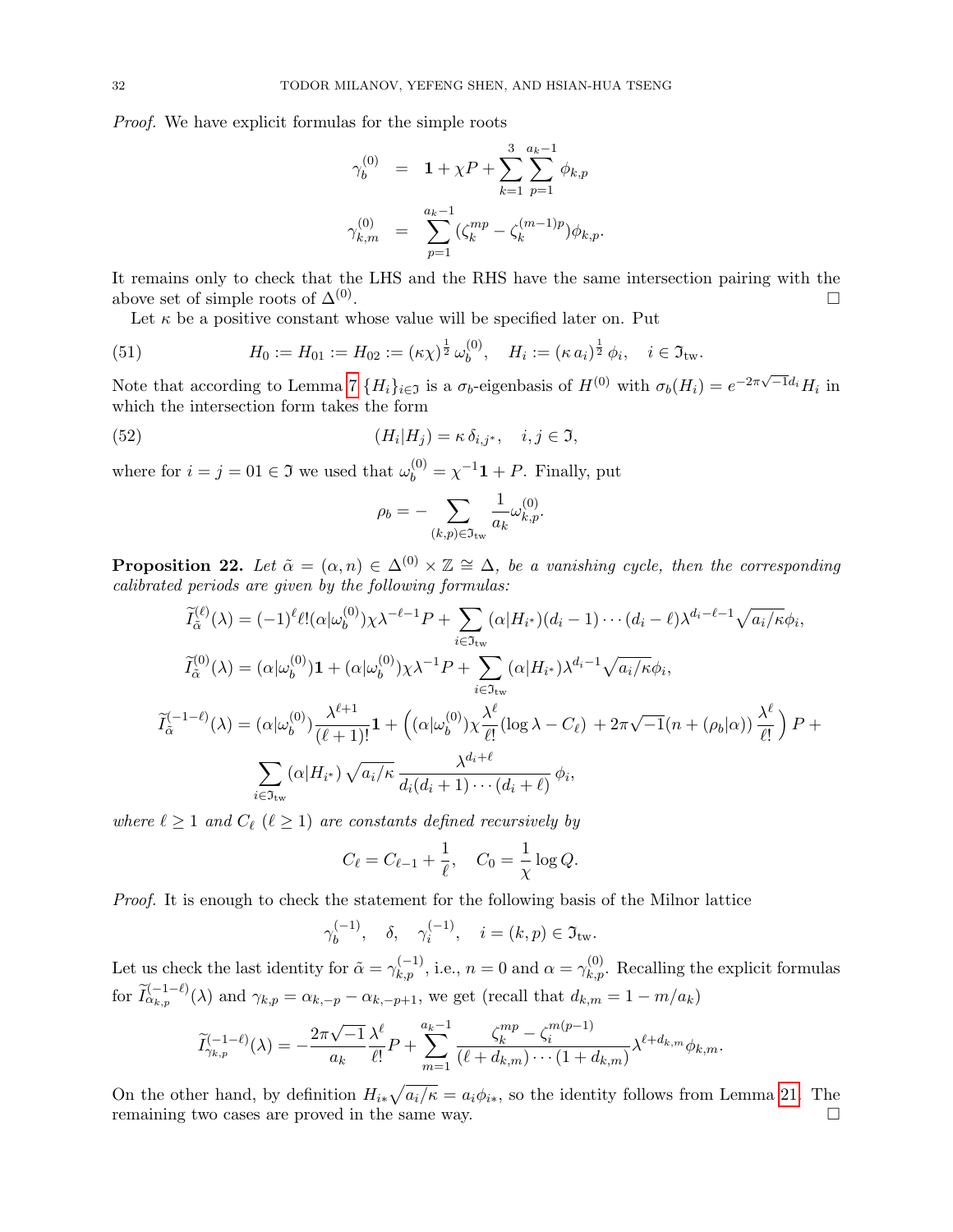#### 4. ADE-Toda hierarchies

<span id="page-32-1"></span><span id="page-32-0"></span>4.1. Twisted realization of the affine Lie algebra. Let  $\mathfrak{g}^{(0)}$  be a simple Lie algebra of type ADE with an invariant bilinear form  $(|\cdot|)$ , normalized in such a way that all roots have length  $\sqrt{2}$ . By definition, the affine Kac–Moody algebra corresponding to  $\mathfrak g$  is the vector space

$$
\mathfrak{g}:=\mathfrak{g}^{(0)}[t,t^{-1}]\bigoplus \mathbb{C} K\bigoplus \mathbb{C} d
$$

equipped with a Lie bracket defined by the following relations:

$$
[X t^n, Y t^m] := [X, Y] t^{n+m} + n\delta_{n,-m}(X | Y)K,
$$
  

$$
[d, X t^n] := n(X t^n), \quad [K, \mathfrak{g}^{(0)}] := 0,
$$

where  $X, Y \in \mathfrak{g}^{(0)}$ .

We fix a Cartan subalgebra  $\mathfrak{h}^{(0)} \subset \mathfrak{g}^{(0)}$  and a basis  $\gamma_b, \gamma_i$   $(i \in \mathfrak{I})$  of simple roots, s.t., the corresponding Dynkin diagram has the standard shape with  $\gamma_b$  corresponding to the branching node. If the root system is of type  $A$ ; then we choose any of the nodes to be a branching node and we have (at most) 2 instead of 3 branches. Let us define  $\sigma_b := \sigma_b^{(0)}$  $b^{(0)}$  by formula [\(50\)](#page-29-0).

Let  $\Delta^{(0)} \subset \mathfrak{h}^{(0)}$  be the root system of  $\mathfrak{g}^{(0)}$ , i.e.,

$$
\mathfrak{g}^{(0)}=\bigoplus_{\alpha\in\Delta^{(0)}}\mathfrak{g}^{(0)}_\alpha.
$$

The Lie algebra  $\mathfrak{g}^{(0)}$  can be constructed in terms of the root system via the so-called Frenkel–Kac construction [\[26\]](#page-60-27). Let  $\Lambda^{(0)} \subset \mathfrak{h}^{(0)}$  be the root lattice. There exists a bimultiplicative function

$$
\epsilon : \Lambda^{(0)} \times \Lambda^{(0)} \to \{\pm 1\}
$$

satisfying

<span id="page-32-2"></span>
$$
\epsilon(\alpha, \beta)\epsilon(\beta, \alpha) = (-1)^{(\alpha|\beta)}, \quad \epsilon(\alpha, \alpha) = (-1)^{|\alpha|^2/2},
$$

where  $|\alpha|^2 := (\alpha|\alpha)$ . The map  $(\alpha, \beta) \mapsto \varepsilon(\sigma_b(\alpha), \sigma_b(\beta))$  is another bimultiplicative function satisfying the above properties. It is known that all bi-multiplicative functions of the above form are equivalent (see [\[45\]](#page-60-28), Corollary 5.5). Hence there exists a function  $v : \Lambda^{(0)} \to {\pm 1}$  such that

(53) 
$$
v(\alpha)v(\beta)\varepsilon(\alpha,\beta)=v(\alpha+\beta)\varepsilon(\sigma_b(\alpha),\sigma_b(\beta)).
$$

There exists a set of root vectors

$$
(54) \t\t A_{\alpha} \in \mathfrak{g}
$$

such that

$$
[A_{\alpha}, A_{-\alpha}] = \epsilon(\alpha, -\alpha)\alpha
$$
  
\n
$$
[A_{\alpha}, A_{\beta}] = \epsilon(\alpha, \beta)A_{\alpha+\beta}, \text{ if } (\alpha|\beta) = -1
$$
  
\n
$$
[A_{\alpha}, A_{\beta}] = 0, \text{ if } (\alpha|\beta) \ge 0.
$$

<span id="page-32-3"></span> $\overset{(0)}{\alpha}$ 

We can extend  $\sigma_b$  to a Lie algebra automorphism of  $\mathfrak{g}^{(0)}$  as follows

$$
\sigma_b(A_{\alpha}) = v(\alpha)^{-1} A_{\sigma_b(\alpha)}, \quad \alpha \in \Delta^{(0)}.
$$

Let us denote by  $\kappa$  the order of the extended automorphism  $\sigma_b : \mathfrak{g}^{(0)} \to \mathfrak{g}^{(0)}$ . Clearly we have  $\kappa = |\sigma_b|$  or  $2|\sigma_b|$ . Since ( | ) is both  $\mathfrak{g}^{(0)}$ -invariant (with respect to the adjoint representation) and  $W^{(0)}$ -invariant, we have

$$
(A_{\alpha}|A_{-\alpha}) := \epsilon(\alpha, -\alpha), \quad (A_{\alpha}|A_{\beta}) := (A_{\alpha}|H) = 0, \quad \forall \beta \neq -\alpha, H \in \mathfrak{h}^{(0)}.
$$

Put  $\eta = e^{2\pi\sqrt{-1}/\kappa}$ . We extend the action of  $\sigma_b$  to the affine Lie algebra g by

$$
\sigma_b \cdot (X \otimes t^n) = \sigma_b(X) \otimes (\eta^{-1}t)^n, \quad \sigma_b \cdot K = K, \quad \sigma_b \cdot d = d.
$$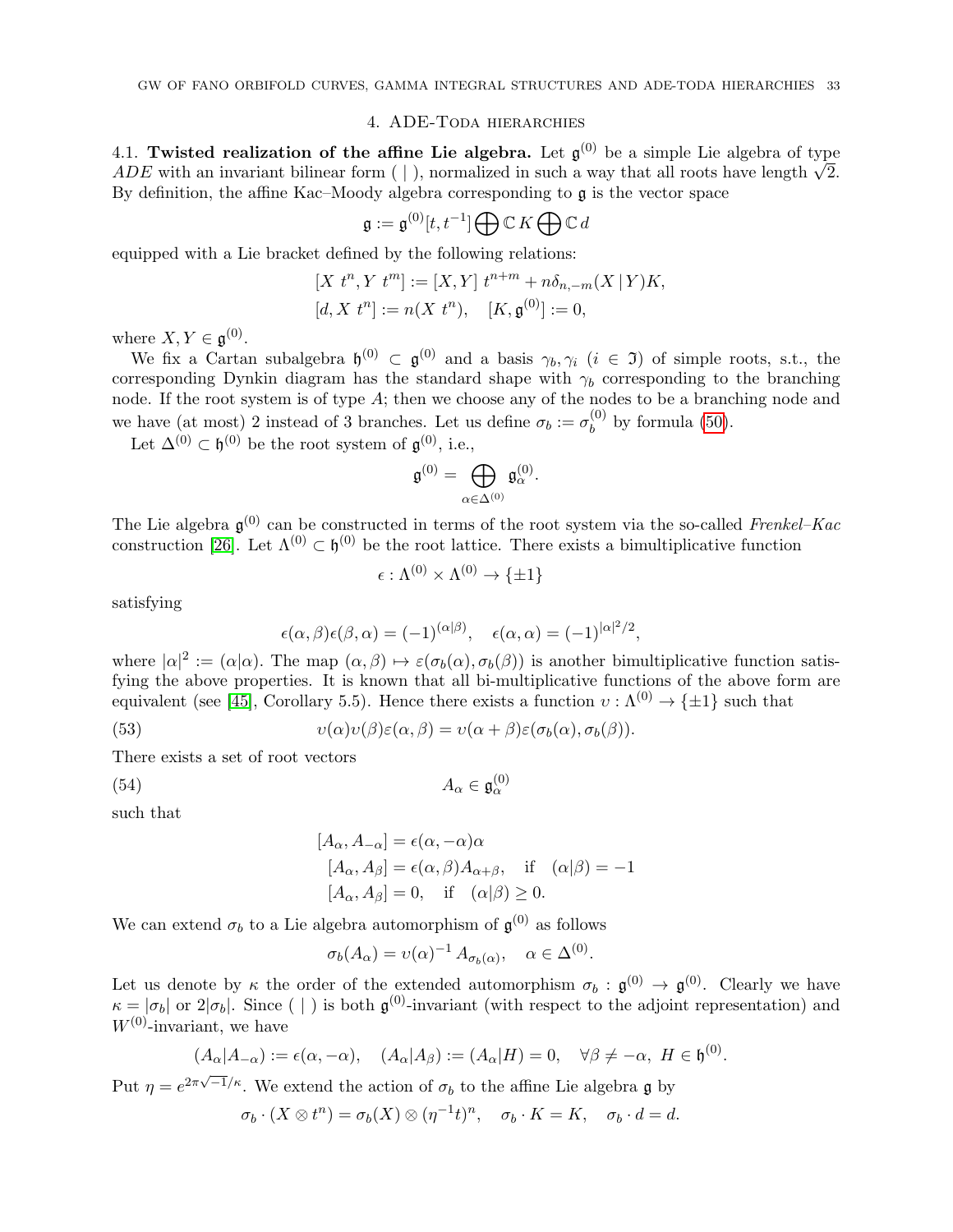Let

$$
\mathfrak{g}^{\sigma_b}\subset\mathfrak{g}
$$

be the Lie subalgebra of  $\sigma_b$ -fixed points. According to Kac (see [\[44\]](#page-60-26), Theorem 8.6.),  $\mathfrak{g}^{\sigma_b} \cong \mathfrak{g}$ . Let us recall the isomorphism. The fixed points subspace  $(\mathfrak{g}^{(0)})^{\sigma_b}$  contains a Cartan subalgebra  $\widetilde{\mathfrak{h}}^{(0)}$ . We have a corresponding decomposition into root subspaces

$$
\mathfrak{g}^{(0)} = \widetilde{\mathfrak{h}}^{(0)} \bigoplus \left( \bigoplus_{\widetilde{\alpha} \in \widetilde{\Delta}^{(0)}} \mathfrak{g}_{\widetilde{\alpha}}^{(0)} \right),
$$

where  $\tilde{\Delta}^{(0)} \subset \tilde{\mathfrak{h}}^{(0)}$  are the corresponding roots. Note that since the root subspaces are 1 dimensional, they must be eigen-subspaces of  $\sigma_b$ . Therefore, by choosing a set of simple roots  $\tilde{\alpha}_j$ ,  $j = 1, 2, ..., N$ in  $\tilde{\Delta}^{(0)}$  we can uniquely define an integral vector  $s = (s_1, \ldots, s_N)$ ,  $0 \leq s_j < \kappa$  such that the eigenvalue of the eigensubspace  $\mathfrak{g}_{\widetilde{\alpha}}^{(0)}$  $_{\widetilde{\alpha}_j}^{(0)}$  is  $\eta^{s_j}$ . Put

$$
\rho_s : \widetilde{\mathfrak{h}}^{(0)} \to \widetilde{\mathfrak{h}}^{(0)}, \quad \rho_s = \sum_{j=1}^N s_j \widetilde{\omega}_j,
$$

where  $\widetilde{\omega}_j \in \widetilde{\mathfrak{h}}^{(0)}$   $(1 \leq j \leq N)$  are the fundamental weights corresponding to the simple roots  $\widetilde{\alpha}_j$   $(1 \le j \le N)$ , i.e.,  $(\widetilde{\omega}_j | \widetilde{\alpha}_{j'}) = \delta_{j,j'}$ . The isomorphism

$$
\Phi:\mathfrak{g}\longrightarrow\mathfrak{g}^{\sigma_b}
$$

is defined as follows

(55) 
$$
\Phi(Xt^n) = t^{n\kappa + \mathrm{ad}_{\rho_s}} X + \delta_{n,0} (\rho_s | X) K
$$

$$
\Phi(K) = \kappa K
$$

(56) 
$$
\Phi(d) = \kappa^{-1} \Big( d - \rho_s - \frac{1}{2} (\rho_s | \rho_s) K \Big),
$$

where

<span id="page-33-1"></span>
$$
t^{\mathrm{ad}_{\rho_s}} X = \exp\Big(\log t \, \mathrm{ad}_{\rho_s}\Big) X.
$$

Note that the RHS is single-valued in t and  $\sigma_b$ -invariant in X, because

<span id="page-33-0"></span>
$$
\exp\left(2\pi\sqrt{-1}\mathrm{ad}_{\rho_s/\kappa}\right)=\sigma_b.
$$

Finally, we make a remark on  $\kappa$ . There is no a canonical way to extend  $\sigma_b$  to a Lie algebra automorphism of  $\mathfrak{g}^{(0)}$ . Therefore, the value of  $\kappa$  depends on our choice of the cocycle  $\epsilon(\alpha,\beta)$  and the corresponding sign-function  $v(\alpha)$ . We will see however that replacing  $\kappa$  by  $m\kappa$ , where m is a positive integer, does not change the HQEs, so we may assume that  $\kappa$  is a sufficiently large integer, s.t.,  $\sigma_b^{\kappa} = 1$ . For the sake of completeness, let us fix an extension that seems natural for our purposes. Put  $\omega_{k,0} = \omega_b$  and  $\omega_{k,a_k} = 0$  and define

(57) 
$$
SF(\alpha, \beta) = \sum_{k=1}^{3} \sum_{p=0}^{a_k-1} (\omega_{k,p}|\alpha)(\omega_{k,p} - \omega_{k,p+1}|\beta).
$$

Since  $SF(\alpha, \beta) + SF(\beta, \alpha) = (\alpha|\beta)$ , the bi-multiplicative function  $\epsilon($ ,  $) = (-1)^{SF(\alpha, \beta)}$  is an acceptable choice for the Frenkel–Kac construction. Note that

(58) 
$$
v(\alpha) = (-1)^{\sum_{k=1}^{3} (\omega_b|\alpha)(\omega_{k,1}|\alpha)}
$$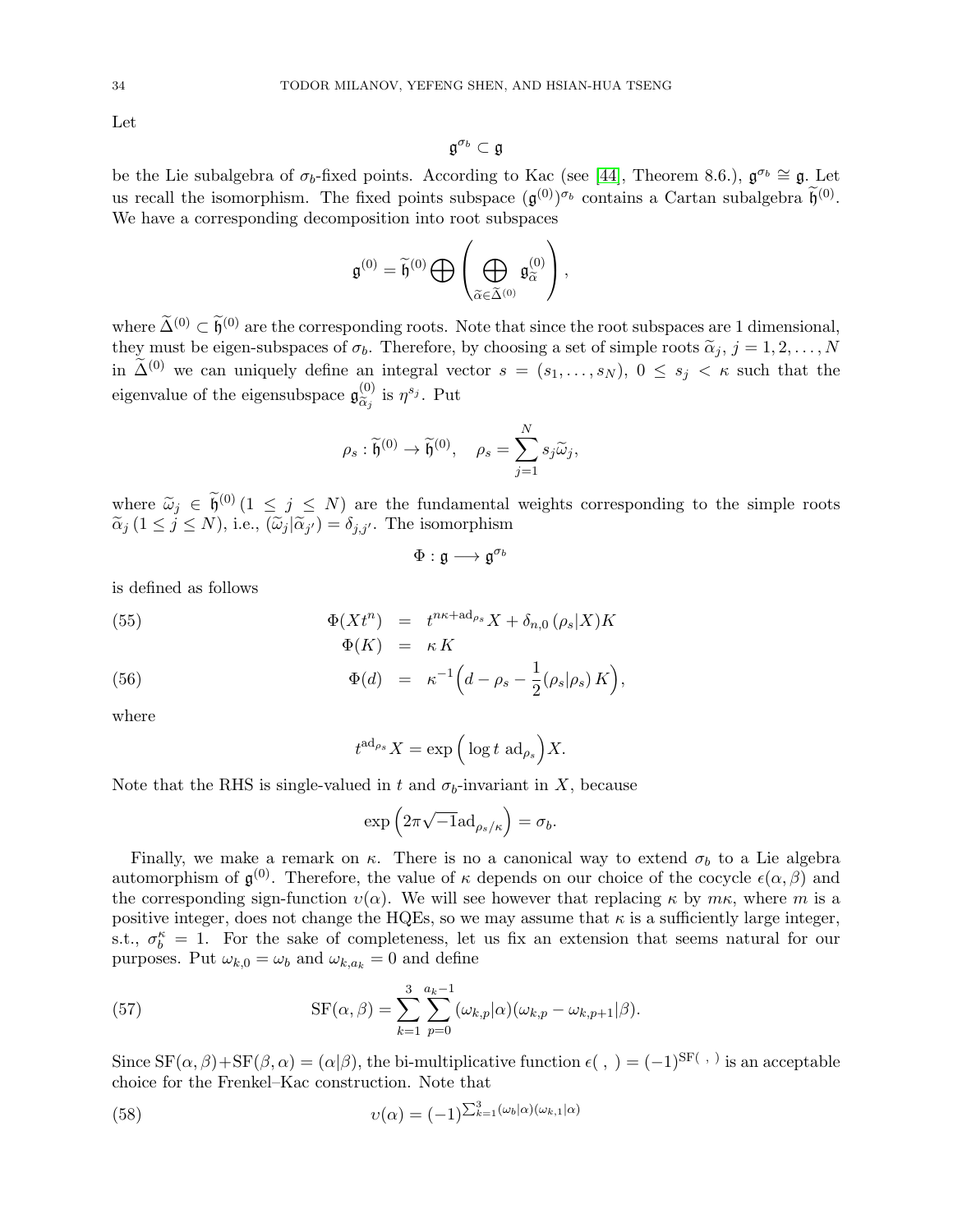satisfies formula [\(53\)](#page-32-2), so we get an explicit formula for an extension of  $\sigma_b$  to a Lie algebra automorphism of  $\mathfrak{g}^{(0)}$ . Moreover, since

$$
\prod_{m=1}^{|\sigma_b|} \upsilon(\sigma_b^m(\alpha)) = (-1)^{\chi|\sigma_b|},
$$

we get that  $\kappa = |\sigma_b|$  if  $\chi |\sigma_b|$  is even and  $\kappa = 2|\sigma_b|$  if  $\chi |\sigma_b|$  is odd. Notice that  $|\sigma_b| = \text{lcm}(a_1, a_2, a_3)$ , the least common multiple of  $a_1, a_2, a_3$ .

**Remark 23.** The notation SF is motivated from the notion of a Seifert form in singularity theory (cf.  $[3, 4]$  $[3, 4]$ ). We do not claim that  $(57)$  is a Seifert form, although it would be interesting to investigate whether definition [\(57\)](#page-33-0) can be interpreted as a linking number between  $\alpha$  and  $\beta$ .

<span id="page-34-0"></span>4.2. The Kac–Peterson construction. Following [\[46\]](#page-60-29), we would like to recall the realization of the basic level 1 representation of the affine Lie algebra g corresponding to the automorphism  $\sigma_b$ . The idea is to construct a representation of the Lie algebra  $\mathfrak{g}^{\sigma_b}$  on a Fock space, which induces via the isomorphism  $\Phi$  the basic level-1 representation.

Fix a  $\sigma_b$ -eigenbasis  $\{H_i\}_{i\in{0}}$   $\cup$   $\mathfrak{I}_{\text{tw}}$  of  $\mathfrak{h}^{(0)}$ . It is convenient to define  $H_{01} := H_{02} := H_0$  and to assume that the basis is normalized so that  $(H_i|H_{j^*}) = \kappa \delta_{i,j}$  (compare with [\(52\)](#page-31-0)). Put

$$
m_{01} := 0
$$
,  $m_{02} := \kappa$ ,  $m_i := d_{i^*} \kappa$ ,  $i \in \mathfrak{I}_{tw}$ ,

so that  $e^{-2\pi\sqrt{-1} d_i} = \eta^{m_i}$  is the eigenvalue corresponding to the eigen vector  $H_i$ . The elements

$$
H_{i,\ell} := H_i t^{m_i + \ell \kappa} \, (i \in \mathfrak{I}, \ell \in \mathbb{Z})
$$

generate a *Heisenberg* Lie subalgebra  $\mathfrak{s} \subset \mathfrak{g}^{\sigma_b}$ , i.e., the following commutation relations hold

<span id="page-34-3"></span><span id="page-34-1"></span>
$$
[H_{i,\ell}, H_{j,m}] = (m_i + \ell \kappa) \, \delta_{i,j^*} \, \delta_{\ell+m,-1} \, \kappa \, K.
$$

Let us also fix a C-linear basis of  $\mathfrak s$ 

(59) 
$$
H_0 := H_{01}, \quad H_{i,\ell}, \quad H_{i^*,-\ell-1}, \quad K, \quad (i,\ell) \in I_+,
$$

where the index set is defined by

(60) 
$$
I_{+} = \{(i,\ell) \mid i \in \mathfrak{I} \setminus \{(01)\}, \ell \in \mathbb{Z}_{\geq 0}\}.
$$

Let  $\mathfrak S$  be the subgroup of the affine Kac–Moody Lie group generated by the lifts of the following loops:

(61) 
$$
h_{\alpha,\beta} = \exp\left(\alpha \log t^{\kappa} + 2\pi\sqrt{-1} \beta\right),
$$

where  $\alpha, \beta \in \mathfrak{h}^{(0)}$  are such that

<span id="page-34-2"></span>
$$
\sigma_b(\alpha) = \alpha, \quad \sigma_b(\beta) - \beta + \alpha \in \Lambda^{(0)}.
$$

Let us point out that under the analytical continuation around  $t = 0$ , the loop  $h_{\alpha,\beta}$  gains the factor  $e^{2\pi\sqrt{-1}\kappa\alpha}$ . The latter must be 1 because

$$
\kappa\alpha = (\alpha + \sigma_b(\beta) - \beta) + \sigma_b(\alpha + (\sigma_b(\beta) - \beta)) + \cdots + \sigma_b^{\kappa-1}(\alpha + (\sigma_b(\beta) - \beta)) \in \Lambda^{(0)}.
$$

It follows that  $h_{\alpha,\beta}$  is single-valued and  $\sigma_b$ -invariant, i.e., it defines an element of the affine Kac– Moody loop group acting on  $\mathfrak{g}^{\sigma_b}$  by conjugation. The main result of Kac and Peterson [\[46\]](#page-60-29) is the following: the basic representation of  $\mathfrak{g}^{\sigma_b}$  remains irreducible when restricted to the pair  $(\mathfrak{s}, \mathfrak{S})$ .

Let us recall the construction of the representation. Let us denote by

$$
\pi_0: \mathfrak{h}^{(0)} \to \mathfrak{h}_0^{(0)} \text{ and } \pi_*: \mathfrak{h}^{(0)} \to (\mathfrak{h}_0^{(0)})^{\perp}
$$

the orthogonal projections of  $\mathfrak{h}^{(0)}$  onto  $\mathfrak{h}^{(0)}_0$  $\mathcal{O}_0^{(0)}:=\mathbb{C} H_0$  and  $(\mathfrak{h}_0^{(0)})$  $\mathbf{C}_0^{(0)}$ <sup> $\perp$ </sup> respectively. Given  $x \in \mathfrak{h}^{(0)}$ , let

$$
x_0 := \pi_0(x), \quad x_* := \pi_*(x).
$$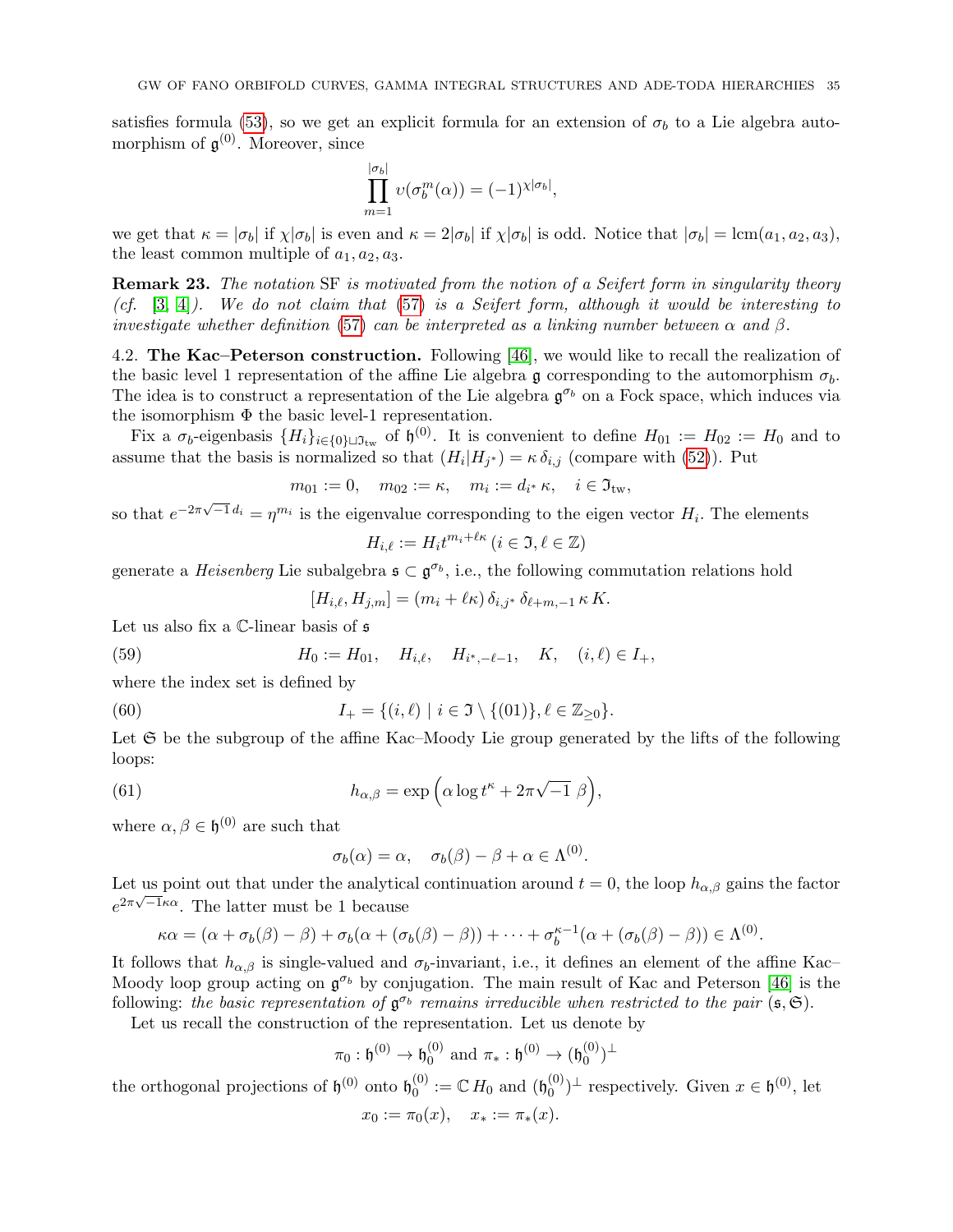Let  $\mathfrak{s}_- \subset \mathfrak{s}$  be the Lie subalgebra of  $\mathfrak{s}$  spanned by the vectors  $H_{i^*,-\ell-1}$ ,  $(i,\ell) \in I_+$ . The basic representation can be realized on the following vector space:

(62) 
$$
V_x = S^*(\mathfrak{s}_-) \otimes \mathbb{C}[e^{\omega}]e^{x\omega},
$$

where x is a complex number and  $\omega := \pi_0(\gamma_b)$ . The first factor of the tensor product in [\(62\)](#page-35-1) is the symmetric algebra on s−, and the second one is isomorphic to the group algebra of the lattice  $\pi_0(\Lambda^{(0)}) = \mathbb{Z} \pi_0(\gamma_b)$ . We will refer to  $|0\rangle := 1 \otimes e^{x\omega}$  as the *vacuum vector*. Slightly abusing the notation we define the operator

<span id="page-35-1"></span>
$$
\partial_{\omega} := \frac{\partial}{\partial \omega} - x,
$$

acting on  $V_x$ , so that  $\partial_{\omega} |0\rangle = 0$ .

Put

$$
X_{\alpha}(\zeta) = \sum_{n \in \mathbb{Z}} A_{\alpha,n} \zeta^{-n} = \frac{1}{\kappa} \sum_{m=1}^{\kappa} \sum_{n \in \mathbb{Z}} \eta^{-nm} (\sigma_b^m(A_{\alpha}) t^n) \zeta^{-n}, \quad \alpha \in \Delta^{(0)},
$$

where  $A_{\alpha}$  appears in [\(54\)](#page-32-3). Let  $E_{\alpha}^*(\zeta)$  be the *vertex operator* 

<span id="page-35-0"></span>(63) 
$$
E_{\alpha}^*(\zeta) = \exp\Big(\sum_{(i,\ell)\in I_+} (\alpha|H_i)H_{i^*,-\ell-1}\frac{\zeta^{m_i+\ell\kappa}}{m_i+\ell\kappa}\Big) \exp\Big(\sum_{(i,\ell)\in I_+} (\alpha|H_{i^*})H_{i,\ell}\frac{\zeta^{-m_i-\ell\kappa}}{-m_i-\ell\kappa}\Big).
$$

**Lemma 24.** There are operators  $C_{\alpha}$ ,  $\alpha \in \Delta^{(0)}$ , independent of  $\zeta$ , that commute with all basis vectors [\(59\)](#page-34-1) of  $\mathfrak s$  different from  $H_0$ , such that

$$
X_{\alpha}(\zeta) = X_{\alpha}^{0}(\zeta)E_{\alpha}^{*}(\zeta),
$$

where

(64) 
$$
X_{\alpha}^{0}(\zeta) = \zeta^{\kappa |\alpha_0|^2/2} C_{\alpha} \zeta^{\kappa \alpha_0}, \quad \alpha_0 := \pi_0(\alpha).
$$

Proof. After a direct computation we get

<span id="page-35-3"></span>
$$
[H_{i,\ell}, X_{\alpha}(\zeta)] = (\alpha | H_i) \zeta^{m_i + \ell \kappa} X_{\alpha}(\zeta).
$$

It follows that  $X_{\alpha}(\zeta) = X_{\alpha}^0(\zeta) E_{\alpha}^*(\zeta)$ , where  $X_{\alpha}^0(\zeta)$  is an operator commuting with all  $H_{i,\ell} \neq H_0$ . After a direct computation we get the following commutation relations:

$$
h_{\alpha,\beta} \ (-d) \ h_{\alpha,\beta}^{-1} = -d + \kappa \alpha + \frac{1}{2} |\alpha|^2 \kappa^2 K,
$$
  

$$
h_{\alpha,\beta} A_{\gamma,n} h_{\alpha,\beta}^{-1} = e^{2\pi \sqrt{-1} (\beta|\gamma)} A_{\gamma,n+\kappa(\alpha|\gamma)} + \delta_{n,0} (\alpha|A_{\gamma}) \kappa K,
$$

and  $h_{\alpha,\beta}$  commute with the Heisenberg algebra s except for:

<span id="page-35-2"></span>
$$
h_{\alpha,\beta} H_0 h_{\alpha,\beta}^{-1} = H_0 + (\alpha|H_0)\kappa K.
$$

Here  $h_{\alpha,\beta}$  are given in [\(61\)](#page-34-2). In order to determine the dependence on  $\zeta$  of  $X^0_\alpha(\zeta)$  we first have to notice that

(65) 
$$
-d = \frac{1}{2} |\rho_s|^2 K + \frac{1}{2} H_0^2 + \sum_{(i,\ell) \in I_+} H_{i^*,-l-1} H_{i,\ell},
$$

where  $H_0 = H_{01} = H_{02}$ . Indeed, if we decompose the basic representation into a direct sum of weight subspaces of  $\epsilon$ , then using the above commutation relations, we get that the LHS of [\(65\)](#page-35-2) is an operator that preserves these weight subspaces while the difference of the LHS and the RHS commutes with s and G. The formula follows up to the constant term  $\frac{1}{2}|\rho_s|^2 K$ , which is fixed by examining the action of the operator  $d \in \mathfrak{g}$  on the vacuum vector. Using formula [\(55\)](#page-33-1) for  $Xt^n = \rho_s$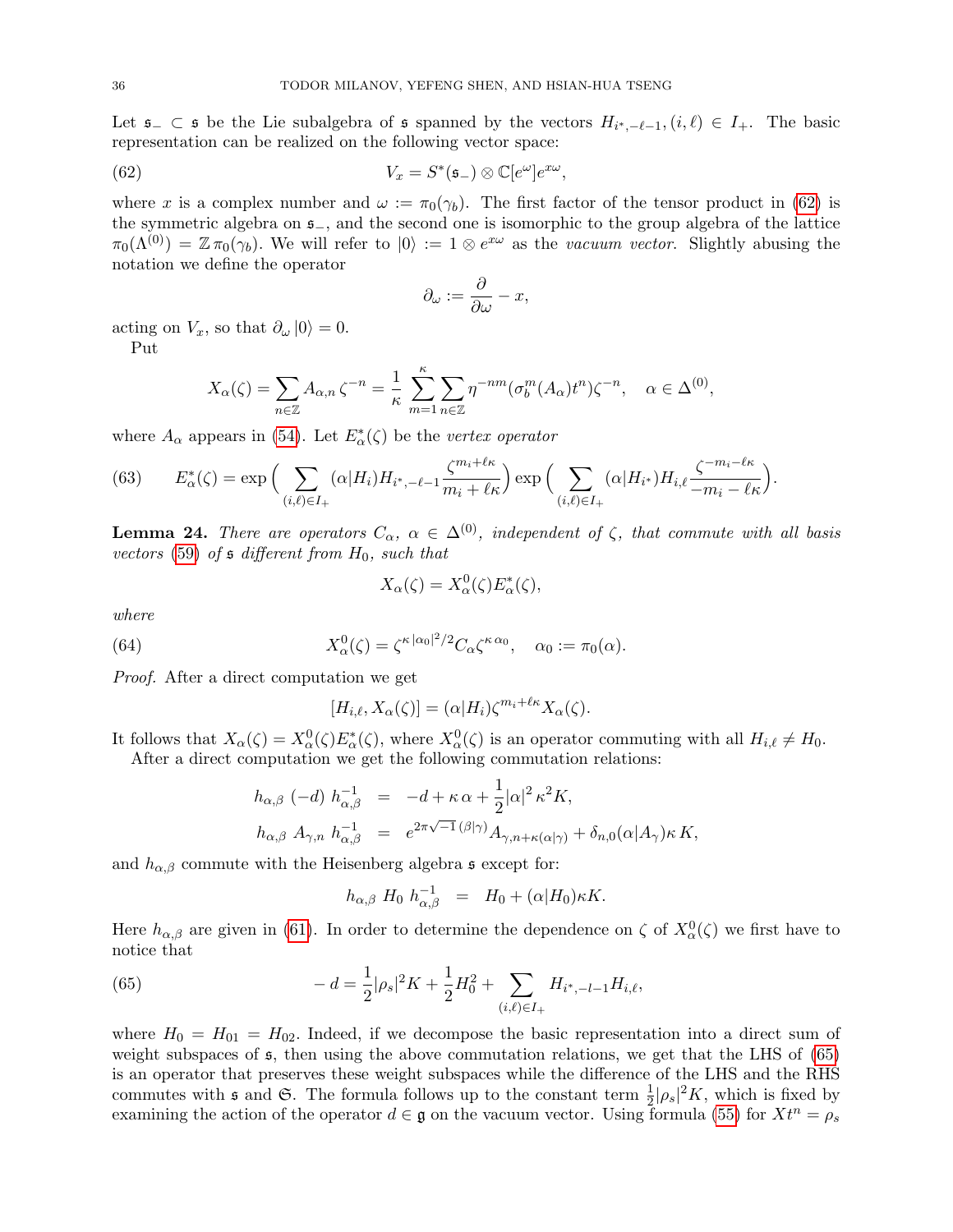we get that  $\rho_s$  (viewed as an element of  $\mathfrak{g}^{\sigma_b}$ ) acts on the vacuum by the scalar  $-|\rho_s|^2/\kappa$ ; then since the RHS of formula [\(56\)](#page-33-1) acts by 0 on the vacuum, we get that  $d \in \mathfrak{g}^{\sigma_b}$  acts by the scalar

$$
-|\rho_s|^2/\kappa + \frac{1}{2}|\rho_s|^2(1/\kappa) = -\frac{1}{2\kappa}|\rho_s|^2.
$$

Since we have

$$
[d, X_{\alpha}(\zeta)] = -\zeta \partial_{\zeta} X_{\alpha}(\zeta), \quad [d, E_{\alpha}^{*}(\zeta)] = -\zeta \partial_{\zeta} E_{\alpha}^{*}(z),
$$

we easily get  $-\zeta \partial_{\zeta} X_{\alpha}^0 = [d, X_{\alpha}^0]$ . On the other hand,  $X_{\alpha}^0(\zeta)$  commutes with  $H_{i,\ell}$  for all  $i, \ell$ , except

(66) 
$$
[H_0, X_\alpha^0(\zeta)] = (\alpha|H_0)X_\alpha^0.
$$

It follows that

<span id="page-36-0"></span>
$$
\zeta \partial_{\zeta} X_{\alpha}^{0} = \kappa \Big( X_{\alpha}^{0} \alpha_{0} + \frac{|\alpha_{0}|^{2}}{2} X_{\alpha}^{0} \Big).
$$

Solving the above equation we get formula  $(64)$ .

**Lemma 25.** The operators  $C_{\alpha}$  in [\(64\)](#page-35-3) satisfy the following commutation relation

(67) 
$$
C_{\alpha}C_{\beta} = \epsilon(\alpha,\beta)B_{\alpha,\beta}^{-1}C_{\alpha+\beta},
$$

where

<span id="page-36-3"></span>
$$
B_{\alpha,\beta} = \kappa^{-(\alpha|\beta)} \prod_{m=1}^{\kappa-1} (1 - \eta^m)^{(\sigma_b^m(\alpha)|\beta)}
$$

*Proof.* Let us assume first that  $\alpha \neq -\beta$  are two roots. After a direct computation we get that the commutator  $[X_{\alpha}(\zeta), X_{\beta}(w)]$  is given by the following formula:

.

$$
\frac{1}{\kappa} \sum_{m=1}^{\kappa} \left( \prod_{j=1}^{m-1} v^{-1}(\sigma_b^j(\beta)) \right) \epsilon(\alpha, \sigma_b^m(\beta)) \, \delta(\eta^{-m} \zeta, w) \, w \, X_{\alpha + \sigma_b^m(\beta)}(\zeta),
$$

where  $\delta(x, y) := \sum_{n \in \mathbb{Z}} x^n y^{-n-1}$  is the formal delta function. On the other hand,

$$
E_{\alpha}^*(\zeta)E_{\beta}^*(w) = \prod_{m=1}^{\kappa} \left(1 - \eta^m \frac{w}{\zeta}\right)^{(\sigma_b^m(\alpha)|\beta)} : E_{\alpha}^*(\zeta)E_{\beta}^*(w) : ,
$$

where : : is the standard normal ordering in the Heisenberg group - all annihilation operators  $H_{i,\ell}$ must be moved to the right. Substituting in the above commutator  $X_\gamma(\zeta) = X_\gamma^0(\zeta) E_\gamma^*(\zeta)$  we get that the following two expressions are equal:

<span id="page-36-1"></span>(68) 
$$
\prod_{m=1}^{\kappa} \left(1 - \eta^m \frac{w}{\zeta}\right)^{(\sigma_b^m(\alpha)|\beta)} X_{\alpha}^0(\zeta) X_{\beta}^0(w) - \prod_{m=1}^{\kappa} \left(1 - \eta^m \frac{\zeta}{w}\right)^{(\sigma_b^m(\beta)|\alpha)} X_{\beta}^0(w) X_{\alpha}^0(\zeta)
$$

and

<span id="page-36-2"></span>(69) 
$$
\frac{1}{\kappa} \sum_{m=1}^{\kappa} \left( \prod_{j=1}^{m-1} v^{-1} (\sigma_b^j(\beta)) \right) \epsilon(\alpha, \sigma_b^m(\beta)) \delta(\eta^{-m} \zeta, w) w X_{\alpha + \sigma_b^m(\beta)}^0(\zeta).
$$

Both formulas have the form  $i_{\zeta,w}P_1(\zeta, w)-i_{\zeta,w}P_2(\zeta, w)$ , where  $P_1$  and  $P_2$  are some rational functions and  $i_{\zeta,w}$  (resp.  $i_{w,\zeta}$ ) means the Laurent series expansion in the region  $|\zeta| > |w|$  (resp.  $|w| < |\zeta|$ ). Since  $P_1 = P_2$  for the second expression, the same must be true for the first one, i.e.,

$$
\prod_{m=1}^{\kappa} \left(1 - \eta^m \frac{w}{\zeta}\right)^{(\sigma_b^m(\alpha)|\beta)} X_{\alpha}^0(\zeta) X_{\beta}^0(w) = \prod_{m=1}^{\kappa} \left(1 - \eta^m \frac{\zeta}{w}\right)^{(\sigma_b^m(\beta)|\alpha)} X_{\beta}^0(w) X_{\alpha}^0(\zeta).
$$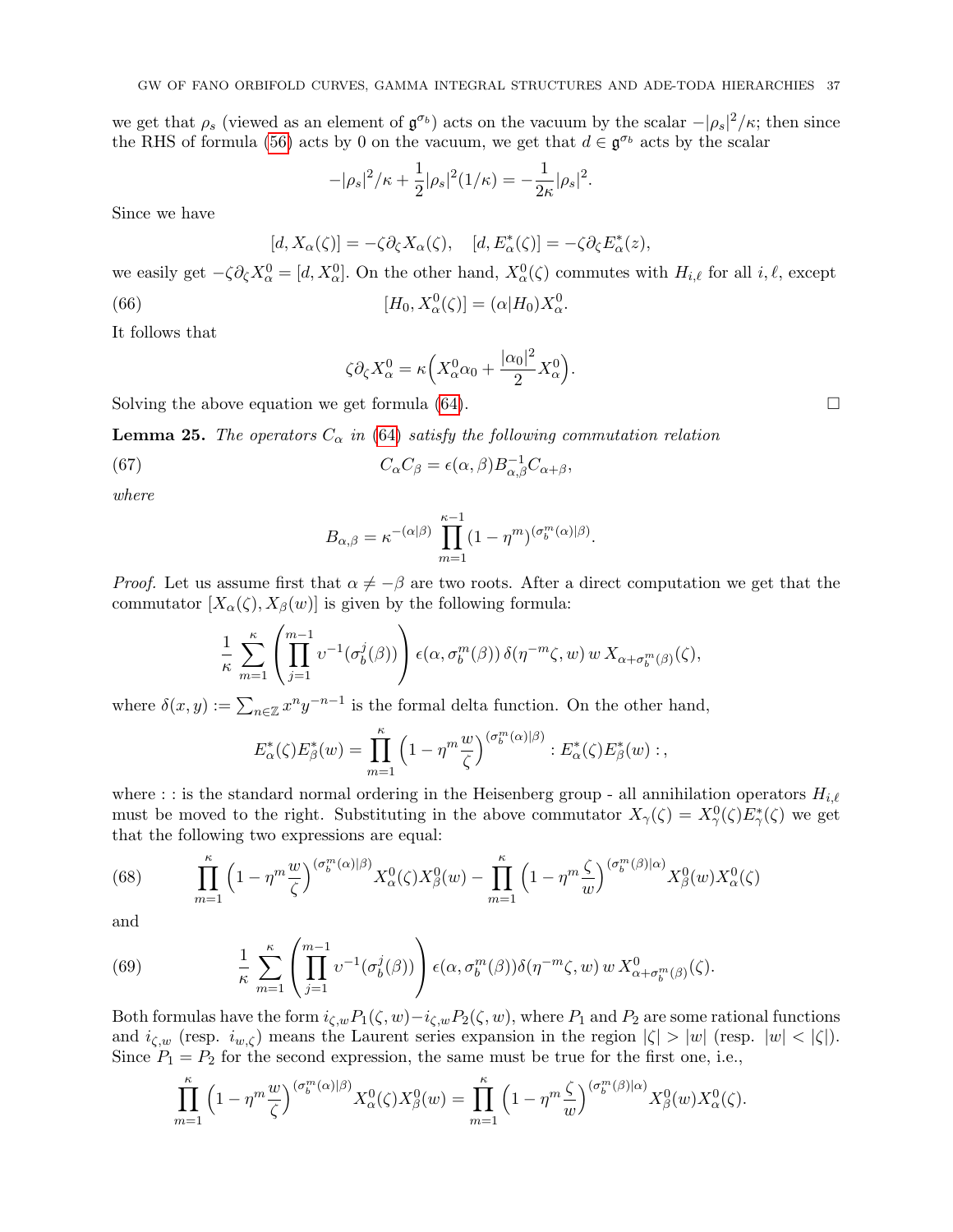Recalling formula [\(64\)](#page-35-3) and [\(66\)](#page-36-0), the above equality implies:

(70) 
$$
C_{\alpha}C_{\beta} = \prod_{m=1}^{\kappa} (-\eta^m)^{(\alpha|\sigma_b^m(\beta))} C_{\beta}C_{\alpha}.
$$

Using this equality we can easily write [\(68\)](#page-36-1) as a sum of formal delta functions. Comparing with  $(69)$  we get  $(67)$ .

<span id="page-37-3"></span>**Lemma 26.** Let  $\omega_b$ ,  $\omega_i$ ,  $i = (k, p) \in \mathfrak{I}_{tw}$ , be the fundamental weights corresponding to the basis of simple roots  $\gamma_b$ ,  $\gamma_i$ ,  $i \in \mathfrak{I}_{\text{tw}},$  then

<span id="page-37-1"></span>
$$
(\omega_i|\chi\omega_b)=d_i,\quad \pi_0(\gamma_b)=\chi\omega_b,\quad \pi_*(\gamma_b)=-\sum_{i\in\mathfrak{I}_{\rm tw}}d_i\,\gamma_i.
$$

*Proof.* Let  $\{\varepsilon_{k,p}\}_{p=1}^{a_k}$  be the standard basis of  $\mathbb{C}^{a_k}$  for any fixed  $k = 1, 2, 3$ . The root system of type  $A_{a_k-1}$  is given by  $\{\varepsilon_{k,p}-\varepsilon_{k,q}\}$  and the standard choice of simple roots is  $\gamma_{k,p}=\varepsilon_{k,p}-\varepsilon_{k,p+1}$ ,  $1 \leq p \leq a_k - 1$ . Note that the fundamental weights corresponding to the basis of simple roots are

$$
\widetilde{\omega}_{k,p} = \left(1 - \frac{p}{a_k}\right)(\varepsilon_{k,1} + \cdots + \varepsilon_{k,p}) - \frac{p}{a_k}(\varepsilon_{k,p+1} + \cdots + \varepsilon_{k,a_k}).
$$

It follows that the pairing between the fundamental weights is

<span id="page-37-0"></span>
$$
(\widetilde{\omega}_{k,p}|\widetilde{\omega}_{k,q}) = \min(p,q) - pq/a_k.
$$

In particular, we have

(71) 
$$
\widetilde{\omega}_{k,p} = \left(1 - \frac{p}{a_k}\right)\gamma_1 + \cdots,
$$

where the remaining terms involve only  $\gamma_2, \ldots, \gamma_{a_k-1}$ .

In our settings, the roots  $\{\gamma_{k,p}\}_{p=1}^{a_k-1}$  give rise to a subroot system of type  $A_{a_k-1}$ . Let us denote by  $\widetilde{\omega}_{k,p}$  the corresponding fundamental weights. Note that

$$
\omega_{k,p} = \widetilde{\omega}_{k,p} - (\widetilde{\omega}_{k,p}|\gamma_b)\,\omega_b,
$$

so the first formula of the Lemma follows from [\(71\)](#page-37-0) and

$$
(\gamma_b|\gamma_{k,p}) = -\delta_{p,1}, \quad (\widetilde{\omega}_{k,p}|\omega_b) = 0.
$$

The other two identities follow easily from the first one.  $\Box$ 

Using formula [\(67\)](#page-36-3) we define  $C_{\alpha}$  for all  $\alpha$  in the root lattice  $\Lambda^{(0)}$ ; then formula [\(70\)](#page-37-1) still holds. Finally, a similar argument gives us that

(72) 
$$
C_{\alpha}C_{-\alpha} = \epsilon(\alpha, -\alpha) B_{\alpha, -\alpha}^{-1}
$$
 i.e.,  $C_0 = 1$ .

<span id="page-37-5"></span>**Lemma 27.** Let  $c_{\alpha}$  ( $\alpha \in \Lambda^{(0)}$ ) be operators defined by

(73) 
$$
C_{\alpha} = c_{\alpha} \exp \left( (\omega_b | \alpha) \omega \right) \exp \left( 2\pi \sqrt{-1} \left( \rho_b | \alpha \right) \partial_{\omega} \right).
$$

Then  $[c_{\alpha}, c_{\beta}] = 0$ .

*Proof.* To begin with, note that by definition, the commutator  $C_{\alpha}C_{\beta}C_{\alpha}^{-1}C_{\beta}^{-1}$  is given by the following formula:

<span id="page-37-4"></span><span id="page-37-2"></span>
$$
\prod_{m=1}^{\kappa} (-\eta^m)^{(\alpha|\sigma_b^m(\beta))} = e^{\pi\sqrt{-1}(\alpha_0|\beta)} e^{2\pi\sqrt{-1}((1-\sigma_b)^{-1}\alpha_*|\beta)}.
$$

On the other hand, using [\(73\)](#page-37-2), the commutator becomes

(74) 
$$
c_{\alpha}c_{\beta}c_{\alpha}^{-1}c_{\beta}^{-1}\exp 2\pi\sqrt{-1}\left((\rho_b|\alpha)(\omega_b|\beta)-(\rho_b|\beta)(\omega_b|\alpha)\right).
$$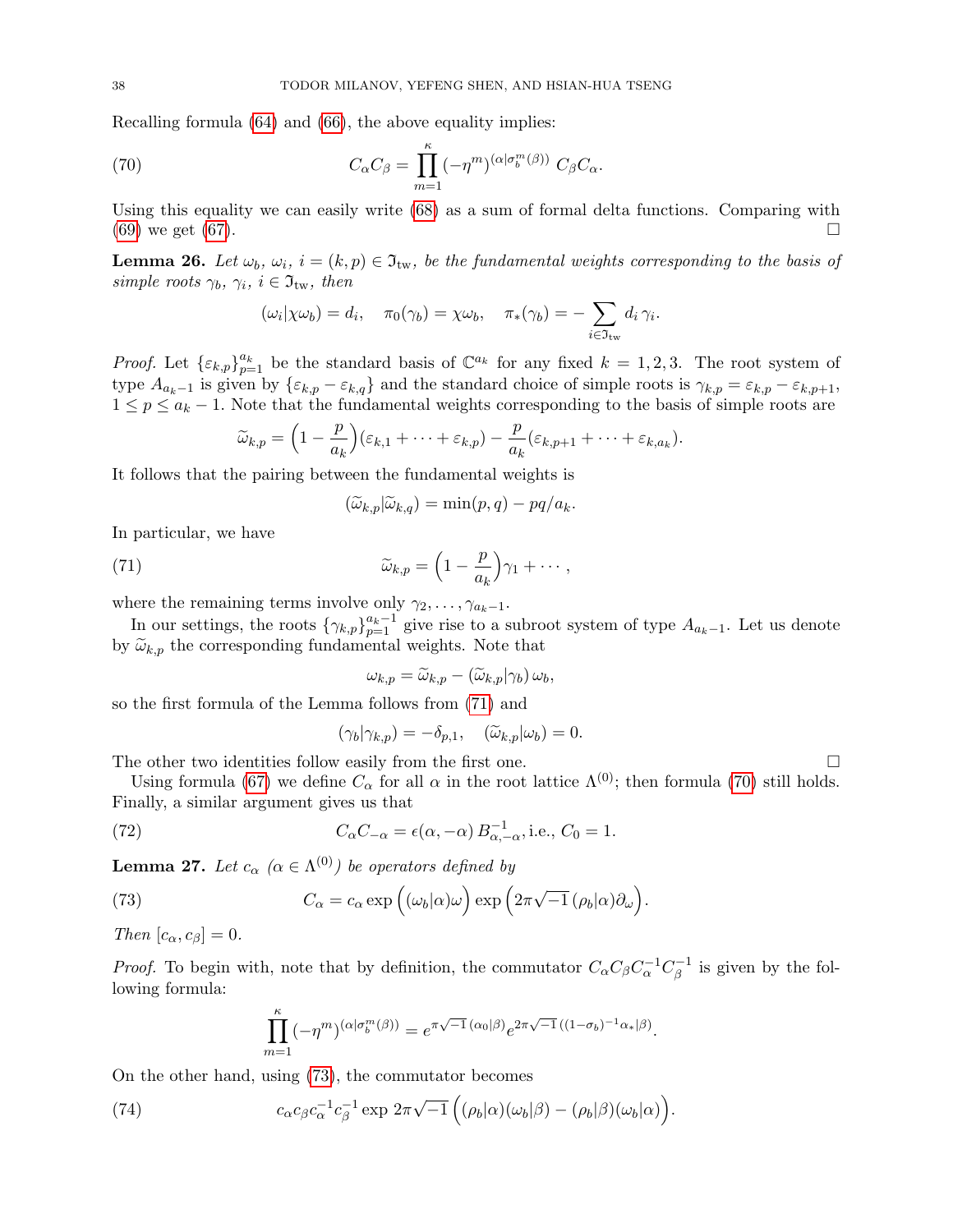Recall that  $\sigma_b$  is a composition of 3 matrices  $\sigma_k^{(0)}$  $k_k^{(0)}$ ,  $k = 1, 2, 3$  whose action on the subspace with basis  $\{\gamma_{k,1}, \ldots, \gamma_{k,a_k-1}\}$  is represented by the matrix

$$
\sigma_k^{(0)} = \begin{bmatrix} -1 & 1 & \cdots & 0 & 0 \\ -1 & 0 & \ddots & 0 & 0 \\ \vdots & \vdots & \ddots & \ddots & \vdots \\ -1 & 0 & \cdots & 0 & 1 \\ -1 & 0 & \cdots & 0 & 0 \end{bmatrix}.
$$

It is easy to check that the  $(p, q)$ -th entry

(75) 
$$
\left[ (1 - \sigma_k^{(0)})^{-1} \right]_{pq} = \frac{p}{a_k} - \varepsilon_{pq}, \quad \varepsilon_{pq} = \begin{cases} 0 & \text{if } p \le q, \\ 1 & \text{if } p > q. \end{cases}
$$

A straightforward computation using formula [\(75\)](#page-38-1) and Lemma [26](#page-37-3) yields

<span id="page-38-1"></span>
$$
((1 - \sigma_k^{(0)})^{-1} \gamma_{k,p} | \gamma_b) = -\frac{1}{a_k},
$$
  

$$
((1 - \sigma_k^{(0)})^{-1} \gamma_{k,p} | \gamma_{k,q}) = \delta_{p,q} - \delta_{p+1,q},
$$
  

$$
((1 - \sigma_b)^{-1} (\gamma_b)_* | \gamma_{k,q}) = \frac{1}{a_k} \pmod{\mathbb{Z}},
$$
  

$$
((1 - \sigma_b)^{-1} (\gamma_b)_* | \gamma_b) = 1 - \frac{1}{2} \chi.
$$

Using the above formulas we get

$$
((1 - \sigma_b)^{-1} \pi_*(\alpha)|\beta) = (\rho_b|\alpha) (\omega_b|\beta) - (\rho_b|\beta) (\omega_b|\alpha) - \frac{1}{2} (\alpha_0|\beta_0) \pmod{\mathbb{Z}}.
$$

For the commutator we get

<span id="page-38-2"></span>
$$
C_{\alpha}C_{\beta}C_{\alpha}^{-1}C_{\beta}^{-1} = \exp \left(2\pi\sqrt{-1}\Big((\rho_b|\alpha)(\omega_b|\beta) - (\rho_b|\beta)(\omega_b|\alpha)\Big)\right).
$$

Comparing with [\(74\)](#page-37-4) we get  $c_{\alpha}c_{\beta}c_{\alpha}^{-1}c_{\beta}^{-1}$  $\bar{\beta}^{-1} = 1.$ 

Lemma [27](#page-37-5) implies that the operators  $c_{\alpha}$  can be represented by scalars, i.e., we can find complex numbers  $c_{\alpha}$ ,  $\alpha \in \Lambda^{(0)}$  such that

(76) 
$$
c_{\alpha}c_{\beta} = \epsilon(\alpha,\beta) B_{\alpha,\beta}^{-1} e^{-2\pi\sqrt{-1}(\rho_b|\beta)(\omega_b|\alpha)} c_{\alpha+\beta}.
$$

For example we can choose  $c_{\alpha_i}$  arbitrarily for the simple roots  $\alpha_i$  and then use formula [\(76\)](#page-38-2) to define the remaining constants.

The level 1 basic representation can be realized on  $V_x$  as follows. Let us represent the Heisenberg algebra s on  $\mathbb{C}[e^{\omega}]e^{x\omega}$  by letting all generators act trivially, except for  $H_0 \mapsto (H_0|\gamma_b) \partial_{\omega}$ . The latter is forced by the commutation relation

<span id="page-38-0"></span>
$$
[H_0, C_{\alpha}] = (\alpha | H_0) C_{\alpha} = (\omega_b | \alpha) (H_0 | \gamma_b) C_{\alpha}.
$$

In this way  $V_x$  naturally becomes an  $\mathfrak{s}$ -module. Furthermore, put

(77) 
$$
E_{\alpha}^{0}(\zeta) = \exp \left( (\omega_{b}|\alpha) \omega \right) \exp \left( \left( (\omega_{b}|\alpha) \chi \log \zeta^{\kappa} + 2\pi \sqrt{-1} \left( \rho_{b}|\alpha \right) \right) \partial_{\omega} \right)
$$

and  $E_{\alpha}(\zeta) = E_{\alpha}^{0}(\zeta)E_{\alpha}^{*}(\zeta)$ , where  $E_{\alpha}^{*}(\zeta)$  is defined by formula [\(63\)](#page-35-0). Thus the representation of the Heisenberg algebra s on  $V_x$  can be lifted to a representation of the affine Lie algebra  $\mathfrak{g}^{\sigma_b}$  as follows:

$$
X_{\alpha}(\zeta) \mapsto c_{\alpha} \zeta^{\kappa |\alpha_0|^2/2} E_{\alpha}(\zeta), \quad \alpha \in \Delta^{(0)}
$$
  

$$
K \mapsto 1/\kappa,
$$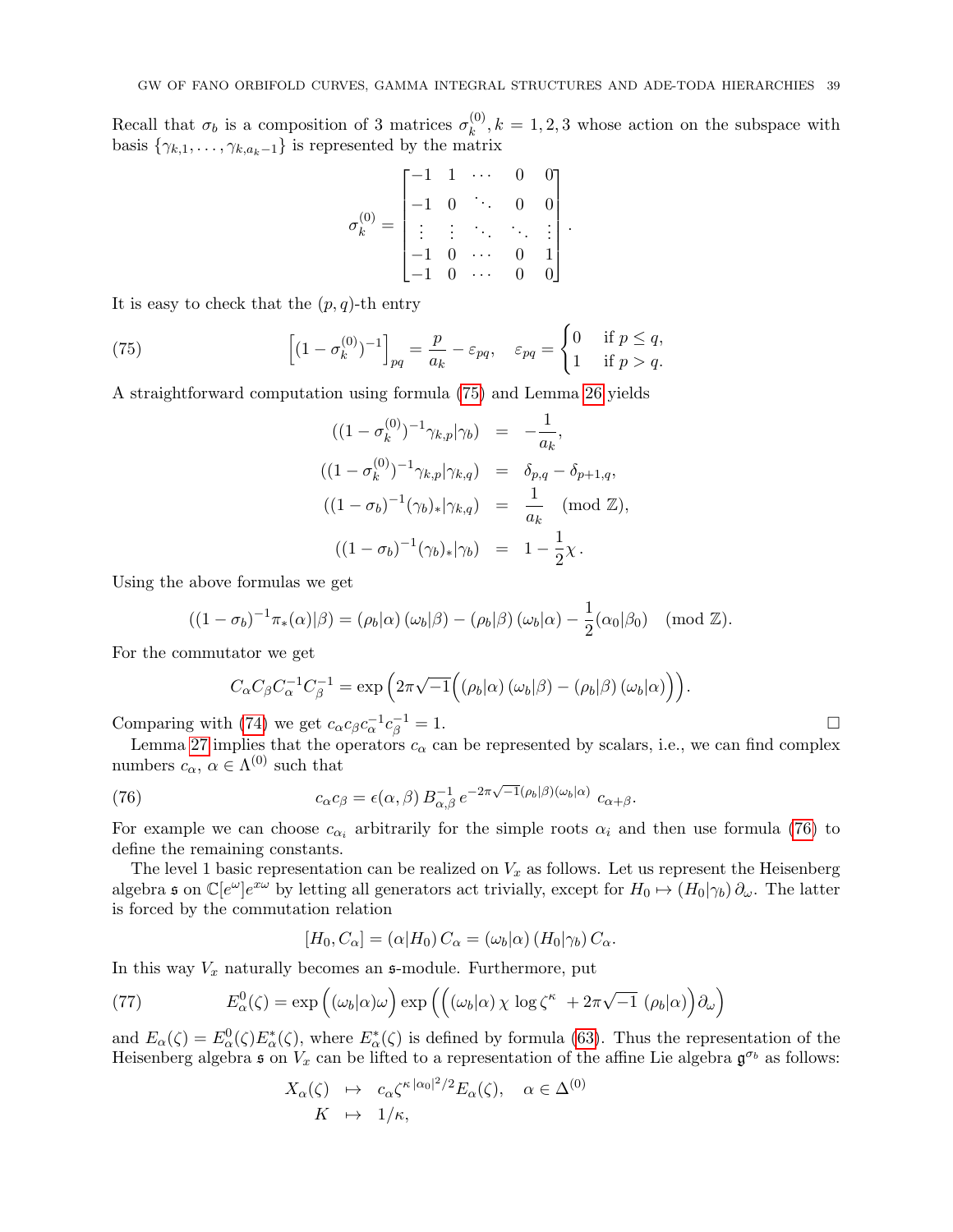$$
d \quad \mapsto \quad -\frac{1}{2\kappa}|\rho_s|^2 - \frac{1}{2}H_0^2 - \sum_{(i,\ell)\in I_+} H_{i^*,-\ell-1}H_{i,\ell}.
$$

<span id="page-39-0"></span>4.3. The Kac–Wakimoto hierarchy. Following Kac–Wakimoto (see [\[44\]](#page-60-26)), we can define an integrable hierarchy in the Hirota form whose solutions are parametrized by the orbit of the vacuum vector  $|0\rangle$  of the affine Kac–Moody group. A vector  $\tau \in V_x$  belongs to the orbit if and only if  $\Omega_x$  ( $\tau \otimes \tau$ ) = 0, where  $\Omega_x$  is the operator representing the following bi-linear Casimir operator:

$$
\sum_{\alpha\in\Delta^{(0)}}\sum_{n}\frac{A_{\alpha,n}\otimes A_{-\alpha,-n}}{(A_{\alpha}|A_{-\alpha})}+K\otimes d+d\otimes K+\frac{H_0\otimes H_0}{\kappa}+\sum_{(i,\ell)\in I_+}\Big(\frac{H_{i,\ell}\otimes H_{i^*,-\ell-1}+H_{i^*,-\ell-1}\otimes H_{i,\ell}}{\kappa}\Big),
$$

On the other hand, we have

$$
\sum_{n} \frac{A_{\alpha,n} \otimes A_{-\alpha,-n}}{(A_{\alpha}|A_{-\alpha})} = \text{Res}_{\zeta=0} \frac{d\zeta}{\zeta} a_{\alpha}(\zeta) E_{\alpha}(\zeta) \otimes E_{-\alpha}(\zeta),
$$

where the coefficients  $a_{\alpha}$  can be computed explicitly thanks to formula [\(76\)](#page-38-2), i.e.,

(78) 
$$
a_{\alpha}(\zeta) = B_{\alpha,\alpha} \zeta^{\kappa |\alpha_0|^2} e^{2\pi \sqrt{-1}(\rho_b|\alpha)(\omega_b|\alpha)}.
$$

We identify the symmetric algebra  $S^*(\mathfrak{s}_-)$  with the Fock space  $\mathbb{C}[y]$ , where  $y = (y_{i,\ell})$  is a sequence of formal variables indexed by  $(i, \ell) \in I_+$  as defined in [\(60\)](#page-34-3), by identifying  $H_{i^*,-\ell-1} = (m_i + \ell \kappa) y_{i,\ell}$ . Then (note that  $(H_0|\gamma_b) = (\kappa \chi)^{1/2}$ )

<span id="page-39-1"></span>
$$
H_{i,\ell} = \frac{\partial}{\partial y_{i,\ell}}, \quad H_0 = (\kappa \chi)^{1/2} \partial_\omega, \quad K = 1/\kappa,
$$

and

$$
d = -\frac{|\rho_s|^2}{2\kappa} - \frac{\kappa \chi}{2} \partial_\omega^2 - \sum_{(i,\ell) \in I_+} (m_i + \ell \kappa) y_{i,\ell} \partial_{y_{i,\ell}}.
$$

The elements in  $V_x$  can also be thought as sequences of polynomials in the following way:

$$
V_x \cong \mathbb{C}[y]^\mathbb{Z}, \quad \sum_{n \in \mathbb{Z}} \tau_n(y) e^{(n+x)\omega} \mapsto \tau := (\tau_n(y))_{n \in \mathbb{Z}}.
$$

The above isomorphism turns  $\mathbb{C}[y]^{\mathbb{Z}}$  into a module over the algebra of differential operators in  $e^{\omega}$ :

$$
(e^{\omega}\cdot\tau)_n=\tau_{n-1},\quad (\partial_{\omega}\cdot\tau)_n=n\tau_n.
$$

The HQEs of the  $\sigma_b$ -twisted Kac–Wakimoto hierarchy will assume the form [\(4\)](#page-4-1) stated in Section [1.0.3](#page-3-2) provided we prove the following identity.

Lemma 28. The following identities hold

$$
|\rho_s|^2/\kappa^2 = \frac{1}{12} \sum_{k=1}^3 \frac{a_k^2 - 1}{a_k} = \frac{1}{2} \operatorname{tr} \left( \frac{1}{4} + \theta \, \theta^{\mathrm{T}} \right),
$$

where  $\theta$  is the Hodge grading operator [\(14\)](#page-9-3).

*Proof.* Since  $\tau = |0\rangle$  is a solution to the hierarchy, we must have

$$
|\rho_s|^2/\kappa^2 = \sum_{\alpha:\ (\omega_b|\alpha)=0} a_{\alpha}(\zeta).
$$

Let  $\alpha \in \Delta^{(0)}$  be such that  $(\omega_b|\alpha) = 0$ , then formula [\(78\)](#page-39-1) reduces simply to

$$
a_{\alpha}(\zeta) = B_{\alpha,\alpha} = \kappa^{-2} \prod_{m=1}^{\kappa-1} (1 - \eta^m)^{(\sigma_b^m(\alpha)|\alpha)}.
$$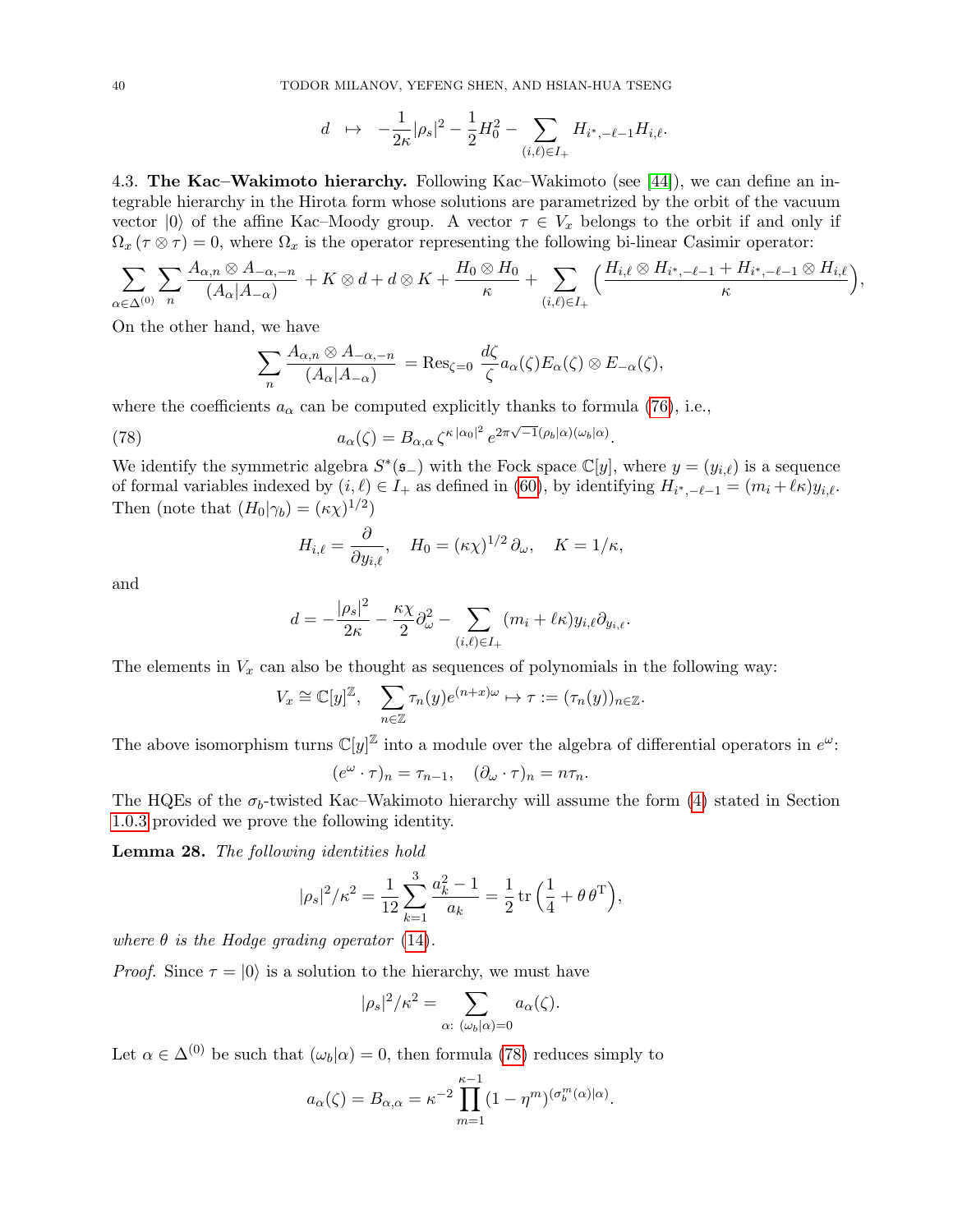Recall the notation in the proof of Lemma [26.](#page-37-3) We claim that  $\alpha$  must belong to one of the root subsystems  $\Delta_k^{(0)}$  of type  $A_{a_k-1}$  corresponding to the legs of the Dynkin diagram for some k. Indeed, let us write  $\alpha$  as a linear combination  $\sum_{k,p} c_{k,p} \gamma_{k,p}$  for some integers  $c_{k,p}$ . If this linear combination involves a simple root  $\gamma_{k,p}$  for some k, then using reflections  $s_{k,p}$  with  $p > 1$  we can transform  $\alpha$  to a cycle  $\alpha'$  such that the decomposition of  $\alpha'$  as a sum of simple roots will involve  $\gamma_{k,1}$ . Moreover, we still have  $(\omega_b|\alpha')=0$ . In other words, we may assume that  $c_{k,1}\neq 0$  as long as  $c_{k,p}\neq 0$  for some p. However, since  $(\alpha|\gamma_b) = -\sum_k c_{k,1}$  and the coefficients  $c_{k,p}$  have the same sign (depending on whether  $\alpha$  is a positive or a negative root) we get that there is precisely one k for which  $c_{k,1} \neq 0$ .

Assume that  $\alpha \in \Delta_k^{(0)}$ <sup>(v)</sup>, then since  $\sigma_b$  is a product of the Coxeter transformations  $\sigma_{k'} = \cdots s_{k',2} s_{k',1}$ , in the above formula for  $a_{\alpha}$  only  $\sigma_k$  contributes and since the order of  $\sigma_k$  is  $a_k$ , after a short computation we get

.

$$
a_{\alpha}(\zeta) = a_k^{-2} \prod_{m=1}^{a_k - 1} (1 - \eta_k^m)^{(\sigma_k^m(\alpha)|\alpha)}, \quad \eta_k = e^{2\pi \sqrt{-1}/a_k}
$$

These are precisely the coefficients of the principal Kac-Wakimoto hierarchy of type  $A_{a_k-1}$ . Let  $\rho_k$ be the sum of the fundamental weights of  $\Delta_k^{(0)}$ . It is well known that  $|\rho_k|^2 = (a_k - 1)a_k(a_k + 1)/12$ . According to [\[25\]](#page-60-14) the sum

$$
|\rho_s|^2/\kappa^2 = \sum_{\alpha \in \Delta_k^{(0)}} a_\alpha(\zeta) = |\rho_k|^2/a_k^2 = \frac{1}{12} \sum_{k=1}^3 \left( a_k - \frac{1}{a_k} \right).
$$

It remains only to notice (using  $\theta^{\mathrm{T}} = -\theta$ ) that

$$
\frac{1}{2} \operatorname{tr} \left( \frac{1}{4} + \theta \, \theta^{\mathrm{T}} \right) = \frac{1}{2} \operatorname{tr} \left( \frac{1}{2} + \theta \right) \left( \frac{1}{2} - \theta \right) = \frac{1}{2} \sum_{i \in \mathfrak{I}_{\text{tw}}} d_i (1 - d_i) = \frac{1}{12} \sum_{k=1}^{3} \left( a_k - \frac{1}{a_k} \right).
$$

<span id="page-40-0"></span>4.4. Formal discrete Laplace transform. Let  $\alpha \in \Delta^{(0)}$  and  $\tilde{\alpha} \in \Delta$  be as in Section [3.4.](#page-30-0) We would like to compare the vertex operators  $E_{\alpha}(\zeta)$  and  $\tilde{\Gamma}^{\tilde{\alpha}}(\lambda) := e^{(\tilde{f}_{\tilde{\alpha}}(\lambda; z))^{\tilde{\alpha}}}$ , where  $(-)^{\tilde{\alpha}}$  is the quantization operation defined in Section [2.4.1](#page-13-3) and

$$
\widetilde{\mathbf{f}}_{\tilde{\alpha}}(\lambda; z) = \sum_{n \in \mathbb{Z}} \widetilde{I}_{\tilde{\alpha}}^{(n)}(\lambda) (-z)^n,
$$

see [\(29\)](#page-12-6). Using the formulas for the calibrated periods from Section [3.4](#page-30-0) we get

$$
\widetilde{\Gamma}^{\tilde{\alpha}}(\lambda) = U_{\tilde{\alpha}}(\lambda) \widetilde{\Gamma}_0^{\tilde{\alpha}}(\lambda) \widetilde{\Gamma}_*^{\tilde{\alpha}}(\lambda),
$$

where (we dropped the superscript and set  $\omega_b := \omega_b^{(0)}$  $\binom{v}{b}$ 

$$
U_{\tilde{\alpha}}(\lambda) = \exp\Big(\sum_{\ell=1}^{\infty} \Big((\omega_b|\alpha)\chi(\log\lambda - C_{\ell}) + 2\pi\sqrt{-1}(n + (\rho_b|\alpha))\Big) \frac{\lambda^{\ell}}{\ell!} q_{\ell}^{01}/\sqrt{\hbar}\Big),
$$
  

$$
\widetilde{\Gamma}_0^{\tilde{\alpha}}(\lambda) = \exp\Big(\Big((\omega_b|\alpha)\chi(\log\lambda - C_0) + 2\pi\sqrt{-1}(n + (\rho_b|\alpha))\Big) \frac{q_0^{01}}{\sqrt{\hbar}}\Big) \times \exp\Big(-(\omega_b|\alpha)\sqrt{\hbar} \frac{\partial}{\partial q_0^{01}}\Big),
$$
  

$$
\widetilde{\Gamma}_*^{\tilde{\alpha}}(\lambda) = \exp\Big(\sum_{(i,\ell)\in I_+} (\alpha|H_i) \zeta^{m_i+\ell\kappa} y_{i,\ell}\Big) \exp\Big(\sum_{(i,\ell)\in I_+} (\alpha|H_{i^*}) \frac{\zeta^{-m_i-\ell\kappa}}{-m_i-\ell\kappa} \frac{\partial}{\partial y_{i,\ell}}\Big),
$$

where  $\lambda = \zeta^{\kappa}/\kappa$ , and we use the change of variables

<span id="page-40-1"></span>(79) 
$$
y_{02,\ell} = \frac{1}{\sqrt{\hbar}} \frac{\kappa^{d_{02}}}{\sqrt{\kappa \chi}} \frac{q_{\ell}^{02}}{m_{02}(m_{02} + \kappa) \cdots (m_{02} + \ell \kappa)},
$$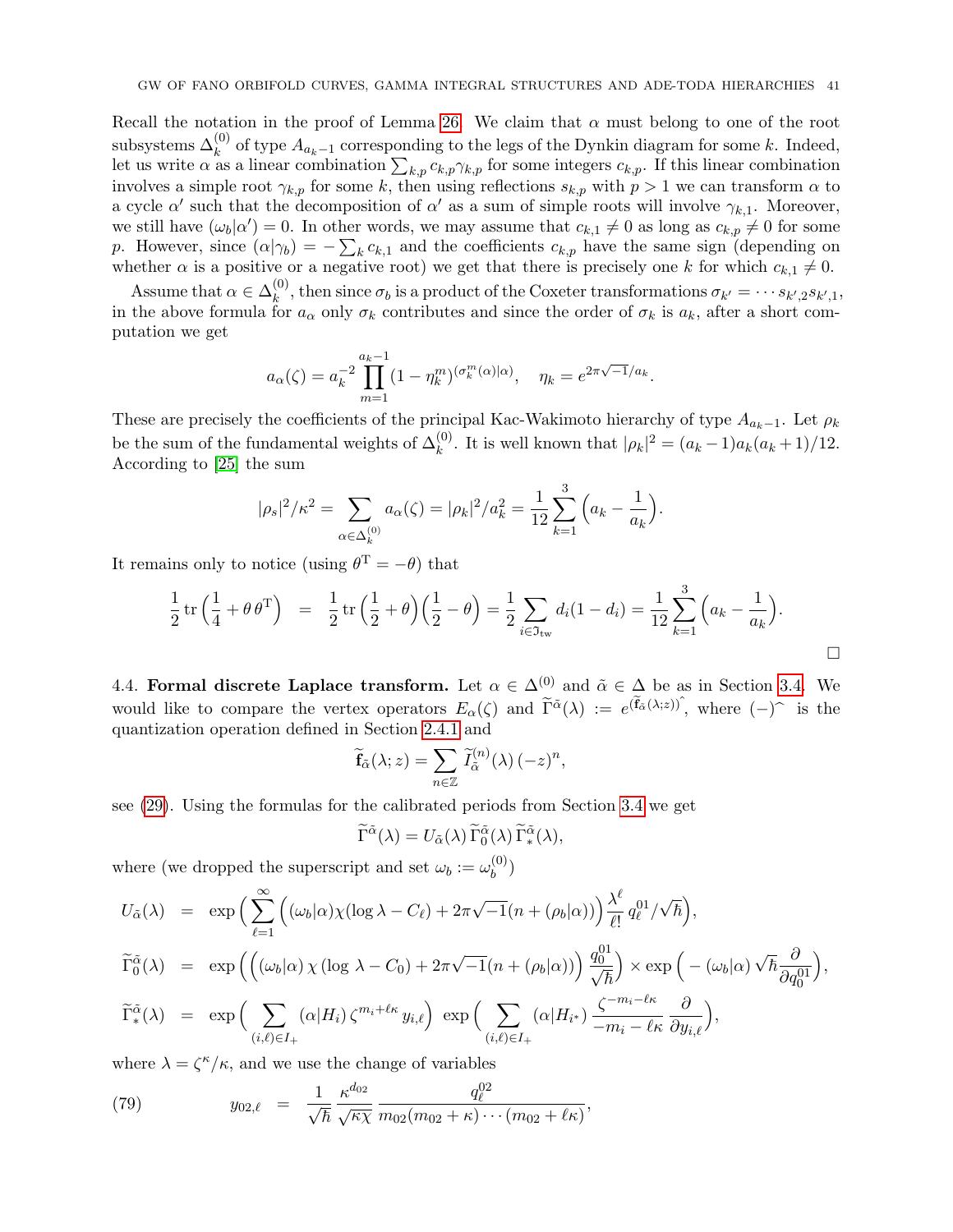42 TODOR MILANOV, YEFENG SHEN, AND HSIAN-HUA TSENG

(80) 
$$
y_{i,\ell} = \frac{1}{\sqrt{\hbar}} \frac{\kappa^{d_i}}{\sqrt{\kappa a_i}} \frac{q_{\ell}^i}{m_i(m_i + \kappa) \cdots (m_i + \ell \kappa)}, \quad (i,\ell) \in \mathfrak{I}_{\text{tw}} \times \mathbb{Z}_{\geq 0}.
$$

Comparing with [\(63\)](#page-35-0) and [\(77\)](#page-38-0) we get that  $\tilde{\Gamma}_{*}^{\tilde{\alpha}}(\lambda) = E_{\alpha}^{*}(\zeta)$  and that  $\tilde{\Gamma}_{0}^{\tilde{\alpha}}(\lambda)$  is a Laplace transform of  $E^0_\alpha(\zeta)$ . We make the last statement precise as follows. Put

$$
\widehat{V} := \mathbb{C}_{\hbar} [y, x, q_1^{01} + 1, q_2^{01}, \dots]^{Z}.
$$

The space V contains a completion of the basic representation  $V_x$ . It has also some additional variables  $q_{\ell}^{01}$ ,  $\ell \geq 1$  which will be treated as parameters. Just like before, we identify the elements of  $\widehat{V}$  with formal Fourier series

$$
f = (f_n)_{n \in \mathbb{Z}} \mapsto \sum_{n \in \mathbb{Z}} f_n e^{(n+x)\omega}.
$$

Given  $f(\hbar; \mathbf{q}) \in \mathbb{C}_{\hbar}[\![\mathbf{q}]\!]$  satisfying the condition

(81) 
$$
f(\hbar; \mathbf{q})\Big|_{q_0^{01}=x\sqrt{\hbar}} \in \mathbb{C}_{\hbar}[\![\mathbf{q}]\!] \quad \forall x \in \mathbb{C},
$$

define the formal Laplace transform of f depending on a parameter  $C$  ( $C \neq 0$ )

<span id="page-41-0"></span>
$$
\mathcal{F}_C(f(q_0^{01},\dots)) := \sum_{n\in\mathbb{Z}} f((x+n)\sqrt{\hbar},\dots) e^{(n+x)\omega} C^{\frac{1}{2}n^2} \in \widehat{V},
$$

where the dots stand for the remaining  $q$ -variables on which  $f$  depends. It is easy to check that

(82) 
$$
\mathcal{F}_C \circ q_0^{01}/\sqrt{\hbar} = \frac{\partial}{\partial \omega} \circ \mathcal{F}_C
$$

and

(83) 
$$
\mathcal{F}_C \circ e^{-m\sqrt{\hbar}\partial/\partial q_0^{01}} = e^{m\omega} C^{\frac{1}{2}m^2 + m\partial_\omega} \circ \mathcal{F}_C,
$$

where recall that  $\partial_{\omega} = \frac{\partial}{\partial \omega} - x$ .

<span id="page-41-3"></span>**Lemma 29.** Let  $C = \kappa^{\chi} e^{\chi C_0}$ , then

<span id="page-41-1"></span>
$$
E_{\alpha}^{0}(\zeta) \mathcal{F}_{C} = \mathcal{F}_{C} e^{-AB - \frac{1}{2}B^{2} \log C} e^{Ax} \widetilde{\Gamma}_{0}^{\tilde{\alpha}},
$$

where

$$
A = (\omega_b|\alpha) \chi (\log \lambda - C_0) + 2\pi \sqrt{-1}(n + (\rho_b|\alpha)), \quad B = (\omega_b|\alpha).
$$

*Proof.* Using [\(82\)](#page-41-0) and [\(83\)](#page-41-1) we get that the vertex operators in  $q_0^{01}$  transform as follows:

$$
\mathcal{F}_C \ e^{A \, q_0^{01}/\sqrt{\hbar}} \, e^{-B\sqrt{\hbar}\partial/\partial q_0^{01}} = e^{AB + \frac{1}{2}B^2 \log C} \, e^{Ax} \, e^{B\omega} e^{(A+B\log C)\partial_\omega} \, \mathcal{F}_C.
$$

On the other hand, after a straightforward computation, we get

$$
e^{AB+\frac{1}{2}B^2\log C} = \zeta^{\kappa|\alpha_0|^2} e^{-\frac{|\alpha_0|^2}{2\chi}(2\chi(C_0+\log\kappa)-\log C)} e^{2\pi\sqrt{-1}(\omega_b|\alpha)(\rho_b|\alpha)}
$$

and

<span id="page-41-2"></span>(84) 
$$
A + B \log C = (\omega_b | \alpha) \Big( \chi \log \zeta^{\kappa} + \log C - \chi (C_0 + \log \kappa) \Big) + 2\pi \sqrt{-1} (n + (\rho_b | \alpha)).
$$

Furthermore, note that since the operator  $e^{2\pi\sqrt{-1}\partial_\omega}$  acts as the identity on  $\hat{V}$ , the integer n in [\(84\)](#page-41-2) may be set to 0. Finally, it remains only to compare with [\(77\)](#page-38-0) and to recall our assumption

(85) 
$$
\log C = \chi(C_0 + \log \kappa).
$$

 $\Box$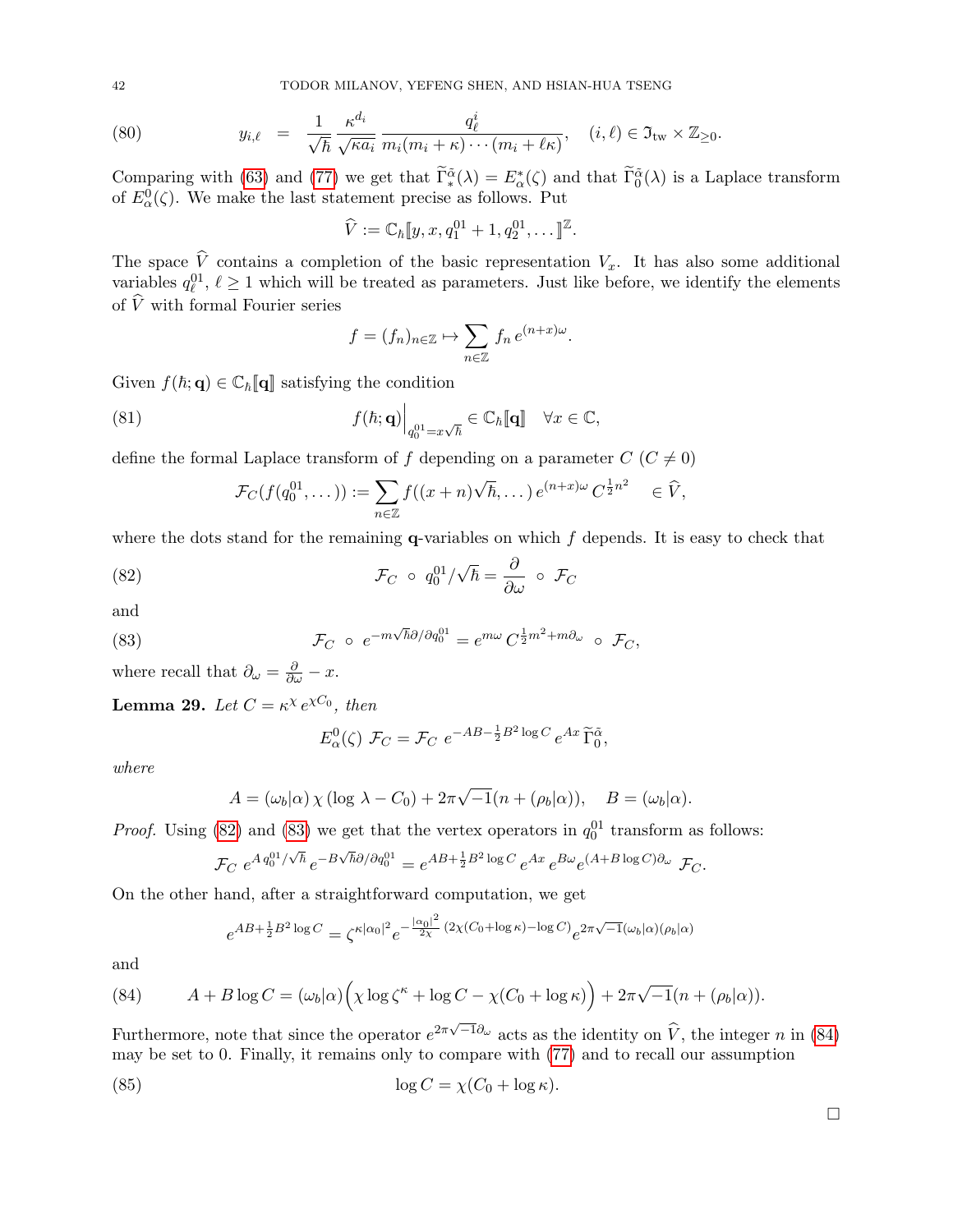<span id="page-42-0"></span>4.5. Integrable hierarchies for the affine cusp polynomials. For every root  $\alpha \in \Delta^{(0)} \subset H^{(0)}$ we fix an arbitrary lift  $\tilde{\alpha} \in \Delta \subset \mathfrak{h}$  (cf. Section [3.4\)](#page-30-0). The subset of affine roots obtained in this way will be denoted by  $\Delta'$ . Following the construction of Givental and Milanov in [\[34\]](#page-60-5) we introduce the following Casimir-like operator

$$
\widetilde{\Omega}_{\Delta}(\lambda) = -\frac{\lambda^2}{2} \left( \sum_{m=1}^N \, : \, (\widetilde{\phi}_m(\lambda) \otimes_{\mathfrak{a}} 1 - 1 \otimes_{\mathfrak{a}} \widetilde{\phi}_j(\lambda)) (\widetilde{\phi}^m(\lambda) \otimes_{\mathfrak{a}} 1 - 1 \otimes_{\mathfrak{a}} \widetilde{\phi}^m(\lambda)) : \right) + \n+ \sum_{\tilde{\alpha} \in \Delta'} \tilde{b}_{\tilde{\alpha}}(\lambda) \widetilde{\Gamma}^{\tilde{\alpha}}(\lambda) \otimes_{\mathfrak{a}} \widetilde{\Gamma}^{-\tilde{\alpha}}(\lambda) - \frac{1}{2} \operatorname{tr} \left( \frac{1}{4} + \theta \, \theta^{\mathrm{T}} \right),
$$

where the notation is as follows. Let  $\{\tilde{\alpha}_m\}_{m=1}^N$  and  $\{\tilde{\alpha}^m\}_{m=1}^N$  be two sets of vectors in h such that under the projection  $\tilde{I}^{(0)}(1) : \mathfrak{h} \to H^{(0)}$  they project to bases dual with respect to the intersection form  $(\cdot | \cdot)$ , i.e.,  $(\tilde{\alpha}_j | \tilde{\alpha}^m) = \delta_{j,m}$ . Then

$$
\widetilde{\phi}_m(\lambda) = (\partial_\lambda \widetilde{\mathbf{f}}_{\tilde{\alpha}_m}(\lambda; z))^\frown, \quad \widetilde{\phi}^m(\lambda) = (\partial_\lambda \widetilde{\mathbf{f}}_{\tilde{\alpha}^m}(\lambda; z))^\frown, \quad 1 \le m \le N.
$$

The tensor product is over the polynomial algebra  $\mathfrak{a} := \mathbb{C}_{\hbar}[q_1^{01}, q_2^{01}, \dots]$ , which in particular means that almost all terms that involve  $\log \lambda$  cancel.

The first sum in the definition of  $\Omega_{\Delta'}$  is monodromy invariant around  $\lambda = \infty$  and hence it expands in only integral powers of  $\lambda$ . In fact one can check that the corresponding coefficients give rise to a representation of the Virasoro algebra, which can be identified with an instance of the so called *coset Virasoro construction*<sup>[7](#page-42-2)</sup>. After a straightforward computation using the formulas for the periods from Section [3.4,](#page-30-0) we get the following formula for the coefficient in front of  $\lambda^{-2}$  (i.e., the  $L_0$ -Virasoro operator)

$$
\frac{\chi}{2\hbar}\,(q_0^{01}\otimes_{\mathfrak{a}}1-1\otimes_{\mathfrak{a}}q_0^{01})^2+\sum_{(i,\ell)\in I_+} \left(\frac{m_i}{\kappa}+\ell\right)(q_\ell^i\otimes_{\mathfrak{a}}1-1\otimes_{\mathfrak{a}}q_\ell^i)(\partial_{q_\ell^i}\otimes_{\mathfrak{a}}1-1\otimes_{\mathfrak{a}}\partial_{q_\ell^i}).
$$

The coefficient  $\tilde{b}_{\tilde{\alpha}}$  are defined in terms of the vertex operators  $\tilde{\Gamma}^{\tilde{\alpha}}(\lambda)$  as follows

(86) 
$$
\tilde{b}_{\tilde{\alpha}}^{-1}(\lambda) = \lim_{\mu \to \lambda} \left(1 - \frac{\mu}{\lambda}\right)^2 \tilde{B}_{\tilde{\alpha}, -\tilde{\alpha}}(\lambda, \mu), \quad \tilde{\alpha}, \tilde{\beta} \in \Delta,
$$

where  $B_{\tilde{\alpha},\tilde{\beta}}(\lambda,\mu)$  is the phase factor from the composition of the following two vertex operators:

<span id="page-42-3"></span><span id="page-42-1"></span>
$$
\widetilde{\Gamma}^{\tilde{\alpha}}(\lambda)\widetilde{\Gamma}^{\tilde{\beta}}(\mu) = \widetilde{B}_{\tilde{\alpha},\tilde{\beta}}(\lambda,\mu) : \widetilde{\Gamma}^{\tilde{\alpha}}(\lambda)\widetilde{\Gamma}^{\tilde{\beta}}(\mu) : .
$$

After a straightforward computation as in Section [4.2,](#page-34-0) we get

<span id="page-42-4"></span>(87) 
$$
\widetilde{B}_{\tilde{\alpha},\tilde{\beta}}(\lambda,\mu) = \mu^{-(\alpha_0|\beta_0)} e^{C_0(\alpha_0|\beta_0) - 2\pi\sqrt{-1}(\omega_b|\alpha)} \prod_{m=1}^{\kappa} \left(1 - \eta^m(\mu/\lambda)^{1/\kappa}\right)^{(\sigma_b^m(\alpha)|\beta)}.
$$

We are interested in the following system of Hirota quadratic equations: for every integer  $n \in \mathbb{Z}$ 

(88) 
$$
\operatorname{Res}_{\lambda=\infty} \left. \frac{d\lambda}{\lambda} \left( \widetilde{\Omega}_{\Delta}(\lambda) \left( \tau \otimes_{\mathfrak{a}} \tau \right) \right) \right|_{q_0^{01} \otimes 1 - 1 \otimes q_0^{01} = n\sqrt{\hbar}} = 0
$$

where  $\tau \in \mathbb{C}_{\hbar}[[q_0, q_1 + 1, q_2 \dots]]$ . The operator  $\widetilde{\Omega}_{\Delta}(\lambda)$  is multivalued near  $\lambda = \infty$ : the analytic continuation around  $\lambda = \infty$  corresponds to a monodromy transformation of each cycles  $\tilde{\alpha} \in \Delta'$ of the type  $\tilde{\alpha} \mapsto \sigma_b(\tilde{\alpha}) + n_{\tilde{\alpha}}\varphi$ , where  $n_{\tilde{\alpha}} \in \mathbb{Z}$ . Using Proposition [18](#page-27-2) we get that the analytic continuation transforms  $\widetilde{\Omega}_{\Delta'}(\lambda)$  by permuting the cycles  $\tilde{\alpha}$  and multiplying each vertex operator term by  $e^{2\pi\sqrt{-1}n_{\tilde{\alpha}}(q_0^{01}\otimes 1-1\otimes q_0^{01})}$ . Therefore the 1-form in [\(88\)](#page-42-1) is invariant with respect to the analytic continuation near  $\lambda = \infty$ . Moreover, for the same reason the equations [\(88\)](#page-42-1) are independent of the choice of a lift  $\Delta'$  of  $\Delta^{(0)}$ .

<span id="page-42-2"></span><sup>7</sup>We are thankful to B. Bakalov for this remark.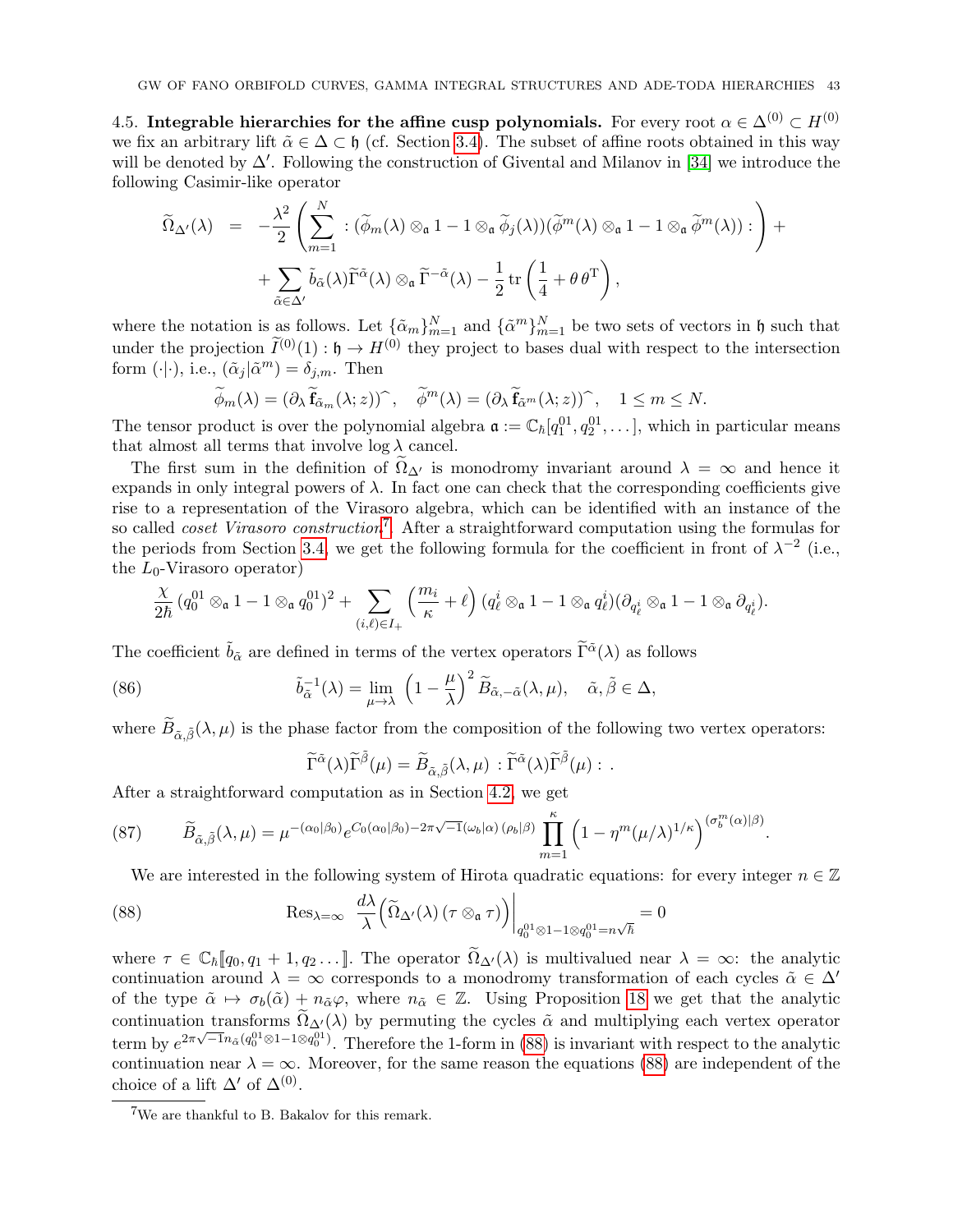Remark 30. The Hirota quadratic equations [\(88\)](#page-42-1) are a straightforward generalization of the con-struction of Givental and Milanov [\[34\]](#page-60-5) (see also [\[25\]](#page-60-14), where the coefficients  $\bar{b}_{\tilde{\alpha}}$  were interpreted in terms of the vertex operators) of integrable hierarchies for simple singularities.

The following is the main result of this section.

<span id="page-43-2"></span>**Theorem 31.** If  $\tau$  is a solution to the Hirota quadratic equations [\(88\)](#page-42-1), then  $\mathcal{F}_C(\tau)$  with  $C = \kappa^{\chi} Q$ is a tau-function of the  $\sigma_b$ -twisted Kac–Wakimoto hierarchy.

Proof. We just have to find the Laplace transform of the Hirota quadratic equations [\(4\)](#page-4-1) of the Kac–Wakimoto hierarchy. Let  $\alpha \in \Delta^{(0)}$  and  $\tilde{\alpha} \in \Delta$  be as in Section [3.4.](#page-30-0) Using Lemma [29](#page-41-3) we get

$$
\left(a_{\alpha}(\zeta) E_{\alpha}(\zeta) \otimes E_{-\alpha}(\zeta)\right) \left(\mathcal{F}_{C} \otimes \mathcal{F}_{C}\right) = \left(\mathcal{F}_{C} \otimes \mathcal{F}_{C}\right) \left(b_{\tilde{\alpha}}(\lambda) \widetilde{\Gamma}^{\tilde{\alpha}}(\lambda) \otimes_{\mathfrak{a}} \widetilde{\Gamma}^{-\tilde{\alpha}}(\lambda)\right),
$$

where the coefficient  $b_{\tilde{\alpha}}$  is given by

$$
a_{\alpha}(\zeta) \zeta^{-2\kappa|\alpha_0|^2} e^{\frac{|\alpha_0|^2}{\chi} \log C} e^{-4\pi \sqrt{-1}(\omega_b|\alpha)(\rho_b|\alpha)}
$$
.

Recalling formula [\(78\)](#page-39-1) and  $\lambda = \zeta^{\kappa}/\kappa$  we get

(89) 
$$
b_{\tilde{\alpha}}(\lambda) = B_{\alpha,\alpha} \lambda^{-|\alpha_0|^2} e^{|\alpha_0|^2 C_0} e^{-2\pi \sqrt{-1}(\omega_b|\alpha)(\rho_b|\alpha)}.
$$

Using [\(86\)](#page-42-3) and [\(87\)](#page-42-4), it is not hard to verify that  $b_{\tilde{\alpha}}(\lambda) = \tilde{b}_{\tilde{\alpha}}(\lambda)$ .

In other words,  $\mathcal{F}_C(\tau)$  is a solution to the Kac–Wakimoto hierarchy if  $\tau$  satisfies the following equations:

$$
\mathrm{Res}_{\lambda=\infty} \frac{d\lambda}{\lambda} \Big( (\mathcal{F}_C \otimes \mathcal{F}_C) \widetilde{\Omega}_{\Delta'}(\lambda) \, (\tau \otimes_{\mathfrak{a}} \tau) \Big) = 0.
$$

Comparing the coefficients in front of  $e^{(n'+x)\omega} \otimes e^{(n''+x)\omega}$  we get [\(88\)](#page-42-1) with  $n = n' - n''$  $\Box$ 

#### 5. The main Theorem

<span id="page-43-1"></span><span id="page-43-0"></span>5.1. Vertex operators. The symplectic loop space formalism in GW theory was introduced by Givental [\[33\]](#page-60-11). We apply this natural framework to describe and investigate further the Hirota quadratic equations [\(88\)](#page-42-1). In this section, we again adopt the notation that  $\alpha, \beta$  are in the affine root system  $\Delta$ .

Recall the series [\(22\)](#page-11-0). We are interested in the vertex operators

(90) 
$$
\Gamma^{\alpha}(t,\lambda) =: e^{\hat{\mathbf{f}}^{\alpha}(t,\lambda)}:,\quad \alpha \in \Delta,
$$

and their *phase factors*  $B_{\alpha,\beta}(t,\lambda,\mu)$  defined by

<span id="page-43-3"></span>
$$
\Gamma^{\alpha}(t,\lambda)\Gamma^{\beta}(t,\mu) = B_{\alpha,\beta}(t,\lambda,\mu) : \Gamma^{\alpha}(t,\lambda)\Gamma^{\beta}(t,\mu) : \alpha, \beta \in \Delta,
$$

where  $\cdots$ : is the usual normal ordering – move all differentiation operators to the right of the multiplication operators. Note that

(91) 
$$
B_{\alpha,\beta}(t,\lambda,\mu) := e^{\Omega(\mathbf{f}_{\alpha}(t,\lambda;z)_{+},\mathbf{f}_{\beta}(t,\mu;z)_{-})}.
$$

The action of the vertex operators on the Fock space is not well defined in general. We would like to recall the conjugation laws from [\[31\]](#page-60-4) and to make sense of the vertex operator action on the Fock space.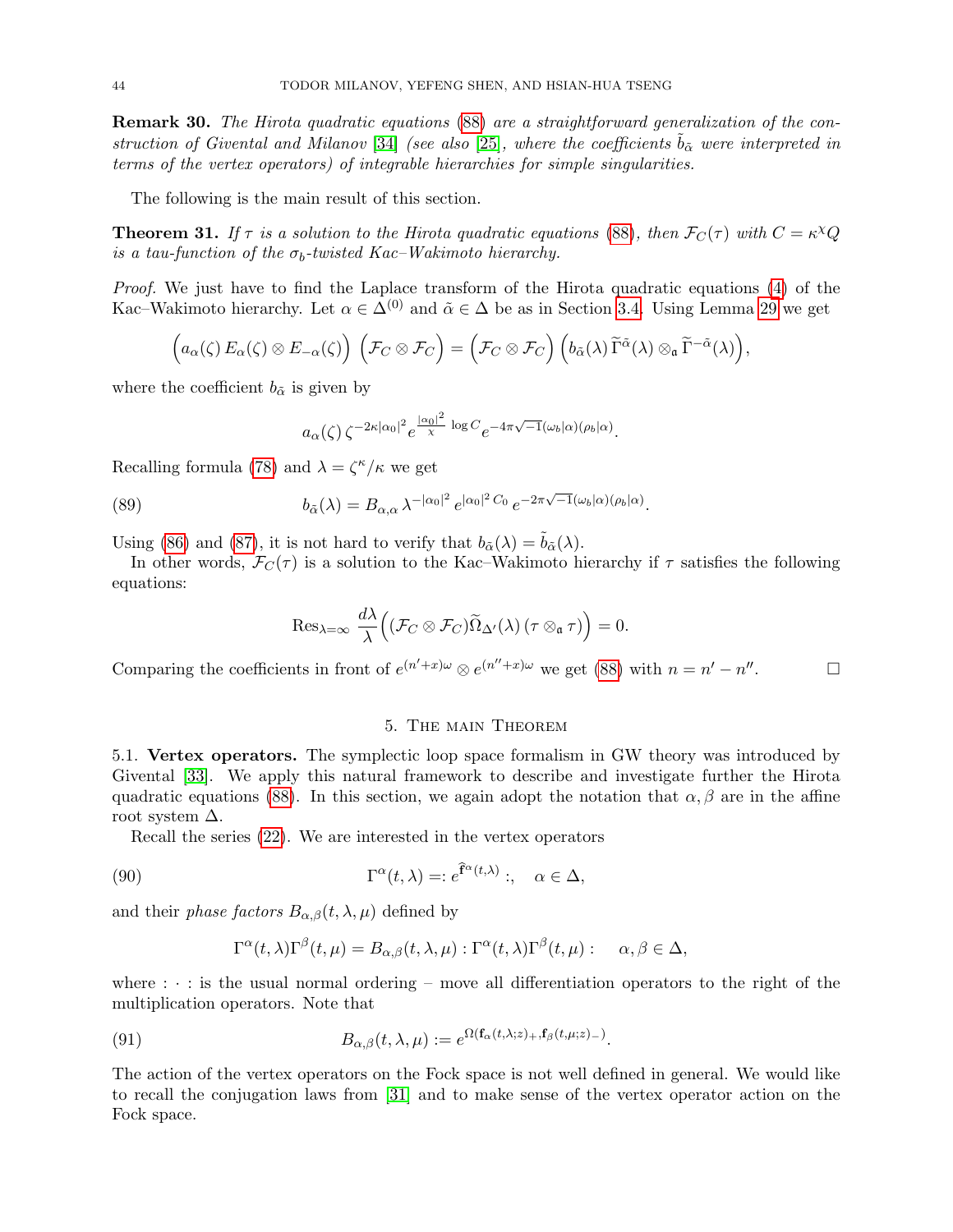5.1.1. Vertex operators at infinity. Let us fix  $t \in M$  and expand the vertex operators  $\Gamma^{\alpha}(t, \lambda)$  in a neighborhood of  $\lambda = \infty$ . By definition (see [\(28\)](#page-12-4)) we have  $f_{\alpha}(t, \lambda; z) = S_t \mathbf{f}_{\alpha}(\lambda; z)$ . Using formula [\(37\)](#page-16-2), it is easy to prove that

(92) 
$$
\widetilde{\Gamma}^{\alpha}(\lambda) \widehat{S}_t^{-1} = e^{\frac{1}{2}W(\widetilde{\mathbf{f}}_{\alpha}(\lambda)_{+}, \widetilde{\mathbf{f}}_{\alpha}(\lambda)_{+})} \widehat{S}_t^{-1} \Gamma^{\alpha}(t, \lambda).
$$

In particular, using the formal  $\lambda^{-1}$ -adic topology we get that the vertex operator  $\Gamma^{\alpha}(t,\lambda)$  defines a linear map  $\mathbb{C}_{\hbar}[\![\mathbf{q}]\!] \to K_{\hbar}[\![\mathbf{q}]\!]$ , where K is an appropriate field extension of the field  $\mathbb{C}((\lambda^{-1}))$ .

Let us explain the relation between the phase factors. Recall formula [\(87\)](#page-42-4), the RHS is interpreted as an element in  $\mathbb{C}((\lambda^{-1/\kappa})\mathbb{I}(\mu^{-1/\kappa}))$  by taking the Laurent series expansion with respect to  $\lambda$  at  $\lambda = \infty$ .

<span id="page-44-1"></span>Proposition 32. The following formula holds:

e

<span id="page-44-0"></span>
$$
B_{\alpha,\beta}(t,\lambda,\mu)=\widetilde{B}_{\alpha,\beta}(\mu,\lambda)e^{W_t(\mathbf{f}_{\alpha}(\mu)+,\mathbf{f}_{\beta}(\lambda)+)}.
$$

*Proof.* Conjugating the identity  $\tilde{\Gamma}^{\alpha}(\lambda)\tilde{\Gamma}^{\beta}(\mu) = \tilde{B}_{\alpha,\beta}(\lambda,\mu) : \tilde{\Gamma}^{\alpha}(\lambda)\tilde{\Gamma}^{\beta}(\mu) :$  by  $\hat{S}_t$  and using formula [\(92\)](#page-44-0) we get that

$$
\tfrac{1}{2}\Big( W_t(\widetilde{\mathbf{f}}_\alpha(\lambda)_+, \widetilde{\mathbf{f}}_\alpha(\lambda)_+) + W_t(\widetilde{\mathbf{f}}_\beta(\mu)_+, \widetilde{\mathbf{f}}_\beta(\mu)_+) \Big) \; B_{\alpha, \beta}\big(t, \lambda, \mu \big)
$$

coincides with

$$
e^{\frac{1}{2}W_t(\widetilde{\mathbf{f}}_{\alpha}(\lambda)_{+}+\widetilde{\mathbf{f}}_{\beta}(\mu)_{+},\widetilde{\mathbf{f}}_{\alpha}(\lambda)_{+}+\widetilde{\mathbf{f}}_{\beta}(\mu)_{+})}\widetilde{B}_{\alpha,\beta}(\lambda,\mu).
$$

The quadratic form W is symmetric, so comparing the above identities yields the desired formula.  $\Box$ 

<span id="page-44-4"></span>5.1.2. Vertex operators at a critical value. Let us assume now that  $\lambda$  is near one of the critical values  $u_i(t)$  and that  $\beta$  is a cycle vanishing over  $\lambda = u_i(t)$ ,  $1 \leq j \leq N+1$ . According to Lemma [6](#page-11-1) we have  $\mathbf{f}_{\beta}(t,\lambda;z) = \Psi_t R_t(z) \mathbf{f}_{A_1}(u_j,\lambda;z)$ . Using Lemma [9](#page-15-0) it is easy to prove (see [\[31\]](#page-60-4), Section 7) that

(93) 
$$
\Gamma^{\beta}(t,\lambda) \,\widehat{\Psi}_t \widehat{R}_t = e^{\frac{1}{2} V_t(\mathbf{f}_{\beta}(t,\lambda) - \mathbf{f}_{\beta}(t,\lambda) - \widehat{\Psi}_t \widehat{R}_t \Gamma^{\pm}_{A_1}(u_j,\lambda),
$$

where  $\Gamma_{A_1}^{\pm}(u_j,\lambda) = e^{\pm \mathbf{f}_{A_1}(u_j,\lambda)}$ : is the vertex operator of the  $A_1$ -singularity,  $V_t$  is the second order differential operator defined in Lemma [9,](#page-15-0) and

<span id="page-44-2"></span>
$$
V_t(\mathbf{f}_{\beta}(t,\lambda)_{-},\mathbf{f}_{\beta}(t,\lambda)_{-})=\sum_{\ell,m=0}^{\infty}(I_{\beta}^{(-\ell)}(t,\lambda),V_{\ell m}I_{\beta}^{(-m)}(t,\lambda)).
$$

In this case, the action of the vertex operators is well-defined on the subspace spanned by the tame asymptotical functions and it yields a linear map

<span id="page-44-3"></span>
$$
\Gamma^{\beta}(t,\lambda): \mathbb{C}_{\hbar}[\![\mathbf{q}]\!]_{\text{tame}} \to K_{\hbar}[\![\mathbf{q}]\!],
$$

where  $K = \mathbb{C}((\lambda - u_j)^{1/2})$ . Furthermore, the phase factor  $B_{\alpha,\beta}(t,\lambda,\mu)$  is well defined if  $\beta$  is a vanishing cycle, since it can be interpreted as an element in  $\mathbb{C}((\mu - u_j)^{1/2})((\lambda - u_j)^{1/2})$ . Finally, similarly to Proposition [32,](#page-44-1) we have

(94) 
$$
B_{\beta,\beta}(t,\lambda,\mu) = B_{A_1}(u_j,\lambda,\mu)e^{-V_t(\mathbf{f}_{\beta}(t,\lambda)-,\mathbf{f}_{\beta}(t,\mu)-)},
$$

where  $B_{A_1}(u_j, \lambda, \mu)$  is the phase factor of the product  $\Gamma_{A_1}^{\pm}(u_j, \lambda)\Gamma_{A_1}^{\pm}(u_j, \mu)$ . A straightforward computation gives

(95) 
$$
B_{A_1}(u_j, \lambda, \mu) = \left(\frac{\sqrt{\lambda - u_j} - \sqrt{\mu - u_j}}{\sqrt{\lambda - u_j} + \sqrt{\mu - u_j}}\right)^2,
$$

where the RHS should be expanded into a Laurent series with respect to  $\mu$  at  $\mu = u_i$ .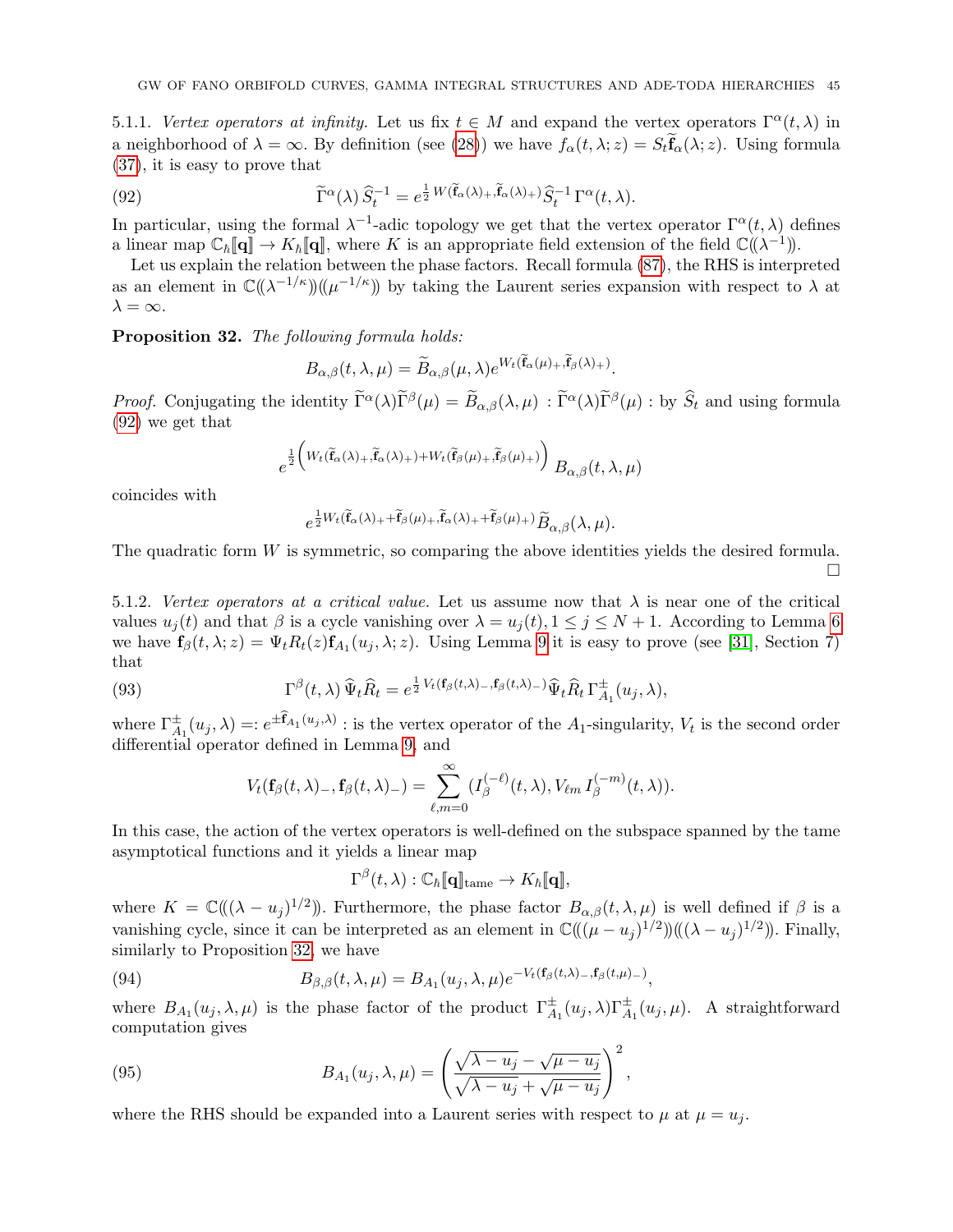<span id="page-45-0"></span>5.2. From descendants to ancestors. Following our construction of the HQEs from Section [4.5](#page-42-0) we would like to introduce an integrable hierarchy for the ancestor potential  $A_t$ . Let us introduce the Heisenberg fields

$$
\phi_{\beta}(t,\lambda) = \partial_{\lambda}\widehat{\mathbf{f}}^{\beta}(t,\lambda), \quad \beta \in \Delta'
$$

,

and the corresponding Casimir operator

$$
\Omega_{\Delta'}(t,\lambda) = -\frac{\lambda^2}{2} \Big( \sum_{m=1}^N :(\phi_{\beta_m}(t,\lambda)) \otimes_{\mathfrak{a}} 1 - 1 \otimes_{\mathfrak{a}} \phi_{\beta_m}(t,\lambda))(\phi^{\beta_m}(t,\lambda)) \otimes_{\mathfrak{a}} 1 - 1 \otimes_{\mathfrak{a}} \phi^{\beta_m}(t,\lambda)) : \Big) + + \sum_{\beta \in \Delta'} b_{\beta}(t,\lambda) \Gamma^{\beta}(t,\lambda) \otimes_{\mathfrak{a}} \Gamma^{-\beta}(t,\lambda) - \frac{1}{2} \operatorname{tr} \Big( \frac{1}{4} + \theta \, \theta^{\mathrm{T}} \Big),
$$

where  $\{\beta_m\}$  and  $\{\beta^m\}$  are chosen as  $\{\tilde{\alpha}_m\}$  and  $\{\tilde{\alpha}^m\}$  as in Section [4.5,](#page-42-0) and the coefficients  $b_\beta(t,\lambda)$ are defined by

(96) 
$$
b_{\beta}(t,\lambda)^{-1} = \lim_{\mu \to \lambda} \left(1 - \frac{\mu}{\lambda}\right)^2 B_{\beta,-\beta}(t,\lambda,\mu).
$$

Finally, we need also to discretize the HQEs corresponding to the above Casimir operator so that we offset the problem of multivaluedness. Note that, for the toroidal cycle  $\varphi$  in Section [3.3.1,](#page-27-3) according to Proposition [18](#page-27-2) the vector  $f^{\varphi}(t, \lambda; z)$  has only negative powers of z, so the quantization  $\widehat{\mathbf{f}}^{\varphi}(t,\lambda)$  is a linear function in **q**.

<span id="page-45-4"></span>**Lemma 33.** Let  $\varphi$  be the toroidal cycle. Then the equation

(97) 
$$
\widehat{\mathbf{f}}^{\varphi}(t,\lambda) \otimes 1 - 1 \otimes \widehat{\mathbf{f}}^{\varphi}(t,\lambda) = 2\pi\sqrt{-1} n
$$

is equivalent to

<span id="page-45-2"></span>(98) 
$$
[S_t^{-1}\mathbf{q}(z)]_{0,01} \otimes 1 - 1 \otimes [S_t^{-1}\mathbf{q}(z)]_{0,01} = n\sqrt{\hbar}
$$

<span id="page-45-3"></span>(99) 
$$
[S_t^{-1}\mathbf{q}(z)]_{\ell,01} \otimes 1 - 1 \otimes [S_t^{-1}\mathbf{q}(z)]_{\ell,01} = 0, \quad \forall \ell \ge 1,
$$

where  $[S_t^{-1}\mathbf{q}(z)]_{\ell,i}$  denotes the coefficient of  $S_t^{-1}\mathbf{q}(z)$  in front of  $\phi_i z^{\ell}$ .

Proof. Note that

<span id="page-45-5"></span>
$$
\widetilde{\mathbf{f}}^{\varphi}(\lambda; z) = 2\pi \sqrt{-1} \sum_{\ell=0}^{\infty} \frac{\lambda^{\ell}}{\ell!} \phi_{02}(-z)^{-\ell-1}.
$$

The equations [\(98\)](#page-45-2)–[\(99\)](#page-45-3) can be written equivalently as

$$
\Omega(\widetilde{\mathbf{f}}^{\varphi}(\lambda;z),S_t^{-1}\mathbf{q}(z))=2\pi\sqrt{-1}\,n\sqrt{\hbar}.
$$

It remains only to recall that  $S_t$  is a symplectic transformation and that

$$
\mathbf{f}^{\varphi}(t,\lambda;z)=S_t\widetilde{\mathbf{f}}^{\varphi}(\lambda;z).
$$

 $\Box$ 

<span id="page-45-1"></span>We will be interested in the following HQEs: for every integer  $n \in \mathbb{Z}$ 

(100) 
$$
\operatorname{Res}_{\lambda=\infty} \frac{d\lambda}{\lambda} \left( \Omega_{\Delta'}(t,\lambda) \left( \tau \otimes \tau \right) \right) \Big|_{\widehat{\mathbf{f}}^{\varphi}(t,\lambda) \otimes 1 - 1 \otimes \widehat{\mathbf{f}}^{\varphi}(t,\lambda) = 2\pi\sqrt{-1}n} = 0,
$$

where  $\tau$  belongs to an appropriate Fock space and we have to require also that the discretization is well defined. For our purposes the HQEs [\(100\)](#page-45-1) will be on the Fock space  $\mathbb{C}_{\hbar}[\![q_0+t,q_1+1,q_2,\ldots]\!]$ . On the other hand the operator  $\hat{S}_t^{-1}$  gives rise to an isomorphism

$$
\widehat{S}_t^{-1}: \mathbb{C}_{\hbar}[\![q_0+t,q_1+1,q_2,\dots]\!]\to \mathbb{C}_{\hbar}[\![q_0,q_1+1,q_2,\dots]\!].
$$

which allows us to identify the HQEs [\(88\)](#page-42-1) and [\(100\)](#page-45-1).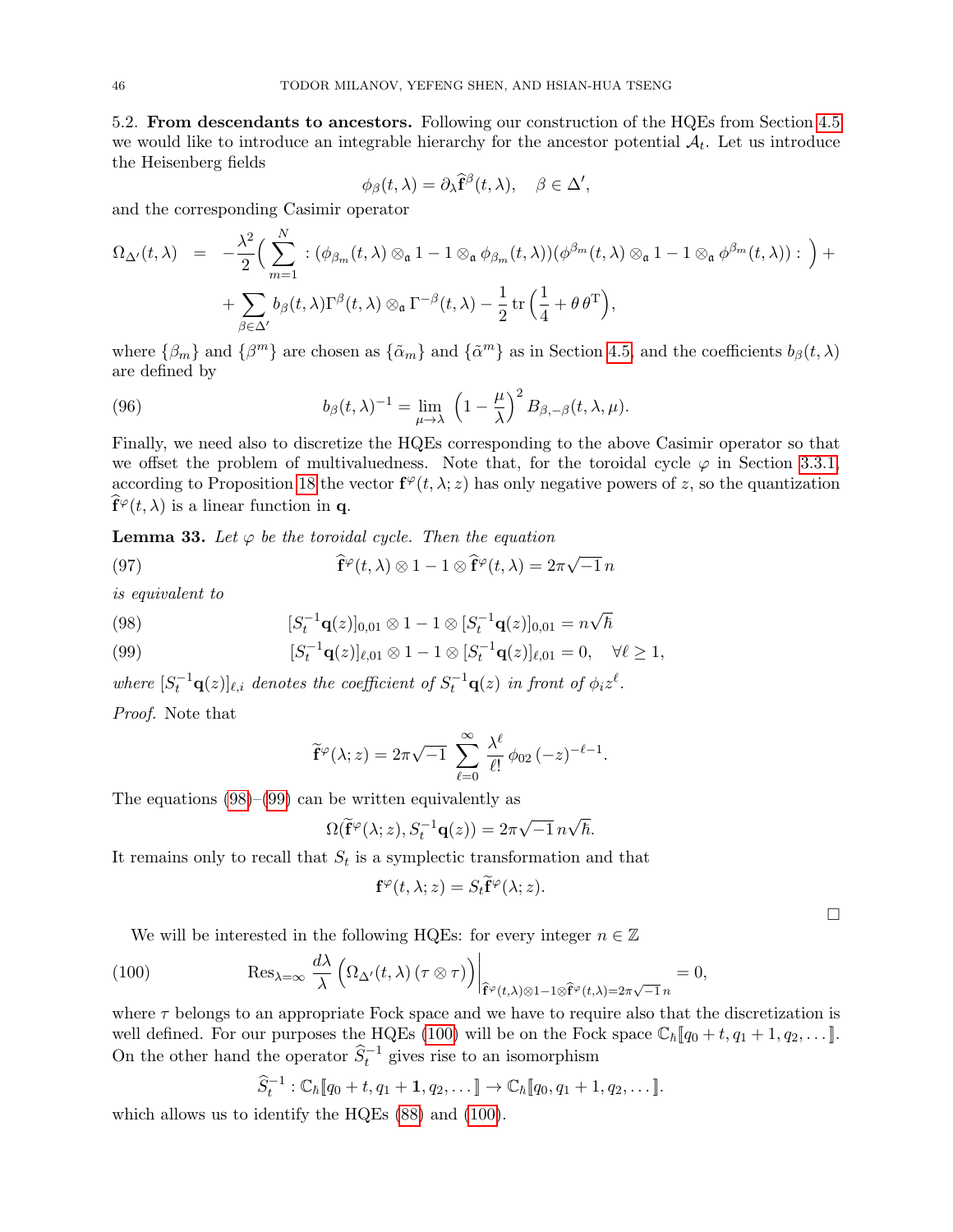<span id="page-46-1"></span>**Proposition 34.** A function  $\tau$  is a solution to the HQEs [\(100\)](#page-45-1) iff  $\hat{S}_t^{-1}\tau$  is a solution to the HQEs [\(88\)](#page-42-1).

Proof. Using Proposition [32](#page-44-1) we get that

$$
\widetilde{\Omega}_{\Delta}(\lambda) \left( \widehat{S}_t^{-1} \otimes \widehat{S}_t^{-1} \right) = \left( \widehat{S}_t^{-1} \otimes \widehat{S}_t^{-1} \right) \Omega_{\Delta'}(t, \lambda).
$$

It remains only to notice that the discretization in both HQEs are compatible with the action of  $\widehat{S}_t$ , which follows easily from Lemma [10](#page-16-3) and Lemma [33.](#page-45-4)

<span id="page-46-0"></span>5.3. The integrable hierarchy for  $A_1$ -singularity. It was conjectured by Witten [\[64\]](#page-61-0) and first proved by Kontsevich [\[48\]](#page-61-1) that the total descendant potential of a point is a tau-function of the KdV hierarchy. The latter can be written in two different ways: via the Kac-Wakimoto construction and as a reduction of the KP hierarchy. We will need both realizations, so let us recall them.

5.3.1. The Kac–Wakimoto construction of KdV. The Casimir operator (cf. Section [5.2\)](#page-45-0) for the A<sub>1</sub>-singularity  $f(x) = x^2/2 + u$  takes the form

$$
\Omega_{A_1}(u,\lambda) = -\frac{\lambda^2}{4} : \phi_{\beta}^{V \otimes V}(u,\lambda)\phi_{\beta}^{V \otimes V}(u,\lambda) : +
$$
  
+
$$
\phi_{\beta}(u,\lambda) \Big( \Gamma_{A_1}^{\beta}(u,\lambda) \otimes \Gamma_{A_1}^{-\beta}(u,\lambda) + \Gamma_{A_1}^{-\beta}(u,\lambda) \otimes \Gamma_{A_1}^{\beta}(u,\lambda) \Big) - \frac{1}{8},
$$

where the coefficient

$$
b_{\beta}(u,\lambda) = \lim_{\mu \to \lambda} \left(1 - \frac{\mu}{\lambda}\right)^{-2} B_{\beta,\beta}(u,\mu,\lambda) = \frac{\lambda^2}{16(\lambda - u)^2}
$$

.

We denoted by V the Fock space  $\mathbb{C}_{\hbar}[\![\mathbf{q}]\!],$  and

<span id="page-46-2"></span>
$$
\phi_{\beta}^{V\otimes V}(u,\lambda):=\phi_{\beta}(u,\lambda)\otimes 1-1\otimes \phi_{\beta}(u,\lambda).
$$

Witten's conjecture (Kontsevich's theorem) can be stated as follows:

(101) 
$$
\operatorname{Res}_{\lambda=\infty} \Omega_{A_1}(0,\lambda) \left( \mathcal{D}_{\text{pt}} \otimes \mathcal{D}_{\text{pt}} \right) = 0.
$$

To compare the above equation with the principal Kac-Wakimoto hierarchy of type  $A_1$ , note that

$$
\Gamma_{A_1}^{\beta}(u,\lambda) = \exp\left(2\sum_{n=0}^{\infty} \frac{(2(\lambda-u))^{n+1/2}}{(2n+1)!!} \frac{q_n}{\sqrt{\hbar}}\right) \exp\left(-2\sum_{n=0}^{\infty} \frac{(2n-1)!!}{(2(\lambda-u))^{n+1/2}} \sqrt{\hbar} \partial_n\right),
$$

and that the coefficient in front of  $\lambda^{-2}$  in  $\frac{1}{4}$  :  $\phi_{\beta}^{V \otimes V}(0,\lambda)\phi_{\beta}^{V \otimes V}(0,\lambda)$  : is precisely

$$
\sum_{n=0}^{\infty} \left( n + \frac{1}{2} \right) (q_n \otimes 1 - 1 \otimes q_n) (\partial_n \otimes 1 - 1 \otimes \partial_n),
$$

where  $\partial_n := \partial/\partial q_n$ . It follows that the above equations coincide with the Kac–Wakimoto form of the KdV hierarchy up to the rescaling  $q_n = t_{2n+1}(2n+1)!!$ .

On the other hand, the total descendant potential  $\mathcal{D}_{pt}$  satisfies the string equation, which can be stated as follows (see [\[33\]](#page-60-11)):  $e^{(u/z)} \mathcal{D}_{\text{pt}} = \mathcal{D}_{\text{pt}}$ . Using that

<span id="page-46-3"></span>
$$
\Omega_{A_1}(0,\lambda) \left( e^{(u/z)^{\hat{}}}\otimes e^{(u/z)^{\hat{}}}\right) = \left( e^{(u/z)^{\hat{}}}\otimes e^{(u/z)^{\hat{}}}\right) \Omega_{A_1}(u,\lambda)
$$

we get that  $\mathcal{D}_{\text{pt}}$  satisfies also the following HQEs:

(102) 
$$
\operatorname{Res}_{\lambda=\infty} \Omega_{A_1}(u,\lambda) \left(\mathcal{D}_{\text{pt}} \otimes \mathcal{D}_{\text{pt}}\right) = 0.
$$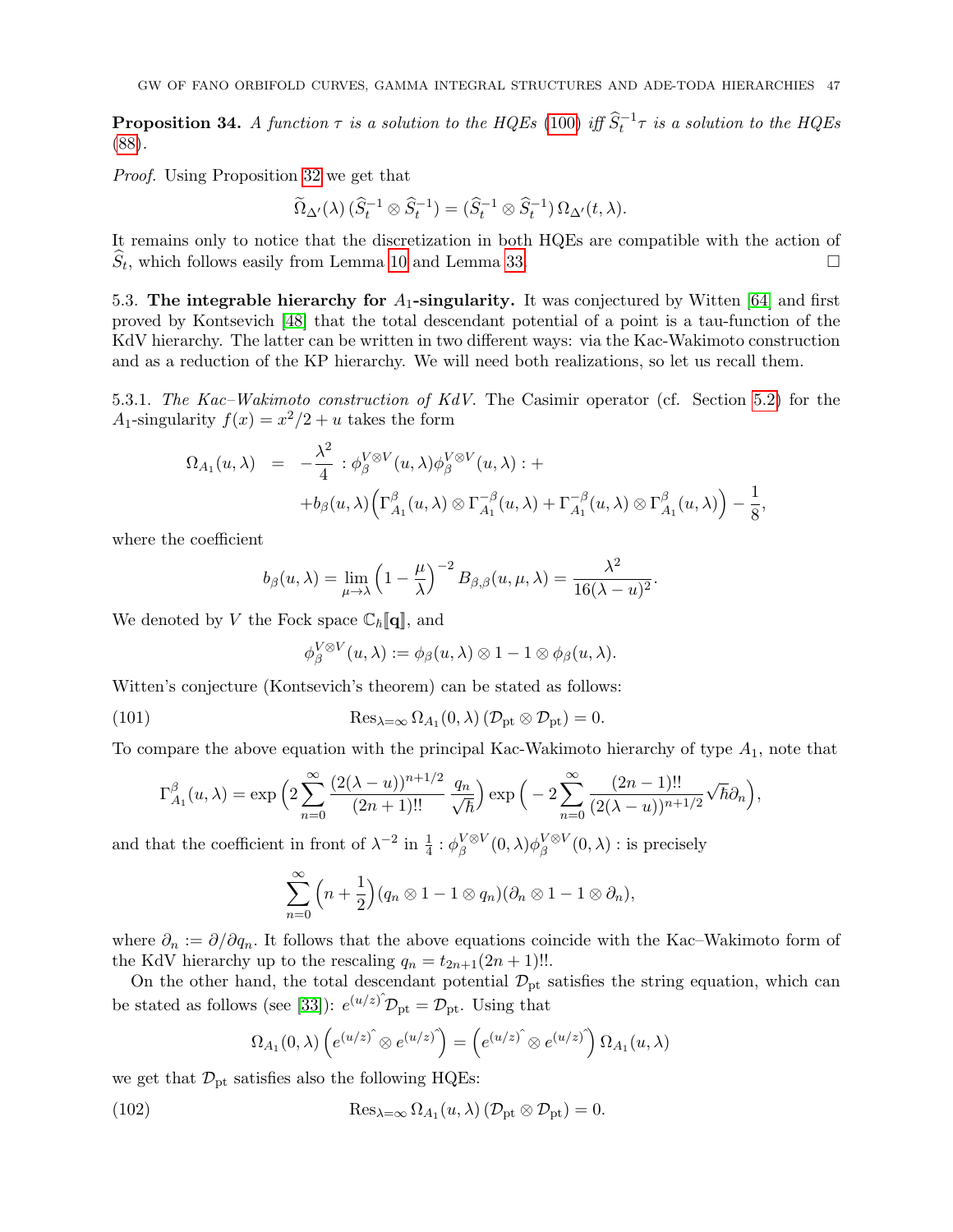5.3.2. The KdV hierarchy as a reduction of KP. According to Givental [\[31\]](#page-60-4) the KdV hierarchy [\(101\)](#page-46-2) can be written also as

<span id="page-47-4"></span>
$$
\mathrm{Res}_{\lambda=0}\,\,\Big(\sum_\pm\frac{d\lambda}{\pm\sqrt{\lambda}}\,\Gamma_{A_1}^{\pm\beta/2}(0,\lambda)\otimes\Gamma_{A_1}^{\mp\beta/2}(0,\lambda)\Big)\,(\mathcal{D}_\mathrm{pt}\otimes\mathcal{D}_\mathrm{pt})=0.
$$

Using again the string equation and Proposition [32](#page-44-1) we get that  $\mathcal{D}_{pt}$  satisfies also the following HQEs:

(103) 
$$
\operatorname{Res}_{\lambda=u}\left(\sum_{\pm}\frac{d\lambda}{\pm\sqrt{\lambda-u}}\Gamma_{A_1}^{\pm\beta/2}(u,\lambda)\otimes\Gamma_{A_1}^{\mp\beta/2}(u,\lambda)\right)(\mathcal{D}_{\mathrm{pt}}\otimes\mathcal{D}_{\mathrm{pt}})=0.
$$

<span id="page-47-0"></span>5.4. The phase factors. In this section we will prove Proposition [41,](#page-51-0) that the phase factors  $B_{\alpha,\beta}(t,\lambda,\mu)$  (see [\(91\)](#page-43-3)) are multivalued analytic function and that the analytic continuation is compatible with the monodromy action on the cycles  $\alpha$  and  $\beta$ . To begin with put

$$
B_{\alpha,\beta}^{\infty}(t,\lambda,\mu)=\exp\Omega_{\alpha,\beta}^{\infty}(t,\lambda,\mu),
$$

where

(104) 
$$
\Omega_{\alpha,\beta}^{\infty}(t,\lambda,\mu) := \iota_{\lambda^{-1}}\iota_{\mu^{-1}}\sum_{n=0}^{\infty}(-1)^{n+1}(I_{\alpha}^{(n)}(t,\lambda),I_{\beta}^{(-n-1)}(t,\mu)),
$$

where  $\iota_{\lambda^{-1}}$  (resp.  $\iota_{\mu^{-1}}$ ) is the Laurent series expansion at  $\lambda = \infty$  (resp.  $\mu = \infty$ ). The differential of  $(104)$  with respect to t is

<span id="page-47-1"></span>
$$
\widetilde{\mathcal{W}}_{\alpha,\beta}(\lambda,\mu) := I_{\alpha}^{(0)}(t,\lambda) \bullet I_{\beta}^{(0)}(t,\mu) = \sum_{i \in \mathfrak{I}} (I_{\alpha}^{(0)}(t,\lambda), \partial_i \bullet I_{\beta}^{(0)}(t,\mu)) dt_i,
$$

which will be interpreted as a 1-form on M depending on the parameters  $\lambda$  and  $\mu$ . Furthermore, for each  $t \in M$ , put  $r(t) = \max_j |u_j(t)|$ , where  $\{u_j(t)\}_{j=1}^{N+1}$  is the set of all critical values of  $F(x, t)$ . In other words,  $r(t)$  is the radius of the smallest disk (with center at 0) that contains all critical values of  $F(x, t)$ . Let

$$
D_{\infty}^{+} = \{ (t, \lambda, \mu) \in M \times \mathbb{C}^{2} : |\lambda - \mu| < |\mu| - r(t) < |\lambda| - r(t) \}.
$$

Note that since  $|\lambda - \mu| \ge 0$  we have  $|\lambda| > r(t)$  and  $|\mu| > r(t)$  for all  $(t, \lambda, \mu) \in D^+_{\infty}$ , which implies that the Laurent series expansions of  $I_{\alpha}^{(0)}(t,\lambda)$  and  $I_{\beta}^{(0)}$  $\chi_{\beta}^{(0)}(t,\mu)$  at respectively  $\lambda = \infty$  and  $\mu = \infty$  are convergent. The first inequality in the definition of  $D^{\dagger}_{\infty}$  guarantees that the line segment  $[\lambda, \mu]$  is outside the disk  $|x| \leq r(t)$ . In particular, in order to specify a branch of  $\mathcal{W}_{\alpha,\beta}(\lambda,\mu)$  it is enough to specify the branches of the period vectors only at the point  $(t, \lambda)$ , the branch of the periods at  $(t, \mu)$  is determined via the line segment  $[\lambda, \mu]$ .

<span id="page-47-3"></span>**Proposition 35.** The series [\(104\)](#page-47-1) is convergent for all  $(t, \lambda, \mu) \in D_{\infty}^+$ .

*Proof.* Using Proposition [32](#page-44-1) we can write  $(104)$  as a sum of two formal series

(105) 
$$
\Omega_{\alpha,\beta}^{\infty}(t,\lambda,\mu) = \widetilde{\Omega}_{\alpha,\beta}^{\infty}(\lambda,\mu) + W_t(\widetilde{\mathbf{f}}_{\alpha}(\lambda)_{+}, \widetilde{\mathbf{f}}_{\beta}(\mu)_{+}),
$$

where  $\Omega_{\alpha,\beta}^{\infty}$  is the Laurent series expansion of log  $B_{\alpha,\beta}$  in the domain  $|\lambda| > |\mu|$ . Since the series  $\Omega_{\alpha,\beta}^{\infty}$  is convergent for  $|\lambda| > |\mu| > |\lambda - \mu|$ , it is enough to prove the proposition for the second series on the RHS of [\(105\)](#page-47-2). Recalling the definition of  $W_t$  and using the fact that modulo Q the series  $S_t(z) = e^{\frac{1}{z}t \cup}$ , where  $t \cup$  means the classical orbifold cup product multiplication by t, we get that

<span id="page-47-2"></span>
$$
\lim_{\text{Re}(t_{02}) \to -\infty} \lim_{t \to (0, \cdots, 0, t_{02})} (W_t - t_{02} P) = 0,
$$

On the other hand, since

$$
dW_t(\widetilde{\mathbf{f}}_{\alpha}(\lambda)_+, \widetilde{\mathbf{f}}_{\beta}(\mu)_+) = d\Omega_{\alpha,\beta}(t,\lambda,\mu) = I_{\alpha}^{(0)}(t,\lambda) \bullet I_{\beta}^{(0)}(t,\mu),
$$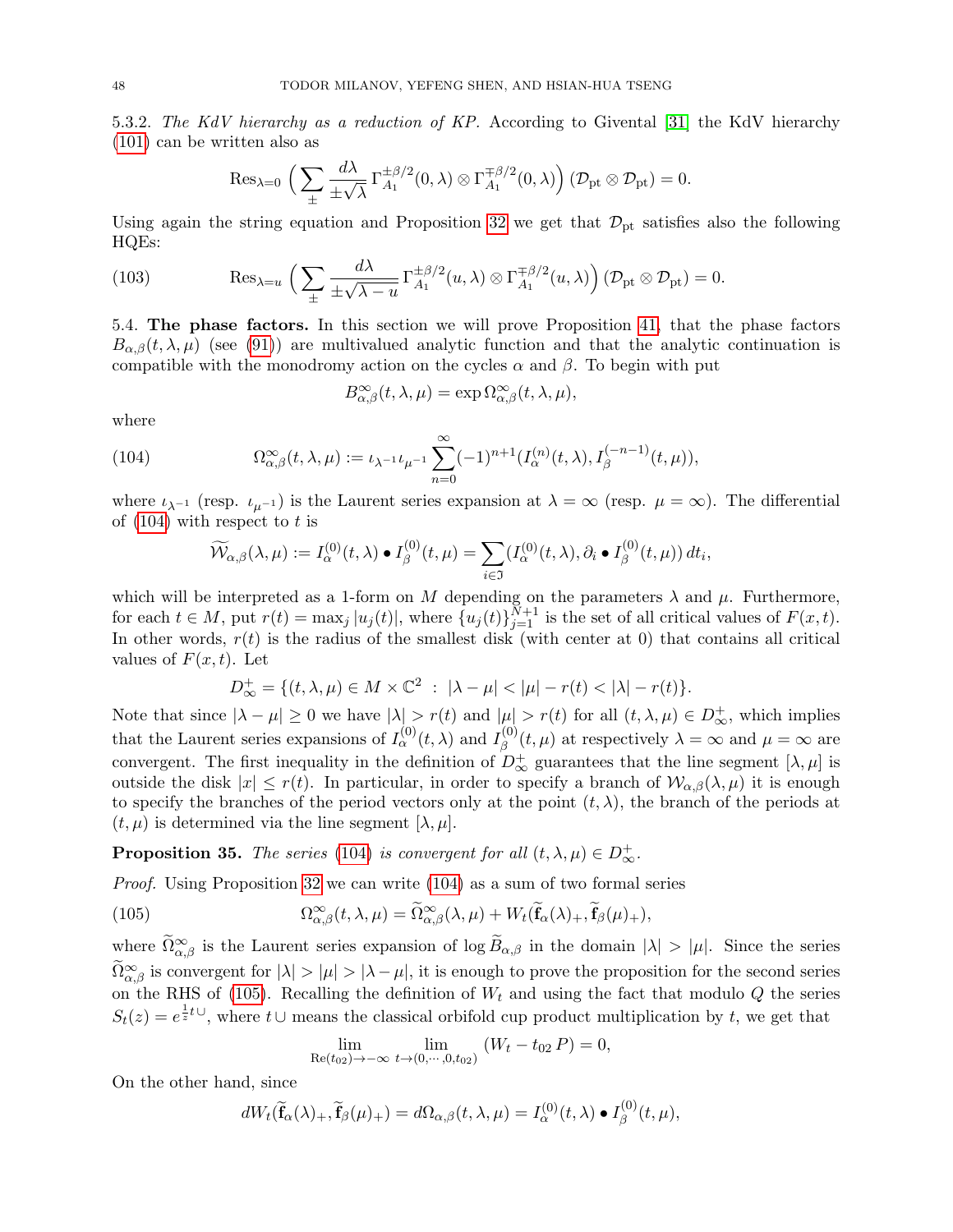the series

<span id="page-48-0"></span>(106) 
$$
W_t(\mathbf{f}_{\alpha}(\lambda)_+,\mathbf{f}_{\beta}(\mu)_+) - t_{02}(\alpha_0|\beta_0)/\chi,
$$

viewed as a formal Laurent series in  $\lambda^{-1}$  and  $\mu^{-1}$  can be identified with the improper integral

(107) 
$$
\lim_{\varepsilon \to \infty} \int_{\varepsilon}^{t} \left( I_{\alpha}^{(0)}(t', \lambda) \bullet I_{\beta}^{(0)}(t', \mu) - dt'_{02}(\alpha_0|\beta_0)/\chi \right),
$$

where  $\varepsilon \in M$  and the limit is taken along a straight segment, s.t.,  $\varepsilon_i \to 0$  for  $i \neq 0$ 2 and Re( $\varepsilon_{02}$ )  $\to$  $-\infty$ . More precisely, if we take the Laurent series expansion of the integrand at  $\lambda = \infty$  and  $\mu = \infty$  and integrate termwise, we get [\(106\)](#page-48-0). It remains only to notice that the integrand extends holomorphically at the limiting point  $\varepsilon = \infty$  (because we removed the singularity), so the termwise integration preserves the convergence. integration preserves the convergence.

The proof of Proposition [35](#page-47-3) yields slightly more. Namely, we proved that the 2nd summand on the RHS of [\(105\)](#page-47-2) is a convergent Laurent series in  $\lambda^{-1}$  and  $\mu^{-1}$  and that the corresponding limit is a multi-valued analytic function on

$$
D_{\infty} := \{ (t, \lambda, \mu) \in M \times \mathbb{C}^2 \ : \ |\lambda - \mu| < \min(|\lambda| - r(t), |\mu| - r(t)) \}.
$$

On the other hand, the phase factor  $\widetilde{B}_{\alpha,\beta}(\lambda,\mu)$  is also a multivalued analytic function on  $D_{\infty}$  except for a possible pole along  $\lambda = \mu$ . Hence we have the following corollary (of the proof).

<span id="page-48-3"></span>**Corollary 36.** The series  $B^{\infty}_{\alpha,\beta}(t,\lambda,\mu)$  extends analytically to a multivalued analytic function on  $D_{\infty}$  except for a possible pole along the diagonal  $\lambda = \mu$ .

Using the analytic extension of  $B^{\infty}_{\alpha,\beta}(t,\lambda,\mu)$  we define a multi-valued function with values in the space  $\mathbb{C}\{\{\xi\}\}\$  of convergent Laurent series at  $\xi = 0$  in the following way:

$$
B_{\alpha,\beta} : (M \times \mathbb{C})_{\infty} \to \mathbb{C}\{\{\xi\}\}, \quad (t,\lambda) \mapsto \iota_{\mu-\lambda} B_{\alpha,\beta}^{\infty}(t,\lambda,\mu),
$$

where  $\xi = \mu - \lambda$ ,  $\iota_{\mu-\lambda}$  is the Laurent series expansion at  $\mu = \lambda$ , and

<span id="page-48-1"></span>
$$
(M \times \mathbb{C})_{\infty} := \{ (t, \lambda) \in M \times \mathbb{C} \ : \ |\lambda| > r(t) \}.
$$

It is convenient to introduce the 1-form  $W_{\alpha,\beta}(\xi) := \widetilde{W}_{\alpha,\beta}(0,\xi)$ . Following [\[31\]](#page-60-4) we call  $W_{\alpha,\beta}(\xi)$  the phase form. Note that if  $C \subset (M \times \mathbb{C})_{\infty}$  is a path from  $(t, \lambda)$  to  $(t', \lambda')$ , then

(108) 
$$
B_{\alpha,\beta}(t',\lambda') = B_{\alpha,\beta}(t,\lambda) e^{\int_C \mathcal{W}_{\alpha,\beta}(\xi)}.
$$

Therefore we can uniquely extend the function  $B_{\alpha,\beta}$  to a function on  $(M \times \mathbb{C})'$ , so that formula [\(108\)](#page-48-1) holds for all paths  $C \subset (M \times \mathbb{C})'$ . Finally, for every  $(t, \lambda) \in (M \times \mathbb{C})'$  and  $\mu$  sufficiently close to  $\lambda$  we define

$$
B_{\alpha,\beta}(t,\lambda,\mu) = B_{\alpha,\beta}(t,\lambda)|_{\xi=\mu-\lambda}, \quad \Omega_{\alpha,\beta}(t,\lambda,\mu) := \log B_{\alpha,\beta}(t,\lambda,\mu).
$$

Note that  $B_{\alpha,\beta}(t,\lambda,\mu) = B_{\alpha,\beta}^{\infty}(t,\lambda,\mu)$  if  $(t,\lambda,\mu) \in D_{\infty}^+$ .

Let  $t_0 \in M$  be a generic point, so that all critical points of  $F(x, t_0)$  are of type  $A_1$  and the absolute values of the corresponding critical values are pairwise distinct. Let  $u_i(t_0)$  be a critical value of  $F(x, t_0)$  with a maximal absolute value, i.e.,  $|u_i(t_0)| = r(t_0)$ . There exists a real number  $\epsilon_0 > 0$ , s.t., if  $|x| < \epsilon_0$ , then  $r(t_0 + x\mathbf{1}) = |u_i(t_0) + x|$ . We fix  $t = t_0 + x_0\mathbf{1}$ ,  $\lambda$ , and  $\mu$ , s.t., the line segment  $[\mu - u_j(t_0), x_0]$  is contained inside the disk  $\{|x| < \epsilon_0\} \subset \mathbb{C}$  and the line segment  $[t_0, t] \times \{(\lambda, \mu)\} \subset D^+_{\infty}$ . For example, fix  $\mu$ , s.t.,  $|\mu| > u_j(t_0)$  and  $|\mu - u_j(t_0)| < \varepsilon_0$  and put  $x_0 = \frac{1}{2}$  $\frac{1}{2}(\mu - u_j(t_0))$ , then we can find  $\lambda$  such that all requirements are fulfilled.

<span id="page-48-4"></span>**Lemma 37.** If  $\beta \in H_2(X_{t,\mu}; \mathbb{Z})$  is a cycle vanishing over  $t = t_0 + (\mu - u_j(t_0))$ **1**, then

<span id="page-48-2"></span>(109) 
$$
\Omega_{\alpha,\beta}(t,\lambda,\mu) = \lim_{\varepsilon \to 0} \int_{t_0+(\varepsilon+\mu-u_j(t_0))}^t \widetilde{\mathcal{W}}_{\alpha,\beta}(\lambda,\mu),
$$

where the integration is along a straight segment.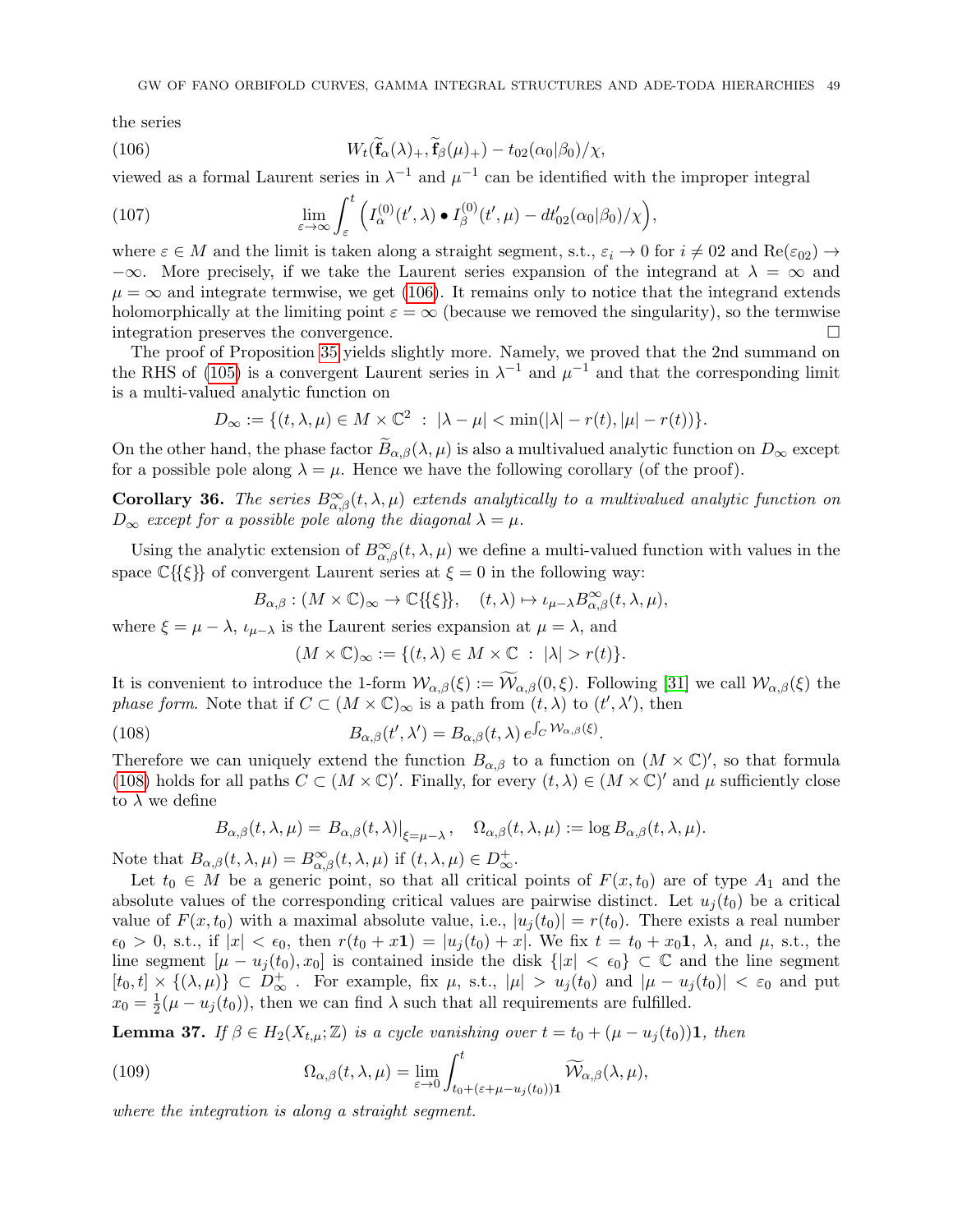*Proof.* By definition  $\Omega_{\alpha,\beta}(t,\lambda,\mu)$  is the Laurent series expansion near  $\lambda = \infty$  of the series

<span id="page-49-2"></span>(110) 
$$
\sum_{n=0}^{\infty} (-1)^{n+1} (I_{\alpha}^{(n)}(t,\lambda), I_{\beta}^{(-n-1)}(t,\mu)),
$$

while the RHS of [\(109\)](#page-48-2) is

<span id="page-49-0"></span>(111) 
$$
\lim_{\varepsilon \to 0} \int_{\varepsilon + \mu - u_j}^{x_0} (I_\alpha^{(0)}(t_0, \lambda - x), I_\beta^{(0)}(t_0, \mu - x)) dx.
$$

Using integration by parts  $(n + 1)$  times and the fact that the periods  $I_{\beta}^{(-p-1)}(t_0, \mu - x)$  vanish at  $x = \mu - u_i$ , we get that the integral [\(111\)](#page-49-0) coincides with

(112) 
$$
\sum_{p=0}^{n} (-1)^{p+1} (I_{\alpha}^{(p)}(t'_{0}, \lambda), I_{\beta}^{(-p-1)}(t'_{0}, \mu)) +
$$

$$
\lim_{\varepsilon \to 0} (-1)^{n+1} \int_{\varepsilon + \mu - u_{j}}^{x_{0}} (I_{\alpha}^{(n+1)}(t_{0}, \lambda - x), I_{\beta}^{(-n-1)}(t_{0}, \mu - x)) dx.
$$

The Laurent series expansion of  $I_{\alpha}^{(n+1)}(t_0, \lambda - x) = I_{\alpha}^{(n+1)}(t_0 + x\mathbf{1}, \lambda)$  in  $\lambda^{-1}$  has radius of convergence  $r(t_0 + x1)$ . Hence, it is uniformly convergent for all x that vary along a compact subset of the open subset in C defined by the inequality

<span id="page-49-1"></span>
$$
\{x\in\mathbb{C} \ : \ |\lambda|>r(t_0+x\mathbf{1})\}.
$$

On the other hand, according to our choice of  $x_0, \lambda$ , and  $\mu$ , the point  $(t_0 + x\mathbf{1}, \lambda, \mu) \in D^+_{\infty}$  for all x on the integration path. In particular,  $|\lambda| > |\mu| > r(t_0 + x_1)$ , which means that the integration path is entirely contained in the above open subset. Hence the integral [\(112\)](#page-49-1) has a convergent Laurent series in  $\lambda^{-1}$ . Moreover, the leading order term of the expansion is  $\lambda^{-e}$  for some rational number  $e > n$ . This proves that the Laurent series expansions (in  $\lambda^{-1}$ ) of the integral [\(111\)](#page-49-0) and of the series [\(110\)](#page-49-2) coincide.

Our next goal is to prove that the analytic continuation of the phase factor  $B_{\alpha,\beta}(t,\lambda,\mu)$  is compatible with the monodromy representation in the following sense. Recall the monodromy representation (cf. Section [2.3\)](#page-9-0)

$$
\rho : \pi_1((M \times \mathbb{C})') \to \mathrm{GL}(\mathfrak{h}).
$$

Let  $U \subset (M \times \mathbb{C})'$  be an open subdomain and  $f_{\alpha,\beta}(t,\lambda)$  be a (vector-valued) function depending bi-linearly on  $(\alpha, \beta) \in \mathfrak{h} \times \mathfrak{h}$  and analytic in a neighborhood of some point  $(t_0, \lambda_0) \in U$ . We say that  $f_{\alpha,\beta}$  is multi-valued analytic on U if it can be extended analytically along any path in U. Furthermore, we say that  $f_{\alpha,\beta}$  is *compatible* with the monodromy representation  $\rho$ , if for every closed loop C in U, the analytic continuation of  $f_{\alpha,\beta}(t,\lambda)$  along C coincides with  $f_{w(\alpha),w(\beta)}(t,\lambda)$ , where  $w = \rho(C)$  is the corresponding monodromy transformation.

Recall that (see Corollary [36\)](#page-48-3) the Laurent series  $\Omega^{\infty}_{\beta,\alpha}(t,\lambda,\mu)$  extends analytically to a multivalued analytic function  $\Omega_{\beta,\alpha}(t,\lambda,\mu)$  defined for all  $(t,\lambda,\mu) \in D_{\infty}$ , s.t.,  $\lambda \neq \mu$ .

<span id="page-49-3"></span>**Lemma 38.** Let  $\alpha$  and  $\beta$  be cycles in the vanishing cohomology, s.t.,  $(\alpha|\beta) = 0$  then

$$
\Omega_{\alpha,\beta}(t,\lambda,\mu) - \Omega_{\beta,\alpha}(t,\mu,\lambda) = 2\pi\sqrt{-1} \operatorname{SF}(\alpha,\beta) \quad \forall (t,\lambda,\mu) \in D_{\infty}^+,
$$

where SF is the bi-linear form [\(57\)](#page-33-0).

Proof. Since the difference

$$
\Omega_{\beta,\alpha}(t,\lambda,\mu) - \widetilde{\Omega}_{\beta,\alpha}(\lambda,\mu), \quad \text{where} \quad \widetilde{\Omega}_{\beta,\alpha}(\lambda,\mu) := \log \widetilde{B}_{\beta,\alpha}(\lambda,\mu),
$$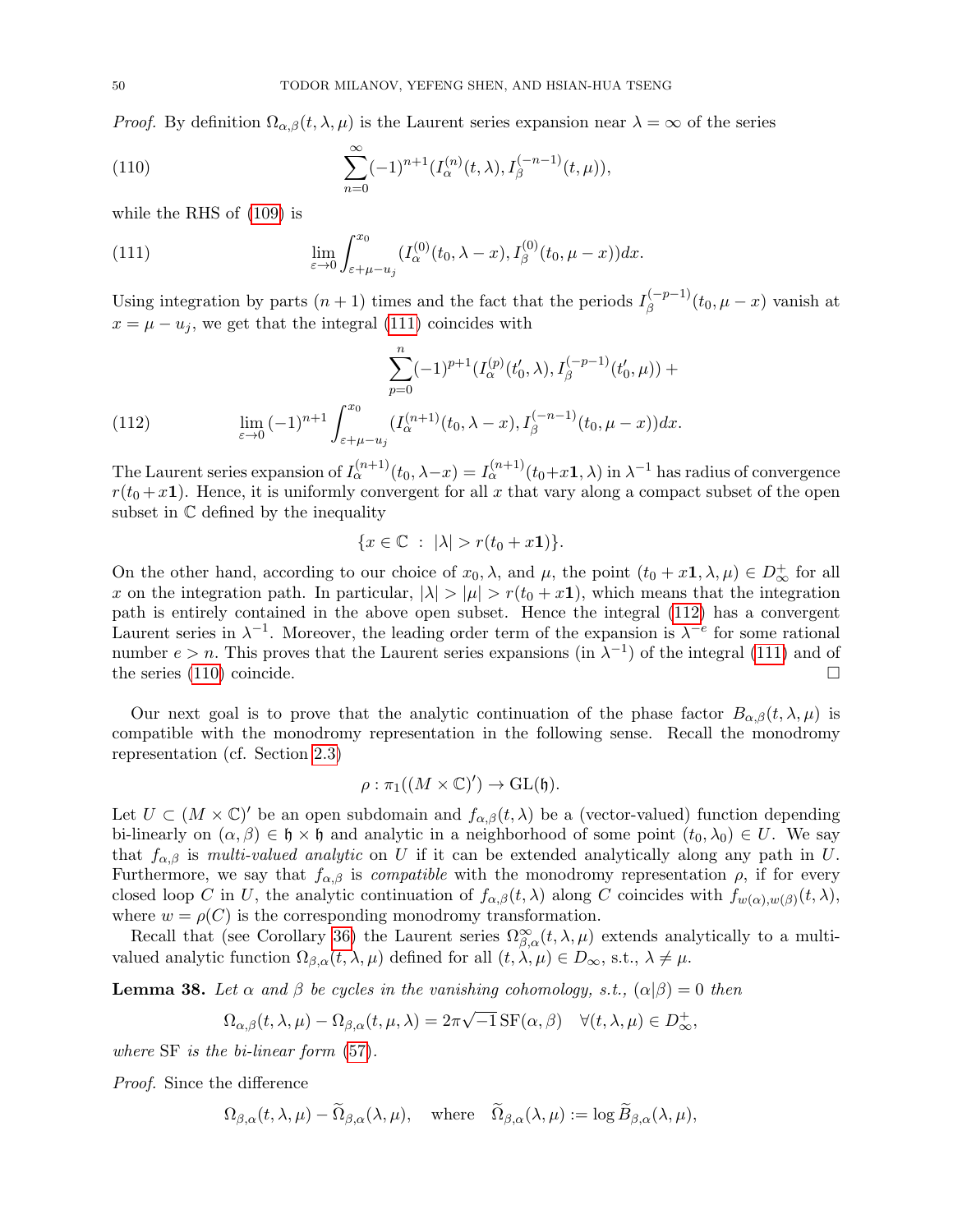has a convergent Laurent series expansion in  $D_{\infty}$  and it is invariant under switching  $(\beta, \lambda) \leftrightarrow (\alpha, \mu)$ , it is enough to prove the statement for  $\Omega_{\alpha,\beta}(\lambda,\mu)$  where  $(\lambda,\mu)$  is a point in the open subset

$$
\{|\lambda - \mu| < \min(|\lambda|, |\mu|)\} \subset \mathbb{C}^2.
$$

Recalling formula [\(87\)](#page-42-4), the rest of the proof is a straightforward computation (see also the proof of Lemma [27,](#page-37-5) where some of the computations were already done).  $\Box$ 

**Remark 39.** If we omit the condition  $(\alpha|\beta) = 0$  in Lemma [38,](#page-49-3) then the identity is true only up to an integer multiple of  $2\pi\sqrt{-1}(\alpha|\beta)$ . The ambiguity comes from the fact that the phase factor  $\Omega_{\alpha,\beta}(\lambda,\mu)$  has a logarithmic singularity along  $\lambda = \mu$  of the type  $(\alpha|\beta) \log(\lambda - \mu)$ .

<span id="page-50-2"></span>**Proposition 40.** The phase factor  $B_{\alpha,\beta}(t,\lambda)$  is compatible with the monodromy representation in the domain  $(M \times \mathbb{C})'$ .

*Proof.* By definition we have to prove that if  $C' \subset (M \times \mathbb{C})'$  is an arbitrary loop based at  $(t, \lambda)$  and  $\mu$  is sufficiently close to  $\lambda$ , then

$$
B_{w(\alpha),w(\beta)}(t,\lambda,\mu) = B_{\alpha,\beta}(t,\lambda,\mu) e^{\int_C \widetilde{\mathcal{W}}_{\alpha,\beta}(\lambda,\mu)},
$$

where  $w = \rho(C')$  and  $C \subset M$  is the path parametrized by

$$
t' + (\lambda - \lambda')\mathbf{1}, \quad (t', \lambda') \in C'.
$$

We may assume that  $(t, \lambda, \mu) \in D^+_{\infty}$ , because by definition the value of  $B_{\alpha,\beta}$  at any other point differs by an integral along the path of the phase form  $\mathcal{W}_{\alpha,\beta}(\lambda,\mu)$ . Under this assumption the above equality is equivalent to

<span id="page-50-1"></span>(113) 
$$
\Omega_{w(\alpha),w(\beta)}^{\infty}(t,\lambda,\mu) = \Omega_{\alpha,\beta}^{\infty}(t,\lambda,\mu) + \int_{C} \widetilde{\mathcal{W}}_{\alpha,\beta}(\lambda,\mu) \pmod{2\pi\sqrt{-1}\mathbb{Z}}.
$$

We first prove a special case of the above formula. Namely, let us choose a generic point  $t_0 \in M$ , s.t., the absolute values of the critical values of  $F(x, t_0)$  are pairwise distinct and let  $u_i(t_0)$  be the critical value with maximal absolute value (here the notation is the same as in Lemma [37\)](#page-48-4). We will assume that  $t = t_0 + x_0 \mathbf{1}$  is sufficiently close to  $t_0 + (\mu - u_j(t_0))\mathbf{1}$  and that C is a closed loop of the type  $t_0 + x\mathbf{1}$ , where the parameter x varies along a small closed loop based at  $x_0 \in \mathbb{C}$  going around  $\mu-u_i(t_0)$ , so that the line segment  $[\lambda-x,\mu-x]$  moves around  $u_i$ . Let us denote by  $\gamma \in H_2(X_{t,\lambda};\mathbb{Z})$ the vanishing cycle vanishing over  $(t_0, u_i(t_0))$ , then we have the following decompositions:

$$
\alpha = \alpha' + \frac{(\alpha|\gamma)}{2} \gamma, \quad \beta = \beta' + \frac{(\beta|\gamma)}{2} \gamma,
$$

where  $\alpha'$  and  $\beta'$  are cycles invariant w.r.t. the local monodromy around the point  $(t_0, u_j(t_0))$ . After a straightforward computation we get

<span id="page-50-0"></span>
$$
\Omega_{w(\alpha),w(\beta)}(t,\lambda,\mu) - \Omega_{\alpha,\beta}(t,\lambda,\mu) = -(\alpha|\gamma)\Omega_{\gamma,\beta'}(t,\lambda,\mu) - (\beta|\gamma)\Omega_{\alpha',\gamma}(t,\lambda,\mu),
$$

while  $\int_C \widetilde{\mathcal{W}}_{\alpha,\beta}(\lambda,\mu)$  is

(114) 
$$
\frac{1}{2}(\beta|\gamma)\int_C \widetilde{\mathcal{W}}_{\alpha',\gamma}(\lambda,\mu)+\frac{1}{2}(\alpha|\gamma)\int_C \widetilde{\mathcal{W}}_{\gamma,\beta'}(\lambda,\mu)+\frac{1}{4}(\alpha|\gamma)(\beta|\gamma)\int_C \widetilde{\mathcal{W}}_{\gamma,\gamma}(\lambda,\mu),
$$

where we used that  $\int_C \widetilde{\mathcal{W}}_{\alpha',\beta'}(\lambda,\mu) = 0$ , because the periods  $I_{\alpha'}^{(0)}(t_0,\lambda-x)$  and  $I_{\beta'}^{(0)}(t_0,\mu-x)$  are holomorphic respectively at  $x = \lambda - u_j$  and  $x = \mu - u_j$ , which means that the phase form is holomorphic inside the loop C. The last integral in the above formula is easy to compute because only the singular terms of  $I^{(0)}_{\gamma}(t_0, \lambda - x)$  and  $I^{(0)}_{\gamma}(t_0, \mu - x)$  contribute, i.e.,

$$
\int_C \widetilde{\mathcal{W}}_{\gamma,\gamma}(\lambda,\mu) = 2 \oint \frac{dx}{\sqrt{(\lambda - u_j(t_0) - x)(\mu - u_j(t_0) - x)}} = 4\pi\sqrt{-1}.
$$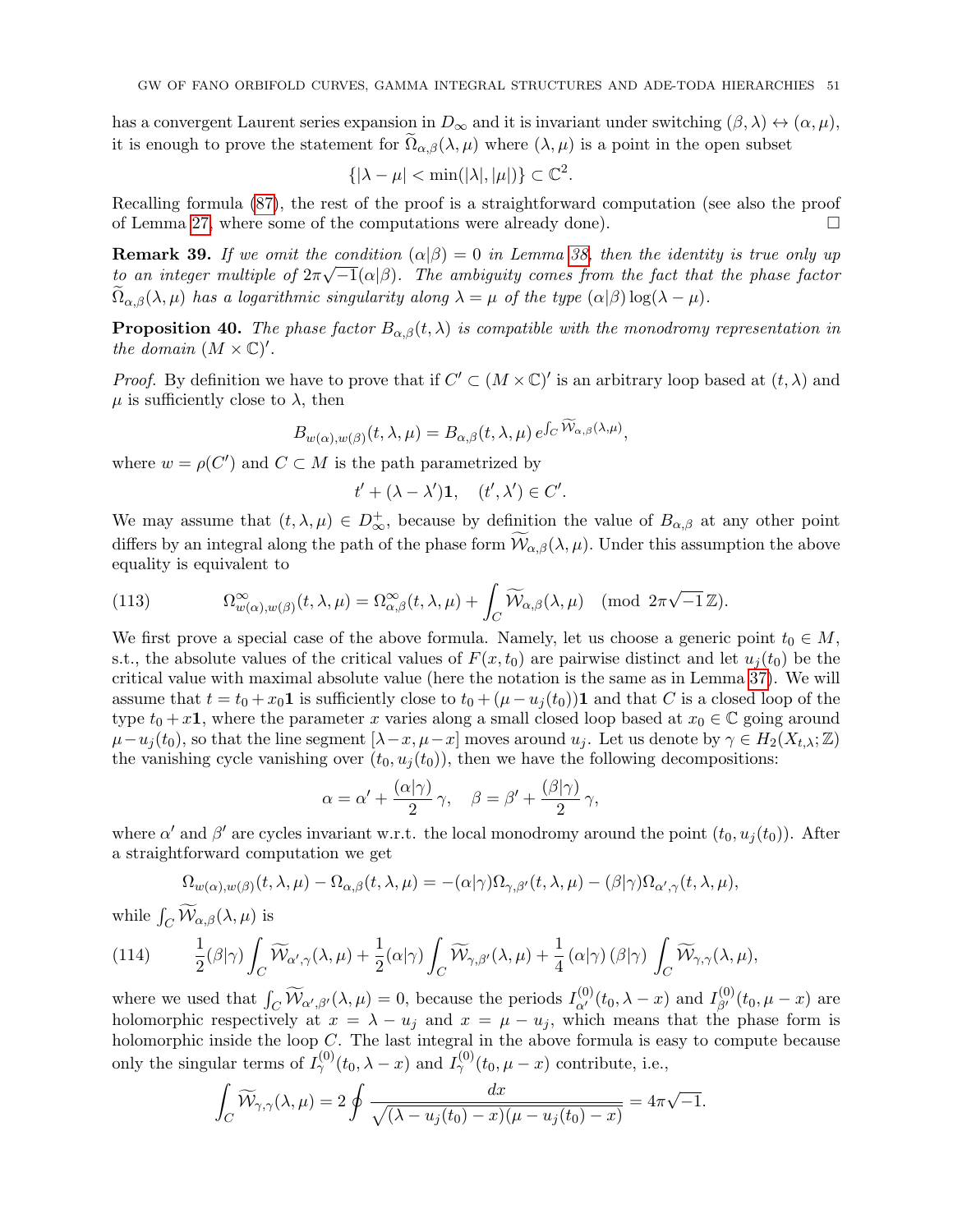According to Lemma [37](#page-48-4)

$$
\Omega_{\alpha',\gamma}(t,\lambda,\mu) = \int_{t_0 + (\mu - u_j(t_0))}^t \widetilde{\mathcal{W}}_{\alpha',\gamma}(\lambda,\mu)
$$

and the integral on the RHS has a convergent Laurent series expansion in  $\lambda - u_j(t)$  and  $(\mu - u_j(t))^{1/2}$ , which allows us to evaluate the integral

$$
\int_C \widetilde{\mathcal{W}}_{\alpha',\gamma}(\lambda,\mu) = -2 \int_{t_0+(\mu-u_j(t_0))}^t \widetilde{\mathcal{W}}_{\alpha',\gamma}(\lambda,\mu) = -2\Omega_{\alpha',\gamma}^{\infty}(t,\lambda,\mu) = -2\Omega_{\alpha',\gamma}(t,\lambda,\mu).
$$

It remains only to evaluate the 2nd integral in [\(114\)](#page-50-0). We have

$$
\int_C \widetilde{\mathcal{W}}_{\gamma,\beta'}(\lambda,\mu) = \int_C \widetilde{\mathcal{W}}_{\beta',\gamma}(\mu,\lambda) = -2\Omega_{\beta',\gamma}(t,\mu,\lambda),
$$

where the 2nd identity is derived just like above when  $|\mu| > |\lambda|$ , and then we use analytic continuation to extend the formula for  $|\mu| < |\lambda|$  as well. Recalling Lemma [38,](#page-49-3) we get

$$
\Omega_{\beta',\gamma}(t,\mu,\lambda) = \Omega_{\gamma,\beta'}(t,\lambda,\mu) + 2\pi\sqrt{-1} \,\text{SF}(\beta',\gamma).
$$

Using that  $\beta' = \beta - (\beta|\gamma)\gamma/2$  and that  $SF(\gamma, \gamma) = 1$ , we finally get

$$
\int_C \widetilde{\mathcal{W}}_{\gamma,\beta'}(\lambda,\mu) = -2\Omega_{\gamma,\beta'}(t,\lambda,\mu) - 4\pi\sqrt{-1} \,\mathrm{SF}(\beta,\gamma) + 2\pi\sqrt{-1}(\beta|\gamma).
$$

Since  $SF(\beta, \gamma) \in \mathbb{Z}$ , the proof of formula [\(113\)](#page-50-1) in the special case is complete.

The general case follows easily, because the fundamental group  $\pi_1((M \times \mathbb{C})')$  is generated by loops like the above one. Indeed, we already know that the affine cusp polynomial  $f(x)$  has a real Morsification  $F(x, t'_0)$ , i.e., all critical points of  $F(x, t'_0)$  are real and the corresponding critical values are real as well. In particular, we can find a small deformation  $F(x, t_0)$  of the real Morsification, s.t., the critical values  $u_j$  are vertices of a convex polygon. The fundamental group  $\pi_1((M \times \mathbb{C})')$  is generated by simple loops in  $\{t_0\}\times\mathbb{C}$  that go around the vertices of the polygon. Let us pick one of these loops and let  $(t_0, u_i(t_0))$  be the corresponding vertex of the polygon. Since the translations of the type  $t_0 \mapsto t_0 + c\mathbf{1}, c \in \mathbb{C}$ , do not change the homotopy class of the loop, we can find a representative (namely, pick c, s.t., the  $|u_j(t_0) + c| > |u_j(t_0) + c|$  for all other vertices  $(t_0, u_j(t_0))$ ) of the homotopy class, which has the special form from above. of the homotopy class, which has the special form from above.

<span id="page-51-0"></span>**Proposition 41.** There exists a generic point  $t_0 \in M$  (i.e.  $F(x, t_0)$  is a Morse function) and a critical value  $u_i(t_0)$ , s.t.,

<span id="page-51-1"></span>(115) 
$$
B_{\alpha,\beta}(t,\lambda,\mu) = \lim_{\varepsilon \to 0} \exp\Big(-\int_t^{t_0+(\varepsilon+\mu-u_j(t_0))1} \widetilde{\mathcal{W}}_{\alpha,\beta}(\lambda,\mu)\Big),
$$

where the integration is along any path avoiding the poles of the 1-form  $\widetilde{\mathcal{W}}_{\alpha,\beta}(\lambda,\mu)$ , s.t., the cycle  $\beta \in H_2(X_{t,\mu}, \mathbb{Z})$  vanishes along it.

*Proof.* Let us assume that  $t_0$  is a generic point and that  $u_i(t_0)$  is the critical value with maximal absolute value. It is enough to prove the statement for an arbitrary point  $(t, \lambda, \mu) \in D_{\infty}^{+}$ , because by definition the value of  $B_{\alpha,\beta}(t',\lambda,\mu)$  at any other point  $(t',\lambda,\mu)$  differs by an integral of  $\mathcal{W}_{\alpha,\beta}(\lambda,\mu)$ along a path connecting t and t', while the RHS of [\(115\)](#page-51-1) clearly has the same property. Let  $(t, \lambda, \mu) \in$  $D_{\infty}^+$  be a point such that Lemma [37](#page-48-4) holds and let  $C''_{\varepsilon}$  be the straight segment  $[t, t_0 + (\varepsilon + \mu - u_j(t_0))1]$ . Put  $C' = (C''_{\varepsilon})^{-1} \circ C_{\varepsilon}$  and  $w = \rho(C')$ , where  $C_{\varepsilon}$  is the integration path (from t to  $t_0 + (\varepsilon + \mu - u_j(t_0))\mathbf{1}$ ), then by definition the cycle  $w(\beta) \in H_2(X_{t,\mu}; \mathbb{Z})$  is the vanishing cycle along the line segment  $[t, t_0 + (\mu - u_j(t_0))1]$ . According to Lemma [37,](#page-48-4) formula [\(115\)](#page-51-1) holds for  $C''$  and  $B_{w(\alpha), w(\beta)}$ . Therefore, we need to prove that

(116) 
$$
- \int_{C'} \widetilde{\mathcal{W}}_{\alpha,\beta}(\lambda,\mu) = \Omega_{\alpha,\beta}(t,\lambda,\mu) - \Omega_{w(\alpha),w(\beta)}(t,\lambda,\mu) \pmod{2\pi\sqrt{-1}\mathbb{Z}},
$$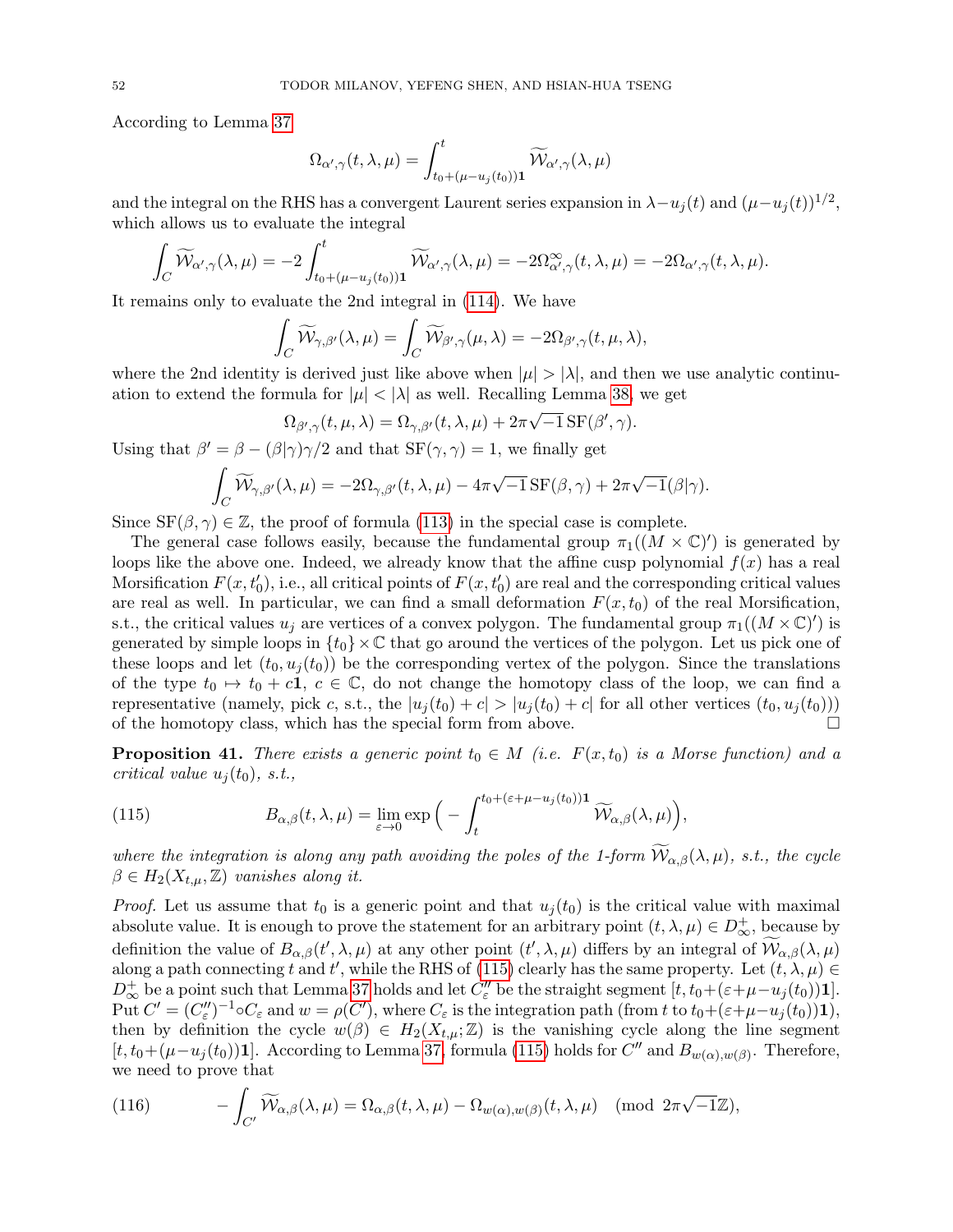which follows from Proposition [40.](#page-50-2)

#### <span id="page-52-0"></span>5.5. The ancestor solution. Now we are in a position to prove

<span id="page-52-1"></span>**Theorem 42.** The total ancestor potential  $A_t(h; \mathbf{q})$  is a solution to the HQEs [\(100\)](#page-45-1).

To begin with, put  $\mathbf{q}' = \mathbf{q} \otimes 1$ ,  $\mathbf{q}'' = 1 \otimes \mathbf{q}$ , and let us assume that the discretization condition [\(97\)](#page-45-5) is satisfied for some integer n. The tameness of  $\mathcal{A}(\hbar; \mathbf{q})$  implies that the LHS of [\(100\)](#page-45-1) (for  $\tau = A(\hbar; \mathbf{q})$  is a formal series in  $\mathbf{q}'$  and  $\mathbf{q}''$  with coefficients formal Laurent series in  $\sqrt{\hbar}$ , whose coefficients are polynomial expressions of the period vectors  $I_{\alpha}^{(n)}(t,\lambda)$ . In particular, the residue in [\(100\)](#page-45-1) can be computed via the residue theorem, i.e., we have to compute the residues at all critical points and at  $\lambda = 0$  and prove that their sum is 0.

Let  $u_i(t)$  be one of the critical points of F, where  $t \in M$  is a generic point such that all critical values are pairwise different. Furthermore, we assume that  $\lambda$  is near  $u_i(t)$  and that a path in  $(M \times \mathbb{C})'$  from the reference point  $(0,1)$  to  $(t,\lambda)$  is fixed in such a way that the vanishing cycle  $\beta$ , vanishing over  $\lambda = u_j(t)$ , belongs to the subset  $\Delta'$  of affine roots defined in Section [4.5.](#page-42-0)

<span id="page-52-4"></span>5.5.1. The Virasoro term. Let us compute

(117) 
$$
- \operatorname{Res}_{\lambda = u_j(t)} \frac{\lambda}{2} d\lambda \sum_{m=1}^N : \phi_{\beta_m}^{V \otimes V}(t, \lambda) \phi_{\beta_m}^{V \otimes V}(t, \lambda) : \mathcal{A}_t^{\otimes 2},
$$

where  $\phi_{\alpha}^{V\otimes V} := \phi_{\alpha} \otimes 1 - 1 \otimes \phi_{\alpha}$ . Put  $\beta_m = \alpha_m + (\beta_m|\beta)\beta/2$  and  $\beta^m = \alpha^m + (\beta^m|\beta)\beta/2$ , where  $(\alpha_m|\beta) = (\alpha^m|\beta) = 0$ . The above operator can be written as the sum of

<span id="page-52-3"></span>
$$
\sum_{m=1}^N : \phi_{\alpha_m}^{V \otimes V}(t,\lambda) \phi_{\alpha_m}^{V \otimes V}(t,\lambda) : + \Big(\sum_{m=1}^N (\beta_m|\beta)(\beta^m|\beta)\Big) \frac{1}{4} : \phi_{\beta}^{V \otimes V}(t,\lambda) \phi_{\beta}^{V \otimes V}(t,\lambda) : \Big(\phi_{\beta_m}^{V \otimes V \otimes V}(t,\lambda) \phi_{\beta_m}^{V \otimes V \otimes V \otimes V}(t,\lambda) \Big) \Big) \Big\}
$$

and

<span id="page-52-2"></span>(118) 
$$
\sum_{m=1}^{N} \frac{1}{2} \Big( (\beta_m | \beta) : \phi_{\beta}^{V \otimes V}(t, \lambda) \phi_{\alpha^m}^{V \otimes V}(t, \lambda) : + (\beta^m | \beta) : \phi_{\beta}^{V \otimes V}(t, \lambda) \phi_{\alpha_m}^{V \otimes V}(t, \lambda) : \Big)
$$

The Picard-Lefschetz formula implies that the periods  $I_{\alpha_m}^{(n)}(t,\lambda)$  and  $I_{\alpha_m}^{(n)}(t,\lambda)$  are invariant with respect to the local monodromy around  $\lambda = u_j(t)$ , so they must be holomorphic in a neighborhood of  $\lambda = u_j(t)$ . The operator  $\phi_{\varphi}^{V \otimes V}(t,\lambda)$ , where  $\varphi$  is the toroidal cycle, vanishes after we impose the discretization condition [\(97\)](#page-45-5). On the other hand, since  $\sum_m(\beta_m|\beta)(\beta^m|\alpha)=(\beta|\alpha)$ , the cycles

$$
-\beta + \sum_{m=1}^{N} (\beta_m | \beta ) \beta^m \quad \text{and} \quad -\beta + \sum_{m=1}^{N} (\beta^m | \beta ) \beta_m
$$

are in the kernel of the intersection form, so they must be proportional to  $\varphi$ . Hence the operator [\(118\)](#page-52-2) vanishes after the discretization condition [\(97\)](#page-45-5) is imposed. The residue [\(117\)](#page-52-3) turns into

$$
-\operatorname{Res}_{\lambda=u_j(t)}\frac{\lambda}{4}d\lambda\,:\phi_{\beta}^{V\otimes V}(t,\lambda)\phi_{\beta}^{V\otimes V}(t,\lambda):\,\,\mathcal{A}_t(\hbar;{\bf q}')\mathcal{A}_t(\hbar;{\bf q}'').
$$

To compute the above residue, note that the expression

$$
:\phi_{\beta}^{V \otimes V}(t,\lambda)\phi_{\beta}^{V \otimes V}(t,\lambda):(\widehat{\Psi}_t \widehat{R}_t)^{\otimes 2}
$$

can be written as

$$
(\widehat{\Psi}_t \widehat{R}_t)^{\otimes 2} : \phi_{A_1}^{V \otimes V}(u_j, \lambda) \phi_{A_1}^{V \otimes V}(u_j, \lambda) : + 2V_t(\phi_{\beta}(t, \lambda)_{-}, \phi_{\beta}(t, \lambda)_{-}).
$$

Let us compute

$$
-\operatorname{Res}_{\lambda=u_j(t)}\frac{\lambda}{4}d\lambda \, 2V_t(\phi_\beta(t,\lambda)_-,\phi_\beta(t,\lambda)_-) = -\operatorname{Res}_{\lambda=u_j(t)}\frac{\lambda}{2}d\lambda \, (V_{00}(t)I_\beta^{(0)}(t,\lambda),I_\beta^{(0)}(t,\lambda)),
$$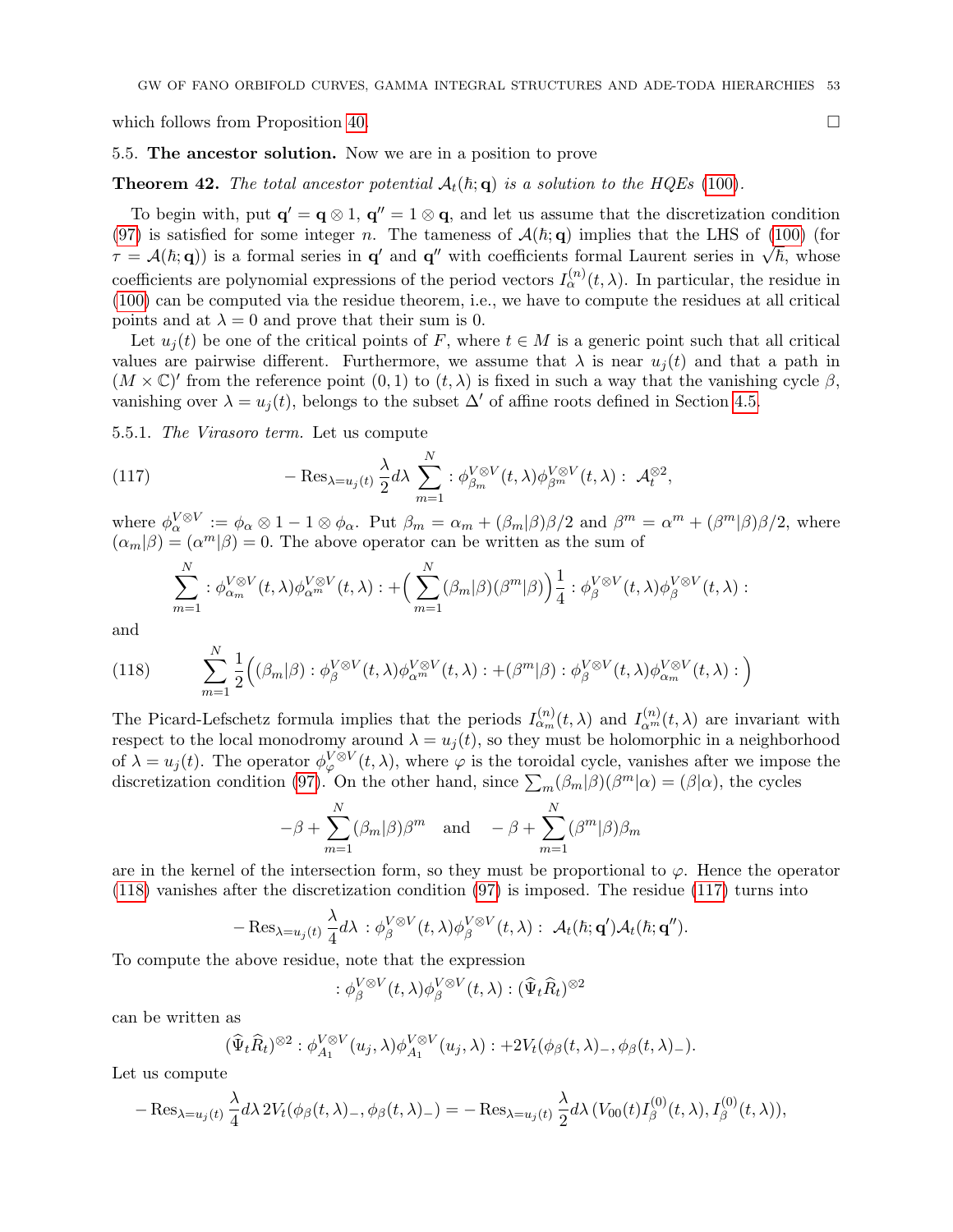where we used the fact that only the leading term (w.r.t. z) of  $\phi_{\beta}(t,\lambda;z)_{-} = -I_{\beta}^{(0)}$  $\beta^{(0)}_{\beta}(t,\lambda)z^{-1}+\cdots$ will contribute because the remaining ones have a zero at  $\lambda = u_j(t)$  of order at least  $\frac{1}{2}$ . Furthermore, the Laurent series expansion of  $I_{\beta}^{(0)}$  $\beta_{\beta}^{(0)}$  at  $\lambda = u_j(t)$  has the form

$$
I_{\beta}^{(0)}(t,\lambda) = 2(2(\lambda - u_j))^{-1/2}e_j + \cdots, \quad e_j = du_j/\sqrt{\Delta_j},
$$

where the dots stand for terms that have at  $\lambda = u_j$  a zero of order at least  $\frac{1}{2}$ . These terms do not contribute to the residue, so we get

$$
-\operatorname{Res}_{\lambda=u_j(t)}\frac{\lambda}{2}d\lambda(V_{00}(t)e_j,e_j)\frac{2}{\lambda-u_j(t)}=u_j(t)(R_1(t)e_j,e_j).
$$

We get the following formula for the residue [\(117\)](#page-52-3):

$$
(\widehat{\Psi}_t \widehat{R}_t)^{\otimes 2} \Big( u_j R_1^{jj} - \text{Res}_{\lambda = u_j} \frac{\lambda}{4} d\lambda \, : \phi_{A_1}^{V \otimes V}(u_j, \lambda) \phi_{A_1}^{V \otimes V}(u_j, \lambda) : \Big) \prod_{m=1}^{N+1} \mathcal{D}_{\text{pt}}(\hbar \Delta_m; {}^m \mathbf{q})^{\otimes 2},
$$

where  $R_1^{jj} = (R_1e_j, e_j)$  is the j-th diagonal entry of  $R_1$ .

<span id="page-53-2"></span>5.5.2. The A<sub>1</sub>-subroot system. The vanishing cycles  $\{-\beta, \beta\}$  form a subroot system of type A<sub>1</sub>. Let us compute the residue of the corresponding vertex operator terms, i.e.,

(119) 
$$
\operatorname{Res}_{\lambda=u_j(t)} \frac{d\lambda}{\lambda} \left( \sum_{\pm} b_{\pm\beta}(t,\lambda) \Gamma^{\pm\beta}(t,\lambda) \otimes \Gamma^{\mp\beta}(t,\lambda) \right) \mathcal{A}_t^{\otimes 2}.
$$

We have  $b_{\beta}(t, \lambda) = b_{-\beta}(t, \lambda)$  and

<span id="page-53-0"></span>
$$
b_{\beta}(t,\lambda)\Gamma^{\pm\beta}(t,\lambda)\otimes \Gamma^{\mp\beta}(t,\lambda)(\widehat{\Psi}_t\widehat{R}_t)^{\otimes 2}=(\widehat{\Psi}_t\widehat{R}_t)^{\otimes 2}b_{A_1}(u_j,\lambda)\Gamma_{A_1}^{\pm\beta}(u_j,\lambda)\otimes \Gamma_{A_1}^{\mp\beta}(u_j,\lambda),
$$

where we used formula [\(93\)](#page-44-2) together with the identity

$$
b_{\beta}(t,\lambda)e^{V_t(\mathbf{f}_{\beta}(t,\lambda)-,\mathbf{f}_{\beta}(t,\lambda)-)}=b_{A_1}(u_j,\lambda),
$$

which follows immediately from [\(94\)](#page-44-3). Using that  $\mathcal{A}_t = \widehat{\Psi}_t \widehat{R}_t \prod_j \mathcal{D}_{pt}^{(j)}$ , where the factors  $\mathcal{D}_{pt}^{(j)}$  $\mathcal{D}_{pt}(\hbar\Delta_j; \mathbf{q})$  are solutions to KdV, we can compute the residue [\(119\)](#page-53-0) via the Kac-Wakimoto form of the KdV hierarchy [\(102\)](#page-46-3). After a short computation we get that the residue [\(119\)](#page-53-0) is

$$
(\widehat{\Psi}_t \widehat{R}_t)^{\otimes 2} \Big( \frac{1}{8} + \text{Res}_{\lambda = u_j} \frac{\lambda}{4} d\lambda \, : \phi_{A_1}^{V \otimes V}(u_j, \lambda) \phi_{A_1}^{V \otimes V}(u_j, \lambda) : \Big) \prod_{m=1}^{N+1} \mathcal{D}_{\text{pt}}(\hbar \Delta_m; {}^m \mathbf{q})^{\otimes 2}.
$$

<span id="page-53-3"></span>5.5.3. The A<sub>2</sub>-subroot subsystem. Let  $\alpha \in \Delta'$  be a cycle such that  $(\alpha|\beta) = 1$ . We claim that the expression

<span id="page-53-1"></span>(120) 
$$
\left(b_{\alpha}(t,\lambda)\Gamma^{\alpha}(t,\lambda)\otimes\Gamma^{-\alpha}(t,\lambda)+b_{\alpha-\beta}(t,\lambda)\Gamma^{\alpha-\beta}(t,\lambda)\otimes\Gamma^{-\alpha+\beta}(t,\lambda)\right)\mathcal{A}_{t}^{\otimes 2}
$$

is analytic near  $\lambda = u_j$ . Using the decompositions

$$
\alpha = \alpha' + \beta/2, \quad \alpha - \beta = \alpha' - \beta/2,
$$

where  $(\alpha'|\beta) = 0$ , the above expression can be written as

$$
\Gamma^{\alpha'}\otimes \Gamma^{-\alpha'}\Big(a'\Gamma^{\beta/2}\otimes \Gamma^{-\beta/2} + a''\Gamma^{-\beta/2}\otimes \Gamma^{\beta/2}\Big) \mathcal{A}_t^{\otimes 2},
$$

where the coefficients  $a'$  and  $a''$  are given by

$$
a'(t,\lambda) = \lim_{\mu \to \lambda} \left(1 - \frac{\mu}{\lambda}\right)^{-2} B_{\alpha,\alpha}(t,\lambda,\mu) B^{u_j}_{\alpha',-\beta}(t,\lambda,\mu),
$$
  

$$
a''(t,\lambda) = \lim_{\mu \to \lambda} \left(1 - \frac{\mu}{\lambda}\right)^{-2} B_{\alpha-\beta,\alpha-\beta}(t,\lambda,\mu) B^{u_j}_{\alpha',\beta}(t,\lambda,\mu),
$$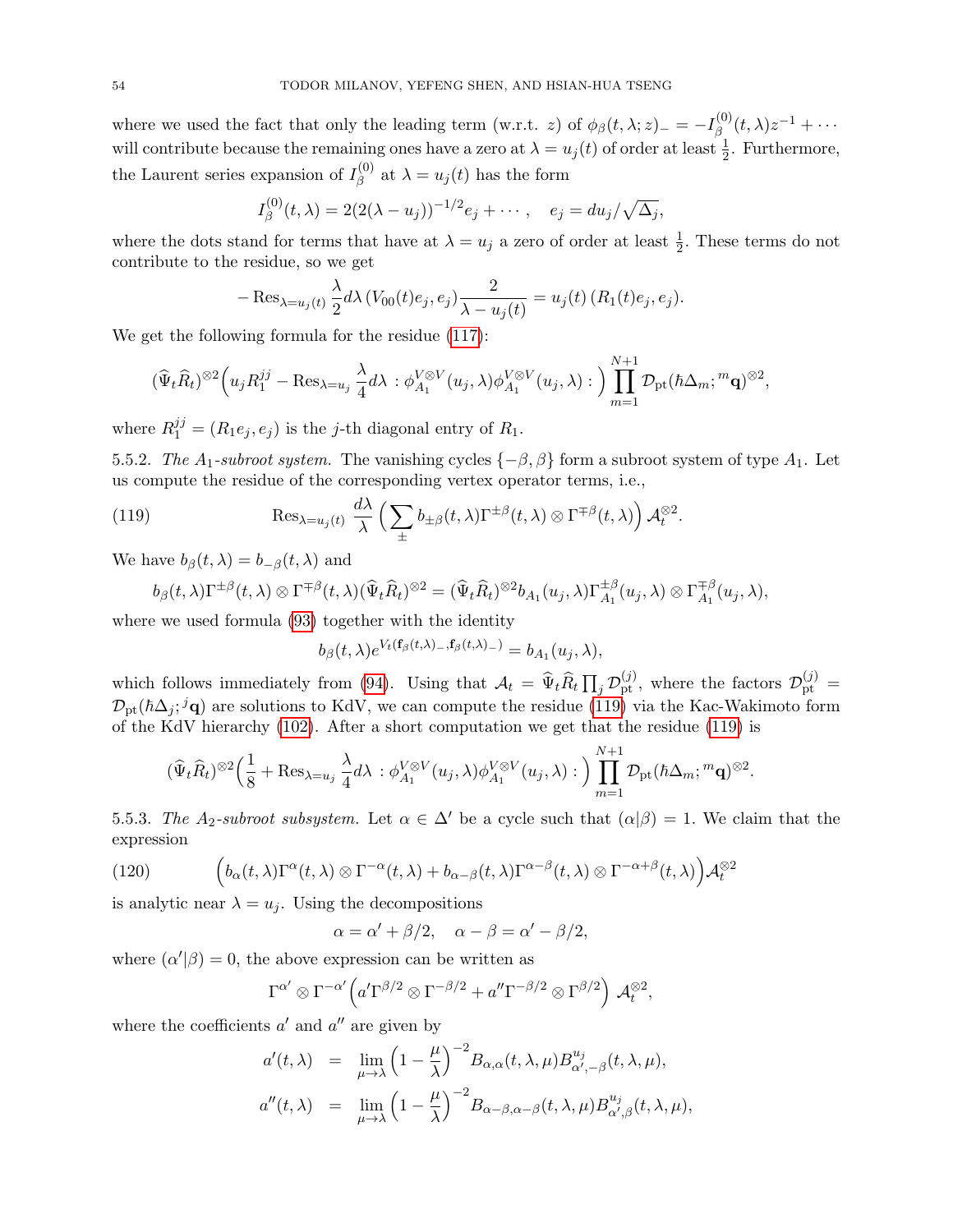where the phase factor  $B_{\alpha'}^{u_j}$  $\alpha'_{\alpha',\beta} = \exp \Omega^{u_j}_{\alpha',\beta}$  with

$$
\Omega_{\alpha',\beta}^{u_j}(t,\lambda,\mu) = \iota_{\lambda-u_j}\iota_{\mu-u_j} \sum_{n=0}^{\infty} (-1)^{n+1} (I_{\alpha'}^{(n)}(t,\lambda), I_{\beta}^{(-n-1)}(t,\mu)),
$$

where  $\iota_{\lambda-u_j}$  (resp.  $\iota_{\mu-u_j}$ ) is the Laurent series expansion at  $\lambda = u_j$  (resp.  $\mu = u_j$ ). Since the Laurent series expansions are convergent for  $\lambda$  and  $\mu$  sufficiently close to  $u_j$ , integration by parts yields

$$
\Omega^{u_j}_{\alpha',\beta}(t,\lambda,\mu)=\lim_{\varepsilon\to 0}\int_{L_\varepsilon}\mathcal{W}_{\alpha',\beta}(\mu-\lambda),
$$

where  $L_{\varepsilon}$  is the straight segment  $[t + (\varepsilon + \mu - \lambda - u_i) \mathbf{1}, t - \lambda \mathbf{1}]$ . On the other hand we have

$$
\Gamma^{\pm\beta/2}\otimes\Gamma^{\mp\beta/2}(\widehat{\Psi}_t\widehat{R}_t)^{\otimes 2}=(\widehat{\Psi}_t\widehat{R}_t)^{\otimes 2}e^{V_t(\mathbf{f}_{\beta/2}(t,\lambda)-,\mathbf{f}_{\beta/2}(t,\lambda)-)}\Gamma_{A_1}^{\pm\beta/2}\otimes\Gamma_{A_1}^{\mp\beta/2}.
$$

The exponential factor can be expressed in terms of the phase factors as follows (cf. Section [5.1.2\)](#page-44-4):

$$
e^{V_t(\mathbf{f}_{\beta/2}(t,\lambda)_{-},\mathbf{f}_{\beta/2}(t,\lambda)_{-})} = \frac{1}{2\sqrt{\lambda - u_j}} \lim_{\mu \to \lambda} (\lambda - \mu)^{1/2} B^{u_j}_{\beta/2,-\beta/2}(t,\lambda,\mu),
$$

where the limit is taken in the region  $|\lambda| > |\mu|$ . Recalling the KP-reduction HQEs of KdV [\(103\)](#page-47-4) we get that if the coefficients

$$
c'(t,\lambda) = \lambda^2 \lim_{\mu \to \lambda} (\lambda - \mu)^{-3/2} B_{\alpha,\alpha}(t,\lambda,\mu) B^{u_j}_{\alpha',-\beta}(t,\lambda,\mu) B^{u_j}_{\beta/2,-\beta/2}(t,\lambda,\mu)
$$

and

$$
c''(t,\lambda) = \lambda^2 \lim_{\mu \to \lambda} (\lambda - \mu)^{-3/2} B_{\alpha-\beta,\alpha-\beta}(t,\lambda,\mu) B^{u_j}_{\alpha',\beta}(t,\lambda,\mu) B^{u_j}_{\beta/2,-\beta/2}(t,\lambda,\mu)
$$

are analytic near  $\lambda = u_j$ , and  $c'/c'' = -1$ , then the expression [\(120\)](#page-53-1) is analytic near  $\lambda = u_j$ .

Let us prove the analyticity of c'. The argument for c'' is similar. Let us choose a small  $\varepsilon \in \mathbb{C}$ and a generic point  $t_0 \in M$  on the discriminant, so that Proposition [41](#page-51-0) holds. Furthermore, we fix 2 paths  $C'_{\varepsilon}$ , and  $C''_{\varepsilon}$  in  $M' = M \setminus \{\text{discr}\}\)$  from  $t_0 + (\mu - \lambda + \varepsilon)\mathbf{1}$  to  $t - \lambda\mathbf{1}$  such that the parallel transport transforms the cycle  $\varphi$  vanishing over  $t_0$  respectively into  $\alpha$ , and  $\alpha-\beta$ . The phase factors in the definition of  $c'$  can be written in terms of integrals along the path as follows

$$
B_{\alpha,\alpha}(t,\lambda,\mu) = \lim_{\varepsilon \to 0} \exp\Big(\int_{C'_{\varepsilon}} \mathcal{W}_{\alpha,\alpha}(\mu - \lambda)\Big),
$$
  

$$
B_{\alpha',-\beta}(t,\lambda,\mu) = \lim_{\varepsilon \to 0} \exp\Big(\int_{L_{\varepsilon}} \mathcal{W}_{\alpha',-\beta}(\mu - \lambda)\Big),
$$
  

$$
B_{\beta/2,-\beta/2}(t,\lambda,\mu) = \lim_{\varepsilon \to 0} \exp\Big(\int_{L_{\varepsilon}} \mathcal{W}_{\beta/2,-\beta/2}(\mu - \lambda)\Big).
$$

Using these formulas, we can express the coefficient  $c'(t, \lambda)$  as the limit  $\varepsilon \to 0$  of the following expression:

$$
\lambda^2 \lim_{\mu \to \lambda} (\lambda - \mu)^{-3/2} \exp \Big( \int_{C'_\varepsilon} \mathcal{W}_{\alpha,\alpha}(\mu - \lambda) - \int_{L_\varepsilon} \mathcal{W}_{\alpha,\alpha}(\mu - \lambda) + \int_{L_\varepsilon} \mathcal{W}_{\alpha',\alpha'}(\mu - \lambda) \Big).
$$

Let us examine the dependence on the parameters  $t, \lambda$ , and  $\xi := \mu - \lambda$ . The difference of the first two integrals in the above formula does not depend on  $\lambda$ , because the paths  $C'_{\varepsilon}$  and  $L_{\varepsilon}$  have the same ending point, while the starting points are independent of  $\lambda$ . After passing to the limit the difference contributes a constant independent of  $\lambda$ , and  $\mu$ . The last integral is analytic near  $\lambda = u_j$ , because the cycle  $\alpha'$  is invariant with respect to the local monodromy, which means that the period vector  $I_{\alpha'}^{(0)}(t',\xi)$  and respectively the phase form  $\mathcal{W}_{\alpha',\alpha'}(\xi)$  are analytic for t' sufficiently close to  $t - u_j \mathbf{1}$  and  $|\xi| \ll 1$ . This proves the analyticity of  $c'$ .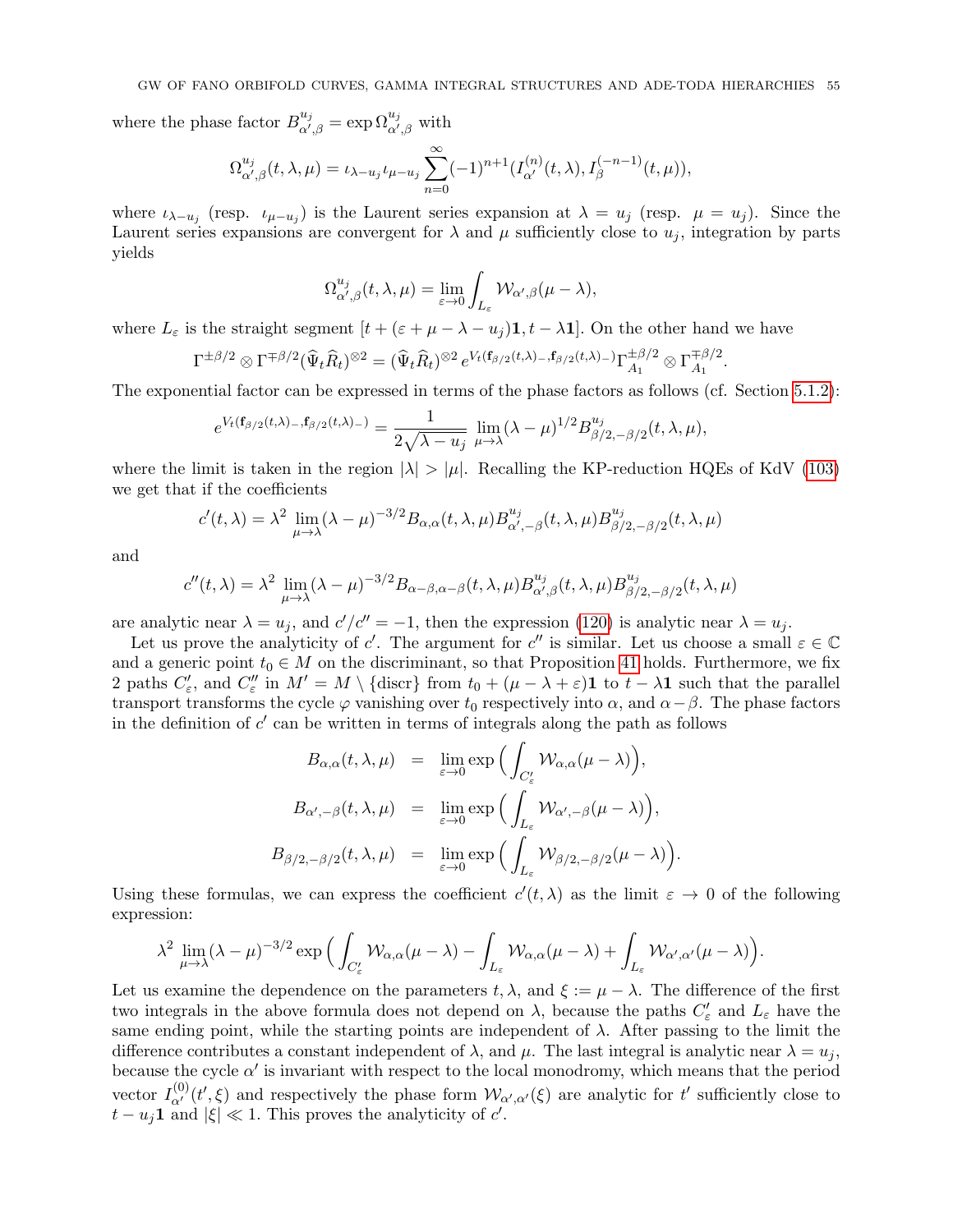It remains only to prove that  $c'/c'' = -1$ . Using the above path integrals, we can write  $\log(c'/c'')$ in the following way:

$$
\int_{C'_\varepsilon} \mathcal{W}_{\alpha,\alpha} - \int_{L_\varepsilon} \mathcal{W}_{\alpha,\alpha} - \int_{C''_\varepsilon} \mathcal{W}_{\alpha-\beta,\alpha-\beta} + \int_{L_\varepsilon} \mathcal{W}_{\alpha-\beta,\alpha-\beta} + \int_{\gamma_\varepsilon} \mathcal{W}_{\alpha,\alpha} - \int_{\gamma_\varepsilon} \mathcal{W}_{\alpha,\alpha},
$$

where  $\gamma_{\varepsilon}$  is a small loop in M' based at the starting point of  $L_{\varepsilon}$  (i.e.  $t + (\varepsilon + \mu - \lambda - u_i)$ 1) that goes counterclockwise around the discriminant and the branch of the phase form is determined by its value at the point  $t - \lambda \mathbf{1}$  (which belongs to the integration paths of the first 4 integrals and it is connected via the line segment  $L_{\varepsilon}$  to the contour of the last 2 ones). The above expression coincides with

$$
\oint_{(C''_{\varepsilon})^{-1}\circ L_{\varepsilon}\circ\gamma_{\varepsilon}\circ L_{\varepsilon}^{-1}\circ C'_{\varepsilon}}\mathcal{W}_{\alpha,\alpha}-\oint_{\gamma_{\varepsilon}}\mathcal{W}_{\alpha,\alpha}.
$$

By definition the cycle  $\alpha$  is invariant along the integration contour of the first integral, so the first integral is an integer multiple of  $2\pi\sqrt{-1}$ . We get

$$
c'/c'' = \lim_{\xi \to 0} \lim_{\varepsilon \to 0} \exp\Big(-\oint_{\gamma_{\varepsilon}} \mathcal{W}_{\alpha,\alpha}(\xi)\Big).
$$

The limit here is easy to compute because the integral involves only local information. Using again the decomposition  $\alpha = \alpha' + \beta/2$  and Lemma [6](#page-11-1) we get

$$
I_{\beta}^{(0)}(t',\xi) = 2(2(\xi-u))^{-1/2}\frac{du}{\sqrt{\Delta}} + \cdots,
$$

where the dots stand for higher order terms. On the other hand, the period vector  $I_{\alpha'}^{(0)}(t',\xi)$  is analytic for  $(t',\xi)$  sufficiently close  $(t,u_j)$ . Expanding the phase form into a Laurent series about  $\xi = u$  we get

$$
\lim_{\varepsilon \to 0} \oint_{\gamma_{\varepsilon}} \mathcal{W}_{\alpha,\alpha}(\xi) = \frac{1}{4} \oint_{\gamma_{\varepsilon}} \mathcal{W}_{\beta,\beta}(\xi) = \frac{1}{4} \oint \frac{2du}{\sqrt{(-u)(\xi - u)}} = \pi \sqrt{-1},
$$

i.e.,  $c'/c'' = -1$ .

5.5.4. Proof of Theorem [42.](#page-52-1) The 1-form

$$
\frac{d\lambda}{\lambda} \Omega_{\Delta'}(t,\lambda) \mathcal{A}_t(\hbar;{\bf q}') \mathcal{A}_t(\hbar;{\bf q}'')
$$

has poles only at  $\lambda = 0, \infty$ , and the critical values  $u_j$ ,  $1 \leq j \leq N+1$ . Let  $u_j$  be one of the critical values and  $\beta$  be the cycle vanishing over  $\lambda = u_i$ . Note that non-trivial contributions to the residue at  $\lambda = u_i$  come only from vertex operator terms corresponding to vanishing cycles that have non-zero intersection with  $\beta$ . Recalling our computations in Sections [5.5.1,](#page-52-4) [5.5.2,](#page-53-2) and [5.5.3,](#page-53-3) we get that the residue at  $\lambda = u_j$  is  $(1/8 + u_j R_1^{jj})$  $j_j^{(j)}\mathcal{A}_t^{\otimes 2}$ , while the residue at  $\lambda = 0$  is  $-\frac{1}{2}$  $\frac{1}{2}$  tr  $\left(\frac{1}{4} + \theta \theta^T\right) A_t^{\otimes 2}$ . In order to prove that the residue at  $\lambda = \infty$  is 0, we just need to check that

$$
\sum_{j=1}^{N+1} u_j R_1^{jj} = \frac{1}{2} \operatorname{tr} (\theta \theta^T).
$$

The above identity is well-known from the theory of Frobenius manifolds (see [\[34,](#page-60-5) [36\]](#page-60-30)). Hence the ancestor potential  $\mathcal{A}_t(\hbar; \mathbf{q})$  is a solution to the HQEs [\(100\)](#page-45-1). Theorem [42](#page-52-1) is thus proved.

Proof of Theorem [1.](#page-4-2) Given Theorem [42,](#page-52-1) Proposition [34](#page-46-1) implies that the total descendant potential  $\mathcal{D}_a(\hbar; q)$  is a solution to the HQEs [\(88\)](#page-42-1). Theorem [1](#page-4-2) then follows from Theorem [31.](#page-43-2)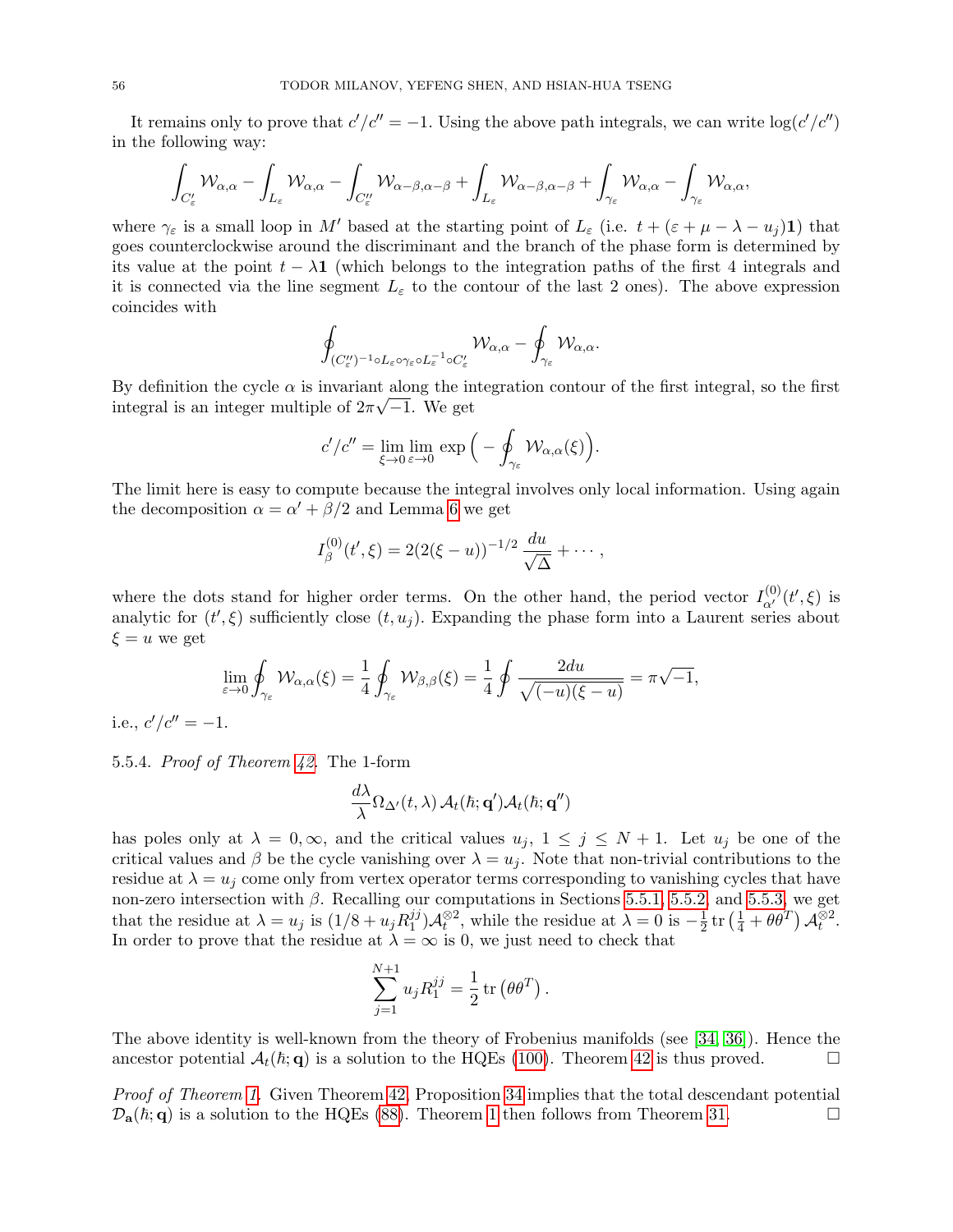## 6. AN EXAMPLE:  $\mathbb{P}^1_{2,2,2}$

<span id="page-56-0"></span>In this section we consider the example  $\mathbf{a} = \{2, 2, 2\}$ , namely  $\mathbb{P}^1_{\mathbf{a}} = \mathbb{P}^1_{2,2,2}$ . In this case  $\Delta^{(0)}$ is the root system of type  $D_4$ . It is convenient to denote the indexes in the index set  $\mathfrak{I}_{\text{tw}} =$  $\{(1, 1), (2, 1), (3, 1)\}\$  simply by 1, 2, 3. There are 12 positive roots

$$
\gamma_i \ (1 \leq i \leq 3), \quad \gamma_b, \quad \gamma_b + \gamma_i \ (1 \leq i \leq 3), \quad \gamma_b + \gamma_i + \gamma_j \ (1 \leq i < j \leq 3),
$$
\n
$$
\gamma_b + \gamma_1 + \gamma_2 + \gamma_3, \quad 2\gamma_b + \gamma_1 + \gamma_2 + \gamma_3,
$$

where  $\gamma_b$  is the simple root corresponding to the branching node of the Dynkin diagram and  $\gamma_i$  (1  $\leq$  *i*  $\leq$  3) are the remaining simple roots. The fundamental weight is  $\omega_b = 2\gamma_b + \gamma_1 + \gamma_2 + \gamma_3$ . The eigenbasis for  $\sigma_b$  used in our construction is

$$
H_i := -(\kappa/2)^{1/2} \gamma_i \quad (1 \le i \le 3), \quad H_0 := (\kappa/2)^{1/2} \omega_b,
$$

and we have  $m_i = \frac{\kappa}{2}$  $\frac{\kappa}{2}, d_i = \frac{1}{2}$  $\frac{1}{2}$ ,  $1 \leq i \leq 3$ , where  $\kappa = 4$ .

Let us write the HQEs for  $\tau = (\tau_n(y))_{n \in \mathbb{Z}}$ . We have

$$
a_{\alpha}(\zeta) = \frac{1}{4} 2^{(\sigma_b(\alpha)|\alpha)} \zeta^{\kappa|\alpha_0|^2} e^{2\pi\sqrt{-1}(\rho_b|\alpha)(\omega_b|\alpha)}
$$

and

$$
\Big( E_\alpha(\zeta) \tau \Big)_0 = \zeta^{-\kappa |\alpha_0|^2} e^{-2\pi \sqrt{-1} (\rho_b|\alpha)(\omega_b|\alpha)} E_\alpha^*(\zeta) \tau_{-(\omega_b|\alpha)},
$$

where the subscript 0 on the LHS means the 0-th component of the corresponding vector in our Fock space. Recall that the HQEs give rise to a system of PDEs in the following way. First we make a substitution

$$
\mathbf{y}' := \mathbf{y} \otimes 1 = \mathbf{x} + \mathbf{t}, \quad \mathbf{y}'' := 1 \otimes \mathbf{y} = \mathbf{x} - \mathbf{t},
$$

which implies that

$$
\mathbf{y}' - \mathbf{y}'' = 2\mathbf{t}, \quad \frac{\partial}{\partial \mathbf{y}'} - \frac{\partial}{\partial \mathbf{y}''} = \frac{\partial}{\partial \mathbf{t}},
$$

and that

$$
\mathrm{Res}_{\zeta=0} \left( a_{\alpha}(\zeta) E_{\alpha}(\zeta) \tau \otimes E_{-\alpha}(\zeta) \tau \right)_{0,0}
$$

is the coefficient in front of  $\zeta^0$  in the following expression

$$
2^{(\sigma_b(\alpha)|\alpha)-2}e^{-2\pi\sqrt{-1}(\rho_b|\alpha)(\omega_b|\alpha)}\Big(\zeta^{-\kappa|\alpha_0|^2}e^{\sum_{i,\ell}2(\alpha|H_i)\zeta^{m_i+\ell\kappa}t_{i,\ell}}\Big)\\ \Big(e^{-\sum_{i,\ell}(\alpha|H_{i^*})\frac{\zeta^{-m_i-\ell\kappa}}{m_i+\ell\kappa}\partial_{x_{i,\ell}}}\sigma_{x_{i,\ell}}\tau_{-(\omega_b|\alpha)}(\mathbf{x}+\mathbf{t})\Big)\Big(e^{\sum_{i,\ell}(\alpha|H_{i^*})\frac{\zeta^{-m_i-\ell\kappa}}{m_i+\ell\kappa}\partial_{x_{i,\ell}}}\sigma_{x_{i,\ell}}\tau_{(\omega_b|\alpha)}(\mathbf{x}-\mathbf{t})\Big).
$$

By definition the HQEs are

$$
\operatorname{Res}_{\zeta=0} \sum_{\alpha \in \Delta^{(0)}} \left( a_{\alpha}(\zeta) E_{\alpha}(\zeta) \tau \otimes E_{-\alpha}(\zeta) \tau \right)_{m,n} =
$$
  

$$
\left( \frac{3}{8} + \frac{1}{4} (m-n)^2 + 2 \sum_{i,\ell} (d_{i^*} + \ell) t_{i,\ell} \partial_{t_{i,\ell}} \right) \tau_m(\mathbf{x} + \mathbf{t}) \tau_n(\mathbf{x} - \mathbf{t}).
$$

Comparing the coefficients in front of the various monomials in t we obtain a system of PDEs whose equations are some quadratic polynomials in the partial derivatives of  $\tau$ . Let us specialize to the case  $m = n = 0$ . In order to get non-trivial equations we have to compare coefficients in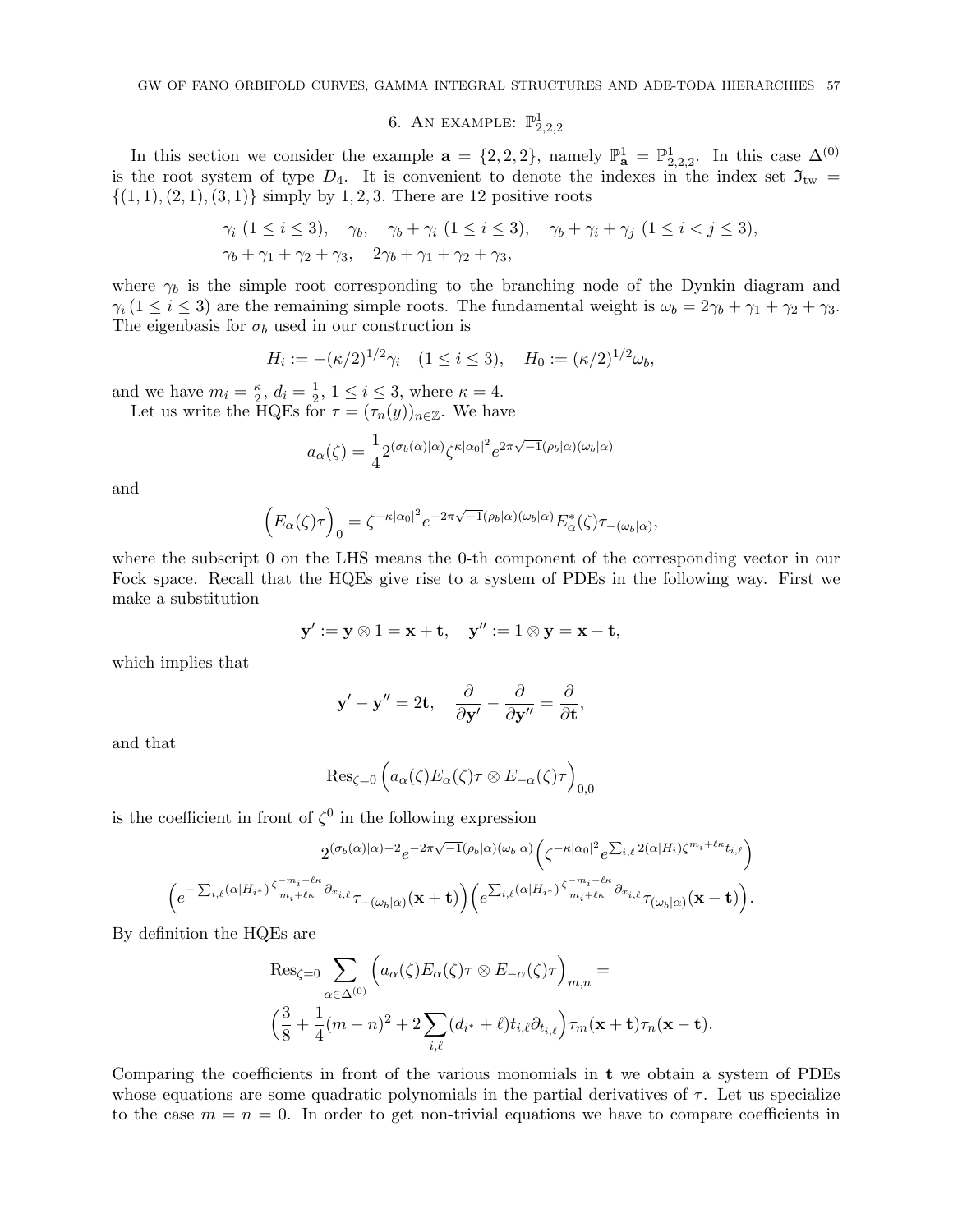front of monomials that are invariant under the involution  $t \mapsto -t$ . The simplest case is  $t^0$ , which corresponds to the identity

$$
\sum_{\alpha \in \Delta^{(0)}: (\omega_b|\alpha) = 0} 2^{(\sigma_b(\alpha)|\alpha) - 2} = \frac{3}{8}.
$$

Comparing the coefficients in front of the monomial  $t_{02,0}^2$ , we get

$$
4\frac{\partial^2}{\partial x_{02,0}^2}\log\tau(\mathbf{x})=8\kappa\frac{\tau_{-2}(\mathbf{x})\tau_2(\mathbf{x})}{\tau^2(\mathbf{x})}-4(2/\kappa)^{1/2}\frac{\partial^3}{\partial t_{1,0}\partial t_{2,0}\partial t_{3,0}}\Big(\frac{\tau_{-1}(\mathbf{x}+\mathbf{t})\tau_1(\mathbf{x}-\mathbf{t})}{\tau^2(\mathbf{x})}\Big)\Big|_{\mathbf{t}=0}.
$$

Recalling the substitution  $(79)$ – $(80)$ , which in this case is

$$
y_{02,0} = \frac{1}{\sqrt{\hbar}} \frac{\sqrt{2}}{\kappa \sqrt{\kappa}} q_0^{02},
$$
  

$$
y_{i,0} = \frac{1}{\sqrt{\hbar}} \frac{\sqrt{2}}{\kappa} q_0^i, \quad 1 \le i \le 3,
$$

we get

$$
\hbar \frac{\partial^2}{\partial (q_0^{02})^2} \log \tau(\mathbf{q}) = \frac{4}{\kappa^2} \frac{\tau_{-2}(\mathbf{q}) \tau_2(\mathbf{q})}{\tau^2(\mathbf{q})} - \frac{\hbar^{3/2}}{\kappa^{1/2}} \, \partial_1 \partial_2 \partial_3 \left( \frac{\tau_{-1}(\mathbf{q}+\mathbf{t}) \tau_1(\mathbf{q}-\mathbf{t})}{\tau^2(\mathbf{q})} \right) \Big|_{\mathbf{t}=\mathbf{0}},
$$

where for brevity we put  $\partial_i := \partial/\partial t_0^i$ . To get a differential equation for the total descendant potential we just have to substitute

$$
\tau_{\pm 2}(\mathbf{q}) = C^2 \mathcal{D}(\hbar; \mathbf{q} \pm 2\sqrt{\hbar}), \quad \tau_{\pm 1}(\mathbf{q}) = C^{1/2} \mathcal{D}(\hbar; \mathbf{q} \pm \sqrt{\hbar})
$$

where  $C = \kappa^{1/2} Q$ .

Let us use the above equation to compute the genus-0 primary potential F. Put  $q_k^i = 0, \forall k > 0$ , and compare the leading terms of the genus expansion. We get the following PDE for F:

$$
F_{02,02} = 4Q^4e^{4F_{01,01}} + Qe^{F_{01,01}}\Big(8F_{01,1}F_{01,2}F_{01,3} + 4(F_{01,1}F_{2,3} + F_{01,2}F_{1,3} + F_{01,3}F_{1,2})\Big),
$$

where  $F_{i,j} := \partial^2 F / \partial q_0^i \partial q_0^j$ . To simplify the notation, let us put  $t_i := q_0^i$ . String equation gives

$$
F_{01,01} = t_{02}, \quad F_{01,i} = \frac{1}{2}t_i,
$$

so from the above equation we get the following relation

(121) 
$$
F_{02,02} = 4Q^4e^{4t_{02}} + Qe^{t_{02}}\Big(t_1t_2t_3 + 2(t_1F_{2,3} + t_2F_{1,3} + t_3F_{1,2})\Big).
$$

Equation  $(121)$  allows us to compute the potential F recursively, by the degree of the Novikov variable  $Q$ . Indeed, it is easy to see that up to degree-1 terms,  $F$  is given by

<span id="page-57-0"></span>
$$
\frac{1}{2}t_{01}^2 t_{02} + \frac{1}{4}t_{01}(t_1^2 + t_2^2 + t_3^2) + \frac{1}{96}(t_1^4 + t_2^4 + t_3^4) + Qe^{t_{02}}t_1t_2t_3.
$$

Comparing the degree-2 terms in [\(121\)](#page-57-0) we get that the degree-2 term of F must be  $\frac{1}{2}(t_1^2 + t_2^2 +$  $(t_3^2)Q^2e^{2t_{02}}$ . Arguing in the same way we get that F does not have degree-3 terms, while the degree 4 term must be  $\frac{1}{4}Q^4e^{4t_{02}}$ . The potential F takes the form

$$
F(t) = \frac{1}{2}t_{01}^2 t_{02} + \frac{1}{4}t_{01}(t_1^2 + t_2^2 + t_3^2) + \frac{1}{96}(t_1^4 + t_2^4 + t_3^4) + Qe^{t_{02}}t_1t_2t_3 +
$$
  
+ 
$$
\frac{1}{2}Q^2 e^{2t_{02}}(t_1^2 + t_2^2 + t_3^2) + \frac{1}{4}Q^4 e^{4t_{02}}.
$$

The above formula agrees with the computation of P. Rossi [\[55,](#page-61-9) Example 3.2] based on Symplectic Field Theory.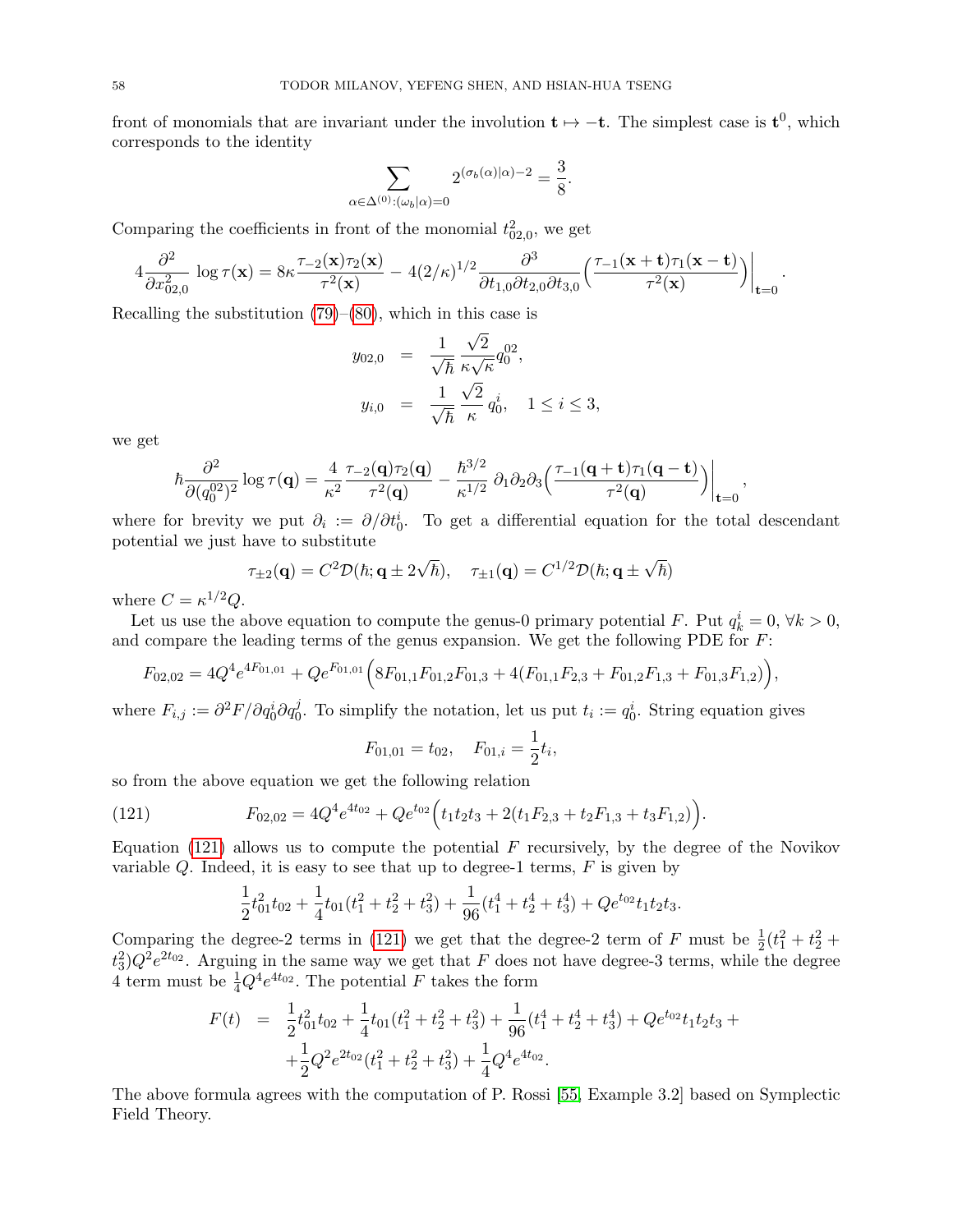#### Appendix A. An alternative proof of higher genus reconstruction

<span id="page-58-0"></span>In this subsection, we use the degree of virtual fundamental cycle and tautological relations to give a simple proof for Teleman's higher genus reconstruction theorem for the target  $\mathbb{P}^1_{\mathbf{a}}$ , see Proposition [44](#page-58-1) below. This proof does not require the semi-simple assumption.

We first recall the g-reduction property introduced in [\[22\]](#page-60-6), which is a consequence of results by Ionel [\[37\]](#page-60-31), and by Faber and Pandharipande [\[21\]](#page-60-32):

<span id="page-58-2"></span>**Lemma 43** ([\[37,](#page-60-31) [21\]](#page-60-32)). If  $M(\psi, \kappa)$  is a polynomial of  $\psi$ -classes and  $\kappa$ -classes with deg  $M \geq g$  for  $g \geq 1$  or deg  $M \geq 1$  for  $g = 0$ , then  $M(\psi, \kappa)$  can be presented as a linear combination of dual graphs on the boundary of  $\mathcal{M}_{q,n}$ .

Our second tool is the Getzler's relation in [\[28\]](#page-60-33). It is a linear relation between codimension two cycles in  $H_*(\overline{\mathcal{M}}_{1,4}, \mathbb{Q})$ . Here we briefly introduce this relation for our purpose. The dual graph



represents a codimension-two stratum in  $\overline{\mathcal{M}}_{1,4}$ : A filled circle represents a genus-1 component, other vertices represent genus-0 components. An edge connecting two vertices represents a node, a tail (or half-edge) represents a marked point on the component of the corresponding vertex.  $\Delta_{2,2}$ is defined to be the  $S_4$ -invariant of the codimension-two stratum in  $\mathcal{M}_{1,4}$ ,

$$
\Delta_{2,2} = \Delta_{12,34} + \Delta_{13,24} + \Delta_{14,23}.
$$

We denote  $\delta_{2,2} = [\Delta_{2,2}]$  the corresponding cycle in  $H_4(\overline{\mathcal{M}}_{1,4}, \mathbb{Q})$ . We list the corresponding unordered dual graph for other strata below, see [\[28\]](#page-60-33) for more details.



<span id="page-58-4"></span>In [\[28\]](#page-60-33), Getzler found the following identity:

(122) 
$$
12\delta_{2,2} + 4\delta_{2,3} - 2\delta_{2,4} + 6\delta_{3,4} + \delta_{0,3} + \delta_{0,4} - 2\delta_{\beta} = 0 \in H_4(\overline{\mathcal{M}}_{1,4}, \mathbb{Q}).
$$

Now we prove the following higher genus reconstruction result.

<span id="page-58-1"></span>**Proposition 44.** The total ancestor potential  $A_{a}(\hbar; t)$  is uniquely determined by the quantum cohomology of  $\mathbb{P}^1_{\mathbf{a}}$  when  $\mathbf{a} \neq \{1, 1, 1\}$  and  $\chi > 0$ .

*Proof.* We consider the ancestor correlator  $\langle \phi_1 \,\overline{\psi}_1^{k_1}, \ldots, \phi_n \overline{\psi}_n^{k_n} \rangle_{g,n,d}$  in [\(8\)](#page-7-2). According to the degree formula [\(6\)](#page-6-2), if the correlator is nonzero, then

<span id="page-58-3"></span>(123) 
$$
\frac{1}{2}\sum_{j=1}^{n}\deg\phi_j+\sum_{j=1}^{n}k_j=(3-\frac{1}{2}\dim\mathbb{P}_{\mathbf{a}}^1)(g-1)+\chi\cdot d+n.
$$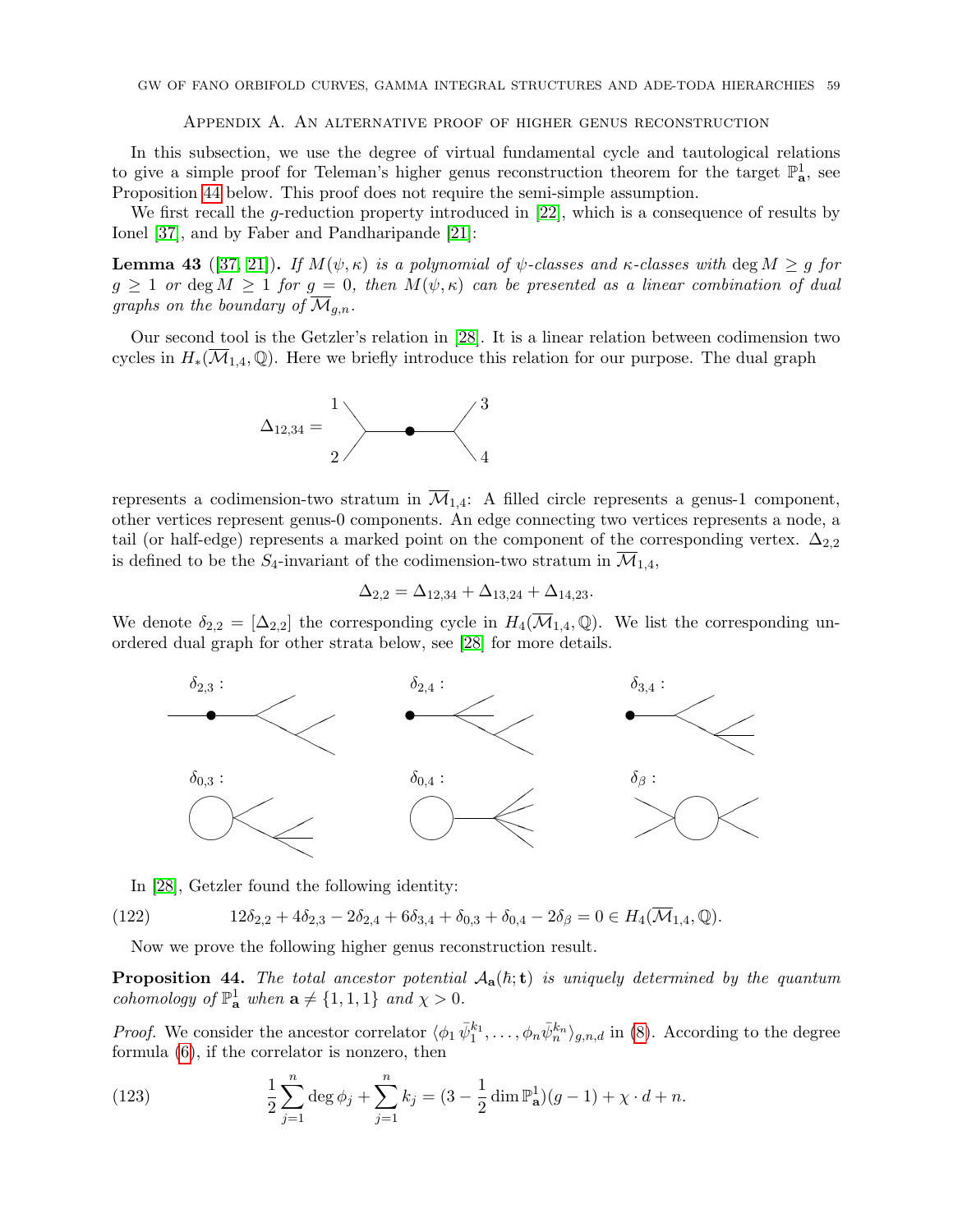Now if  $\sum_{j=1}^n k_j \geq g$  for  $g \geq 1$  or  $\sum_{j=1}^n k_j \geq 1$  for  $g = 0$ , then we can apply Lemma [43](#page-58-2) of greduction to rewrite the ancestor correlator as a linear combination of intersection numbers over the corresponding homology cycles of some dual graphs, each of the dual graph lives on the boundary of  $\mathcal{M}_{g,n}$ . The splitting axiom in GW theory allows us to reconstruct the ancestor correlator in [\(8\)](#page-7-2) using intersection numbers over each component of the boundaries. We can keep doing this process until on each component, the g-reduction property does not hold. In other words, all the ancestor correlators are determined completely by those [\(8\)](#page-7-2) which satisfies  $\sum_{j=1}^{n} k_j \leq g-1$  for  $g \geq 1$  or  $\sum_{j=1}^{n} k_j = 0$  for  $g = 0$ . On the other hand, since  $\deg \phi_j \leq 2$ ,  $\chi > 0$  and  $\dim \mathbb{P}_{\mathbf{a}}^1 = 1$ , the formula [\(123\)](#page-58-3) implies such intersection numbers must vanish unless  $g = 0$  and all  $k_j = 0$ , or  $g = 1, d = 0$ , all  $k_i = 0$  and all deg  $\phi_i = 2$ .

In order to finish the proof, it only remains to consider genus 1 correlator  $\langle P \rangle_{1,1,0}$ . If  $\mathbf{a} \neq \{1,1,1\}$ , then according to Rossi's computation [\[55\]](#page-61-9), we can always find a twisted sector  $\phi_i \in H$ , such that

(124) 
$$
\langle \phi_i, \phi_i, \phi_{i^*}, \phi_{i^*} \rangle_{0,4,0} \neq 0.
$$

Consider the integration of the cohomology cycle  $\Lambda_{1,4,0}(\phi_i,\phi_i,\phi_{i^*},\phi_{i^*})$  over the Getzler's relation [\(122\)](#page-58-4), with four fixed insertions  $\phi_i, \phi_i, \phi_{i^*}, \phi_{i^*}$ . By the splitting axiom in GW theory, it is not hard to see that the integration vanishes on those homology classes with a genus-1 component except that

<span id="page-59-13"></span>
$$
\int_{\delta_{3,4}}\Lambda_{1,4,0}(\phi_i,\phi_i,\phi_{i^*},\phi_{i^*})
$$

is a multiplication by a nonzero scalar and  $\langle P \rangle_{1,1,0}$ , because of [\(124\)](#page-59-13). Thus the equality [\(122\)](#page-58-4)<br>implies  $\langle P \rangle_{1,1,0}$  is reconstructed from genus-0 correlators implies  $\langle P \rangle_{1,1,0}$  is reconstructed from genus-0 correlators.

Remark 45. The technique above only uses properties of cohomology field theories and tautological relations over the moduli space of stable curves. So it also works for the reconstruction of the ancestor potential in [\(35\)](#page-14-1). It also works for elliptic orbifold projective curves  $\mathbb{P}^1_{\mathbf{a}}$ , where  $\chi = 0$ , see [\[49\]](#page-61-16). The genus-1 correlator  $\langle P \rangle_{1,1,0}$  in GW theory can be calculated directly using virtual cycle or virtual localization, see [\[63\]](#page-61-17).

#### <span id="page-59-0"></span>**REFERENCES**

- [1] M. J. Ablowitz, J. F. Ladik. Nonlinear differential-difference equations. J. Math. Phys. 16 (1975), 598–603.
- <span id="page-59-9"></span>[2] D. Abramovich, T. Graber, A. Vistoli. Gromov-Witten theory of Deligne-Mumford stacks. Amer. J. Math. 130 (2008), no. 5, 1337–1398.
- <span id="page-59-11"></span>[3] V.I. Arnol'd, S.M. Gusein-Zade, A.N. Varchenko. Singularities of differentiable maps. Vol. II. Monodromy and asymptotics of integrals. Monographs in Mathematics, 83. Birkhäuser Boston, Inc., Boston, MA, 1988
- <span id="page-59-12"></span>[4] B. Bakalov, T. Milanov. W-constraints for the total descendant potential of a simple singularity. Compositio Math. 149 (2013), no. 5, 840–888.
- <span id="page-59-6"></span>[5] A. Bertram, I. Ciocan-Fontanine, B. Kim. Two proofs of a conjecture of Hori and Vafa. Duke Math. J. 126 (2005), no. 1, 101–136.
- <span id="page-59-7"></span>[6] A. Brini. The local Gromov-Witten theory of  $\mathbb{CP}^1$  and integrable hierarchies. Comm. Math. Phys. 313 (2012), no. 3, 571–605.
- <span id="page-59-4"></span>[7] A. Buryak, H. Posthuma, S. Shadrin. On deformations of quasi-Miura transformations and the Dubrovin– Zhang bracket. J. Geom. Phys. 62 (2012), no. 7, 1639–1651.
- <span id="page-59-5"></span>[8] A. Buryak, H. Posthuma, S. Shadrin. A polynomial bracket for the Dubrovin-Zhang hierarchies. J. Differential Geom. 92 (2012), no. 1, 153–185.
- <span id="page-59-10"></span>[9] C. Cadman. Using stacks to impose tangency conditions on curves. Amer. J. Math. 129 (2007), no. 2, 405–427.
- <span id="page-59-3"></span>[10] G. Carlet. The extended bigraded Toda hierarchy. J. Phys. A 39 (2006), no. 30, 9411–9435.
- <span id="page-59-1"></span>[11] G. Carlet, B. Dubrovin, Y. Zhang. The extended Toda hierarchy. Mosc. Math. J. 4 (2004), no. 2, 313–332, 534.
- <span id="page-59-2"></span>[12] G. Carlet, J. van de Leur. Hirota equations for the extended bigraded Toda hierarchy and the total descendent potential of  $\mathbb{CP}^1$  orbifolds. J. Phys. A: Math. Theor. 46 (2013), 405205.
- <span id="page-59-8"></span>[13] W. Chen, Y. Ruan. Orbifold Gromov-Witten theory. In: "Orbifolds in mathematics and physics". 25–85. Contemp. Math., 310, Amer. Math. Soc., Providence, RI, 2002.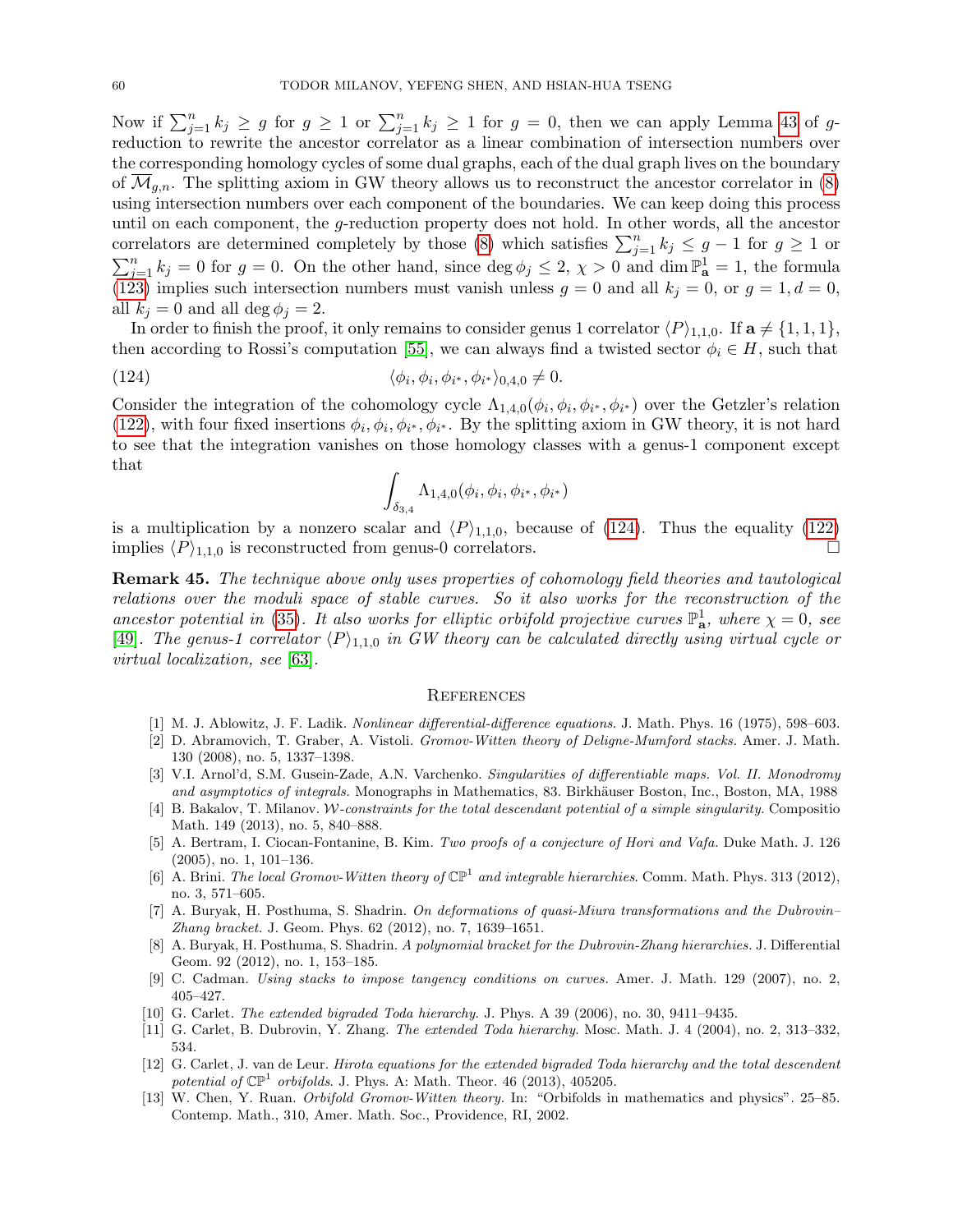- <span id="page-60-24"></span>[14] T. Coates, A. Corti, H. Iritani, H.-H. Tseng. Computing Genus-Zero Twisted Gromov-Witten Invariants. Duke Math. J. 147 (2009), no. 3, 377–438.
- <span id="page-60-23"></span>[15] T. Coates, A. Corti, H. Iritani, H.-H. Tseng. A Mirror Theorem for Toric Stacks. [arXiv:1310.4163.](http://arxiv.org/abs/1310.4163)
- <span id="page-60-19"></span>[16] B. Dubrovin. Geometry of 2D topological field theories. In: "Integrable Systems and Quantum Groups". 120–348. Lecture Notes in Math. 1620, Springer-Verlag, New York, 1996.
- <span id="page-60-9"></span>[17] B. Dubrovin, Y. Zhang. Extended Affine Weyl groups and Frobenius manifolds. Compos. Math. 111 (1998), no. 2, 167–219.
- <span id="page-60-18"></span>[18] B. Dubrovin, Y. Zhang. Normal forms of hierarchies of integrable PDEs, Frobenius manifolds and GromovWitten invariants. a new 2005 version of [arXiv:math/0108160v](http://arxiv.org/abs/math/0108160)1, 295 pp.
- <span id="page-60-2"></span>[19] B. Dubrovin, Y. Zhang. Virasoro Symmetries of the Extended Toda Hierarchy. Comm. Math. Phys. 250 (2004), no. 1, 161193.
- <span id="page-60-0"></span>[20] T. Eguchi, S.-K. Yang. The topological  $\mathbb{C}P^1$ -model and the large-N matrix integral. Mod. Phys. Lett. A9 (1994), 2893–2902.
- <span id="page-60-32"></span>[21] C. Faber, R. Pandharipande. Relative maps and tautological classes. J. Eur. Math. Soc. 7 (2005), 13–49.
- <span id="page-60-6"></span>[22] C. Faber, S. Shadrin, D. Zvonkine. Tautological relations and the r-spin Witten conjecture. Ann. Sci. c. Norm. Supr. (4) 43 (2010), no. 4, 621–658.
- <span id="page-60-7"></span>[23] H. Fan, T. Jarvis, Y. Ruan. Quantum singularity theory for  $A_{(r-1)}$  and r-spin theory. Ann. Inst. Fourier (Grenoble) 61 (2011), no. 7, 2781–2802.
- <span id="page-60-8"></span>[24] H. Fan, T. Jarvis, Y. Ruan. The Witten equation, mirror symmetry, and quantum singularity theory. Ann. of Math. (2) 178 (2013), no. 1, 1–106.
- <span id="page-60-14"></span>[25] E. Frenkel, A. Givental, T. Milanov. Soliton equations, vertex operators, and simple singularities. Funct. Anal. Other Math. 3 (2010), no. 1, 47–63.
- <span id="page-60-27"></span>[26] I. Frenkel, V. Kac. Basic representations of affine Lie algebras and the dual resonance models. Invent. Math. 62 (1980/81), no. 1, 23–66.
- <span id="page-60-20"></span>[27] S. Galkin, V. Golyshev, H. Iritani. Gamma classes and quantum cohomology of Fano manifolds: Gamma conjectures. [arXiv:1404.6407.](http://arxiv.org/abs/1404.6407)
- <span id="page-60-33"></span>[28] E. Getzler. Intersection theory on  $\overline{\mathcal{M}}_{1,4}$  and elliptic Gromov-Witten invariants. J. Amer. Math. Soc. 10 (1997), no. 4, 973–998.
- <span id="page-60-1"></span>[29] E. Getzler. The Toda conjecture. In: "Symplectic geometry and mirror symmetry (Seoul, 2000)", 51–79, World Sci. Publ., River Edge, NJ, 2001.
- <span id="page-60-22"></span>[30] A. Givental. A mirror theorem for toric complete intersections. In: "Topological field theory, primitive forms and related topics (Kyoto, 1996)", 141–175, Progr. Math., 160, Birkhäuser Boston, Boston, MA, 1998.
- <span id="page-60-4"></span>[31] A. Givental.  $A_{n-1}$  singularities and nKdV Hierarchies. Mosc. Math. J. 3 (2003), no. 2, 475–505.
- <span id="page-60-10"></span>[32] A. Givental. Semi-simple Frobenius structures at higher genus. Internat. Math. Res. Notices 2001, no. 23, 1265–1286.
- <span id="page-60-11"></span>[33] A. Givental. Gromov–Witten invariants and quantization of quadratic Hamiltonians. Mosc. Math. J. 1 (2001), no. 4, 551–568.
- <span id="page-60-5"></span>[34] A. Givental, T. Milanov. Simple singularities and integrable hierarchies. In: "The breadth of symplectic and Poisson geometry". 173–201. Progr. Math., 232, Birkhäuser Boston, Boston, MA, 2005
- <span id="page-60-25"></span>[35] P. Griffiths. On the periods of certain rational integrals: I. Ann. of Math. (2) 90 (1969), no. 3, 460–495.
- <span id="page-60-30"></span>[36] C. Hertling. Frobenius manifolds and moduli spaces for singularities. Cambridge Tracts in Math., 151, Cambridge Univ. Press, Cambridge, 2002
- <span id="page-60-31"></span>[37] E. Ionel. Topological Recursive Relations in  $H^{2g}(\mathcal{M}_{g,n})$ . Invent. Math. 148 (2002), no. 3, 627–658.
- <span id="page-60-13"></span>[38] H. Iritani. Convergence of quantum cohomology by quantum Lefschetz. J. Reine Angew. Math. 610 (2007). 29–69.
- <span id="page-60-16"></span>[39] H. Iritani. An integral structure in quantum cohomology and mirror symmetry for toric orbifolds. Adv. Math. 222 (2009), no. 3, 1016–1079.
- <span id="page-60-21"></span>[40] H. Iritani. Quantum cohomology and periods. Ann. Inst. Fourier 61 (2011), 7, 2909–2958.
- <span id="page-60-15"></span>[41] Y. Ishibashi, Y. Shiraishi, A. Takahashi. Primitive forms for affine cusp polynomials. [arXiv:1211.1128.](http://arxiv.org/abs/1211.1128)
- <span id="page-60-12"></span>[42] D. Joe, B. Kim. Equivariant mirrors and the Virasoro conjecture for flag manifolds. Int. Math. Res. Not. 2003, no. 15, 859–882.
- <span id="page-60-3"></span>[43] P. Johnson. Equivariant Gromov-Witten theory of one dimensional stacks. [arXiv:0903.1068.](http://arxiv.org/abs/0903.1068)
- <span id="page-60-26"></span>[44] V. Kac. Infinite dimensional Lie algebras. Third edition. Cambridge University Press, 1990.
- <span id="page-60-28"></span>[45] V. Kac. Vertex algebras for beginners. Second edition. University Lecture Series, 10. American Mathematical Society, Providence, RI, 1998.
- <span id="page-60-29"></span>[46] V. Kac, D. Peterson. 112 constructions of the basic representation of the loop group of  $E_8$ . In: "Symposium" on anomalies, geometry, topology (Chicago, Ill., 1985)". 276–298. World Sci. Publishing, Singapore, 1985.
- <span id="page-60-17"></span>[47] L. Katzarkov, M. Kontsevich, T. Pantev. Hodge theoretic aspects of mirror symmetry. [arXiv:0806.0107.](http://arxiv.org/abs/0806.0107)